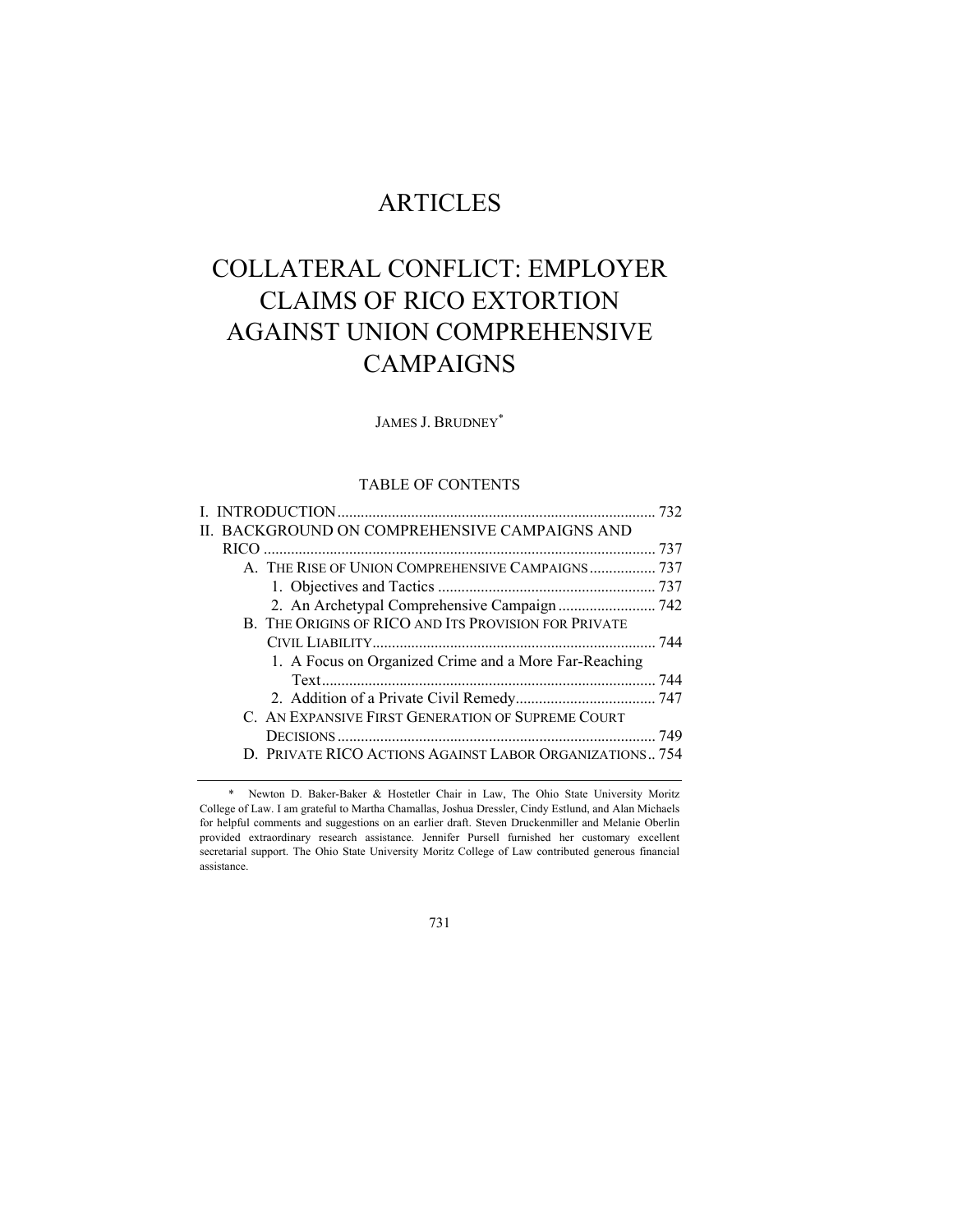| 732 | SOUTHERN CALIFORNIA LAW REVIEW<br>[Vol. 83:731]          |  |
|-----|----------------------------------------------------------|--|
|     | III. REFORMING RICO: CONGRESSIONAL INACTION AND          |  |
|     |                                                          |  |
|     | A. FAILED EFFORTS AT LEGISLATIVE REFORM  758             |  |
|     | B. SUPREME COURT DECISIONS CONSTRAINING CIVIL RICO 764   |  |
|     | C. DISREGARDING REJECTED CONGRESSIONAL PROPOSALS 770     |  |
|     | IV. RICO, UNIONS, AND EXTORTIONATE CONDUCT 774           |  |
|     | A. KEY DEFINITIONAL QUESTIONS REGARDING EXTORTION        |  |
|     |                                                          |  |
|     |                                                          |  |
|     | 2. Is the Employer Wrongfully Induced by Fear of         |  |
|     |                                                          |  |
|     | B. ADDITIONAL QUESTIONS INVOLVING UNION ACTIVITIES AS    |  |
|     |                                                          |  |
|     | 1. Are the Union's Key Campaign Tactics Constitutionally |  |
|     |                                                          |  |
|     |                                                          |  |
|     |                                                          |  |
|     | 2. Is the Union Campaign as a Whole Unlawful Even If     |  |
|     |                                                          |  |
|     |                                                          |  |

## I. INTRODUCTION

Over the past twenty-five years, unions have turned increasingly to strategies outside the traditional framework of the National Labor Relations Act ("NLRA").<sup>1</sup> Frustrated by an ineffective NLRA legal regime<sup>2</sup> and the demise of the economic strike,<sup>3</sup> organized labor has pursued coordinated approaches in order to generate extended economic pressure on private employers who seek to avoid recognizing unions or to resist bargaining collective agreements. Coordinated campaign tactics include publicity

<sup>1.</sup> National Labor Relations Act, 29 U.S.C. §§ 151–169 (2006). I use "NLRA" to refer to the 1935 statute as amended in 1947 and 1959.

<sup>2.</sup> *See* Cynthia L. Estlund, *The Ossification of American Labor Law*, 102 COLUM. L. REV. 1527, 1533–38 (2002) (noting that the NLRA has remained unchanged since 1959 in the face of major changes in labor force and the organization of the workplace); Paul Weiler, *Promises to Keep: Securing Workers' Rights to Self-Organization Under the NLRA*, 96 HARV. L. REV. 1769, 1774–1803 (1983) (discussing deficiencies of and remedies under the NLRA).

<sup>3.</sup> *See* U.S. GEN. ACCOUNTING OFFICE, LABOR-MANAGEMENT RELATIONS: STRIKES AND THE USE OF PERMANENT STRIKE REPLACEMENTS IN THE 1970S AND 1980S 1, 12–13, 15, 18 (1991) (discussing the increased use of permanent replacements in economic strikes since 1980 and the concomitant steep decline in the number of strikes); James J. Brudney, *To Strike or Not to Strike*, 1999 WIS. L. REV. 65, 69-72 (book review) (discussing reasons for the increased use of permanent replacements).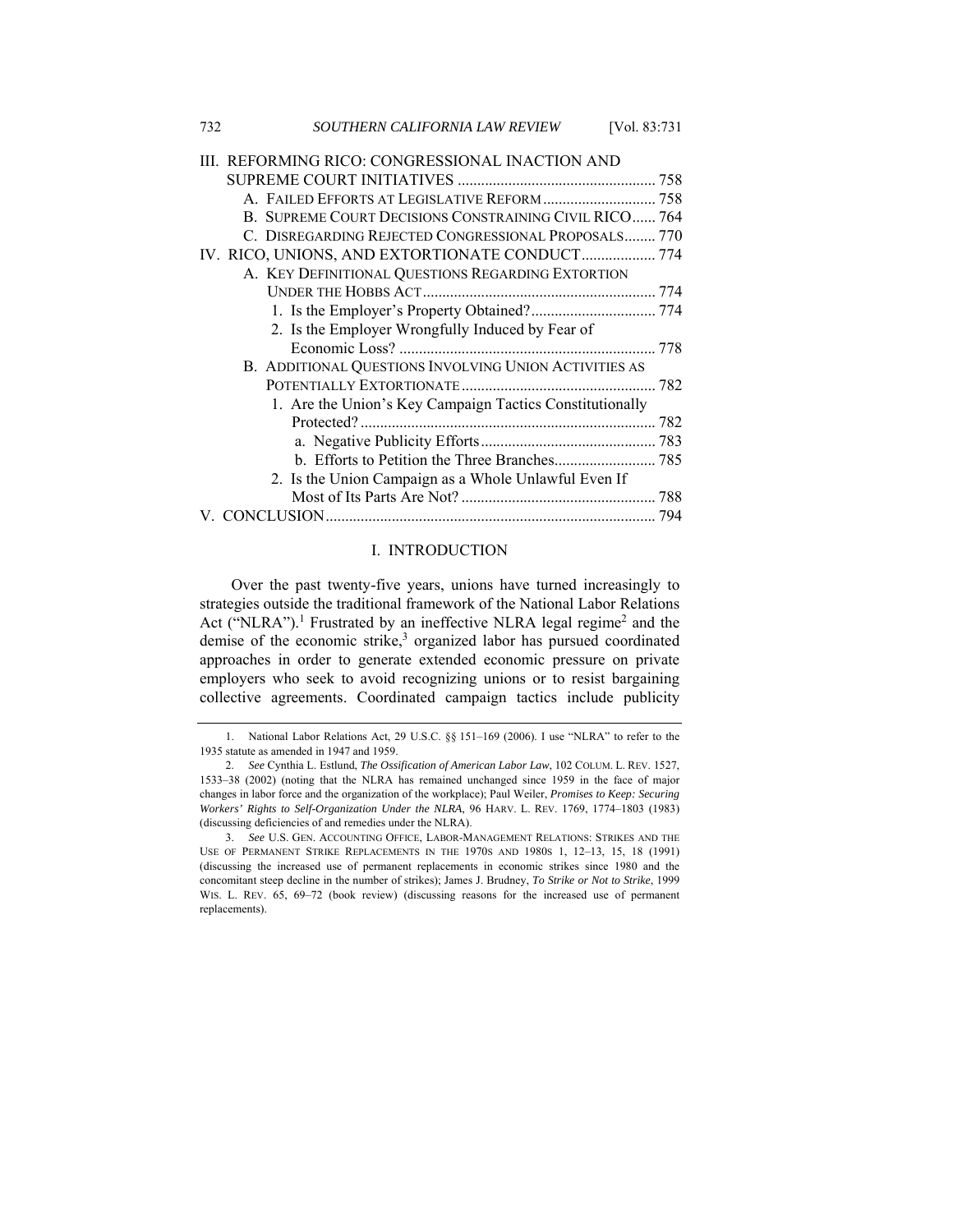efforts aimed at attracting media attention and consumer interest; regulatory reviews initiated to focus on a company's possible health, safety, environmental, or zoning violations; and investigations of a company's financial status through use of pension funds or other shareholder resources.<sup>4</sup> Unions relying on these comprehensive campaign or corporate campaign strategies<sup>5</sup> have enjoyed some success which in turn has contributed to a modest rise in private sector union density, the first such increase for decades.<sup>6</sup>

Management responses to comprehensive campaigns often involve filing lawsuits against unions and workers. Employer civil actions may invoke state defamation law, federal labor law prohibiting secondary boycotts, or federal antitrust law.<sup>7</sup> But the most high-profile and dramatic form of employer retaliation in court is lawsuits alleging a pattern of unlawfully extortionate activities under the Racketeer Influenced and Corrupt Organizations Act ("RICO").8

RICO actions pose an especially potent threat to the new form of union campaigns. There is the risk of treble damages and attorney's fees that accompanies a finding of liability. Given the Supreme Court's track record of construing RICO expansively in commercial disputes between

<sup>4.</sup> For a discussion of these tactics, see INDUS. UNION DEP'T, AFL-CIO, DEVELOPING NEW TACTICS: WINNING WITH COORDINATED CORPORATE CAMPAIGNS 4–10 (1985); CHARLES R. PERRY, UNION CORPORATE CAMPAIGNS (1987); Kate Bronfenbrenner & Tom Juravich, *It Takes More Than House Calls: Organizing to Win with a Comprehensive Union-Building Strategy*, *in* ORGANIZING TO WIN: NEW RESEARCH ON UNION STRATEGIES 19, 29–36 (Kate Bronfenbrenner et al. eds., 1998); David Moberg, *Labor's Capital Strategies*, *in* NOT YOUR FATHER'S UNION MOVEMENT: INSIDE THE AFL-CIO 201, 201–12 (Jo-Ann Mort ed., 1998); Herbert R. Northrup & Charles H. Steen, *Union "Corporate Campaigns" as Blackmail: The RICO Battle at Bayou Steel*, 22 HARV. J.L. & PUB. POL'Y 771, 784, 794–96 (1999).

 <sup>5.</sup> Some scholars have suggested distinctions between corporate campaigns, focused primarily on investors and boards of directors, and comprehensive campaigns, which appeal to community groups and the public as well. *See* Kate Bronfenbrenner & Tom Juravich, *The Evolution of Strategic and Coordinated Bargaining Campaigns in the 1990s: The Steelworkers' Experience*, *in* REKINDLING THE MOVEMENT: LABOR'S QUEST FOR RELEVANCE IN THE TWENTY-FIRST CENTURY 211, 218 (Lowell Turner, Harry C. Katz & Richard W. Hurd eds., 2001); Estlund, *supra* note 2, at 1605. This Article uses the terms "comprehensive campaign" or "coordinated campaign," while recognizing that the target is generally a single corporation.

<sup>6.</sup> *See infra* text accompanying notes 51−54 (describing an increase in union membership during 2007 and 2008).

<sup>7.</sup> *See* Maurice Baskin & Herbert R. Northrup, *The Impact of* BE&K Construction Co. v. NLRB *on Employer Responses to Union Corporate Campaigns and Related Tactics*, 19 LAB. LAW. 215, 217– 19 (2003) (discussing employer actions against unions under Section 303 of the Labor Management Relations Act ("LMRA") and under state defamation law); Paul More, *Protections Against Retaliatory Employer Lawsuits After* BE&K Construction v. NLRB, 25 BERKELEY J. EMP. & LAB. L. 205, 220–21 (2004) (discussing employer actions against unions under antitrust law).

 <sup>8.</sup> Racketeer Influenced and Corrupt Organizations Act, 18 U.S.C. §§ 1961–1968 (2006).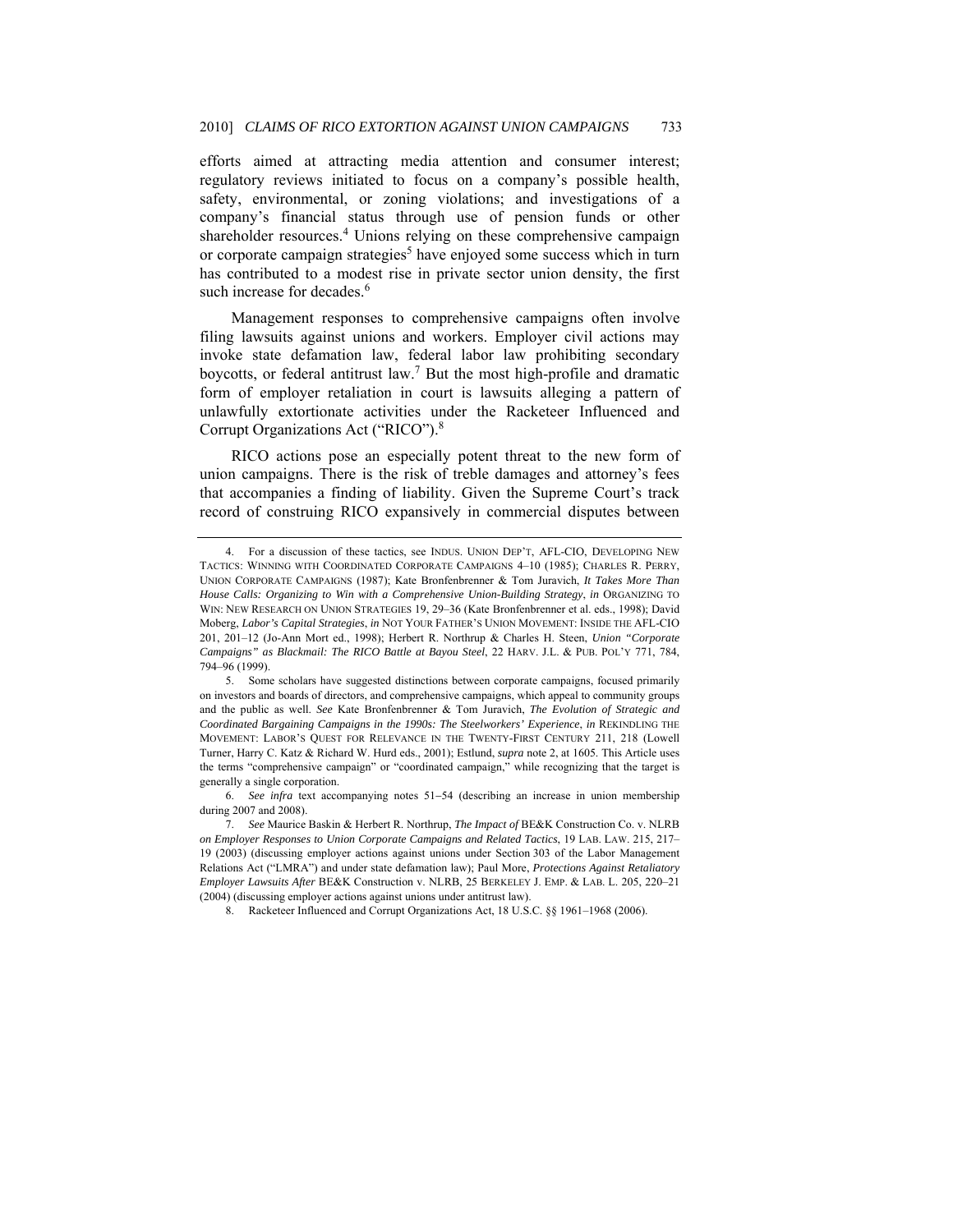business parties, this risk is not trivial.<sup>9</sup> In addition, the very existence of a RICO claim can have an adverse impact on a union's reputation in light of RICO's established association with images of organized crime, corruption, and violence. Employers began using RICO against unions during labormanagement disputes in the late 1980s, and litigation has continued as comprehensive campaigns have attracted greater attention.<sup>10</sup> For union campaigns lacking any substantial element of violence, RICO lawsuits have a mixed record in strictly legal terms.<sup>11</sup> However, the RICO strategy has been effective in pressuring unions to reduce or abandon comprehensive campaign activities—due to the risks identified above, the substantial costs and delays accompanying complex civil litigation, and the shift in focus from employees' workplace concerns to court-centered legal disputes.<sup>12</sup>

Applicability of RICO to ordinary labor-management disputes raises interpretive questions regarding a major federal statute that has been heavily criticized but lightly amended. When RICO was drafted and enacted, Congress did not anticipate its widespread injection into routine business controversies or traditional labor-management relations.<sup>13</sup> With respect to RICO litigation between businesses, however, the Supreme Court decided early on that the expansive language of the law, rather than the narrower intent of Congress, is what controls.14 The Court also has made clear that even if employers sue unions in retaliation for legitimate union activity, a retaliatory motive does not necessarily make such litigation unlawful under the NLRA.<sup>15</sup>

Starting in the mid-1980s, members of Congress complained vociferously about the sweeping application of RICO to private parties in ordinary commercial disputes far removed from organized crime.<sup>16</sup> And Supreme Court Justices have invited—even urged—Congress to revise the statutory language.<sup>17</sup> Although Congress did enact a limited amendment

<sup>9.</sup> *See infra* Part II.C (discussing expansive Supreme Court decisions in the 1980s).

<sup>10.</sup> *See infra* Part II.D (discussing lower court litigation from the late 1980s to the present).

<sup>11.</sup> *See infra* Part II.D (discussing outcomes in terms of surviving motions to dismiss).

<sup>12.</sup> *See* More, *supra* note 7, at 221–22; Adam Liptak, *A Corporate View of Mafia Tactics: Protesting, Lobbying and Citing Upton Sinclair*, N.Y. TIMES, Feb. 5, 2008, at A14.

<sup>13.</sup> *See infra* Part II.B (discussing RICO's legislative origins).

<sup>14.</sup> *See* Sedima, S.P.R.L. v. Imrex Co., 473 U.S. 479, 499–500 (1985); Haroco Inc. v. Am. Nat'l Bank & Trust Co. of Chi., 747 F.2d 384, 398–99 (7th Cir. 1984), *aff'd per curiam*, 473 U.S. 606 (1985).

<sup>15.</sup> *See* BE&K Constr. Co. v. NLRB, 536 U.S. 516, 536–37 (2002).

<sup>16.</sup> *See infra* Part III.A (discussing the legislative history accompanying efforts at RICO reform from 1986 to 1998).

<sup>17.</sup> *See infra* Part III.A (discussing invitations in Supreme Court opinions and a speech by then– Chief Justice William Rehnquist).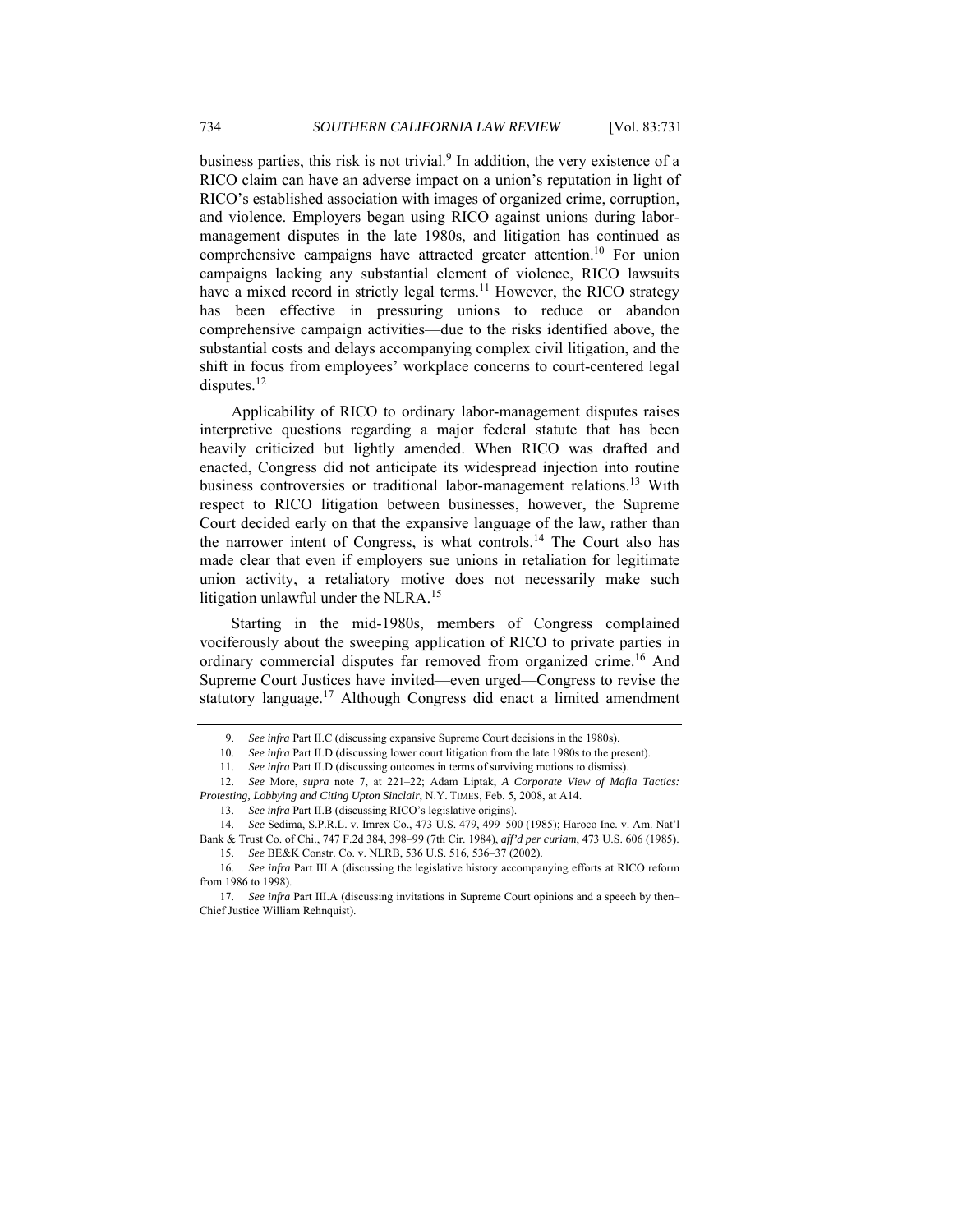addressing securities fraud as a small part of a securities reform package in 1995,18 the key RICO text remains essentially unchanged from 1970 and RICO reform is unlikely to occur in the near future. On the other hand, the Supreme Court in a series of more recent cases has adopted interpretations of civil RICO that are distinctly constraining when compared with the Court's first generation of decisions.

There is a lively current debate concerning possible revisions to the NLRA, but a "RICO fix" for labor-management disputes will not be part of any labor law reform package to emerge from Congress.19 Thus, if RICO's application to union comprehensive campaigns is to be clarified, appellate courts and ultimately the Supreme Court will have to undertake that task in the face of prolonged legislative inaction. This Article suggests how federal courts should engage in such a clarification, building from key "second generation" Supreme Court RICO decisions in which the Justices have narrowed the scope of private civil liability.

The Article focuses on employer complaints alleging that a series of nonviolent pressure tactics used in union comprehensive campaigns may constitute extortion, one of the core predicate offenses actionable under civil RICO. In determining the applicability of extortion as a predicate offense, civil RICO implicates questions of meaning and scope under a separate but incorporated criminal statute, the Hobbs Act. The relevant statutory definition of extortion, taken from the Hobbs Act, is "*the obtaining of property from another*, with his consent, induced by *wrongful use of* actual or threatened force, violence, or *fear*, or under color of official right."20 Employers and their advocates contend that when unions bring multiple regulatory actions before agencies and courts, and communicate disparaging information about the company to customers, shareholders, and the public—all designed to injure an employer's business reputation and goodwill while making clear the union's willingness to negotiate on these matters in the context of the employer's agreement to certain labor relations requests—the pattern of harassing conduct qualifies as extortion under  $RICO.<sup>21</sup>$ 

<sup>18.</sup> *See infra* Part III.A (discussing the text and legislative history of 1995 securities reform legislation).

<sup>19.</sup> *See* S. 560, 111th Cong. (2009) (proposing the Employee Free Choice Act, which does not address RICO in any form); H.R. 1409, 111th Cong. (2009) (same).

 <sup>20.</sup> Hobbs Act, 18 U.S.C. § 1951 (2006) (emphases added). RICO defines "racketeering activity" to include any activities or conduct indictable under the Hobbs Act and authorizes private civil damages actions for persons injured by such racketeering activity. *See* 18 U.S.C. §§ 1961(1), 1962, 1964(c).

<sup>21.</sup> *See, e.g.*, Memorandum in Opposition to Defendants' Motion to Dismiss at 5–15, Smithfield Foods, Inc. v. United Food & Commercial Workers Union, 593 F. Supp. 2d 840 (E.D. Va. 2008) (No.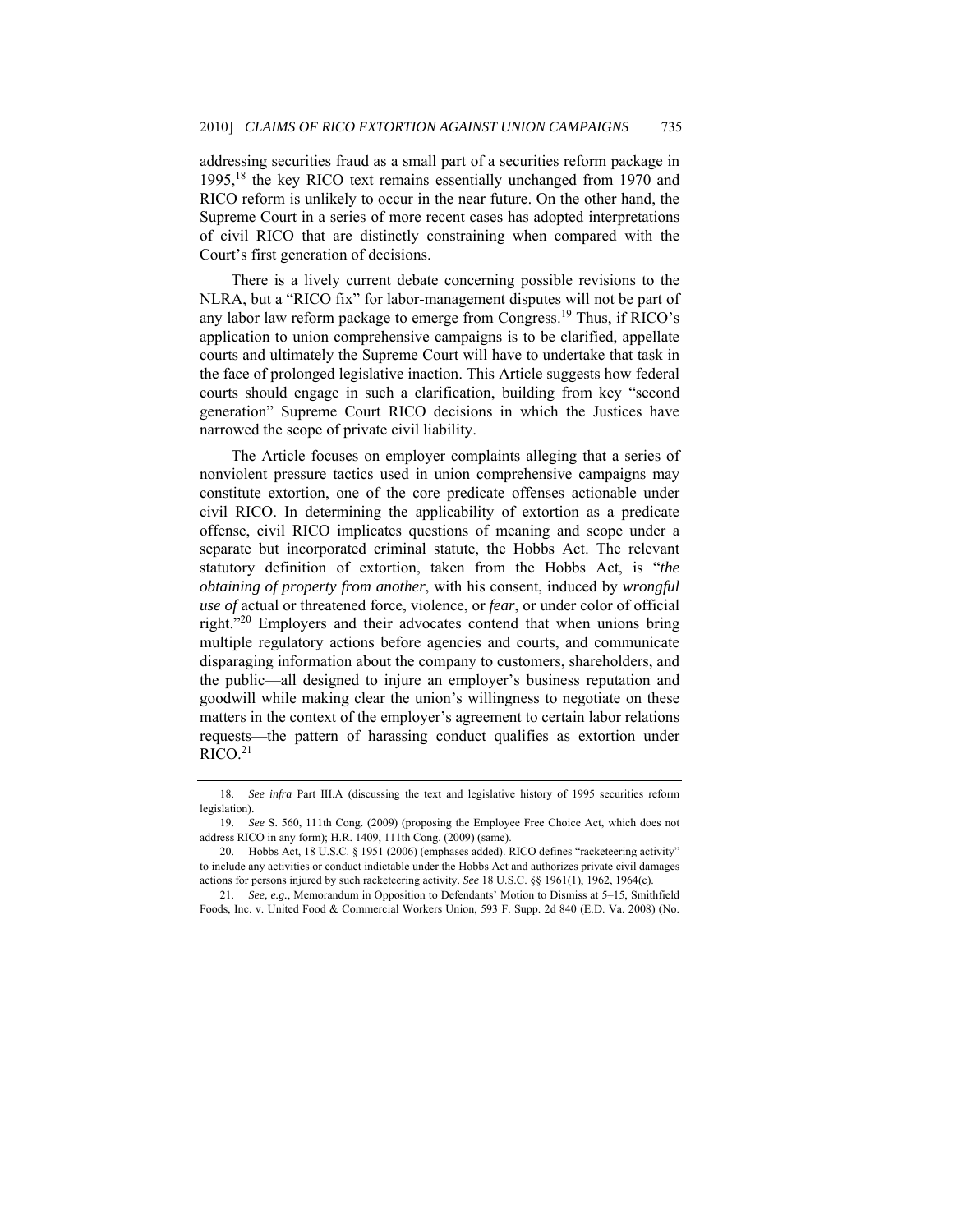The argument supporting extortion raises a number of distinct and contested legal questions. First, how, if at all, does a union "obtain property" from an employer when engaged in this type of comprehensive campaign? Second, assuming property is obtained from the employer, induced by a fear of economic loss, in what circumstances is that inducement "wrongful"? Third, apart from whether the union's goals or objectives are wrongful, to what extent are certain means employed by the union presumptively protected from federal liability under the First Amendment? Finally, under what circumstances might the union's overall campaign be deemed actionable as a form of "death by a thousand cuts,"<sup>22</sup> even if the individual incidents or activities are generally lawful?

The Article proposes answers to each of these questions, relying principally on two recent Supreme Court decisions construing RICO, as well as an earlier decision interpreting the Hobbs Act and an extended line of Court cases reconciling federal regulation with expressive activity. The Article maintains that the key employer rights at stake in a union comprehensive campaign—the rights to control procedural and substantive approaches to union recognition or collective bargaining—may qualify as intangible property rights, but they are not "obtainable property" as that concept has been applied under RICO and the Hobbs Act. An employer's exclusive control over the recognition or bargaining processes is not a commercially valuable business asset that can be transferred to a union to exercise or sell. The Article then contends that a union's use of fear of economic loss as an inducement is not "wrongful" so long as the union is pursuing legitimate labor objectives. Whether a union's economic objectives are legitimate is largely a function of federal labor law, and the union's typical objectives in a comprehensive campaign setting—a collective bargaining agreement for a majority status union, a neutrality agreement, or an agreement for voluntary recognition based on card majority status—are entirely lawful under the NLRA.

Moving beyond these two definitional questions, the Article also argues that construing RICO to penalize the main techniques employed by unions in these campaigns—dissemination of negative information and petitioning courts or regulatory agencies—would raise serious concerns under the First Amendment. Neither the right to free speech nor the right to petition government is unqualified: union speech loses protection if it is knowingly or recklessly false while union lawsuits or regulatory complaints

<sup>3:07</sup>CV641); Northrup & Steen, *supra* note 4, at 803–11, 817–28.

 <sup>22.</sup> Wilkie v. Robbins, 551 U.S. 537, 555 (2007).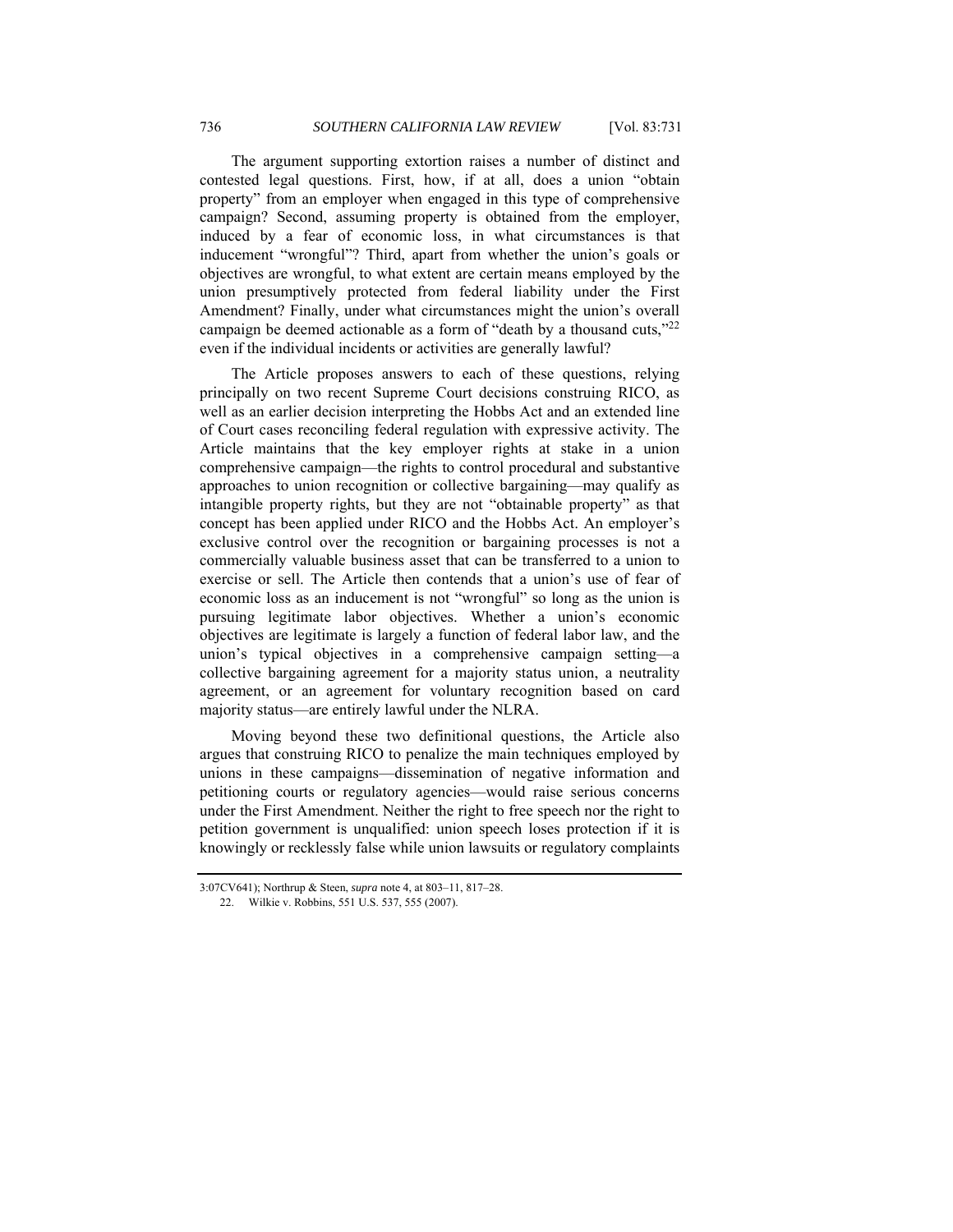lack protection if they amount to "sham litigation."<sup>23</sup> Outside these narrowly drawn exceptions, union expressive activities ought to be immune from liability for extortion under RICO. Finally, the Article suggests that assuming a union's comprehensive campaign includes a few instances of unlawful activity, those actions should not transform a campaign based predominantly on lawful conduct into actionable extortion. To hold otherwise would frustrate the federal policy commitment protecting employees' "full freedom" to organize and engage in hard bargaining with employers under the NLRA.<sup>24</sup>

Part II of the Article establishes relevant background. It describes the rise of union comprehensive campaigns, provides an overview of RICO's legislative origins, and discusses how initial Supreme Court readings of RICO helped trigger extensive private litigation under the Act, including a steady stream of RICO civil actions by employers against unions. Part III situates RICO's applicability to labor unions in the context of prolonged congressional inaction. It discusses failed efforts at RICO reform during the 1980s and 1990s, describes how a second generation of Supreme Court civil RICO decisions shifted from an expansive to a constraining approach, and suggests the Court has undertaken aspects of the reform effort that Congress was unable to accomplish. Part IV analyzes the four central legal questions implicated in the contention that union comprehensive campaigns constitute extortionate conduct under RICO. As part of that analysis, Part IV explains why union comprehensive campaigns qualify as lawful "hard bargaining" and why the federal courts should take the initiative to clarify the law and thereby reduce the chilling effect of RICO actions.

### II. BACKGROUND ON COMPREHENSIVE CAMPAIGNS AND RICO

### A. THE RISE OF UNION COMPREHENSIVE CAMPAIGNS

#### 1. Objectives and Tactics

The term "corporate campaign" was first applied in the late 1970s when the textile workers' union relied on a range of financial linkages and secondary pressures to help secure labor agreements with J.P. Stevens.<sup>25</sup>

 <sup>23.</sup> Prof'l Real Estate Investors, Inc. v. Columbia Pictures Indus., 508 U.S. 49, 60 (1993) (internal quotation marks omitted).

<sup>24.</sup> *See* 29 U.S.C. § 151 (2006) (NLRA statement of purpose).

<sup>25.</sup> *See* PERRY, *supra* note 4, at 1–2; Paul Jarley & Cheryl L. Maranto, *Union Corporate Campaigns: An Assessment*, 43 INDUS. & LAB. REL. REV. 505, 506 (1990).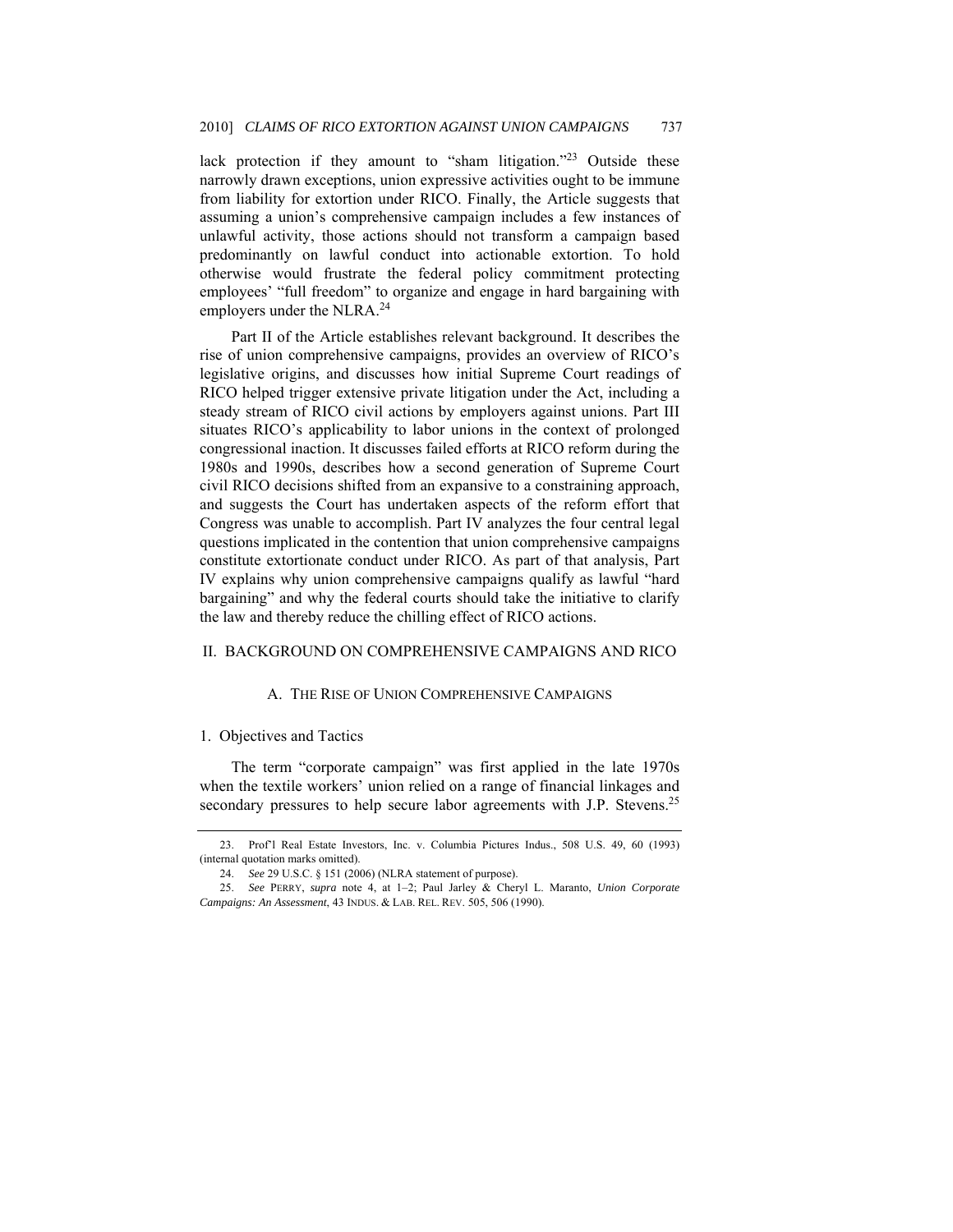Subsequently, a number of unions have come to prefer the term "comprehensive campaign."26 These campaigns may be broadly defined as union attempts to influence company practices that affect key union goals—securing recognition and bargaining for improved working conditions—by generating various forms of extrinsic pressure on the company's top policymakers.<sup>27</sup> Tactics regularly relied on by unions include engaging in public relations activities (such as literature distributions, media interviews, website postings, street demonstrations, or op-ed columns), advocating for government regulatory action (through legislative initiatives, appeals to regulatory agencies, or lawsuits), and targeting a firm's financial standing (by pressuring lenders and creditors, threatening to withdraw pension fund assets, or bringing shareholder actions).<sup>28</sup>

A 1990 empirical assessment by Paul Jarley and Cheryl Maranto examined twenty-eight labor relations disputes between 1976 and 1988 in which unions publicly announced they were conducting corporate campaigns.29 Jarley and Maranto emphasized the central role played by conflict escalation in these campaigns: unions typically assert that the company is unfair to organized labor in general, that the company's overall business conduct renders it a corporate outlaw, and that the company profits from human exploitation and misery when operating its business.<sup>30</sup> By enlarging the scope of a labor dispute to encompass issues of broader social importance and public interest, unions are better able to legitimize their own effort and to attract wider community support.<sup>31</sup>

Jarley and Maranto found that corporate campaigns complementing organizing drives were more likely to achieve successful results than bargaining-related campaigns.<sup>32</sup> One important reason for the difference is that organizing disputes are more amenable to conflict escalation because they tend to involve low-wage employees operating under unsafe working

<sup>26.</sup> *See* Jarley & Maranto, *supra* note 25, at 507 n.2. *See also* Bronfenbrenner & Juravich, *supra* note 5, at 218, 229, 234 (discussing the evolution from 1980s corporate campaigns focused on pressuring boards of directors to more comprehensive coordinated approaches in the 1990s).

<sup>27.</sup> *See* THOMAS A. KOCHAN, HARRY C. KATZ & ROBERT B. MCKERSIE, THE TRANSFORMATION OF AMERICAN INDUSTRIAL RELATIONS 195–97 (1994); Bronfenbrenner & Juravich, *supra* note 5, at 217–34.

<sup>28.</sup> *See* INDUS. UNION DEP'T, *supra* note 4, at 4–10.

<sup>29.</sup> Jarley & Maranto, *supra* note 25, at 505–06.

<sup>30.</sup> *See id*. at 515. *See also* PERRY, *supra* note 4, at 20–31 (elaborating on these three aspects of conflict escalation as part of a study of ten corporate campaigns during late 1970s and early 1980s).

<sup>31.</sup> *See* Jarley & Maranto, *supra* note 25, at 515.

<sup>32.</sup> *See id.* at 515–19. *But see* Bronfenbrenner & Juravich, *supra* note 5, at 217–30 (describing three bargaining-related campaigns in the 1990s that achieved some success).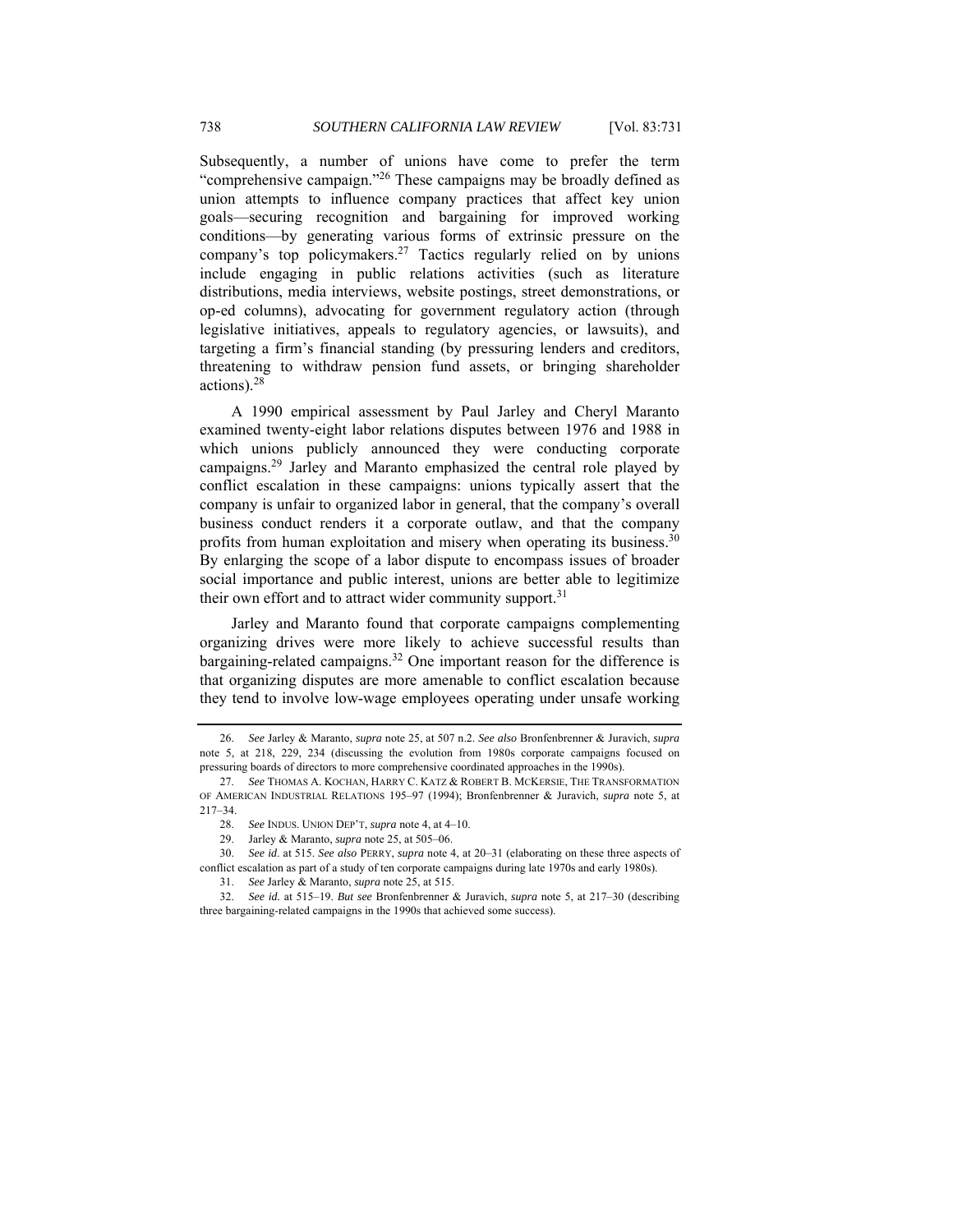conditions. By contrast, the possibility of invoking broader social justice concerns is often diminished in a mature bargaining context, where financially troubled employers seek adjustments from workers who in relative terms are viewed as highly paid. $33$  A second reason for the greater success associated with organizing-related campaigns is the more limited nature of the union's objectives. In the organizing setting, union campaigns typically seek neutrality agreements or comparable procedural settlements that increase the likelihood of unionization but do not guarantee union success. Thus, the company receives a definite benefit (an end to being the target of consumer, stakeholder, regulatory, and public pressures) in exchange for largely contingent costs. Again by contrast, union campaigns aimed at securing initial or renewed collective bargaining agreements require companies to make concrete economic concessions in order to have the campaign terminate. $34$ 

Since 1990, unions have expanded their use of comprehensive campaigns, especially in connection with efforts to organize new groups of workers. The increased emphasis reflects in part the labor movement's commitment of substantial additional resources to organizing activities starting in  $1995$ <sup>35</sup> It also reflects organized labor's recognition that a coordinated approach, relying on linkages to the political, regulatory, financial, and public relations arenas, is necessary to respond to the complex, interlocking corporate environment characteristic of the modern American workplace.<sup>36</sup>

<sup>33.</sup> *See* Jarley & Maranto, *supra* note 25, at 515 (comparing conflict escalation in companies employing unorganized textile workers, farmers, and nursing home workers with less successful results at companies employing already-organized airline pilots and factory workers in the paper and meat processing industries).

<sup>34.</sup> *See id.* at 518–19.

<sup>35.</sup> *See, e.g.*, Michelle Amber, *AFL-CIO Convenes Organizing Summit to Find New Ways to Expand Membership*, [2003] Daily Lab. Rep. (BNA), at C-1 (Jan. 14, 2003) (describing a substantial commitment of funds to organizing made by various individual unions); Elizabeth Walpole-Hofmeister, Michelle Amber & Susan McGolrick, *Unions Boost Funds, Develop Strategies for Organizing More Workers*, [1999] Daily Lab. Rep. (BNA), at C-1 (Aug. 18, 1999) (describing the American Federation of Labor and Congress of Industrial Organizations' ("AFL-CIO's") goal of having its affiliated unions expend 30 percent of their budgets on organizing, and reporting that some unions already exceed that goal); Michelle Amber, *AFL-CIO Leaders Warn Corporations That They Are Ready for a Fight*, [1995] Daily Lab. Rep. (BNA), at AA-2 (Oct. 27, 1995) (describing the new AFL-CIO president's proposal to create a separate organizing department that includes an office of strategic planning).

<sup>36.</sup> *See* Kate Bronfenbrenner, *The American Labour Movement and the Resurgence in Union Organizing*, *in* TRADE UNIONS IN RENEWAL: A COMPARATIVE STUDY 32, 42, 47 (Peter Fairbrother & Charlotte A. B. Yates eds., 2003); Bronfenbrenner & Juravich, *supra* note 4, at 32–34; Bronfenbrenner & Juravich, *supra* note 5, at 234–35; Harry C. Katz, Rosemary Batt & Jeffrey H. Keefe, *The Revitalization of the CWA: Integrating Collective Bargaining, Political Action, and Organizing*, 56 INDUS. & LAB. REL. REV. 573, 576–77 (2003).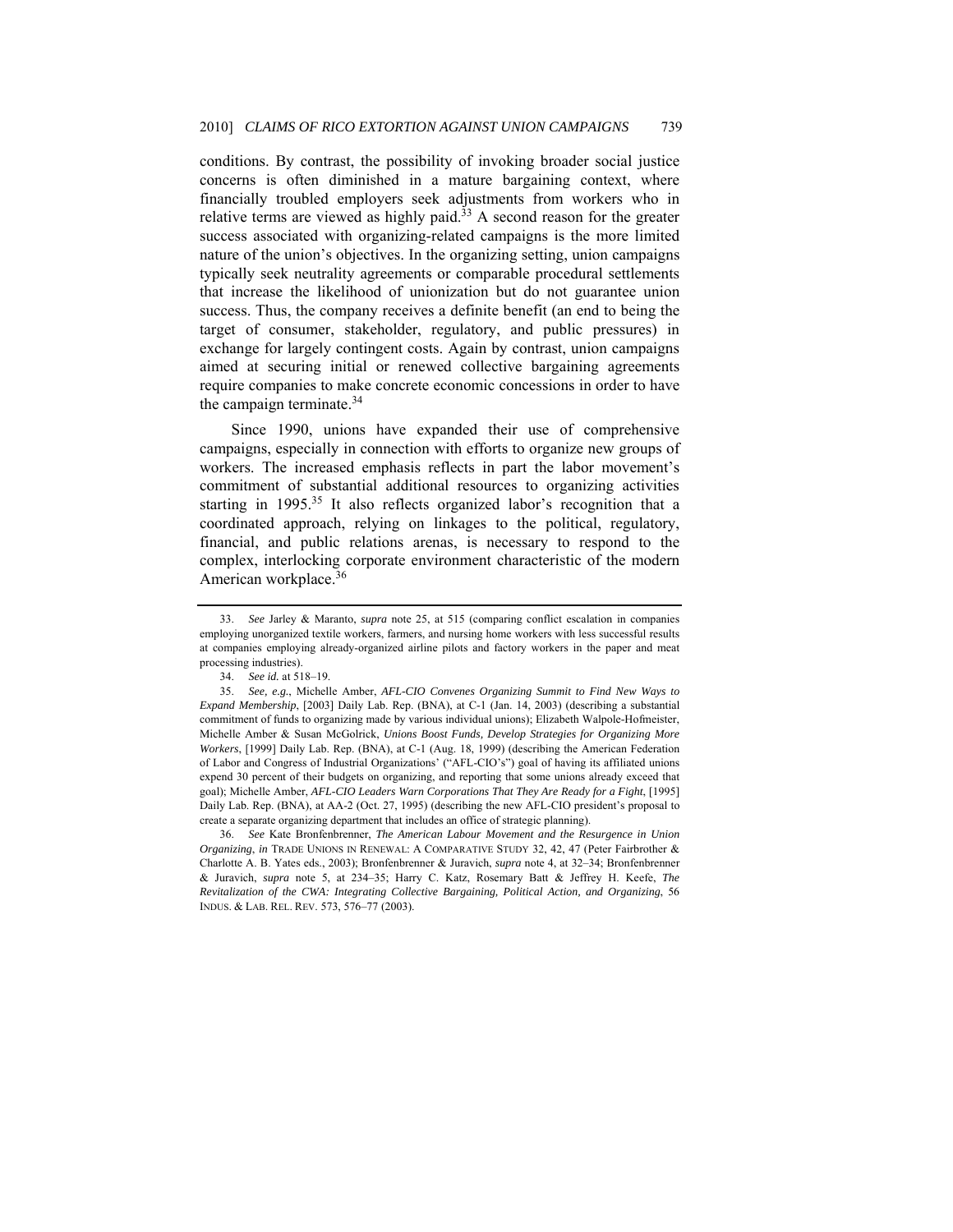A recent study by Adrienne Eaton and Jill Kriesky examined what motivates employers to negotiate organizing agreements containing neutrality or card check provisions.<sup>37</sup> The authors found that most employers they surveyed emphasized the avoidance of costs associated with not reaching an agreement.<sup>38</sup> Costs identified by these employers included the fear of economically damaging demonstrations at firms open to the public, as well as pressure from third parties (notably clients, municipalities, union pension funds, and religious or community groups) to withhold financial investment or customer business.<sup>39</sup> There is ample evidence beyond Eaton and Kriesky's database that employers are motivated to opt for neutrality agreements and also renewed collective bargaining arrangements through techniques that are part of a union comprehensive campaign. Tactics associated with union success include handbilling and picketing aimed at deterring customers, $40$  demonstrations or interventions resulting from union partnerships with religious or community groups,<sup>41</sup> investigating or publicizing a company's regulatory violations,42 and appeals to stockholders, board members, and institutional

41. *See, e.g.*, Estlund, *supra* note 2, at 1606 (describing a coordinated nationwide protest at twenty-five Tiffany stores on behalf of mostly immigrant workers at a small jewelry company that supplied Tiffany and noting that workers had signed cards and requested union recognition); Michelle Amber, *SEIU Sees Record Growth; 64,000 New Members Organized in 1998*, 13 Lab. Rel. Week (BNA), 1419, 1421 (Dec. 23, 1999) (describing the Service Employees International Union ("SEIU") alliance with a Catholic cardinal to intervene in an organizing campaign at a Catholic hospital in California); Jon Newberry, *Two Labor Unions Will Charge Discrimination at Cintas*, CINCINNATI POST, Nov. 17, 2003, at 8B (reporting on a joint press conference involving the Union of Needletrades, Industrial, and Textile Employees ("UNITE"), Teamsters, and several national civil rights groups, held in the midst of unions' organizing campaigns, and aimed at highlighting employers' discriminatory practices against women and minorities).

42. *See* Bronfenbrenner & Juravich, *supra* note 5, at 219–25 (discussing Steelworkers' use of Occupational Safety and Health Administration ("OSHA") citations, National Labor Relations Board ("NLRB") charges, and Securities and Exchange Commission ("SEC") actions against an aluminum company and a steel company); Ruth Milkman & Kent Wong, *Organizing Immigrant Workers: Case Studies from Southern California*, *in* REKINDLING THE MOVEMENT, *supra* note 5, at 99, 109 (discussing

<sup>37.</sup> *See* Adrienne E. Eaton & Jill Kriesky, *Dancing with the Smoke Monster: Employer Motivations for Negotiating Neutrality and Card Check Agreements*, *in* JUSTICE ON THE JOB: PERSPECTIVES ON THE EROSION OF COLLECTIVE BARGAINING IN THE UNITED STATES 139, 140 (Richard N. Block et al. eds., 2006).

<sup>38.</sup> *See id.* at 144.

<sup>39.</sup> *See id.* at 147.

<sup>40.</sup> *See, e.g.*, Roger C. Hartley, *Non-Legislative Labor Law Reform and Pre-Recognition Neutrality Agreements: The Newest Civil Rights Movement*, 22 BERKELEY J. EMP. & LAB. L. 369, 390 n.111 (2001) (reporting that a union's threat to picket led a restaurant owner in Providence and a hotel owner in New Haven to reach neutrality agreements); Steven Greenhouse, *Local 226, "The Culinary," Makes Las Vegas the Land of the Living Wage*, N.Y. TIMES, June 3, 2004, at A22 (quoting J. Terrence Lanni, chairman of MGM Mirage, and reporting that employers' concern over "pickets and unhappy workers blocking [hotel] driveways" led numerous Las Vegas hotel owners to agree to neutrality and card check agreements).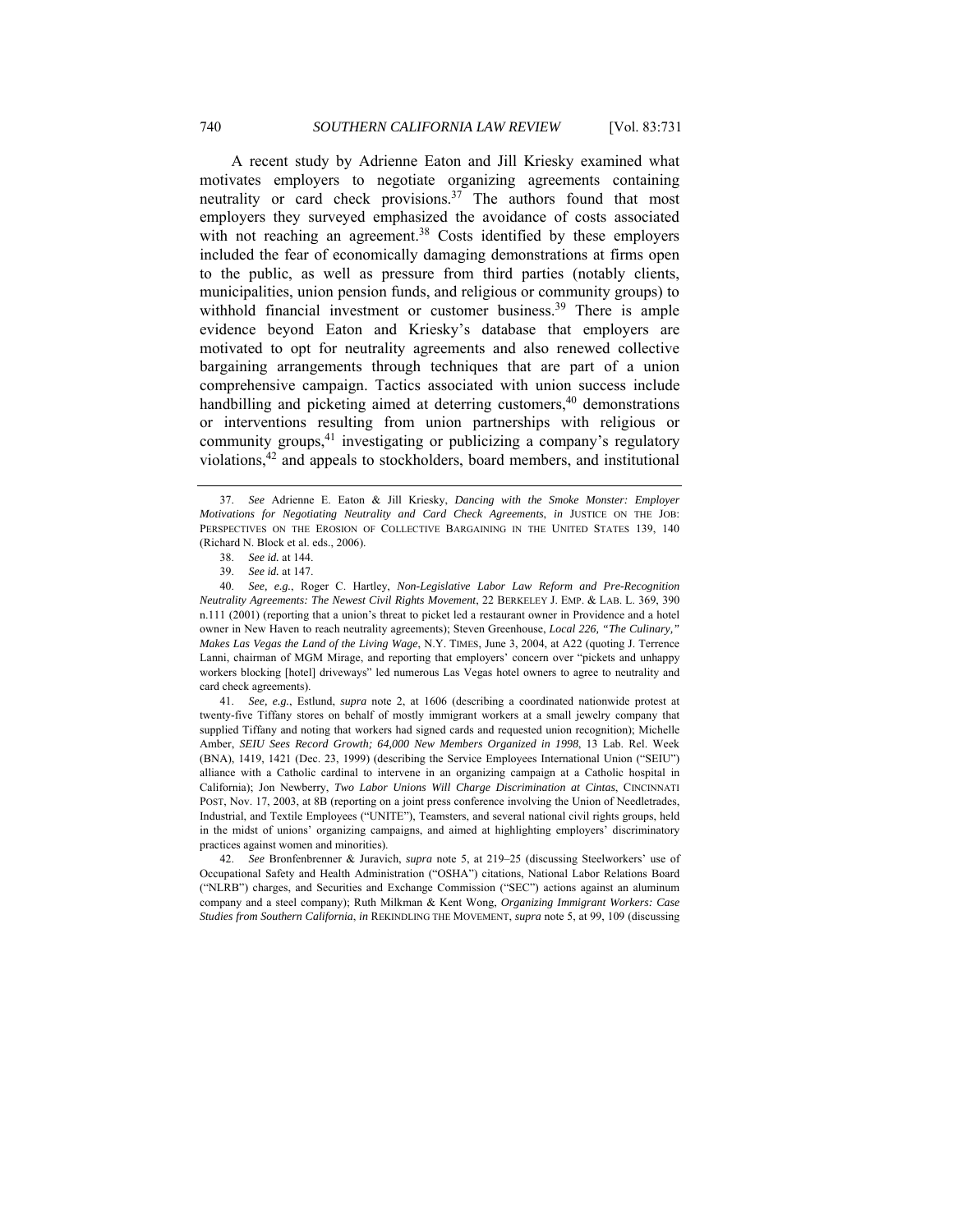#### lenders.<sup>43</sup>

The proliferation of comprehensive campaigns does not mean that these new strategic approaches enjoy anything like universal success. Unions have failed to achieve observable results in numerous campaigns involving organizing goals<sup>44</sup> and bargaining-related objectives.<sup>45</sup> Even when a union succeeds in securing recognition or negotiating a collective bargaining agreement, it is not always clear that the comprehensive campaign played an influential role in the result.<sup>46</sup>

Nonetheless, comprehensive campaigns operating beyond the traditional labor law structure have become a central element in unions' strategic approach to both organizing and collective bargaining. The Service Employees International Union's ("SEIU's") Justice for Janitors campaign in large cities around the country,<sup>47</sup> the Communication Workers' efforts to organize a divested and deregulated telecommunications industry,48 the Hotel and Restaurant Workers' successes in Las Vegas,<sup>49</sup> and the Steelworkers' campaign to restore union

SEIU's use of complaints filed with the NLRB and other government agencies protesting safety and health violations as part of a Justice for Janitors campaign).

<sup>43.</sup> *See* Moberg, *supra* note 4, at 203–04 (describing protests and demands by activist investors at shareholder meetings in 1998 involving Whole Foods, Crown Petroleum, ARCO, and Columbia/HCA hospitals); Rachel Sherman & Kim Voss, *"Organize or Die": Labor's New Tactics and Immigrant Workers*, *in* ORGANIZING IMMIGRANTS: THE CHALLENGE FOR UNIONS IN CONTEMPORARY CALIFORNIA 81, 85 (Ruth Milkman ed., 2000) (discussing the use of a "cockroach leaflet" culled from U.S. Department of Agriculture records and presented at a stockholders meeting of a food service company).

<sup>44.</sup> *See, e.g.*, Jarley & Maranto, *supra* note 25, at 511 (discussing a lack of results involving New York Air, Seafirst, and Food Lion); Susan R. Hobbs, *Verizon Neutrality Pact with CWA, IBEW Expires After Four Years; No Units Organized*, [2004] Daily Lab. Rep. (BNA), at A-12 (Aug. 24, 2004) (reporting no new organizing at Verizon Wireless).

<sup>45.</sup> *See, e.g.*, Jarley & Maranto, *supra* note 25, at 512 (discussing union failures involving lost recognition at Louisiana Pacific, Continental Airlines, Phelps Dodge, and International Paper, and an inferior contract settlement at Hormel); Bronfenbrenner & Juravich, *supra* note 5, at 223–26 (discussing mixed results in bargaining for a renewed contract at Bayou Steel).

<sup>46.</sup> *See, e.g.*, BUREAU OF NAT'L AFFAIRS, UNIONS TODAY: NEW TACTICS TO TACKLE TOUGH TIMES 70 (1985) (describing the difficulty in determining the effectiveness of corporate campaigns); PERRY, *supra* note 4, at 6–7 (same); *OCAW Members Ratify Pact at BASF Ending Five-Year-Old Labor Dispute*, [1989] Daily Lab. Rep. (BNA), at A-7 (Dec. 20, 1989) (explaining that management viewed the comprehensive campaign as having played no role in the contract settlement).

<sup>47.</sup> *See, e.g.*, Roger Waldinger et al., *Helots No More: A Case Study of the Justice for Janitors Campaign in Los Angeles*, *in* ORGANIZING TO WIN, *supra* note 4, at 102, 114–16; Susan R. Hobbs, *SEIU Members Ratify Pact with UNICCO Covering 400 University of Miami Janitors*, [2006] Daily Lab. Rep. (BNA), at A-11 (Aug. 24, 2006).

<sup>48.</sup> *See* Katz, Batt & Keefe, *supra* note 36, at 577−78.

<sup>49.</sup> *See* Courtney Alexander, *Rise to Power: The Recent History of the Culinary Union in Las Vegas*, *in* THE GRIT BENEATH THE GLITTER: TALES FROM THE REAL LAS VEGAS 145, 145–75 (Hal K. Rothman & Mike Davis eds., 2002).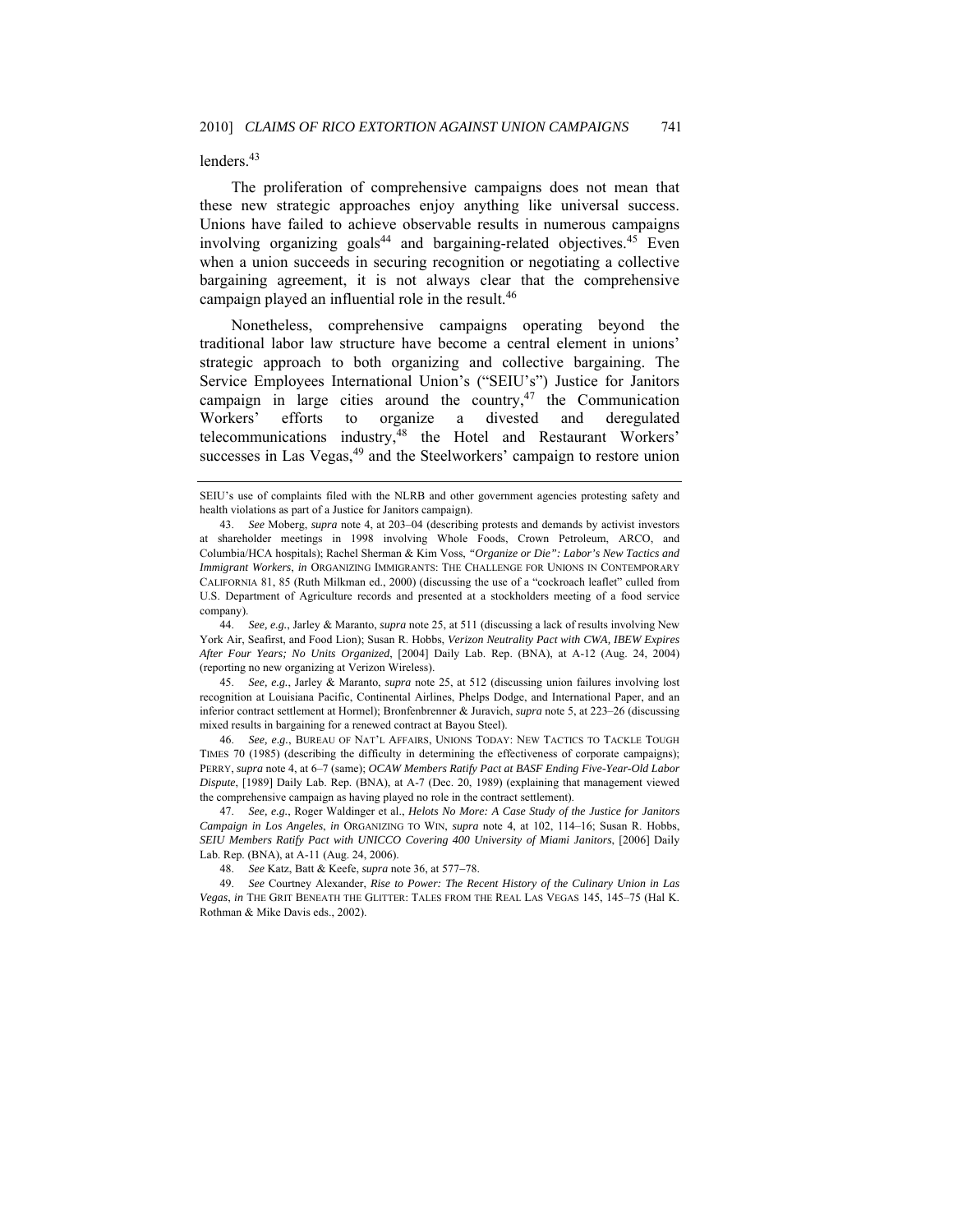jobs at Ravenswood Aluminum<sup>50</sup> are among the high-profile illustrations of how organized labor has sought to adapt its approach in light of changes in management behavior, corporate structures, and global economic circumstances.

Comprehensive campaigns have contributed to the first increases in union density among private sector employers in almost three decades. The proportion of private sector workers who belong to a union rose from 7.4 percent to 7.5 percent in 2007,<sup>51</sup> and to 7.6 percent in 2008.<sup>52</sup> In the economy as a whole, union membership grew by  $311,000$  in  $2007<sup>53</sup>$  and by 428,000 in 2008.54 Apart from reversing a long-term trend, the modest net increases are noteworthy because they occurred despite a substantial loss in traditionally unionized manufacturing jobs,<sup>55</sup> and also despite substantial withdrawal by unions from the traditional elections process supervised by the National Labor Relations Board ("NLRB").<sup>56</sup> In sum, unions have turned to comprehensive campaigns as a primary organizing strategy in the twenty-first century.

## 2. An Archetypal Comprehensive Campaign

Unions' traditional organizing approach features direct appeals to workers in the representation election setting, principally through leaflets, individual and group meetings away from the worksite, and home mailings. Their traditional approach to securing a collective bargaining agreement includes direct pressure on employers as needed during the negotiations

53. Amber, *supra* note 51.

 54. Rose, *supra* note 52. Private sector growth was especially strong in health services, leisure and hospitality, and construction; the highest overall unionization in the private sector is in telecommunications, transportation and warehousing, and utilities. *See id.*; Amber, *supra* note 51.

55. *See, e.g.*, *Number of Workers Idled by Mass Layoffs at Highest Level Since 2005, BLS Reports*, [2008] Daily Lab. Rep. (BNA), at D-1 (Mar. 24, 2008) (reporting that manufacturing firms accounted for approximately 67,000 jobs lost through mass layoffs in February 2008, over one-third of the national total); Amber McKinney, *Payrolls Declined by 4,000 Jobs in August, Led by Drops in Construction, Manufacturing*, [2007] Daily Lab. Rep. (BNA), at D-1 (Sept. 10, 2007) (reporting 46,000 jobs lost in manufacturing in August 2007).

56. *See* James J. Brudney, *Neutrality Agreements and Card Check Recognition: Prospects for Changing Paradigms*, 90 IOWA L. REV. 819, 827–30 (2005) (describing the decline in NLRB elections).

<sup>50.</sup> *See* TOM JURAVICH & KATE BRONFENBRENNER, RAVENSWOOD: THE STEELWORKERS' VICTORY AND THE REVIVAL OF AMERICAN LABOR (1999).

 <sup>51.</sup> Michelle Amber, *BLS Reports 12.1 Percent Unionization Rate in 2007; Unions Added 331,000 Members*, [2008] Daily Lab. Rep. (BNA), at AA-1 (Jan. 28, 2008).

<sup>52.</sup> Michael Rose, *Unions Added 428,000 Members in 2008 as Membership Rate Climbed to 12.4 Percent*, [2009] Daily Lab. Rep. (BNA), at AA-1 (Jan. 29, 2009). In 2009, however, private sector union density fell to 7.2 percent as the recession hit unionized jobs in the private sector especially hard. *See* Larry Swisher, *Unions Lost 771,000 Members in 2009, as Recession Eliminated Jobs, BLS Says*, [2010] Daily Lab. Rep. (BNA), at AA-1 (Jan. 25, 2010).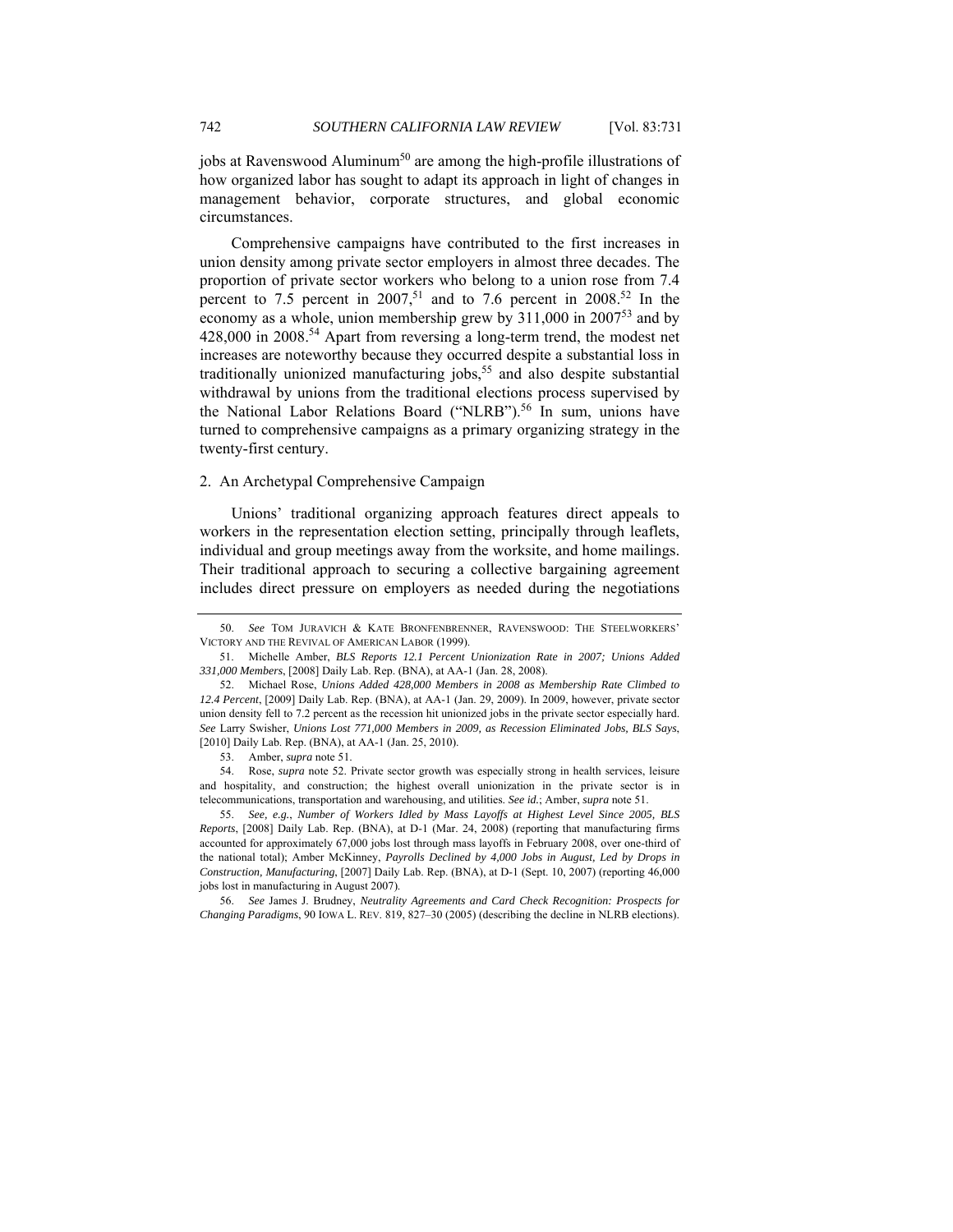process, through employee strikes or primary picketing. By contrast, union comprehensive campaigns engage different secondary groups shareholders, lenders, religious and social organizations, customers, politicians, regulators, mass media, and the public at large—who have varied and context-specific interactions with the employer that is the focus of union pressure. Although it is difficult to identify any particular comprehensive campaign as "typical," this Article posits for purposes of subsequent analysis that the union coordinating the campaign takes a series of initiatives.

The union is assumed to form alliances or coalitions with religious groups and activist organizations interested in pursuing social justice or human rights objectives.<sup>57</sup> The union, either on its own or with its allies, seeks to exert regulatory pressure on the target company by advocating for or initiating agency action addressed to actual or reasonably believed company violations of federal occupational safety, environmental, or securities laws, and of state or local zoning laws.<sup>58</sup> The union also attempts to impose political pressure on the company by urging federal or state legislators to launch an investigation or hold hearings on a worker safety or public health problem that the union reasonably believes has been created or magnified by the company.59

In addition, the union distributes information to various subgroups of the public—information it reasonably believes to be accurate—that is critical of the company's business practices. The union disseminates this information by means of flyers and handbills to potential consumers, letters and faxes to local newspapers and radio and television stations, public demonstrations likely to attract media attention, and Web postings available to employees, shareholders, customers, and the general public.<sup>60</sup> Finally, the union attempts to exert financial pressure on the company through formal or informal appeals to corporate directors, submission of policy resolutions at shareholder meetings, and proposals to move union assets out of banks that lend money to the target company.<sup>61</sup>

For all of these activities, the union signals that the campaign need not

<sup>57.</sup> *See* PERRY, *supra* note 4, at 31–38; Lance Compa, *Free Trade, Fair Trade, and the Battle for Labor Rights*, *in* REKINDLING THE MOVEMENT, *supra* note 5, at 314, 325–26.

<sup>58.</sup> *See* JURAVICH & BRONFENBRENNER, *supra* note 50, at 87–90; PERRY, *supra* note 4, at 39– 48; Charles Heckscher, *Living with Flexibility*, *in* REKINDLING THE MOVEMENT, *supra* note 5, at 59, 70–71.

<sup>59.</sup> *See* PERRY, *supra* note 4, at 49–53.

<sup>60.</sup> *See id.* at 79–89; Milkman & Wong, *supra* note 42, at 109–10.

<sup>61.</sup> *See* PERRY, *supra* note 4, at 55–65, 91–102; Moberg, *supra* note 4, at 203–04.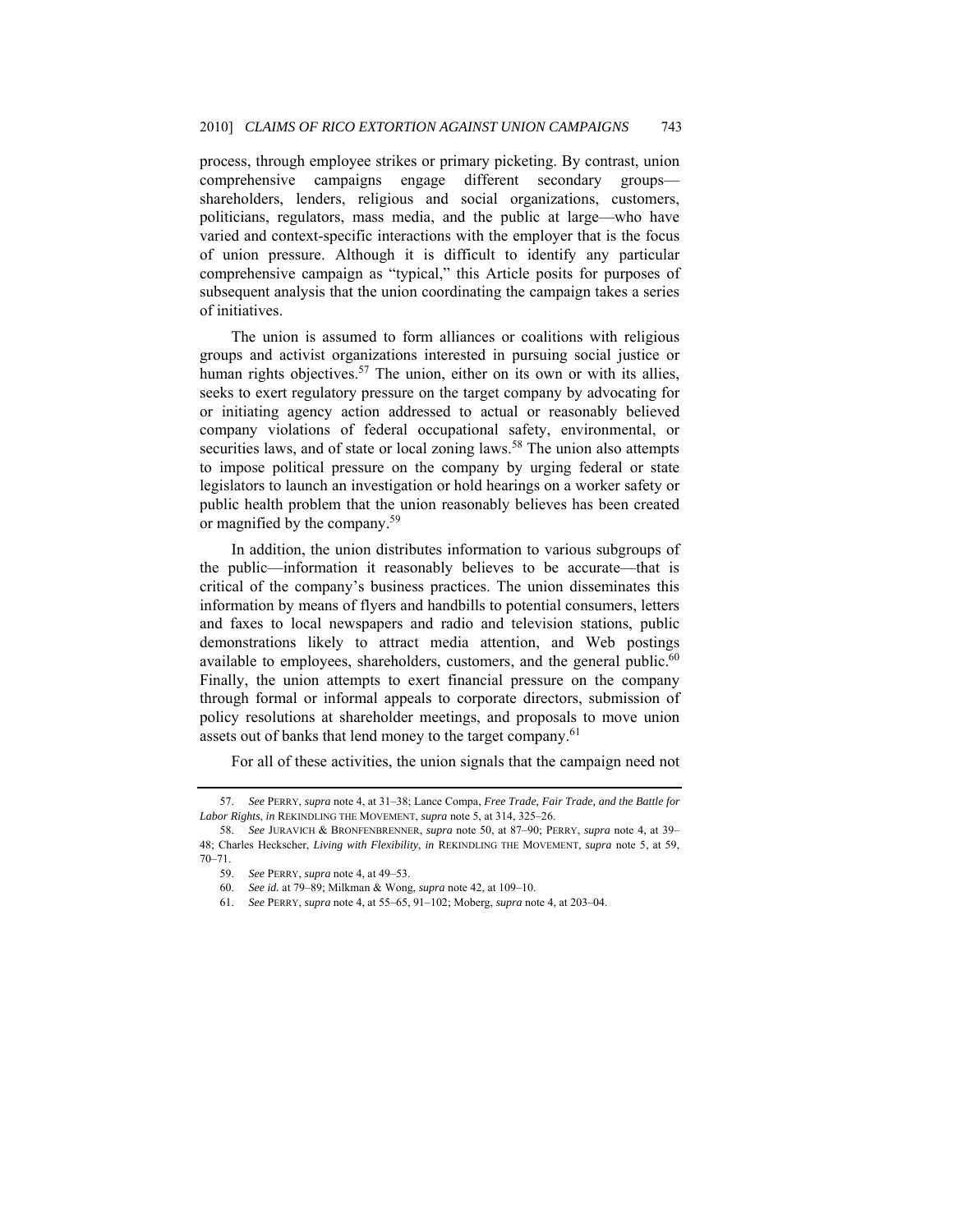continue if the company acquiesces to the union's labor relations objectives—to enter a neutrality agreement setting ground rules for an organizing drive, to recognize the union once it has obtained a card majority, or to return to the table to bargain for an extension or modification of existing collective bargaining arrangements. The leverage for being able to reach such an agreement is the company's fear that it will suffer severe economic losses as a result of some combination of the union's campaign activities. In this respect, the union campaign creates pressure on the employer analogous to that of an economic strike.

The analogy to an economic strike also extends to the role played by violence. As with a strike, comprehensive campaigns, especially those involving large rallies or public demonstrations, may give rise to violent conduct by some participants. As with a strike, the acts of violence may themselves be independently actionable.<sup>62</sup> But also as with a strike, relatively minor acts of violence incidental to the ongoing union campaign may not give rise to liability.<sup>63</sup>

## B. THE ORIGINS OF RICO AND ITS PROVISION FOR PRIVATE CIVIL LIABILITY

## 1. A Focus on Organized Crime and a More Far-Reaching Text

RICO was enacted as Title IX of the Organized Crime Control Act of 1970, culminating a three-year legislative process that began with the 1967 report of the President's Commission on Law Enforcement and Administration of Justice.<sup>64</sup> Throughout this process, Congress's primary concern was the problem of criminal infiltration of legitimate enterprises, especially commercial businesses but also labor unions.<sup>65</sup> Senators Roman Hruska and John McClellan, who jointly introduced the Senate bill that

**Comment [EiC1]:** Upon the first introduction of Senators/Congressmen in the text, our stylistic guidelines direct that we include first names and thereafter include only last names.

<sup>62.</sup> *See, e.g.*, NLRB v. Thayer Co., 213 F.2d 748, 756–57 (1st Cir. 1954) (finding certain strikerelated activities to be independently actionable); Clear Pine Mouldings, Inc., 268 N.L.R.B. 1044, 1046–47 (1984) (same), *enforced*, Clear Pine Mouldings, Inc. v. NLRB., 765 F.2d 148 (9th Cir. 1985).

<sup>63.</sup> *See, e.g.*, Detroit Newspaper Agency, 342 N.L.R.B. 223, 224 (2004) (finding no liability where conduct was not sufficiently egregious). *See also infra* Part IV.B.2 (discussing the impact of incidental or isolated unlawful acts on the legitimacy of the overall union comprehensive campaign).

 <sup>64.</sup> For two thoughtful and comprehensive treatments of RICO legislative history, see Arthur F. Mathews, *Report of the Ad Hoc Civil RICO Task Force*, 1985 A.B.A. SEC. CORP., BANKING & BUS. LAW 70–126 [hereinafter *ABA Report*]; and Gerard E. Lynch, *RICO: The Crime of Being a Criminal,*  Parts I & II, 87 COLUM. L. REV. 661, 666-94 (1987).

<sup>65.</sup> *See* Lynch, *supra* note 64, at 666–74 (discussing the role of the President's Commission in publicizing the issue of organized criminal infiltration into legitimate business and precursor bills introduced by Senator Roman Hruska in 1967 to address the issue); *ABA Report*, *supra* note 64, at 72– 83 (same).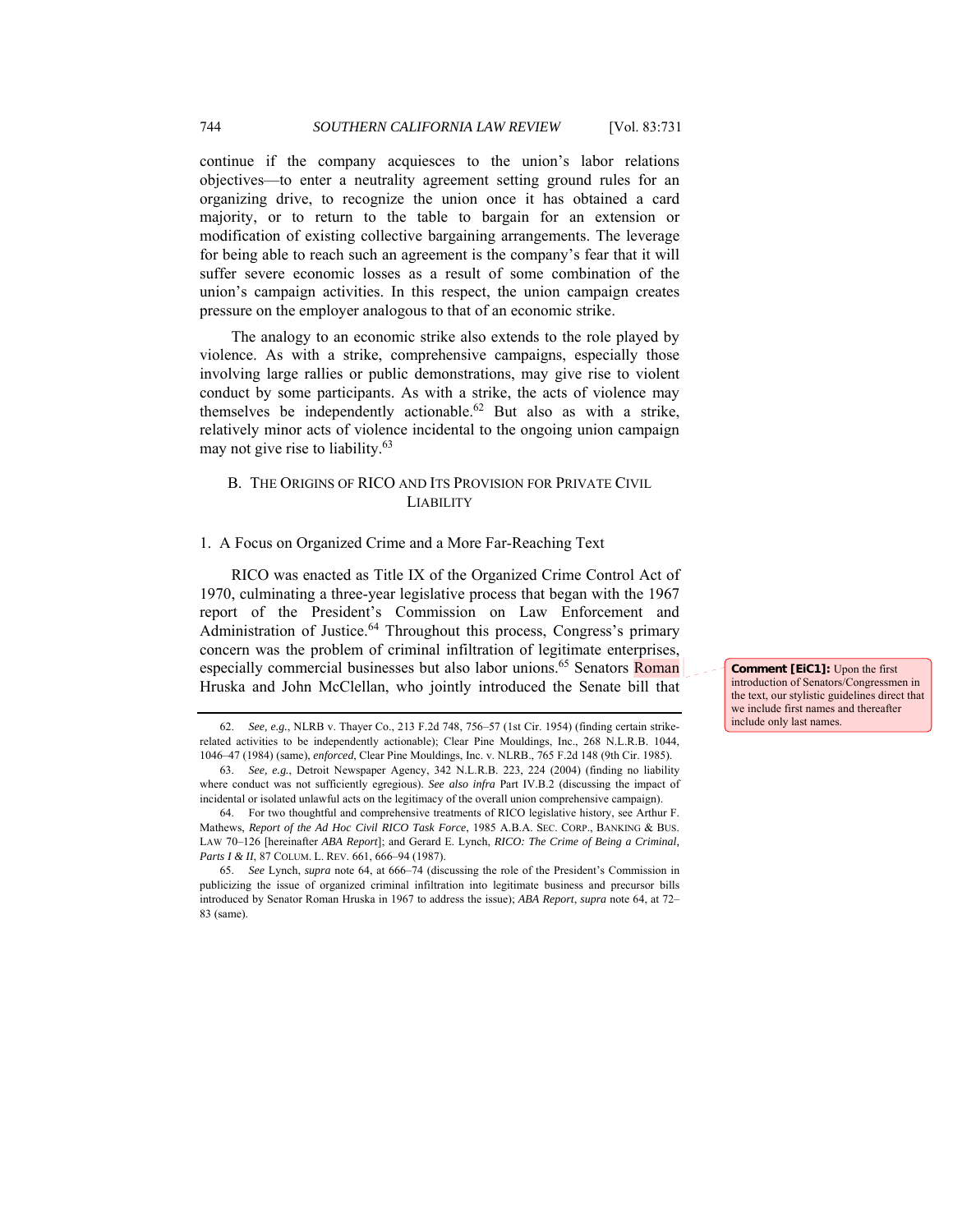contained the framework and essential elements of RICO, made clear that the bill was "designed to attack the infiltration of legitimate business repeatedly outlined by investigations of various congressional committees" as well as by the President's Commission.<sup>66</sup> Representative Richard Poff, a principal sponsor of RICO legislation in the House, was equally clear about the need to attack organized crime's penetration of lawful commercial entities.<sup>67</sup> The Senate and House committee reports accompanying the bills that ultimately became the Organized Crime Control Act reiterated that RICO's purpose was "the elimination of the infiltration of organized crime and racketeering into legitimate organizations operating in interstate commerce."68 And the statement of findings and purpose included as part of the enacted text confirms that Congress's focus was on combating organized crime and its increasing use of "money and power . . . to infiltrate and corrupt legitimate business and labor unions."<sup>69</sup>

In terms of the text enacted into law, however, Congress did not limit applicability to organized crime. Whether due to conceptual challenges, constitutional concerns, or both, RICO's provisions target a range of racketeering *activities* in which the Mafia or other organized criminal syndicates might engage, rather than attempting to define what *entities or individuals* qualify as "organized crime."<sup>70</sup> The Act criminalizes three main forms of activity: acquiring an interest in a legitimate enterprise through income derived from a pattern of racketeering activity, acquiring an interest in or control of a legitimate enterprise directly by means of a pattern of racketeering activity, and conducting or participating in the operation of a

 <sup>66. 115</sup> CONG. REC. 9567 (1969) (statement of Sen. McClellan, accompanying the introduction of S. 1861, the Corrupt Organizations Act of 1969). *See also id.* at 6992−93 (statement of Sen. Hruska, accompanying the introduction of S. 1623, the Criminal Activities Profits Act of 1969) (expressing concern that racketeers would utilize not only traditional organized crime techniques of violence and intimidation, but also white collar business crime tactics such as embezzlement and consumer fraud to secure control of ordinary businesses and impose serious anticompetitive injury on the economy).

<sup>67.</sup> *See* 116 CONG. REC. 35,295 (1970) (statement of Rep. Poff, accompanying House consideration of the bill approved by the Senate).

 <sup>68.</sup> S. REP. NO. 91-617, at 76 (1969). *See also* H.R. REP. NO. 91-1549, at 57 (1970) (describing prohibitions "aimed at stopping the infiltration of racketeers into legitimate organizations").

 <sup>69.</sup> Organized Crime Control Act of 1970, Pub. L. No. 91-452, 84 Stat. 922, 923 (1970) (identifying that the Act's purpose is "to seek the eradication of organized crime in the United States by strengthening the legal tools in the evidence-gathering process, by establishing new penal prohibitions, and by providing enhanced sanctions and new remedies to deal with the unlawful activities of those engaged in organized crime").

<sup>70.</sup> *See* Lynch, *supra* note 64, at 683 (discussing tensions between viewing organized crime narrowly as a "monolithic Italian-American conspiracy" and more broadly as a separable series of structural criminal organizations); 116 CONG. REC. at 35,343–46 (reporting on a proposed amendment to define the Mafia and La Cosa Nostra as "organized crime" groups, which was opposed on constitutional grounds and defeated).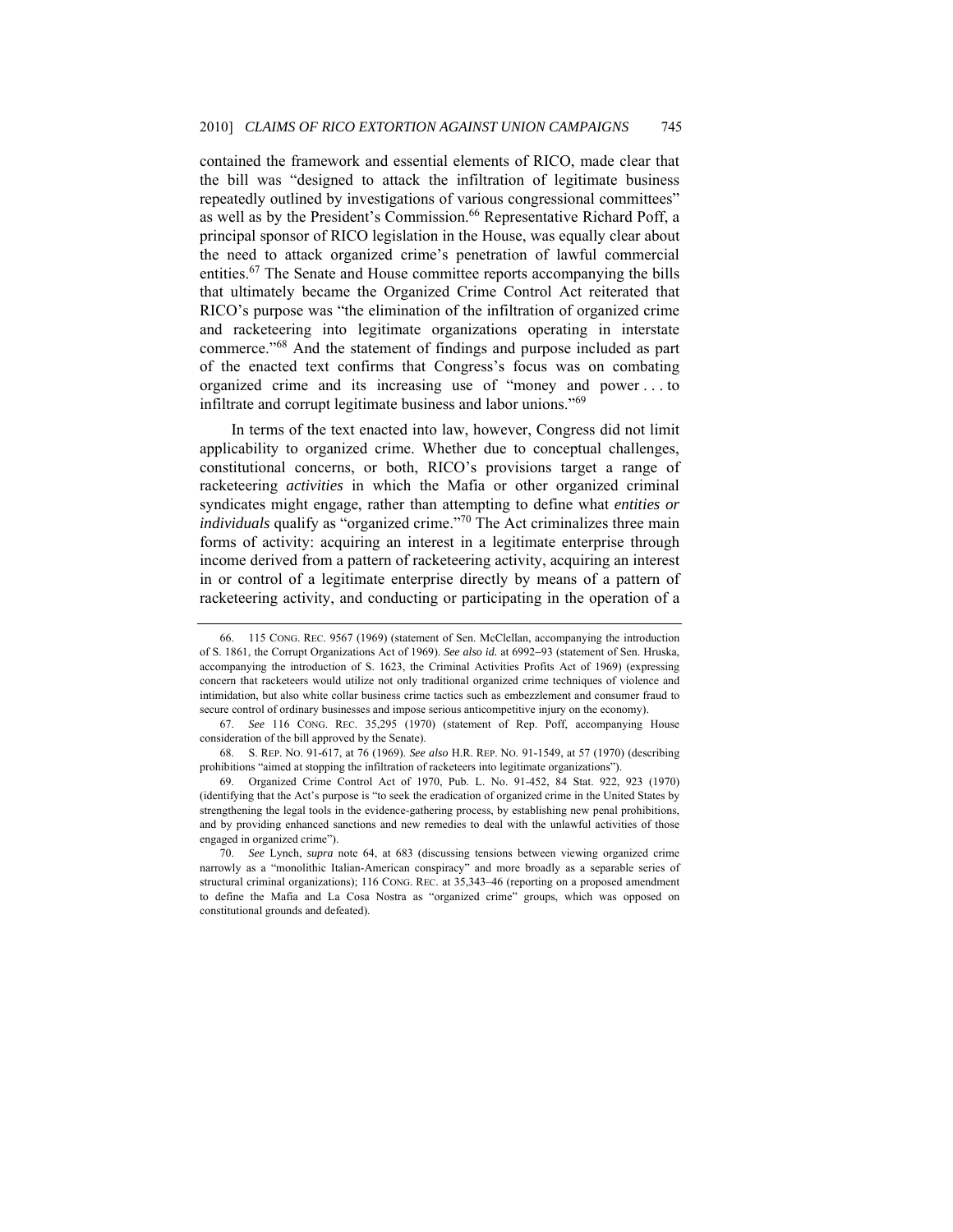legitimate enterprise through a pattern of racketeering activity.<sup>71</sup> The last of these three prohibitions, 18 U.S.C. § 1962(c), goes beyond ordinary notions of infiltration and control: it authorizes criminal prosecution when the enterprise has been used to engage in racketeering, regardless of whether the racketeering entity has acquired or dominated the enterprise.<sup>72</sup>

The Act's definitions section contributes further to the broad scope of coverage. The definition of an "enterprise" includes not only ordinary businesses but also labor organizations and other legal entities as well as any "group of individuals associated in fact." $\frac{73}{3}$  The definition of "racketeering activity" identifies nine typical state offenses, such as murder, arson, robbery, and extortion, and more than seventy federal offenses separately indictable under various sections of the U.S. Code including, importantly, sections addressed to mail fraud, Hobbs Act extortion, and money laundering.<sup>74</sup> A "pattern of racketeering activity" is defined as requiring at least two racketeering acts that occurred within ten years of one another.<sup>75</sup> The upshot of this textual approach is to encompass conduct wholly unconnected to organized crime. RICO's criminal prohibitions may be viewed as applying to anyone who commits a listed predicate offense on two or more occasions while participating in the operation of a legitimate business, union, or other associated group of individuals.76

Persons convicted of engaging in this prohibited conduct are subject to traditional criminal sanctions such as enhanced fines and terms of imprisonment, and also to the then-novel remedy of criminal forfeiture.<sup>77</sup> The version approved by the Senate also authorized civil injunctive relief on behalf of the government, consciously modeled on the federal antitrust laws.78 There was, however, no provision for private civil actions until late

<sup>71.</sup> *See* Organized Crime Control Act § 901(a), 84 Stat. at 942−43 (codified as amended at 18 U.S.C. § 1962(a)–(c) (2006)). A fourth prohibition, § 1962(d), criminalizes conspiracies to violate the first three prohibitions.

<sup>72.</sup> *See* 18 U.S.C. § 1962(c). *See also* Lynch, *supra* note 64, at 681–83. Put differently, the enterprise is a victim in the first two forms of racketeering activity (§ 1962(a) and (b)), while the enterprise is in effect the perpetrator under  $\S 1962(c)$ , as its affairs are conducted through a pattern of racketeering activity. I am grateful to my colleague, Alan Michaels, for this insight.

<sup>73.</sup> 18 U.S.C. § 1961(4).

<sup>74.</sup> *Id.* § 1961(1)(A) (listing nine state law offenses); *id.* § 1961(1)(B) (listing inter alia §§ 1341, 1951, 1956, relating to mail fraud, extortion, and money laundering, respectively).

<sup>75.</sup> *Id.* § 1961(5).

<sup>76.</sup> *See* Lynch, *supra* note 64, at 685–94.

<sup>77.</sup> 18 U.S.C. § 1963; S. REP. NO. 91-617, at 79 (1969) ("The use of criminal forfeiture . . . represents an innovative attempt to call on our common law heritage to meet an essentially modern problem."); *ABA Report*, *supra* note 64, at 95.

<sup>78.</sup> *See ABA Report*, *supra* note 64, at 96–97 (excerpting and discussing S. REP. NO. 91-617, at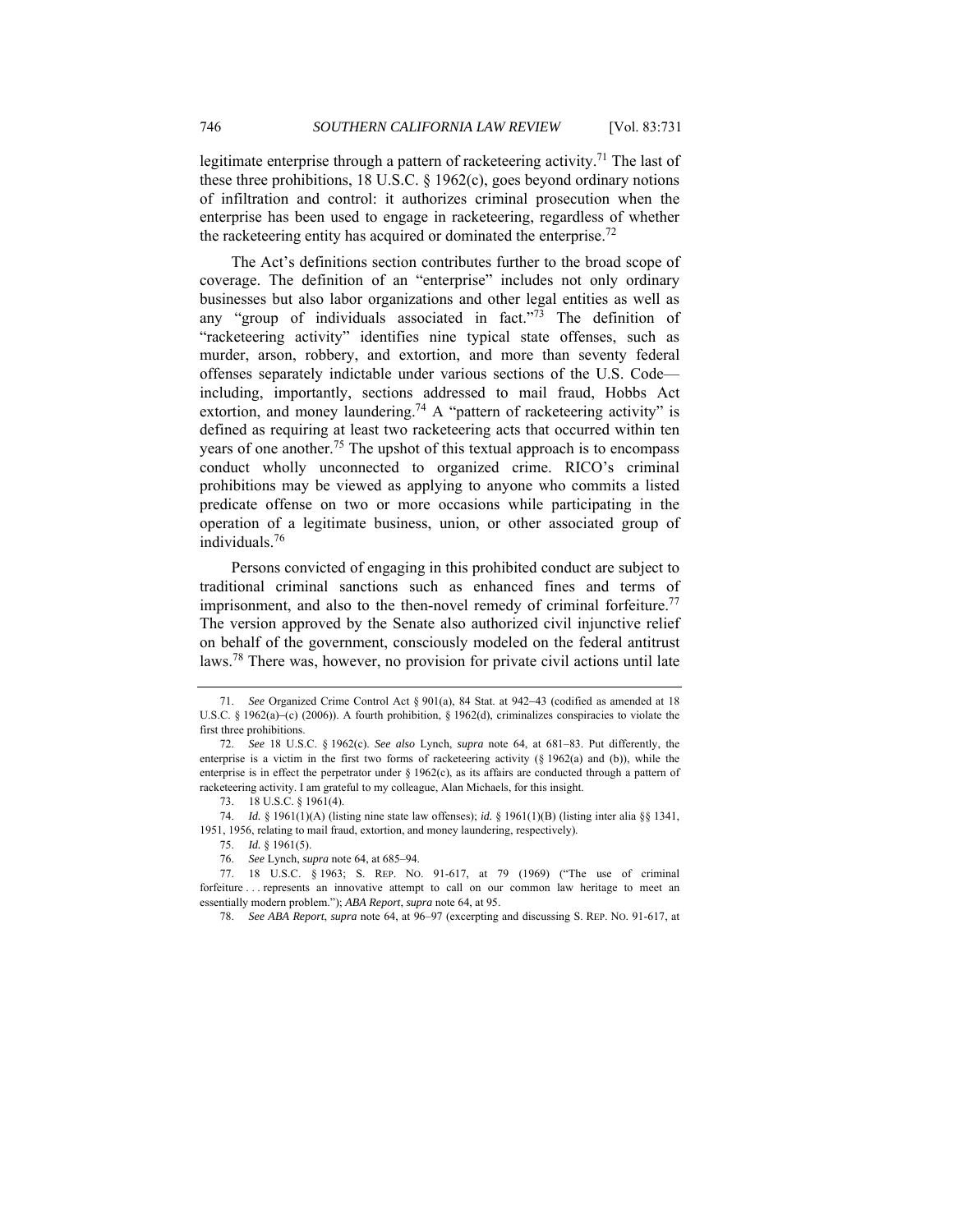in the legislative process, when the House took up the Senate-approved version of the bill.

## 2. Addition of a Private Civil Remedy

For a provision that has given rise to so much litigation and controversy, 18 U.S.C. § 1964(c) (authorizing private damages actions)<sup>79</sup> has a remarkably thin legislative history. The provision was first put forward at a House subcommittee hearing by Representative Sam Steiger and also by the American Bar Association ("ABA").<sup>80</sup> Both Representative Steiger and the ABA patterned their request on the treble damages provision in Section 4 of the Clayton Antitrust Act.<sup>81</sup> Steiger explained that "those who have been wronged by organized crime should at least be given access to a legal remedy" and that "the availability of such a remedy would enhance the effectiveness of  $[T]$ itle IX's prohibitions."<sup>82</sup> The House Judiciary Committee incorporated the provision as one of some fifty amendments prior to reporting favorably on the bill as a whole.<sup>83</sup> When the amended bill was taken up in the House, the ranking minority member of the Judiciary Committee summarized important changes made from the Senate-passed version without mentioning the addition of the private cause of action.84 The following day, a second prominent committee supporter briefly noted the addition as part of his statement on the floor, characterizing it as "another example of the antitrust remedy being adapted for use against organized criminality."<sup>85</sup>

Although the private damages provision seemed a minor change to the

82. *Id.* at 520. Similarly, Senator McClellan, commenting briefly on the ABA proposal months before it was added to the House bill, described it as potentially "a major new tool in extirpating the baneful influence of organized crime in our economic life." 116 CONG. REC. 25,190 (1970).

<sup>80–83).</sup> The Senate report relied expressly on the ABA committee's observation that "[t]he time tested machinery of the antitrust laws contains several useful and workable features which are appropriate for use against organized crime." S. REP. NO. 91-617, at 81 (quoting 115 CONG. REC. 6995 (1969)).

<sup>18</sup> U.S.C. § 1964(c) (authorizing federal district court actions to recover treble damages and attorney's fees for "[a]ny person injured in his business or property by reason of a violation of section 1962").

<sup>80.</sup> *See Organized Crime Control: Hearings on S. 30, and Related Proposals, Before Subcomm. No. 5 of the H. Comm. on the Judiciary*, 91st Cong. 520, 547−48 (1970) (statements of Rep. Steiger and the ABA).

 <sup>81.</sup> *See id.* at 520 (referencing antitrust laws); *id.* at 548 (citing Clayton Act, 15 U.S.C. § 15 (1968)).

<sup>83.</sup> *See* H.R. REP. NO. 91-1549, at 57–58 (1970), *reprinted in* 1970 U.S.C.C.A.N. 4007, 4034; 116 CONG. REC. at 35,197 (remarks of Rep. McCulloch) (referring to fifty changes in the House substitute).

<sup>84.</sup> *See* 116 CONG. REC. at 35,197–98 (remarks of Rep. McCulloch).

 <sup>85.</sup> *Id.* at 35,295 (remarks of Rep. Poff).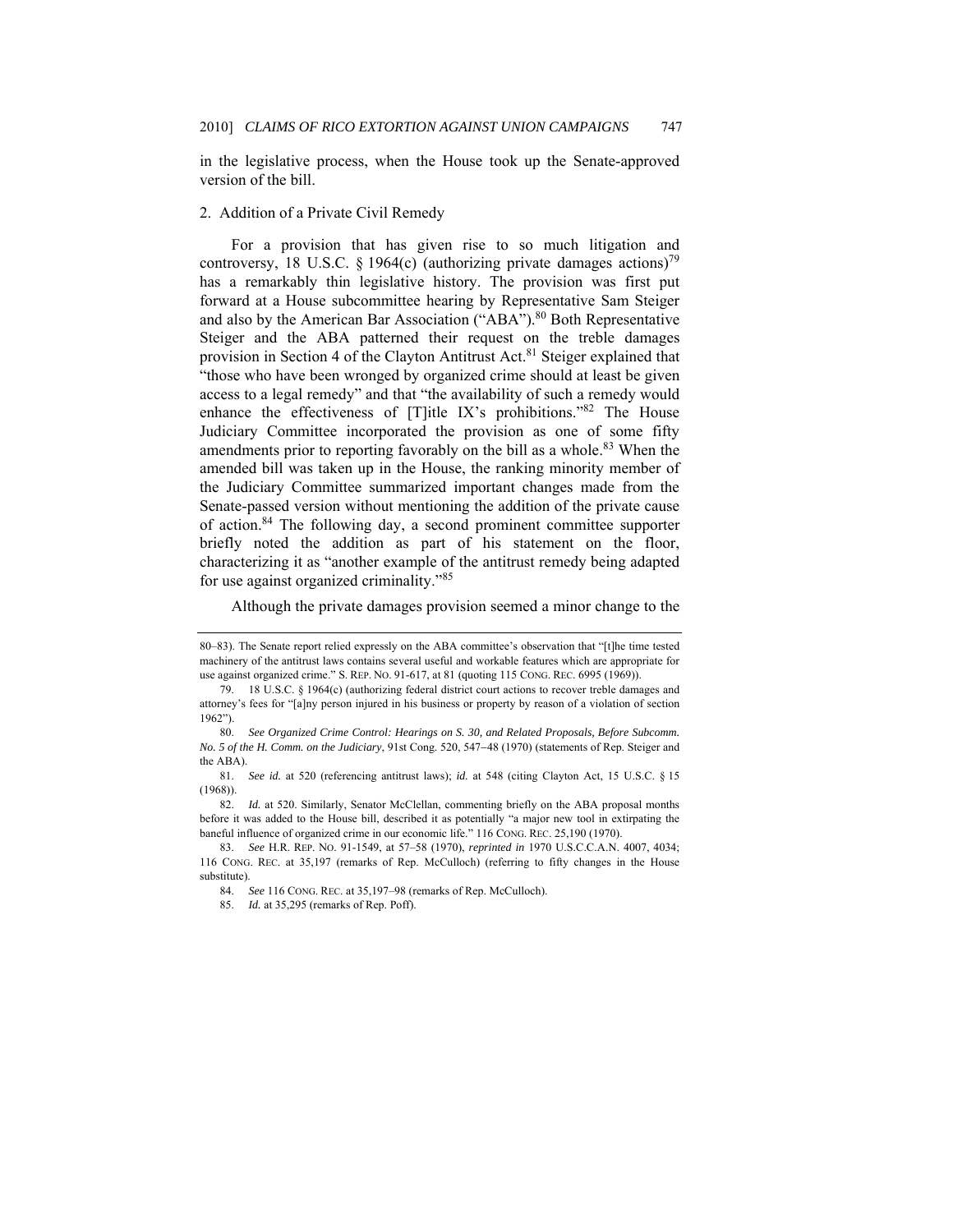bill's key supporters, it attracted the attention of several bill opponents. In their dissenting views to the House Judiciary Committee report, Representatives John Conyers, Abner Mikva, and William F. Ryan criticized the new provision for inviting "disgruntled and malicious competitors to harass innocent businessmen engaged in interstate commerce."86 The dissenters went on to predict that "[w]hat a protracted, expensive trial may not succeed in doing, the adverse publicity may well accomplish—destruction of the rival's business."87 Representative Mikva then offered an unsuccessful floor amendment seeking to authorize treble damages actions against anyone who brought a frivolous lawsuit under the new section.88 The House passed its version of the Organized Crime Control Act by an overwhelming margin in the final days of the 91st Congress, and the Senate concurred in the House version with no comment or discussion on the RICO civil damages provision.<sup>89</sup>

This sparse legislative history arguably points in two different directions. One could infer from the House committee report dissenting views, followed by the failed Mikva floor amendment, that House members were sufficiently apprised of the risks associated with authorizing private damages actions and that they voted to do so with eyes open. Fifteen years later, Mikva himself ruefully recognized the unintended impact of his "parade of horribles" approach, testifying to former colleagues that "[m]y hyperbole has been used by lawyers to prove that is what Congress had in mind" when it voted for the House version of the bill.<sup>90</sup>

On the other hand, Mikva's negative comments on civil damages actions are contained in one paragraph of a fifteen-page dissent that itself is part of a two-hundred-page committee report filed less than a week before the massive Organized Crime Control Act was taken up by the full House.<sup>91</sup> And Mikva's floor amendment was voted on by sixty-seven members meeting as the Committee of the Whole, less than one-sixth of the body.<sup>92</sup> More generally, deriving the intent of the House from the dire

 <sup>86.</sup> H.R. REP. NO. 91-1549, at 187 (dissenting views of Reps. Conyvers, Mikva, and Ryan).

<sup>87.</sup> *Id.*

<sup>88.</sup> *See* 116 CONG. REC. at 35,342–43. The amendment was defeated in the Committee of the Whole by a vote of 45-22. *See id.* at 35,343.

<sup>89.</sup> *See id.* at 35,363 (reporting a House vote of 341-26 on final passage); *id.* at 36,296 (reporting unanimous acceptance by the Senate of the House-passed version).

<sup>90.</sup> *RICO Reform: Hearings on H.R. 2517, H.R. 2943, H.R. 4892, H.R. 5290, H.R. 5391, and H.R. 5445 Before the Subcomm. on Criminal Justice of the H. Comm. on the Judiciary*, 99th Cong. 527 (1985–86) [hereinafter *1985–86 House Hearings*] (statement of Mikva, J.).

<sup>91.</sup> *See* H.R. REP. NO. 91-1549, at 181–96 (dissenting views of Reps. Conyers, Mikva, and Ryan).

<sup>92.</sup> *See* 116 CONG. REC. at 35,342–43.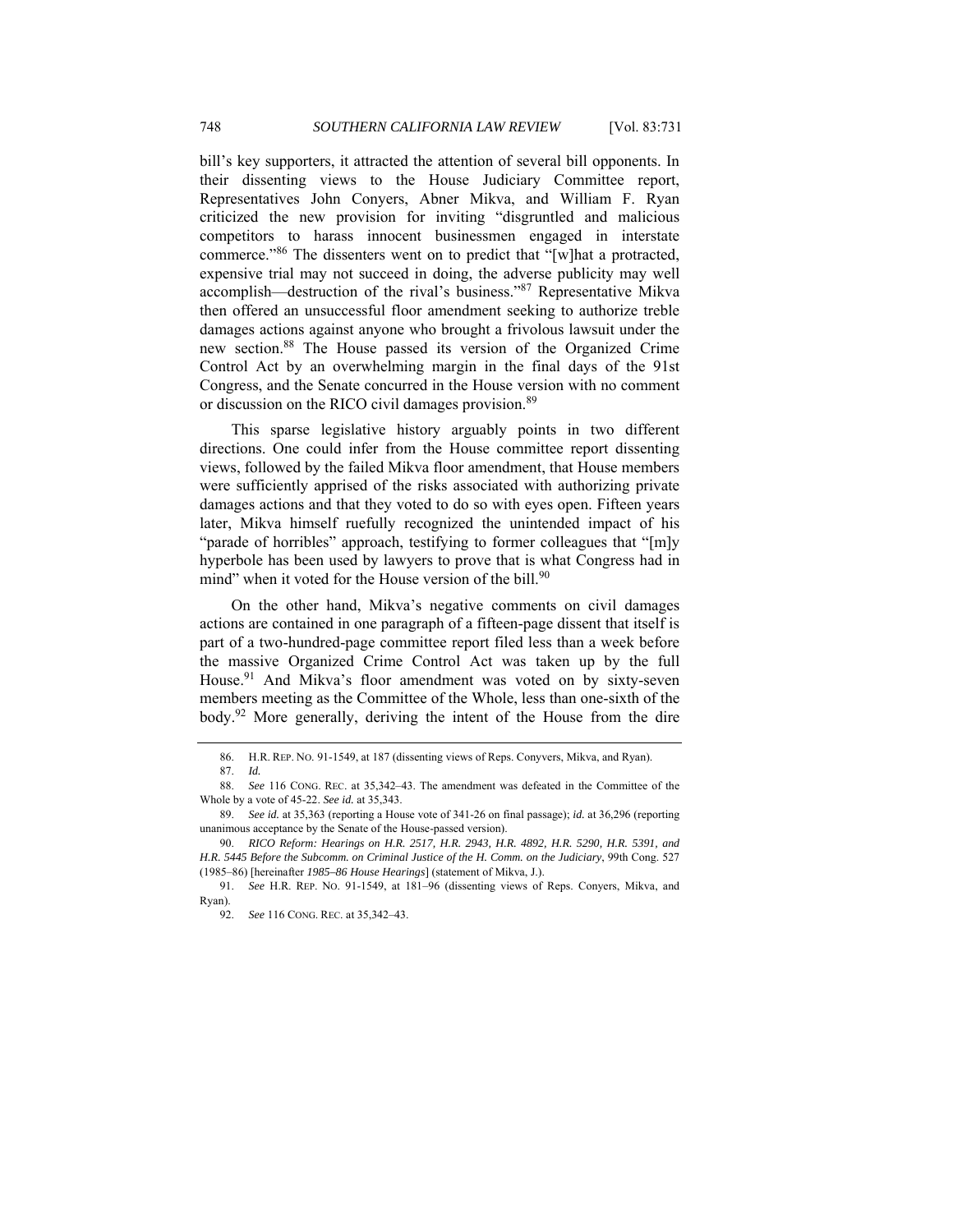predictions offered by three opponents to a bill supported on final passage by over 90 percent of voting members seems highly questionable, quite apart from there having been no discussion at all of the provision by the Senate.

A more likely lesson to be drawn from this legislative history would invoke Sherlock Holmes's insight about the dog that did not bark.<sup>93</sup> If Congress had meant to create a substantial freestanding civil action for use in ordinary commercial disputes, key supporters would have expressed this intent rather than simply describing the new provision as an added tool in the fight against organized crime. The belated insertion of a private damages provision, combined with minimal explanation or commentary from supporters, suggests it was viewed at the time as of little consequence. Still, that Congress likely never anticipated the breadth of RICO's private damages provision does not mean the language itself is limited to organized crime settings. The Supreme Court in its initial wave of RICO decisions made clear that breadth of coverage is precisely what the RICO text provides.

### C. AN EXPANSIVE FIRST GENERATION OF SUPREME COURT DECISIONS

Criminal prosecutions under RICO were infrequent during the Act's early years and civil lawsuits were almost nonexistent.<sup>94</sup> The Supreme Court did not hear its first RICO case until 198195 and did not issue a decision involving a civil RICO action until 1985.<sup>96</sup> Once it entered the field, however, the Court firmly established RICO's broad scope with respect to civil damages actions. A trio of decisions<sup>97</sup> made clear that civil RICO covers a range of activities wholly unrelated to the "infiltration of legitimate businesses" rationale that dominates the legislative history.<sup>98</sup>

Following two cases that expanded the reach of criminal prosecutions under RICO, $99$  the Court turned its attention to private civil actions in

<sup>93.</sup> *See* Chisom v. Roemer, 501 U.S. 380, 396 & n.23 (1991) (referring to ARTHUR CONAN DOYLE, *Silver Blaze*, *in* THE COMPLETE SHERLOCK HOLMES 335, 346–47 (Doubleday 1930)); Harrison v. PPG Indus., Inc., 446 U.S. 578, 602 (1980) (Rehnquist, J., dissenting) (same).

<sup>94.</sup> *See* H.R. REP. NO. 101-975, at 6–7 (1990) (reporting data on criminal and civil RICO filings as part of a report accompanying the proposed RICO Amendments Act of 1990); Lynch, *supra* note 64, at 695 (discussing a three-year hiatus before the first reported court opinion dealing with RICO).

 <sup>95.</sup> *See* United States v. Turkette, 452 U.S. 576 (1981).

 <sup>96.</sup> *See* Sedima, S.P.R.L. v. Imrex Co., 473 U.S. 479 (1985).

 <sup>97.</sup> Nat'l Org. for Women, Inc. v. Scheidler (*Scheidler I*), 510 U.S. 249 (1994); H.J. Inc. v. Nw. Bell Tel. Co., 492 U.S. 229 (1989); *Sedima*, 473 U.S. 479.

 <sup>98.</sup> *Turkette*, 452 U.S. at 590.

<sup>99.</sup> *See id.* at 580–93 (broadly construing the term "enterprise" to encompass illegitimate as well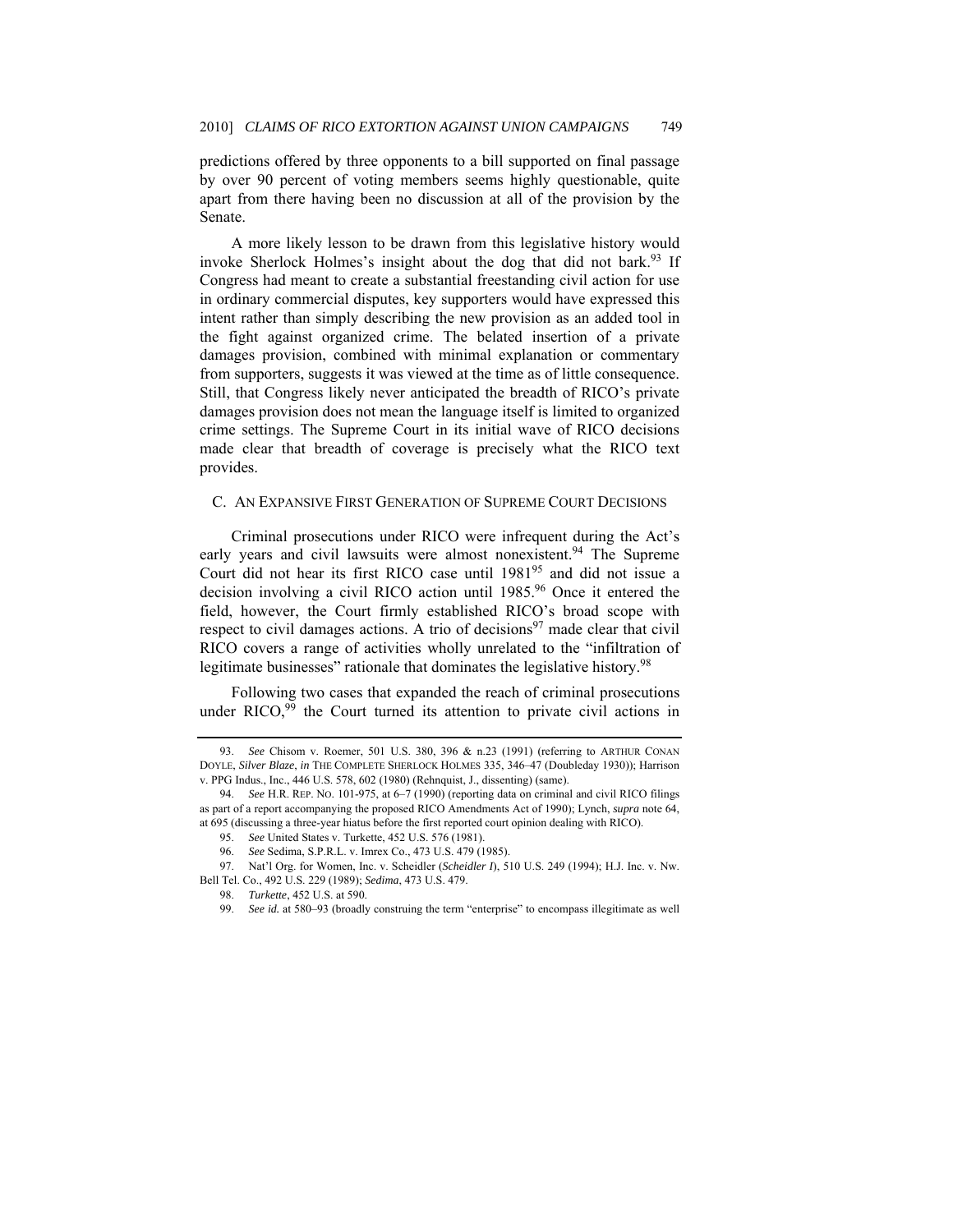*Sedima, S.P.R.L. v. Imrex Co.*100 The case involved a joint business venture in which one company—convinced it was being overbilled for expenses and thereby cheated out of profits by the other—asserted RICO claims under § 1964(c) for alleged violations of § 1962(c), based on predicate acts of mail and wire fraud.101 These RICO claims were dismissed by the district court and the Second Circuit affirmed on two separate grounds. The court of appeals reasoned that under § 1964(c), a plaintiff must allege a "racketeering injury," meaning the type of organized crime injury that RICO was designed to deter rather than simply an injury occurring as a result of the predicate acts themselves.102 The appellate court also concluded that a valid RICO complaint must allege that respondents had been *convicted* of the RICO predicate acts, not simply that respondents had *committed* those acts.<sup>103</sup>

The Supreme Court reversed in a 5-4 decision.<sup>104</sup> Writing for the majority, Justice White took note of the legislative history linking the treble damages provision to the goal of extirpating organized crime. But based on the Act's definition of "racketeering activities"—encompassing conduct that is no more than "chargeable," "punishable," or "indictable" under a range of specified federal and state laws—the majority held that a prior conviction was not required.<sup>105</sup> The majority also rejected the appellate court's second prerequisite for a private action under RICO, that the injury be "caused by an activity which RICO was designed to deter."106 Justice White observed that racketeering activities as defined involve nothing other than the commission of a predicate act, and that  $\S$  1962 prohibits "'any person'—not just mobsters" from acquiring an interest in or participating in the conduct of an enterprise through such racketeering activities.<sup>107</sup>

The majority conceded that it was interpreting the civil RICO

100. *Sedima*, 473 U.S. 479.

as legitimate enterprises, and holding that the Act's criminal prohibitions apply to participation in an entity or association that performs only unlawful activities and has not infiltrated or attempted to infiltrate a legitimate enterprise); Russello v. United States, 464 U.S. 16, 20–29 (1983) (broadly construing the criminal penalty provision on forfeiture to hold that insurance proceeds received as a result of racketeering activities constitute an "interest" subject to forfeiture).

<sup>101.</sup> *Id.* at 483–84.

 <sup>102.</sup> *Id.* at 484−85.

<sup>103.</sup> *See* Sedima, S.P.R.L. v. Imrex Co., 741 F.2d 482, 496−503 (2d Cir. 1984), *rev'd*, 473 U.S. 479.

 <sup>104.</sup> *See Sedima*, 473 U.S. 479. Justice White authored the majority opinion; Justices Marshall and Powell each wrote lengthy and impassioned dissents. *See id.* at 500–23, 523–30.

<sup>105.</sup> *See id.* at 488–89.

<sup>106.</sup> *Id.* at 493−94 (quoting *Sedima*, 741 F.2d at 494).

<sup>107.</sup> *Id.* at 495 (quoting 18 U.S.C. § 1964(c) (1984)).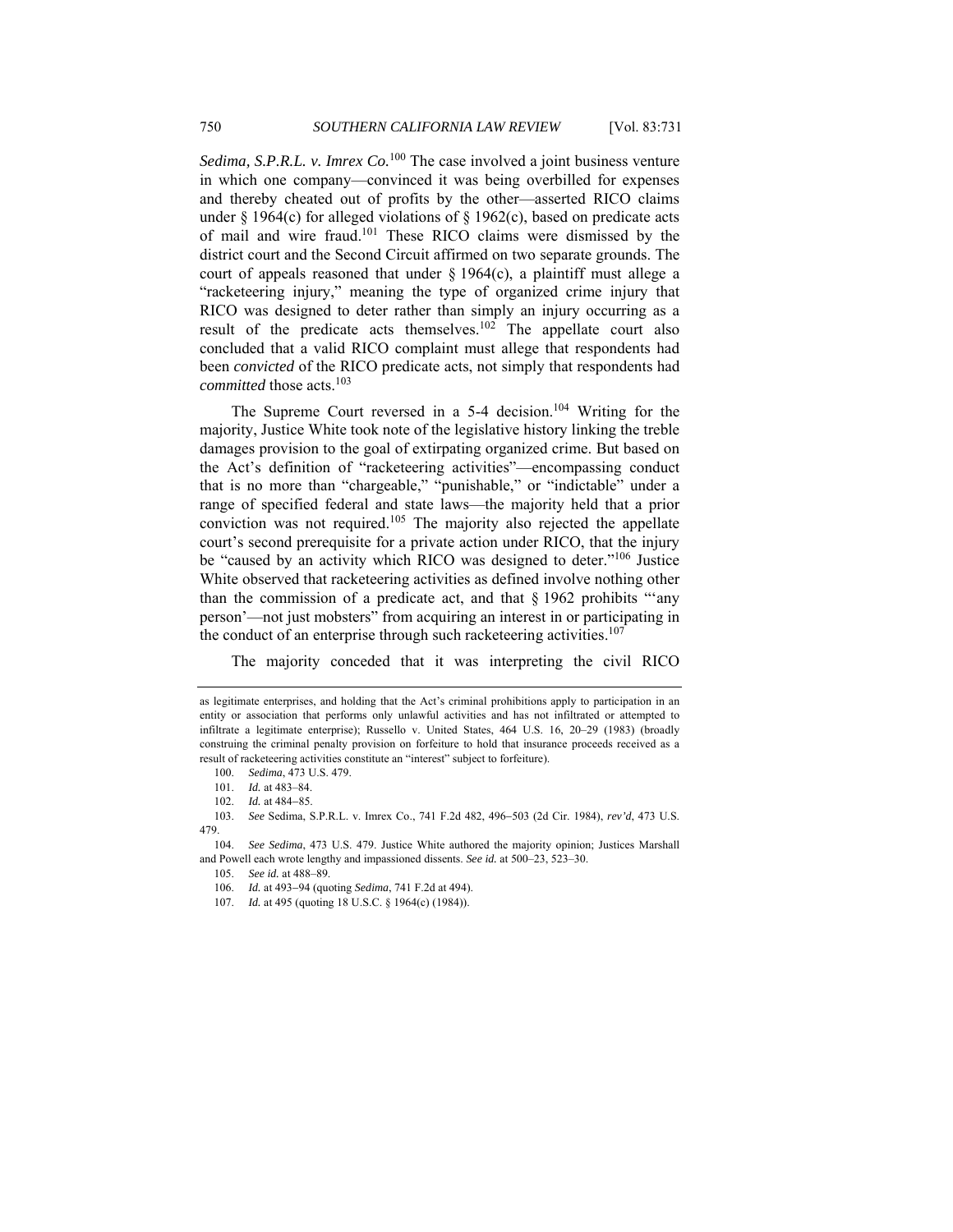provisions very broadly, but it emphasized that Congress meant for RICO to be construed broadly—as evidenced in its "self-consciously expansive language"<sup>108</sup> and also the express textual statement that RICO is to "be liberally construed to effectuate its remedial purposes."<sup>109</sup> At the same time, the Court understood that private civil actions were being brought almost solely against legitimate businesses rather than against mobsters or organized criminals, and accordingly that "in its private civil version, RICO is evolving into something quite different from the original conception of its enactors."110 The Court's response, however, was that it was bound by the clear breadth of the text itself, and any corrections must come from Congress.<sup>111</sup>

*Sedima* established the Supreme Court's doctrinal and institutional approach for a first generation of decisions applying RICO's private civil provisions. The Justices could have confined civil RICO to conduct adjudicated as criminal or directly linked to organized crime. The Court could have done so based on the Act's legislative history and also on larger policy considerations the Court has often deemed important, such as the rule of lenity, the need to avoid federalizing large areas of state law, and the desirability of not supplanting other well-established federal regulatory schemes.<sup>112</sup> Instead, the Court relied on a contested "plain meaning" analysis of text to conclude that its hands were effectively tied.113 And while acknowledging the unanticipated breadth of its interpretation from Congress's perspective, the Court in *Sedima* declined to signal any limits to this broad coverage; it simply invited Congress to address the situation.

The Court pursued its expansive text-based approach in two other

 <sup>108.</sup> *Id.* at 498 (citing United States v. Turkette, 452 U.S. 576, 586−87 (1981)).

<sup>109.</sup> *Id.* (quoting Organized Crime Control Act of 1970, Pub. L. No. 91-452, § 904(a), 84 Stat. 922, 947 (1970)).

<sup>110.</sup> *Id.* at 500.

<sup>111.</sup> *See id.* at 499.

<sup>112.</sup> *See id.* at 501, 504–07 (Marshall, J., dissenting). *See also id.* at 526–29 (Powell, J., dissenting) (explaining that the statutory language and legislative history are consistent with a narrow reading of the statute). For indications that the Justices were attentive to these policy considerations, see, for example, *Cleveland v. United States*, 531 U.S. 12, 24–25 (2000); *Ratzlaf v. United States*, 510 U.S. 135, 148–49 (1994), *superseded by statute*, Riegle Community Development and Regulatory Improvement Act of 1994, Pub. L. No. 103-325, 108 Stat. 2160, 2253; and *McNally v. United States*, 483 U.S. 350, 359–60 (1987), *superseded by statute*, Anti-Drug Abuse Act of 1998, Pub. L. No. 100- 690, 102 Stat. 4181, 7603.

 <sup>113.</sup> Justice Marshall, writing for four Justices in dissent, invoked the plain meaning of § 1964(c), which grants a private cause of action only to persons injured "*by reason of* a violation of § 1962"; he argued that the majority had ignored this plain meaning by in effect authorizing recovery *whenever* there has been a violation of § 1962. *See Sedima*, 473 U.S. at 508–09 (Marshall, J., dissenting) (quoting 18 U.S.C. § 1964(c) (1984)).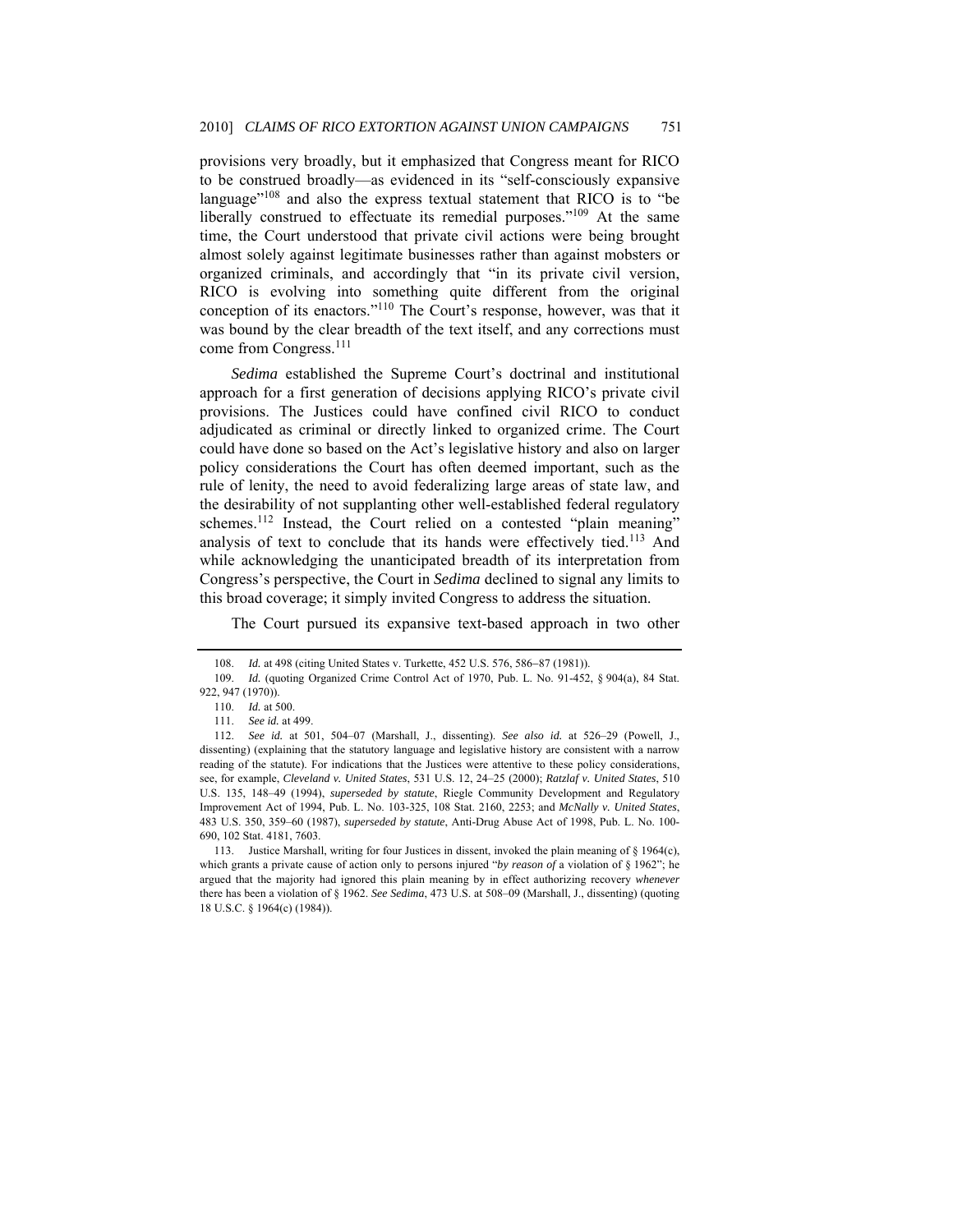early cases construing RICO's private damages provisions. In *H.J. Inc. v. Northwestern Bell Telephone Co.*, telephone company customers sought treble damages under RICO, alleging that the company had made cash and in-kind payments to public utility commissioners in a fraudulent scheme to secure rates in excess of a fair and reasonable amount.<sup>114</sup> The Supreme Court reversed the lower court's dismissal of the complaint, and in doing so rejected the Eighth Circuit's test requiring that a pattern of racketeering activity involve multiple illegal schemes.<sup>115</sup>

Writing for five members, Justice Brennan began by noting that in the four years since *Sedima*, "Congress has done nothing . . . further to illuminate RICO's key requirement of a pattern of racketeering."116 The majority found no textual support for the Eighth Circuit's multiple-scheme rule or for the parallel arguments (advanced by numerous amici) that a defendant's racketeering activities form a pattern only if they are "characteristic either of organized crime . . . or of an organized-crime-type perpetrator."117 The Court instead held that Congress envisioned a "flexible concept of a pattern,"<sup>118</sup> one that could be established by a single scheme of two or more racketeering predicates so long as the predicates are shown to be related and to pose a threat of continued criminal activity.<sup>119</sup> The Court recognized the open-ended nature of this standard, but invoked its earlier reliance on "RICO's 'self-consciously expansive language and overall approach<sup>"</sup> to resist any narrower construction.<sup>120</sup>

Five years later, in *National Organization for Women, Inc. v. Scheidler* (*Scheidler I*), the Court considered a RICO civil action alleging that a coalition of antiabortion groups were conspiring to shut down abortion clinics through extortion and related racketeering activities.<sup>121</sup> The Supreme Court again reversed a lower court dismissal, this time rejecting the Seventh Circuit's test that racketeering predicate acts or a racketeering enterprise must be accompanied by an underlying economic motive.<sup>122</sup>

Writing for a unanimous majority, Chief Justice Rehnquist observed that the Act sets forth broad definitions of both "racketeering activity" and "enterprise," but those definitions nowhere refer to the requirement or even

<sup>114.</sup> H.J. Inc. v. Nw. Bell Tel. Co., 492 U.S. 229, 233−34 (1989).

<sup>115.</sup> *Id.* at 234–35.

<sup>116.</sup> *Id.* at 236.

<sup>117.</sup> *Id.* at 243.

 <sup>118.</sup> *Id.* at 239.

<sup>119.</sup> *See id.* at 239–42.

<sup>120.</sup> *Id.* at 249 (quoting Sedima, S.P.R.L. v. Imrex Co., 473 U.S. 479, 498 (1985)).

<sup>121.</sup> Nat'l Org. for Women, Inc. v. Scheidler (*Scheidler I*), 510 U.S. 249, 253 (1994).

<sup>122.</sup> *Id.* at 254, 256–60.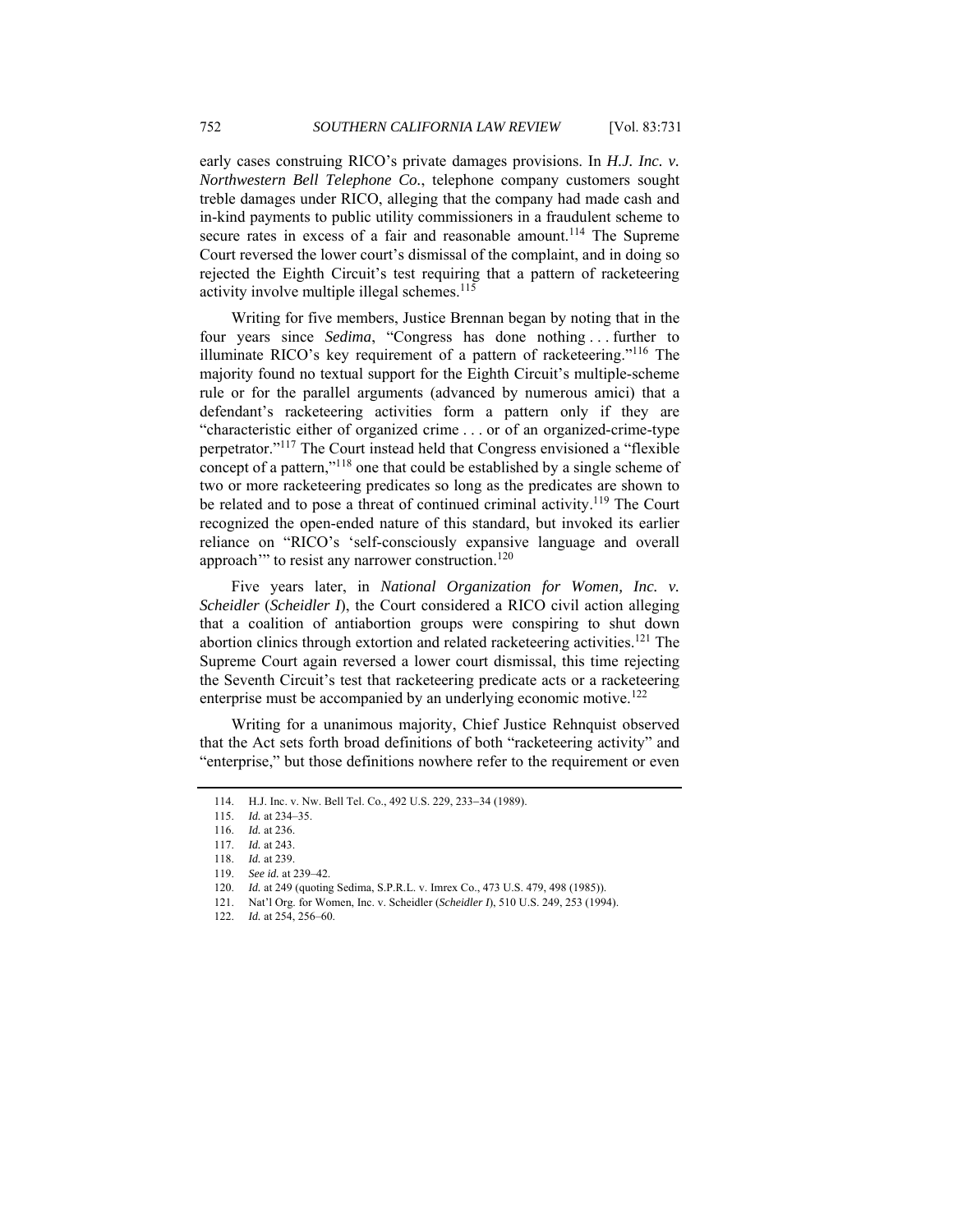possibility of an economic motive.<sup>123</sup> Rehnquist viewed the RICO text that comes closest to suggesting the need for an economic motive as  $\S$  1962(c), prohibiting use of racketeering activities to participate in the conduct of "any enterprise engaged in, *or the activities of which affect*, interstate commerce."124 The majority relied on a dictionary definition of "affect" to construe this text, concluding that an enterprise "surely can have a detrimental influence on interstate or foreign commerce without having its own profit-seeking motives."<sup>125</sup>

The Court went on to reject the respondent's reliance on RICO's statement of findings which had emphasized that organized crime was draining billions of dollars from the American economy.126 In doing so, the Court reiterated its now-familiar position that while RICO as enacted "had organized crime as its focus, [it] was not limited in application to organized crime."<sup>127</sup> Finally, the Court declined to consult either legislative history or the rule of lenity because the text itself was unambiguous; the Court added the mantra from *Sedima* that RICO's "appli[cation] in situations not expressly anticipated by Congress does not demonstrate ambiguity. It demonstrates breadth."<sup>128</sup>

Although no Justice voted against the result in *Northwestern Bell* or *Scheidler I*, there were serious concerns expressed in each case. In *Northwestern Bell*, Justice Scalia and three other Justices concurred only in the Court's judgment.<sup>129</sup> Scalia found the Court's definition of "pattern" vague and unhelpful, and he expressed a broader discomfort that the Court's decision in *Sedima* was effectively allowing civil RICO actions to transform private litigation and to federalize whole areas of state common law.130 And in *Scheidler I*, Justices Souter and Kennedy wrote separately to emphasize that despite the Court's extension of RICO's scope to

<sup>123.</sup> *Id.* at 256–57.

<sup>124.</sup> *Id.* at 257 (emphasis added) (quoting 18 U.S.C. § 1962(c) (1994)).

<sup>125.</sup> *Id.* at 258.

 <sup>126.</sup> *See* Organized Crime Control Act, Pub. L. No. 91-452, 84. Stat. 922, 922−23 (1970).

<sup>127.</sup> *Scheidler I*, 510 U.S. at 260 (quoting H.J. Inc. v. Nw. Bell Tel. Co., 492 U.S. 229, 248 (1989)).

<sup>128.</sup> *Id.* at 262 (quoting Sedima, S.P.R.L. v. Imrex Co., 473 U.S. 479, 499 (1985)). *See also* Am. Nat'l Bank & Trust Co. of Chi. v. Haroco, Inc., 473 U.S. 606, 608–09 (1985) (per curiam) (relying on *Sedima* to reject summarily the argument that a civil RICO injury must flow from a defendant's performance of predicate acts *as part of the conduct of an enterprise*, and holding that injury from the predicate offenses alone was sufficient).

<sup>129.</sup> *See Nw. Bell*, 492 U.S. at 251–56 (Scalia, J., concurring in the judgment, joined by Rehnquist, C.J., and O'Connor & Kennedy, JJ.).

<sup>130.</sup> *Id.* at 255 (citing with approval Justice Marshall's dissenting opinion in *Sedima*, 473 U.S. at 501).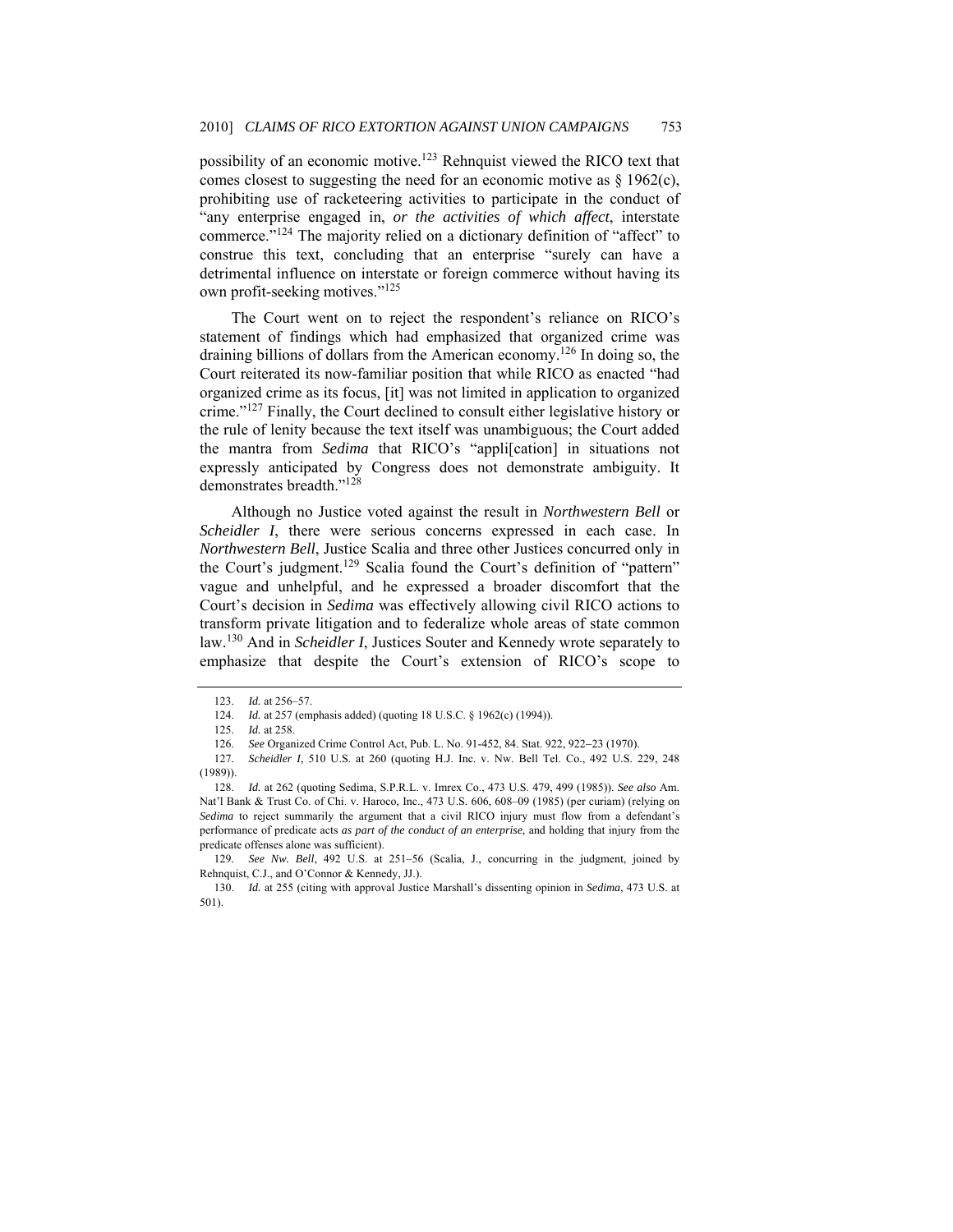noneconomically based entities such as civil rights organizations, the First Amendment might preclude the statute's application in certain instances.<sup>131</sup> Souter specifically referenced conduct alleged to constitute Hobbs Act extortion or one of the other comparably open-ended predicate acts that might "be fully protected First Amendment activity, entitling the defendant to dismissal on that basis."<sup>132</sup>

Notwithstanding such concerns, the first generation of Court decisions, led by *Sedima*, contributed to a substantial increase in private RICO litigation. From enactment in 1970 through 1985, there were a total of 270 civil RICO cases reported.133 Between 1985 and 1990, roughly 1000 civil cases were filed each year.134 The number of RICO filings in federal district courts has declined somewhat since the early 1990s, but the average annual number from 2001 to 2008 remains above 700.<sup>135</sup> Included in this torrent of civil RICO cases are a considerable number of RICO claims from employers alleging extortionate conduct by unions in the midst of labor management disputes.

# D. PRIVATE RICO ACTIONS AGAINST LABOR ORGANIZATIONS

Since the late 1980s, employer litigation against unions often has included claims under RICO. Over the past two-plus decades, dozens of district court decisions have addressed these issues,  $136$  and there are

135. *See* ADMIN. OFFICE OF U.S. COURTS, FEDERAL JUDICIAL CASELOAD STATISTICS: MARCH 31, 2008, at 45 (2008) (637 private civil RICO actions); ADMIN. OFFICE OF U.S. COURTS, FEDERAL JUDICIAL CASELOAD STATISTICS: MARCH 31, 2007, at 45 (2007) (701 private civil RICO actions); ADMIN. OFFICE OF U.S. COURTS, FEDERAL JUDICIAL CASELOAD STATISTICS: MARCH 31, 2006, at 44 (2006) (676 private civil RICO actions); ADMIN. OFFICE OF U.S. COURTS, FEDERAL JUDICIAL CASELOAD STATISTICS: MARCH 31, 2005, at 44 (2005) (832 private civil RICO actions); ADMIN. OFFICE OF U.S. COURTS, FEDERAL JUDICIAL CASELOAD STATISTICS: MARCH 31, 2004, at 44 (2004) (691 private civil RICO actions); ADMIN. OFFICE OF U.S. COURTS, FEDERAL JUDICIAL CASELOAD STATISTICS: MARCH 31, 2003, at 44 (2003) (835 private civil RICO actions); ADMIN. OFFICE OF U.S. COURTS, FEDERAL JUDICIAL CASELOAD STATISTICS: MARCH 31, 2002, at 46 (2002) (700 private civil RICO actions); ADMIN. OFFICE OF U.S. COURTS, FEDERAL JUDICIAL CASELOAD STATISTICS: MARCH 31, 2001, at 46 (2001) (787 private civil RICO actions).

<sup>131.</sup> *See Scheidler I*, 510 U.S. at 263–65 (Souter, J., concurring).

<sup>132.</sup> *Id.* at 264 (citing NAACP v. Claiborne Hardware Co., 458 U.S. 886, 917 (1982)).

<sup>133.</sup> H.R. REP. NO. 101-975, at 7 (1990) (citing Letter from L. Ralph Mecham, Dir., Admin. Office of U.S. Courts, to William J. Hughes, Chair, House Subcomm. on Crime (June 9, 1989) [hereinafter U.S. Courts Letter]).

<sup>134.</sup> *See id.* (citing U.S. Courts Letter) (reporting that an average of 1000 civil cases were filed each year from 1986 through 1989); ADMIN. OFFICE OF U.S. COURTS, FEDERAL JUDICIAL WORKLOAD STATISTICS: DECEMBER 31, 1990, at 33 (1990) (reporting that 957 private civil RICO actions were commenced during the twelve-month period ending December 31, 1990).

 <sup>136.</sup> In addition to the district court cases cited *infra* at notes 138–39, 141–43, and 148, see cases cited or discussed in 2 THE DEVELOPING LABOR LAW 2500–2654 (John E. Higgins, Jr., et al. eds., 5th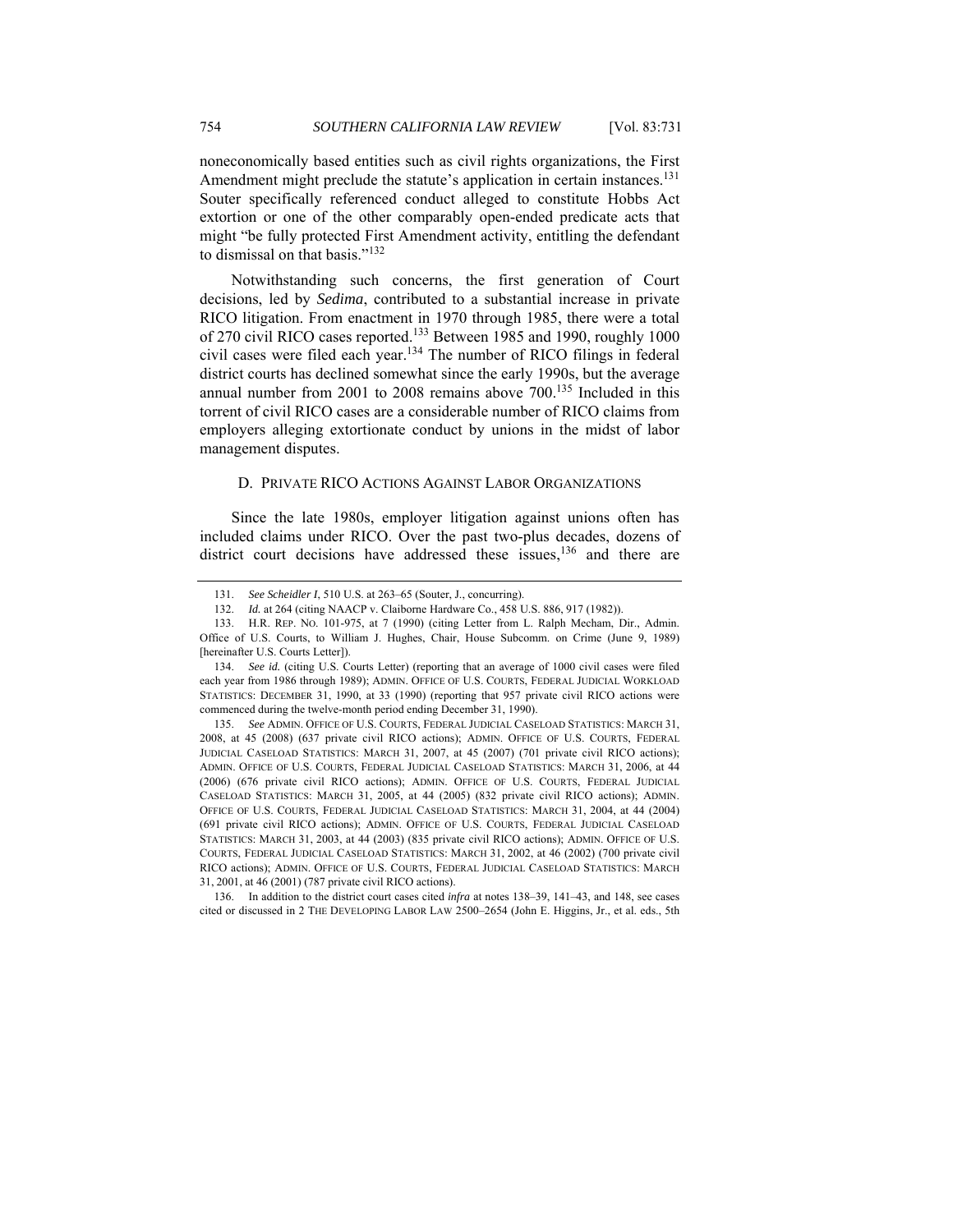doubtless many more filed actions that were settled or disposed of without a district court ruling on the employer's RICO claim. A handful of federal appellate court opinions also have examined issues of union civil liability under RICO.<sup>137</sup>

In some of these actions, employers challenged as racketeering activity union conduct that was not part of a comprehensive campaign.<sup>138</sup> With respect to RICO claims that involve extended union campaigns, employers may allege that union conduct includes regular or pervasive acts of violence.139 It is also the case that unions or employees bring RICO claims against employers with some frequency.<sup>140</sup>

Nonetheless, there are a substantial number of RICO actions brought by employers, implicating union comprehensive campaigns in the organizing or bargaining context, where employers allege that various nonviolent campaign tactics and activities amount to extortionate conduct. Employers began bringing these cases in the late  $1980s$ ,<sup>141</sup> they did so during the 1990s,<sup>142</sup> and allegations that union campaign activities should

139. *See, e.g.*, AK Steel Corp. v. United Steel Workers, No. C-1-00-374, 2002 U.S. Dist. LEXIS 19676, at \*6−8 (S.D. Ohio Mar. 30, 2002); Overnite Transp. Co. v. Int'l Bhd. of Teamsters, 168 F. Supp. 2d 826, 833–35 (W.D. Tenn. 2001); Teamsters Local 372 v. Detroit Newspapers, 956 F. Supp. 753, 761–62 (E.D. Mich. 1997).

140. *See, e.g.*, Trollinger v. Tyson Foods, Inc., 370 F.3d 602 (6th Cir. 2004) (employees' suit against employers); Butchers' Union, Local No. 498 v. SDC Inv., 631 F. Supp. 1001, 1006 (E.D. Cal. 1986) (union claim against employer); Susan J. McGolrick, *Attorney Says Latest Trend in RICO Suits Is Suing Employers That Hire Illegal Workers*, [2005] Daily Lab. Rep. (BNA), at C-1 (Aug. 12, 2005); *Court Dismisses Union Steward's RICO Lawsuit Against Employer*, [1995] Daily Lab. Rep. (BNA), at A-1 (Oct. 18, 1995); *Rubber Workers Settle RICO Suit over Closing of Uniroyal Plant*, [1992] Daily Lab. Rep. (BNA), at A-5 (July 14, 1992).

141. *See, e.g.*, Petrochem Insulation, Inc. v. N. Cal. & N. Nev. Pipe Trades Council, No. C-90- 3628 EFL, 1991 U.S. Dist. LEXIS 6659, at \*2 (N.D. Cal. Apr. 30, 1991) (indicating the complaint alleged that the union extortion activities began in 1988), *aff'd*, 8 F.3d 29 (9th Cir. 1993) (unpublished opinion); Tex. Air Corp. v. Air Line Pilots Ass'n Int'l, No. 88-0804, 1989 U.S. Dist. LEXIS 11149 (S.D. Fla. July 14, 1989).

ed. 2006).

<sup>137.</sup> *See, e.g.*, Adcock v. Freightliner LLC, 550 F.3d 369, 374–76 (4th Cir. 2008); Hotel Employees Local 57 v. Sage Hospitality Res. LLC, 390 F.3d 206, 218–19 (3d Cir. 2004); Petrochem Insulation Inc. v. NLRB, 240 F.3d 26, 28–33 (D.C. Cir. 2001); Monterey Plaza Hotel Ltd. P'ship v. Local 483, Hotel Employees Union, 215 F.3d 923, 925–28 (9th Cir. 2000).

<sup>138.</sup> *See, e.g.*, Asbestos & Lead Removal Corp. v. Severino, No. CV-06-5949 (BMC) (MDG), 2007 U.S. Dist. LEXIS 24134, at \*2−3 (E.D.N.Y. Mar. 23, 2007); Levin-Richmond Terminal Corp. v. Int'l Longshoremen's Union, Local 10, 751 F. Supp. 1373, 1374 (N.D. Cal. 1990); MHC, Inc. v. Int'l Union, United Mine Workers, 685 F. Supp. 1370, 1373–74 (E.D. Ky. 1988).

<sup>142.</sup> *See, e.g.*, Mariah Boat, Inc. v. Laborers Int'l Union, 19 F. Supp. 2d 893 (S.D. Ill. 1998); A. Terzi Prods. v. Theatrical Protective Union, 2 F. Supp. 2d 485, 504 (S.D.N.Y. 1998); Bayou Steel Corp. v. United Steel Workers, No. Civ. A. 95-496-RRM, 1996 U.S. Dist. LEXIS 22938 (D. Del. Jan. 11, 1996).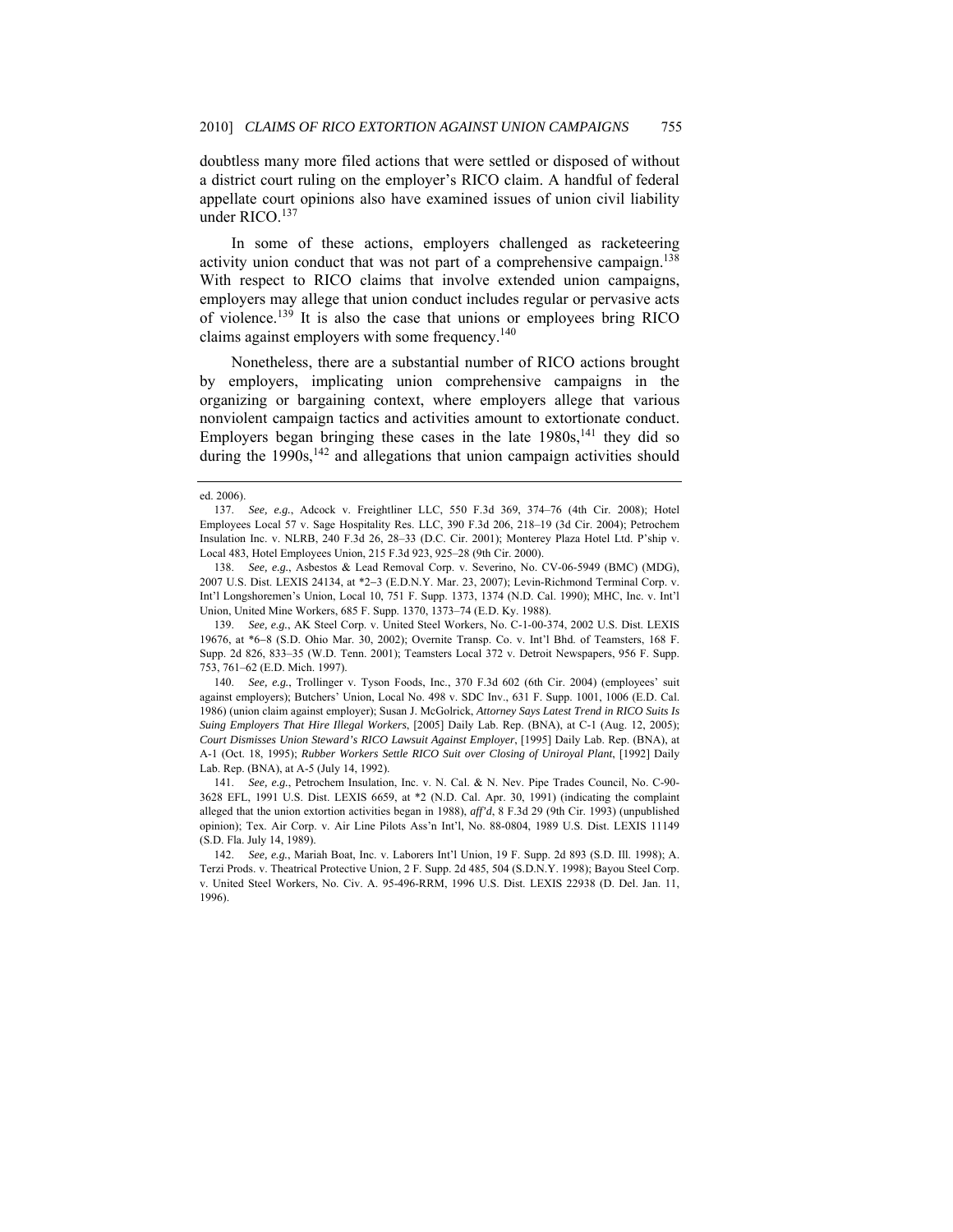be deemed extortionate continued to be raised in the 2000s.<sup>143</sup> The reported decisions in these cases tend to involve a union's motion to dismiss RICO claims on various grounds; such motions succeed or fail at roughly comparable levels.<sup>144</sup>

Management attorneys have expressed reservations when discussing the efficacy of RICO and other civil actions solely as legal approaches to defeat comprehensive campaigns.145 When assessing the value of RICO lawsuits in strategic terms, however, employer advocates are more bullish. As one attorney representing management recently explained to *The New York Times*, lawsuits that survive motions to dismiss usually trigger settlement discussions, and "[w]hen [unions] settle, . . . it normally breaks the campaign."146 There is ample evidence that RICO actions can have a chilling effect on unions and their individual supporters.<sup>147</sup> Of course, there is nothing wrong with employers relying on reasonable or even plausibly contestable legal arguments to survive motions to dismiss a RICO claim. But if a core legal argument is determined to be unreasonable or implausible as a matter of law, its settlement value would disappear and its adverse reputational impact would presumably decline as well.

 146. Liptak, *supra* note 12 (quoting G. Robert Blakey, one of the lawyers in *Smithfield Foods*). Blakey, who helped draft RICO in 1970 as an aide to Senator McClellan, has appeared as counsel to employers in other RICO actions. *See, e.g.*, United States v. Palumbo Bros., Inc., 145 F.3d 850 (7th Cir. 1998); Plaintiffs' Memorandum in Opposition to Defendants' Joint Rule 12(b)(6) Motion to Dismiss, *Cintas*, 601 F. Supp. 2d 571 (No. 08-CV-2185).

<sup>143.</sup> *See, e.g.*, Cintas Corp. v. Unite Here, 601 F. Supp. 2d 571 (S.D.N.Y.), *aff'd*, 355 F. App'x 508 (2d Cir. 2009); Wackenhut Corp. v. SEIU, 593 F. Supp. 2d 1289 (S.D. Fla. 2009); Smithfield Foods, Inc. v. Commercial Workers Int'l, 593 F. Supp. 2d 840 (E.D. Va. 2008); Transcript of Motion Hearing, Food Lion, Inc. v. Commercial Workers Int'l (D. S.C. 2003) (No. 2:96-CV-0687).

 <sup>144.</sup> *See Cintas,* 601 F. Supp. 2d 571 (granting dismissal); *Wackenhut,* 593 F. Supp. 2d 1289 (granting dismissal); *Smithfield Foods,* 593 F. Supp. 2d 840 (denying dismissal); *Mariah Boat,* 19 F. Supp. 2d 893 (granting dismissal); *A. Terzi Prods.*, 2 F. Supp. 2d 485 (denying dismissal); *Bayou Steel*, 1996 U.S. Dist. LEXIS 22938 (denying dismissal); *Petrochem*, 1991 U.S. Dist. LEXIS 6659 (granting dismissal).

<sup>145.</sup> *See* Baskin & Northrup, *supra* note 7, at 217 (discussing inter alia RICO actions and opining that such actions "have had only limited success in the courts"); Stanley J. Brown & Alyse Bass, *Corporate Campaigns: Employer Responses to Labor's New Weapons*, 6 LAB. LAW. 975, 978 (1990) (reviewing employer legal strategies including RICO actions and observing that "[i]n short, employer efforts to utilize the Board and the courts for relief will often be frustrated, particularly if a union is well advised by counsel").

<sup>147.</sup> *See, e.g.*, JURAVICH & BRONFENBRENNER, *supra* note 50, at 87 (describing the chilling effect on a local union and its leaders during the campaign against Ravenswood Aluminum Corporation); *RICO Is a "Powerful Tool" in Labor Disputes*, CIVIL RICO REPORT (LRP Publications), Sept. 17, 2002 (quoting a union attorney at an ABA annual meeting, observing that management sees civil RICO as a means to weaken or destroy unions, adding that "[t]oday, RICO is the most powerful tool management has against organized labor"); Rick Boucher, Editorial, *Raising the Bogy of Big Business*, WASH. POST, May 13, 1989, at A17 (criticizing the chilling effect of a three-billon dollar RICO suit filed by Frank Lorenzo against Eastern Airlines pilots and mechanics unions).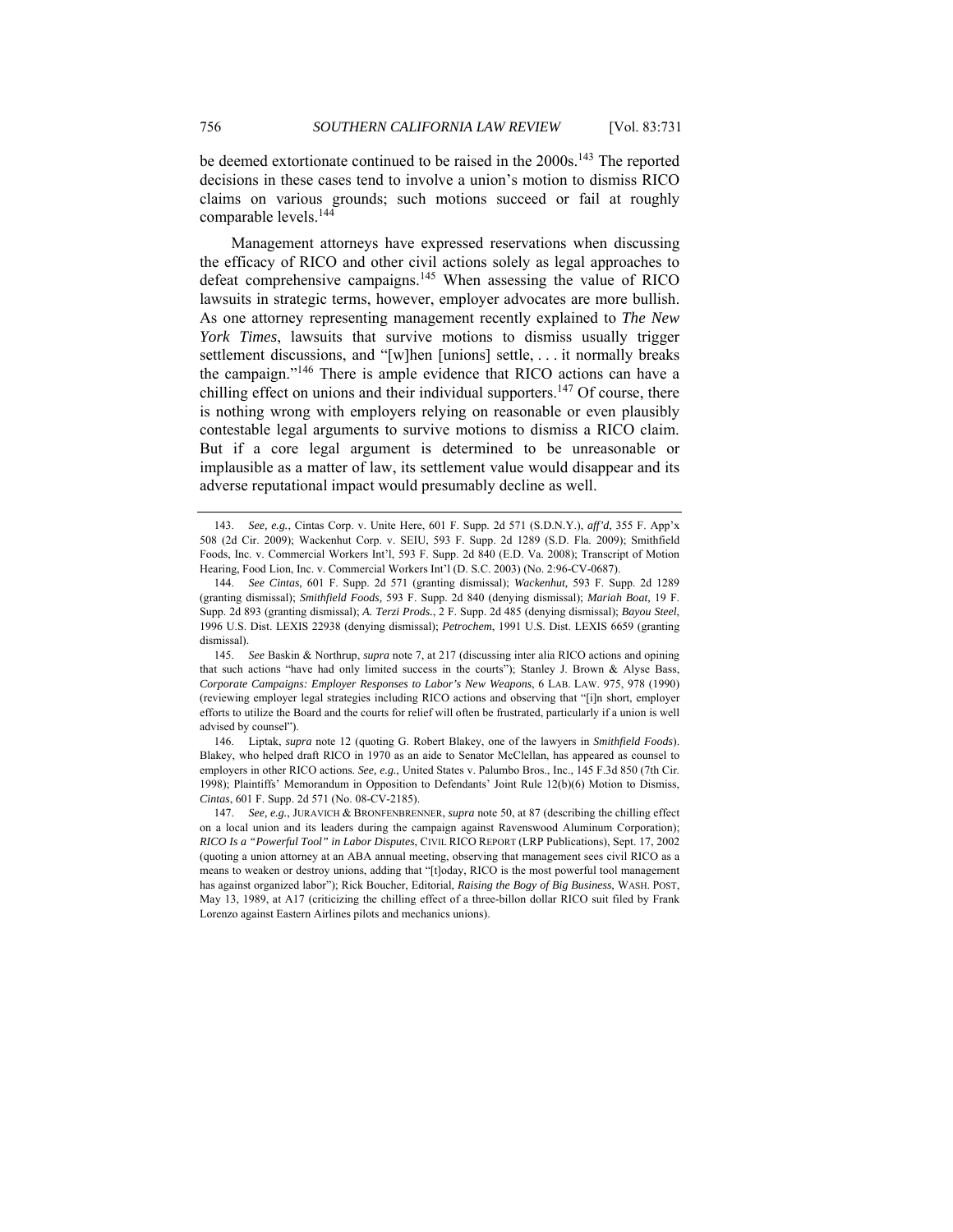When unions move to dismiss employers' RICO claims, they may do so on numerous grounds other than whether the challenged campaign amounts to extortion. Unions often argue that an employer's claim is preempted under federal labor law.<sup>148</sup> They also may contend that the union and its supporters do not qualify as a RICO enterprise,  $^{149}$  that the union's conduct does not constitute a "pattern" of activity,<sup>150</sup> or that the union has not committed a predicate offense (other than extortion) alleged in the complaint.<sup>151</sup>

The central element in employers' RICO challenges to comprehensive campaigns is, however, the allegation of extortion. The whole point of these campaigns is to impose extended economic pressure on companies, to instill a sufficient fear of economic loss so as to squeeze the employer and extract procedural or substantive concessions in the areas of union recognition or collective bargaining. Whether this approach essentially qualifies as permissible concerted activity or as "the same thing as what John Gotti used to do<sup>"152</sup> raises basic issues of statutory meaning, issues that turn on doctrine rather than on factual complexity.153 Although the federal crime of extortion is defined under the Hobbs Act, the interpretation of that definition in private civil litigation against unions has become

151. *See, e.g.*, Monterey Plaza Hotel Ltd. P'ship v. Local 483, Hotel Employees Union, 215 F.3d 923, 926–28 (9th Cir. 2000) (affirming dismissal because the complaint failed to state a claim for mail fraud or wire fraud); *Teamsters Local 372*, 956 F. Supp. at 764–65 (denying dismissal where the complaint adequately stated a claim alleging attempted robbery and arson).

<sup>148.</sup> *See, e.g.*, Merryman Excavation, Inc. v. Int'l Union of Operating Eng'rs, Local 150, 552 F. Supp. 2d 745, 749–52 (N.D. Ill. 2008) (granting dismissal on grounds of LMRA Section 301 preemption); *Mariah Boat*, 19 F. Supp. 2d at 897−900 (denying dismissal on grounds of NLRA preemption); Teamsters Local 372 v. Detroit Newspapers, 956 F. Supp. 753, 761–62 (E.D. Mich. 1997) (same); Buck Creek Coal Inc. v. United Mine Workers, 917 F. Supp. 601, 610−11 (S.D. Ind. 1995) (granting dismissal on grounds of NLRA preemption); *Petrochem*, 1991 U.S. Dist. LEXIS 6659, at \*15−20 (same).

<sup>149.</sup> *See, e.g.*, New Beckley Mining Corp. v. Int'l Union, United Mine Workers, 18 F.3d 1161, 1163 (4th Cir. 1994) (granting dismissal because "persons" were not distinct from the "enterprise"); Yellow Bus Lines, Inc. v. Drivers Local Union 639, 883 F.2d 132, 139–41, 145 (D.C. Cir. 1989) (affirming the inadequacy of the original complaint naming the union as both person and enterprise), *aff'd in part, rev'd in part*, 913 F.2d 948 (D.C. Cir. 1990). *See also* Northrup & Steen, *supra* note 4, at 775–76 (discussing the issue of distinct identities involving a RICO person and enterprise).

<sup>150.</sup> *See, e.g.*, Cox v. Adm'r U.S. Steel & Carnegie, 17 F.3d 1386, 1397–98 (11th Cir. 1994) (denying the union's motion for summary judgment), *amended by* 30 F.3d 1347 (11th Cir. 1994); A. Terzi Prods. v. Theatrical Protective Union, 2 F. Supp. 2d 485, 508–09 (S.D.N.Y. 1998) (denying the union's motion to dismiss).

<sup>152.</sup> *See* Liptak, *supra* note 12 (quoting G. Robert Blakey).

 <sup>153.</sup> By contrast, the issue of federal labor law preemption often implicates difficult mixed matters of fact and law, such as whether the labor law questions in the case are merely "collateral" and whether a violation of the RICO predicate offense may be found only if the union's conduct violates the NLRA. *See* Trollinger v. Tyson Foods, Inc. 370 F.3d 602, 608–11 (6th Cir. 2004).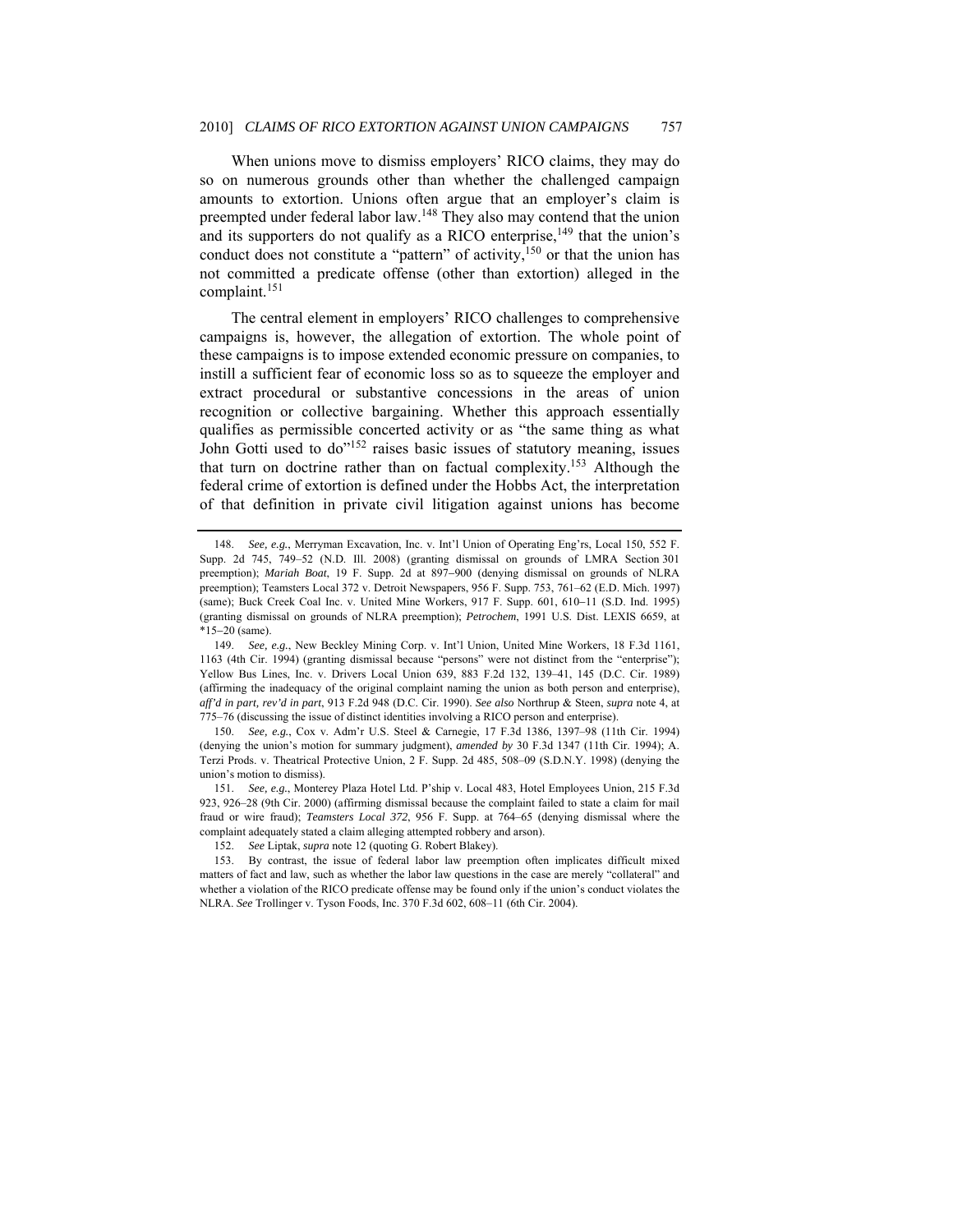distinctly a matter of RICO's doctrinal application.

Before addressing this doctrinal matter, we first consider the record of RICO reform efforts by Congress, and the Supreme Court's later cases interpreting civil RICO. The Court's second generation of decisions, especially two cases decided in 2003 and 2007, suggest that the meaning of extortion ought not to cover the activities typically engaged in during union campaigns.

# III. REFORMING RICO: CONGRESSIONAL INACTION AND SUPREME COURT INITIATIVES

## A. FAILED EFFORTS AT LEGISLATIVE REFORM

Congress began exploring measures to limit the scope of private civil RICO in 1985 and 1986, as *Sedima* was being argued and decided by the Supreme Court. The criticisms raised to justify reform were strikingly similar to those voiced by Justices Marshall and Powell in their *Sedima* dissents.<sup>154</sup> Business representatives and some government regulators explained that § 1964(c) had become a weapon in ordinary commercial disputes wholly unrelated to organized crimes; that civil RICO was supplanting established federal regulatory schemes that did not provide for treble damages or attorney's fees in their private rights of action; and that the civil cause of action was burdening the federal court system by federalizing vast areas of state law.<sup>155</sup>

Substantial support to reform civil RICO came initially from all three branches. The Department of Justice testified largely in favor of pending House and Senate bills in 1989.156 The Court majority in *Sedima* had

156. *See* S. REP. NO. 101-269, at 4 (1990); *Racketeer Influenced and Corrupt Organizations Reform Act: Hearing on S. 438 Before the S. Comm. on the Judiciary*, 101st Cong. 50–51 (1989)

 <sup>154.</sup> *See* Sedima, S.P.R.L. v. Imrex Co., 473 U.S. 470, 500−30 (1985) (Marshall and Powell, JJ., dissenting).

<sup>155.</sup> *See 1985–86 House Hearings*, *supra* note 90, at 487 (statement of Sam Scott Miller, Vice President and General Counsel, Paine Webber Group) (discussing RICO abuse in ordinary business disputes); *id.* at 779-80 (statement of Roger E. Middleton, on behalf of the U.S. Chamber of Commerce) (same); *id.* at 192 (statement of Irvin B. Nathan, on behalf of the Alliance of American Insurers) (discussing federalization of state common law remedies); *id.* at 792–94 (statement of John M. Finch, on behalf of the National Association of Manufacturers) (discussing vast growth of federal RICO litigation); *Oversight on Civil RICO Suits: Hearings Before the S. Comm. on the Judiciary*, 99th Cong. 632–33 (1985) (statement of Edward I. O'Brien, President, Securities Industry Association) (discussing supplanting of securities laws); *ABA Report*, *supra* note 64, app. F, at 3–5 (memorandum of SEC Commissioner Charles L. Marinaccio) (same). *See also* Bruce Haber, Note, *Congress Responds to* Sedima*: Is There a Contract Out on Civil RICO?*, 19 LOY. L.A. L. REV. 851, 867–82 (1986) (describing the abuse of RICO and examining counterarguments).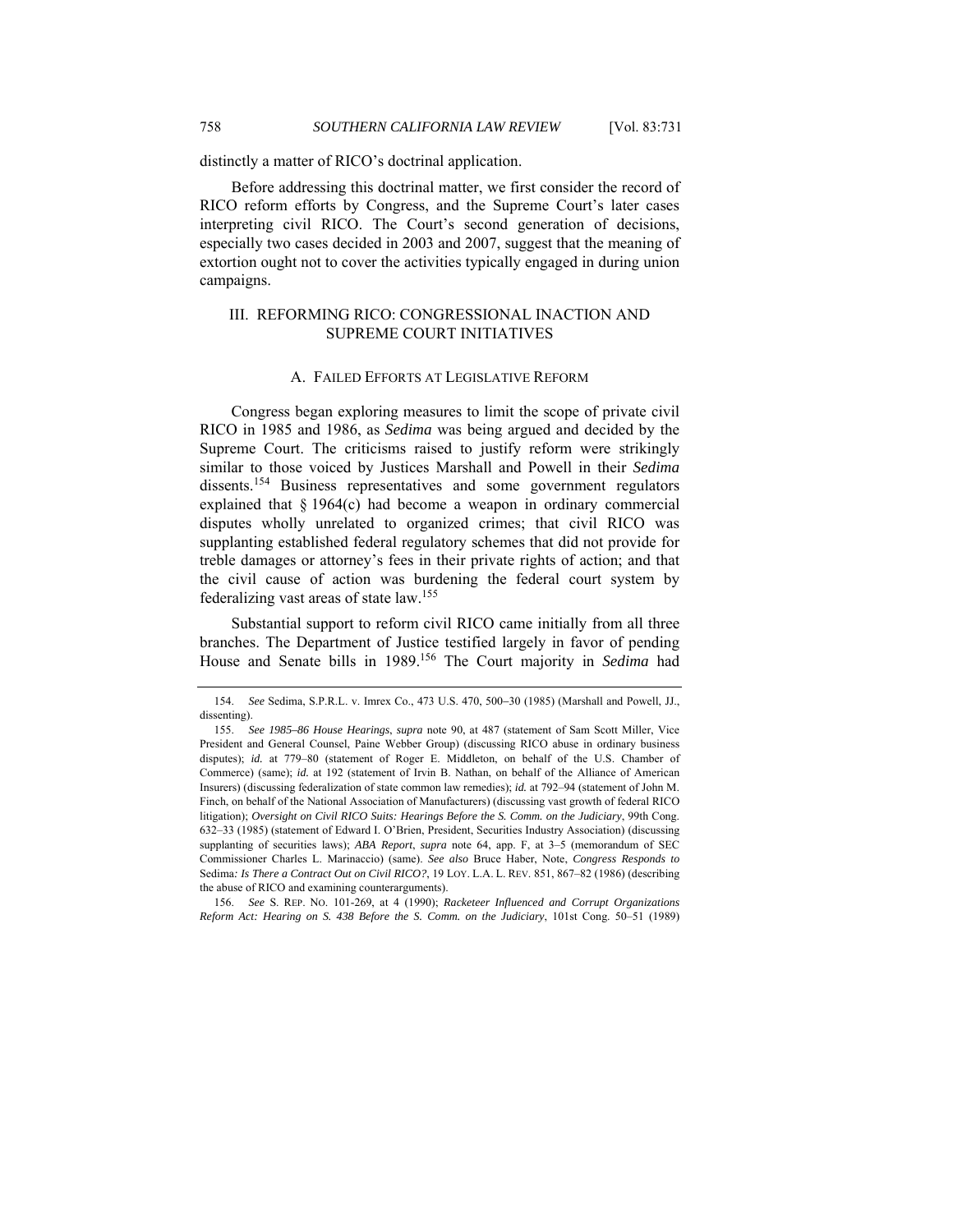implicitly invited Congress to override its decision,<sup>157</sup> and Chief Justice Rehnquist made that invitation unusually explicit. In a 1989 speech titled *Reforming RICO*, Rehnquist noted an eightfold increase in RICO civil filings between 1983 and 1988, emphasized that the provision "is now being used in ways that Congress never intended,"158 and concluded "the time has arrived for Congress to enact amendments to civil RICO to limit its scope to the sort of wrongs that are connected to organized crime, or have some other reason for being in federal court."<sup>159</sup> During this same period, then–U.S. Attorney Samuel Alito coedited a book titled *The RICO Racket*, in which he acknowledged the loud calls for amending civil RICO while expressing the hope that federal criminal enforcement would not be adversely affected.160

Congress seriously pursued comprehensive civil RICO reform between 1985 and 1992 and considered an additional reform possibility in 1998.161 Bills favored by the judiciary committees in one or both chambers during this period featured numerous significant proposed changes, including: (1) barring private civil actions unless the defendant had been previously convicted of a RICO predicate offense; (2) barring treble damages and attorney's fees except for instances in which a prior RICO offense conviction was present; (3) inserting a more precise and restrictive definition of "pattern of racketeering activity"; (4) imposing tougher federal pleading rules for all civil RICO cases; (5) creating an affirmative defense for persons who relied in good faith on state or federal regulatory action when performing the challenged activities; (6) prohibiting use of the term "racketeering activity" in civil suits not alleging a crime of violence; and (7) prohibiting RICO lawsuits that challenge nonviolent public speech expressed through protests, rallies, or demonstrations.<sup>162</sup> One reform

157. *See Sedima*, 473 U.S. at 499.

159. *Id.* at 67.

160. *See* Samuel A. Alito, Jr., *Racketeering Made Simple(r)*, *in* THE RICO RACKET, *supra* note 158, at 13–14.

162. *See, e.g.*, RICO Amendments Act of 1991, H.R. 1717, 102d Cong. § 3 (1991) (adding stricter pleading requirements and a higher burden of proof and requiring that the defendant be a "major participant" in criminal conduct responsible for the plaintiff's injury); RICO Reform Act of 1989, S.

<sup>[</sup>hereinafter 1989 Senate Hearing] (statement of John C. Keeney, Deputy Assistant Att'y Gen., Criminal Division, U.S. Department of Justice); *RICO Reform Act of 1989: Hearings on H.R. 1046 Before the Subcomm. on Crime of the H. Comm. on the Judiciary*, 101st Cong. 91 (1989) [hereinafter *1989 House Hearings*] (same).

 <sup>158.</sup> William H. Rehnquist, *Reforming RICO*, *in* THE RICO RACKET 63, 64 (Samuel A. Alito, Jr., et al. eds., 1989).

<sup>161.</sup> *See* sources cited *infra* notes 162–65 (indicating major reform proposals between 1985 and 1992); Civil RICO Clarification Act of 1998, H.R. 4245, 105th Cong. § 3 (1998) (proposing to remove extortion as a separate predicate act for civil RICO actions).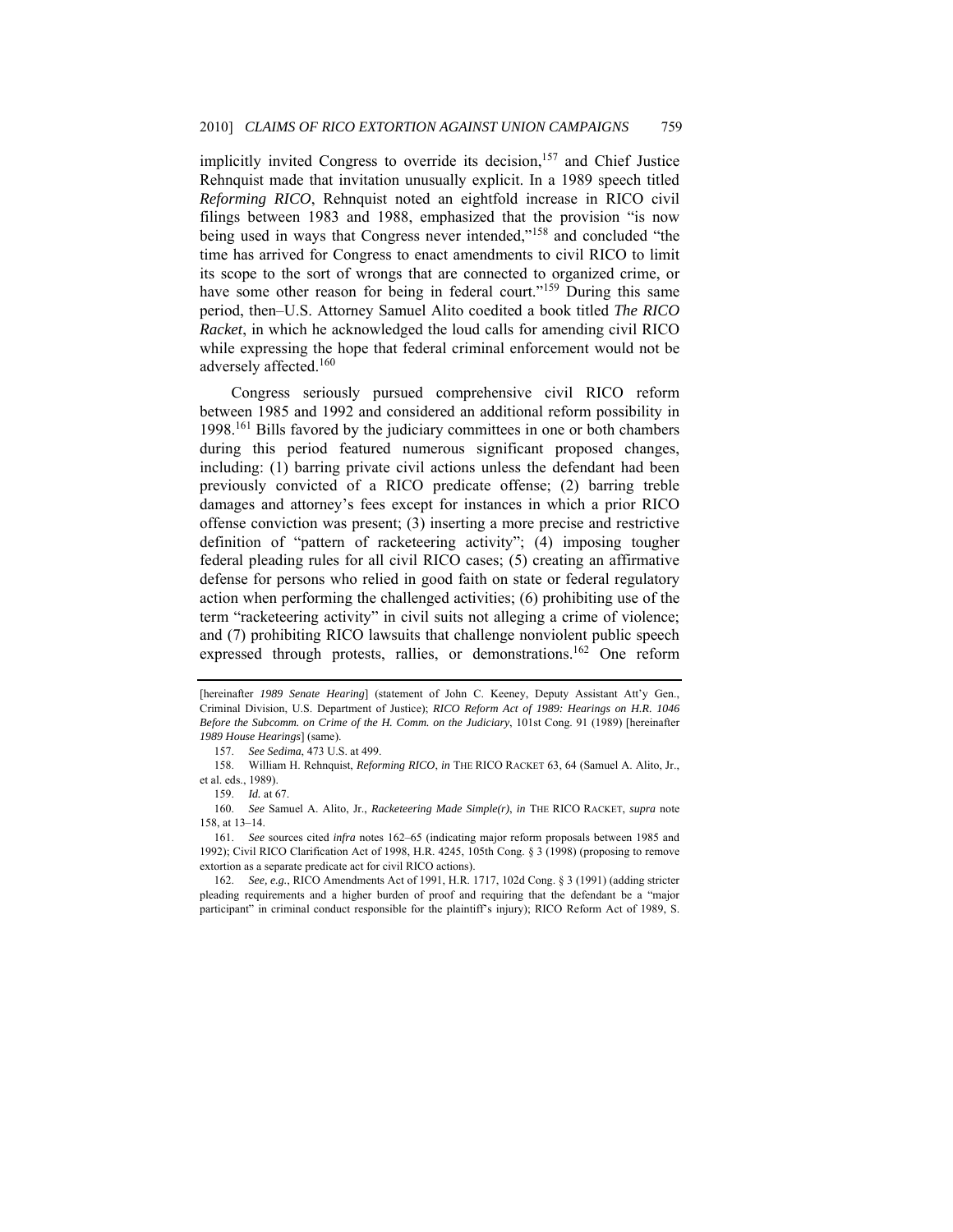measure was approved by the House but died on the Senate floor in October 1986.163 Bills in subsequent Congresses received approval from the House or Senate Judiciary Committees, but did not garner support in either chamber as a whole.<sup>164</sup> By late 1991, momentum had receded for the reform of civil RICO.<sup>165</sup>

Although organized labor was a marginal player in these legislative efforts, it regularly supported major civil RICO reform proposals during the 1985−1992 period.166 Through testimony at congressional hearings and letters submitted to Congress, the American Federation of Labor and Congress of Industrial Organizations ("AFL-CIO") and individual unions expressed their concerns about application of civil RICO to "run of the mine  $\ldots$  labor disputes" bearing no relation to organized crime.<sup>167</sup> And the

<sup>438, 101</sup>st Cong. § 4 (1989) (prohibiting treble damages and attorney's fees unless there has been a prior RICO conviction and prohibiting private actions against nonviolent public speech); H.R. 2943, 99th Cong. (1985) (permitting private actions only with a prior conviction for a RICO offense). *See also* H.R. 4245 (eliminating the RICO predicate offense of extortion).

<sup>163.</sup> 132 CONG. REC. 32,497–504 (1986) (reporting on the civil RICO amendment proposed by Senators Howard Metzenbaum and Dale Bumpers, identical to the bill that passed 371-28 in the House, which was tabled 47-44 following debate).

<sup>164.</sup> *See* H.R. REP. NO. 102-312, at 7–8 (1991) (discussing H.R. 1717, favorably reported on November 13, 1991); H.R. REP. NO. 101-975, at 5–9 (1990) (discussing H.R. 5111, favorably reported on October 27, 1990); S. REP. NO. 101-269, at 4 (1990) (discussing S. 1523, favorably reported by the Senate Judiciary Committee on May 24, 1988 although no floor action was taken); *id.* at 5–10 (discussing S. 438, favorably reported by the Senate Judiciary Committee on February 1, 1990).

 <sup>165.</sup> Melanie Oberlin, reference librarian at the Moritz College of Law, conducted searches on December 2–3, 2009, on Thomas (http://thomas.loc.gov) and in the CCH Congressional Index for bills in the 102nd Congress (1991–1992) aimed at amending civil RICO. The search identified no bill in the Senate, and only H.R. 1717 in the House. A further search of congressional hearings, using the CIS Index on LexisNexis Congressional, indicates there were major hearings on civil RICO reform from early 1985 through April 1991, and then no more hearings until 1998.

 <sup>166.</sup> Additionally, minor bills introduced during this period would have eliminated civil RICO actions for conduct "in connection with and during a labor dispute." RICO Act of 1987, H.R. 3240, 100th Cong. § 4(b) (1987); Crime Control Act of 1988, H.R. 4920, 100th Cong. § 4 (1988). *See also* S. 300, 99th Cong. (1985) (creating an affirmative defense under the Hobbs Act for conduct "incidental to peaceful picketing in the course of a legitimate labor dispute"). None of these bills reached the committee report stage.

<sup>167.</sup> *1985*−*86 House Hearings*, *supra* note 90, at 1451 (Letter from Laurence Gold, AFL-CIO General Counsel to House Judiciary Committee Chairman Conyers); *id.* at 1451−57. *See also id.* at 1459–60 (Letter from William B. Welch, the American Federation of State, County, and Municipal Employees Director of Legislation); *id.* at 1556–57 (Letter from William W. Winpisinger, International Association of Machinists and Aerospace Workers President); *id.* at 1619–22 (Letter from Arnold Mayer, United Food and Commercial Workers Director of Government Affairs); *RICO Amendments Act of 1991: Hearing on H.R. 1717 Before the Subcomm. on Intellectual Property and Judicial Administration of the H. Comm. on the Judiciary*, 102d Cong. 135 (1991) [hereinafter *1991 House Hearing*] (statement of Ernest Dubester, Legislative Rep., AFL-CIO); *1989 House Hearings*, *supra* note 156, at 247 (same); *1989 Senate Hearing*, *supra* note 156, at 169 (same); *Proposed RICO Reform Legislation: Hearings on S. 1523 Before the S. Comm. on the Judiciary*, 100th Cong. 292 (1987) [hereinafter *1987 Senate Hearings*] (same).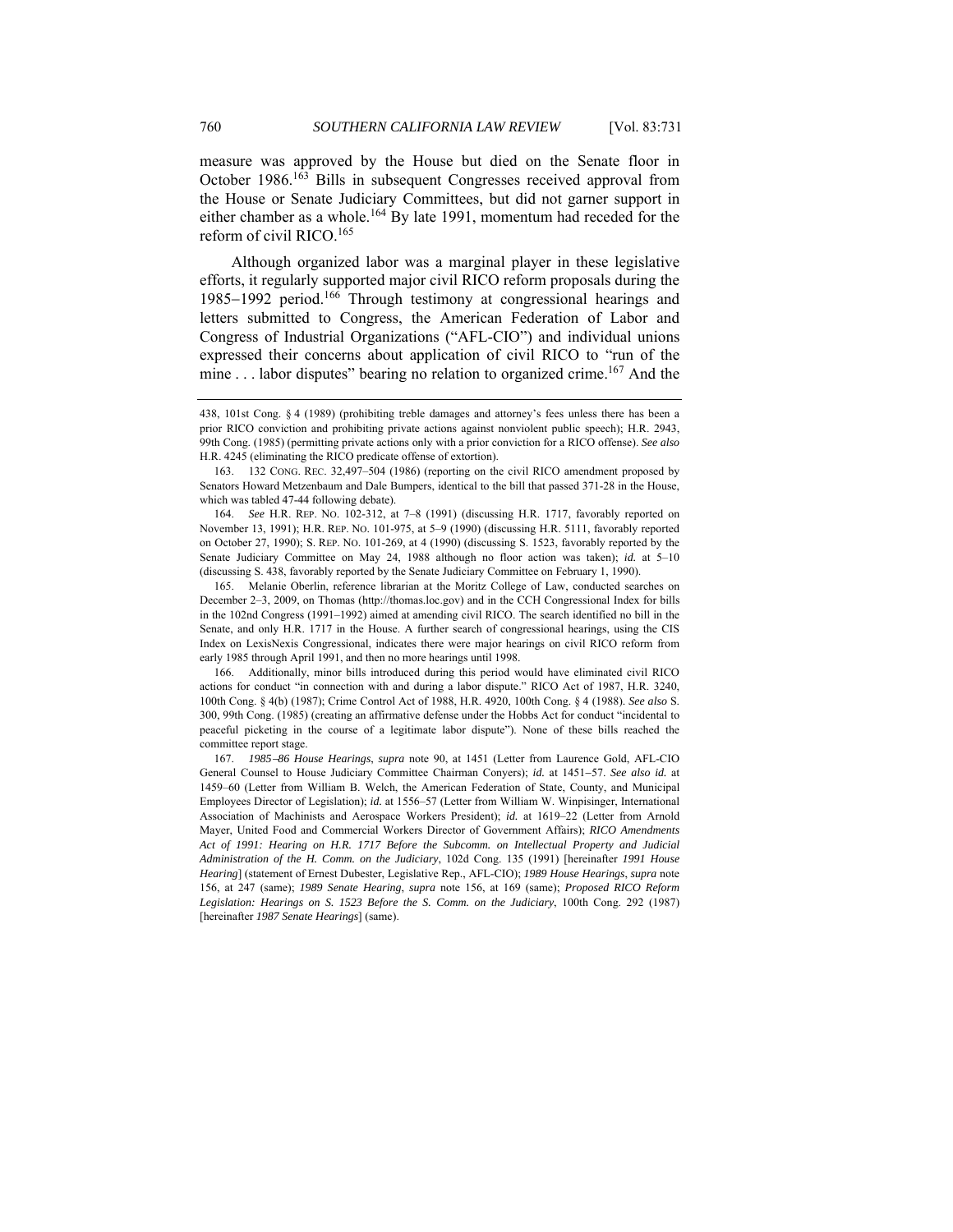Senate Judiciary Committee specifically noted that the use of civil RICO against unions in labor disputes "is not what Congress had in mind when it was debating RICO" in 1970.<sup>168</sup>

Several labor-specific factors add weight to the contention that Congress in 1970 never meant to cover ordinary labor-management controversies. One involves the jurisdiction of congressional committees. If the Senate or House had intended that RICO might be used against strikes, demonstrations, or similar economically motivated group action by unions, the bill would have been referred to Congress's respective labor committees in addition to the judiciary committees. As G. Robert Blakey, chief aide to Senator McClellan, pointed out, it was no accident that such a referral never took place―Senator McClellan's instructions were to be sure that RICO's civil sanctions would not "be used at all in the context of demonstrations of any type."169 A second factor involves the predicate offenses contained in the definition of racketeering activity set forth in § 1961(1). Included in the list of over seventy separately indictable federal offenses are two crimes specified under federal labor law: embezzlement from union funds and improper payments or loans to labor organizations.<sup>170</sup> This attention to crimes implicating financial corruption in labormanagement relations arguably indicates the nature of labor-related RICO coverage that Congress had in mind. Finally, and on a related note, repeated statements from key RICO sponsors focused on union abuses that were far removed from ordinary labor-management disputes. The unionrelated evils of particular concern to Senators McClellan and Hruska and Representative Poff included use of violence, extortion, and manipulation to "sell" labor peace to employers or contractors, to impose sweetheart labor contracts that depress employee wages and funnel extra monies to crime bosses, or to eject union members who try to resist mob control.<sup>171</sup>

 <sup>168.</sup> S. REP. NO. 101-269, at 2.

<sup>169.</sup> *Application of the RICO Law to Nonviolent Advocacy Groups: Hearing Before the Subcomm. on Crime of the H. Comm. on the Judiciary*, 105th Cong. 24–25 (1998) [hereinafter *1998 House Hearing*] (statement of G. Robert Blakey). *See also 1991 House Hearing*, *supra* note 167, at 135 (discussing Blakey's comments characterizing the Daily News strike as a classic misuse of civil RICO). Blakey's comments at the 1998 hearing and his paraphrased remarks from the 1991 hearing were made more than two decades after the original legislative record for RICO. Post-enactment history is generally viewed as unreliable, but Blakey's role in drafting RICO is widely recognized and continues to be credited.

<sup>170.</sup> *See* 18 U.S.C. § 1961(1)(C) (2006) (specifically including acts indictable under 29 U.S.C. §§ 186 and 501(c) (2006)).

<sup>171.</sup> *See* 116 CONG. REC. 591 (1970) (remarks of Sen. McClellan); *id.* at 595–97 (remarks of Sen. McClellan, reprinting *The Conglomerate of Crime*, TIME, Aug. 22, 1969, at 31); *id.* at 601 (remarks of Sen. Hruska); *id.* at 35,201 (remarks of Rep. Poff). *See also id.* at 820 (remarks of Sen. Scott) (referencing misuses of union pension funds); *id.* at 35,319 (remarks of Rep. Roth) (same).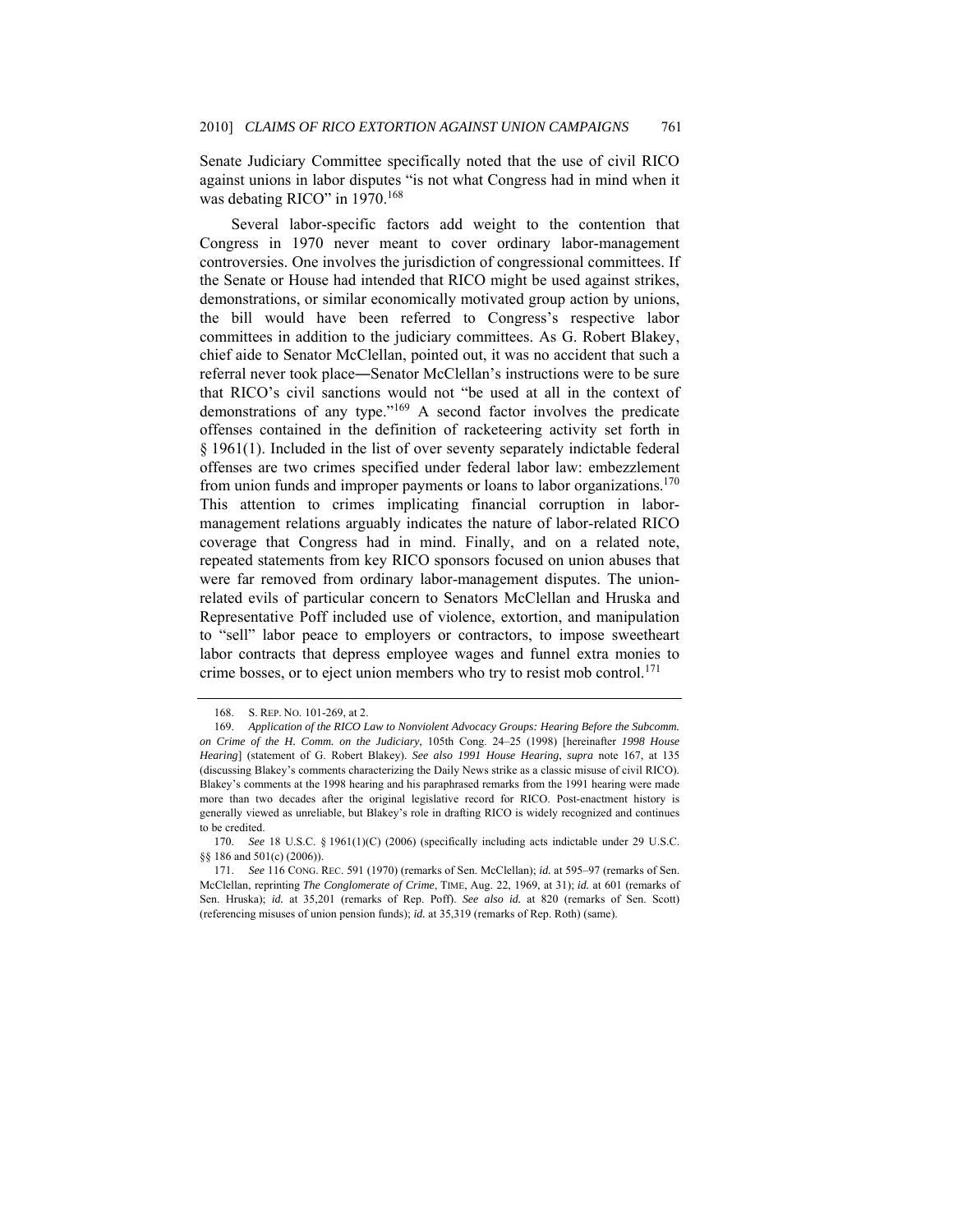In the end, Congress failed to enact reforms narrowing the overall scope of civil RICO for a number of reasons. The Justice Department objected to some proposed versions on the grounds that they would weaken its ability to pursue misconduct under the Act.<sup>172</sup> Key state government representatives such as the National Association of Attorneys General and the National Association of Insurance Commissioners expressed concern over limiting states' ability to pursue civil actions.<sup>173</sup> Consumer organizations, trial lawyers, and women's groups also resisted what they viewed as efforts to undermine civil enforcement.174 In addition, the volume of federal court cases declined somewhat in the early 1990s.<sup>175</sup> The decline continued after 1995, when Congress enacted its only substantive narrowing of civil RICO by barring civil actions for securities fraud absent a prior criminal conviction.<sup>176</sup>

Yet while Congress was unable to enact the major revisions proposed between 1985 and 1998, advocates for reform have achieved some success through the venue of the Supreme Court. Two sets of specific proposals warrant attention in this regard. First, reform advocates objected to the breadth of 18 U.S.C. § 1962(c), which makes it unlawful to "conduct or

<sup>172.</sup> *See, e.g.*, *1991 House Hearing*, *supra* note 167, at 12–13, 25–33 (statement of John C. Keeney, Deputy Assistant Att'y Gen., Criminal Division, U.S. Department of Justice); H.R. REP. NO. 102–312, at 25–27 (1991) (dissenting views of Reps. Conyers, Edwards, Schroeder, Levine, Washington, and Reed, noting concerns of the Department of Justice).

<sup>173.</sup> *See* H.R. REP. NO. 102–312, at 25 (discussing opposition from the National Association of Attorneys General and the National Association of Insurance Commissioners); *1989 Senate Hearing*, *supra* note 156, at 90–104 (statement of Steven J. Twist, Chief Assistant Att'y Gen., National Association of Attorneys General); *id.* at, 660–73 (statement of James Long, Comm'r of Insurance, National Association of Insurance Commissioners).

<sup>174.</sup> *See RICO Reform: Hearings on H.R. 3240 and Related Bills Before the Subcomm. on Criminal Justice of the H. Comm. on the Judiciary*, 100th Cong. 164–71 (1987–88) (statement of Ralph Nader, Center for the Study of Responsive Law); *id.* at 662–66 (statement of Pamela Gilbert, U.S Public Interest Research Group and Public Citizens' Congress Watch); *1998 House Hearing*, *supra* note 169, at 152–54 (statement of Susan Hill, President, National Women's Health Organization).

<sup>175.</sup> *Compare* ADMIN. OFFICE OF U.S. COURTS, FEDERAL JUDICIAL CASELOAD STATISTICS, DECEMBER 31, 1990, at 33 (1990) (reporting 957 private RICO cases closed), *with* ADMIN. OFFICE OF U.S. COURTS, FEDERAL JUDICIAL CASELOAD STATISTICS, MARCH 31, 1993, at 27 (1993) (reporting 851 private RICO actions closed), *and* ADMIN. OFFICE OF U.S. COURTS, FEDERAL JUDICIAL CASELOAD STATISTICS, MARCH 31, 1994, at 24 (1994) (reporting 841 private RICO cases closed). *See also* H.R. REP. NO. 102-312, at 27 (discussing Judge Rymer's statement describing the civil RICO caseload problem as "exaggerated").

<sup>176.</sup> *See* Private Securities Litigation Reform Act of 1995, Pub. L. No. 104-67, § 107, 109 Stat. 737, 758 (amending 18 U.S.C. § 1964(c)). *Compare* ADMIN. OFFICE OF U.S. COURTS, FEDERAL JUDICIAL CASELOAD STATISTICS, MARCH 31, 1995, at 38 (1995) (reporting 905 private RICO cases closed), *with* ADMIN. OFFICE OF U.S. COURTS, FEDERAL JUDICIAL CASELOAD STATISTICS, MARCH 31, 1998, at 39 (1998) (reporting 795 private RICO cases closed), *and* ADMIN. OFFICE OF U.S. COURTS, FEDERAL JUDICIAL CASELOAD STATISTICS, MARCH 31, 2000, at 39 (2000) (reporting 752 private RICO cases closed).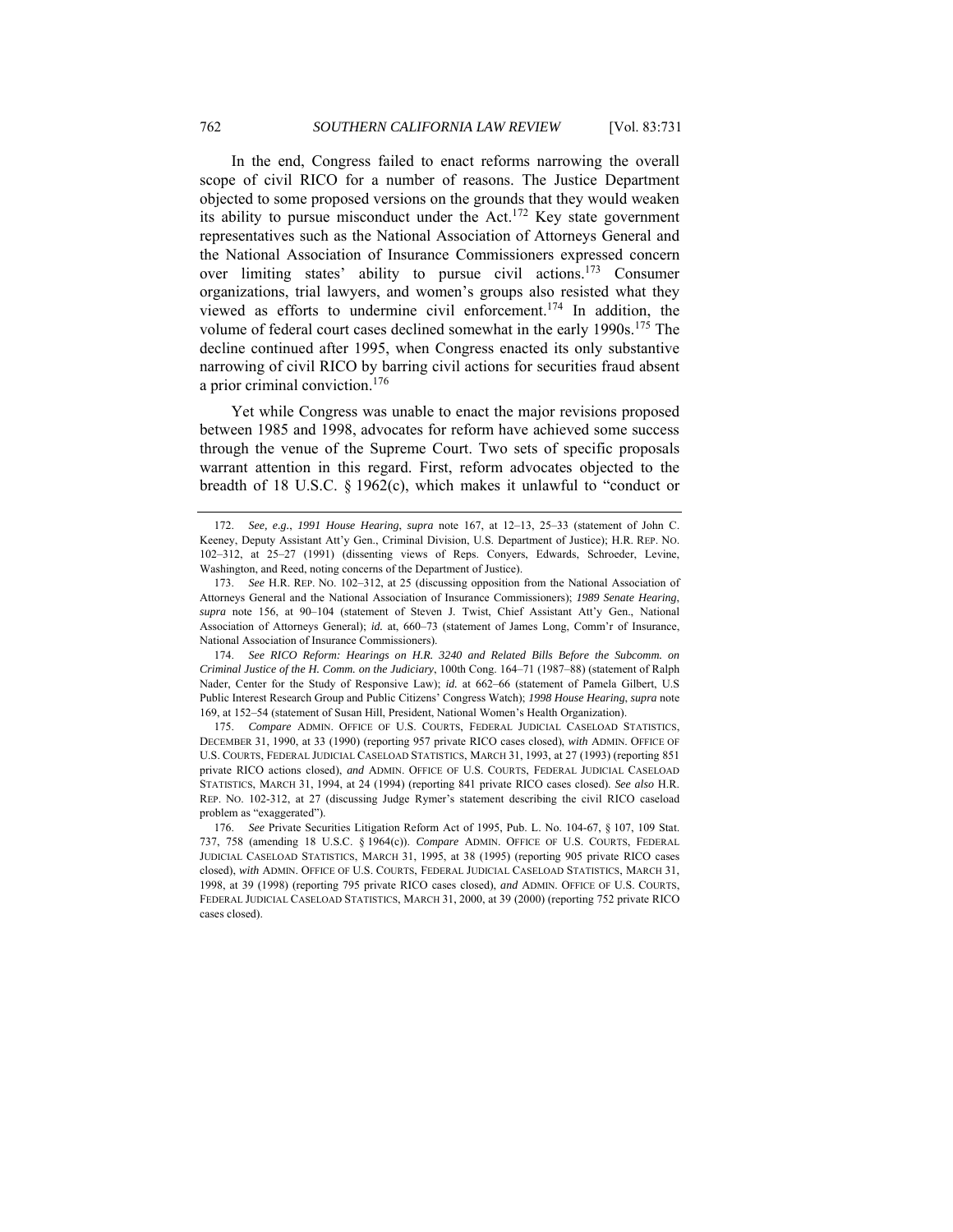participate . . . in the conduct of [an] enterprise's affairs through a pattern of racketeering activities."177 Some courts had construed this provision to cover persons whose participation in the enterprise lacked any supervisory or policymaking component.178 Both the ABA and the AFL-CIO urged Congress to reject this position. They instead recommended modification of § 1962(c) to specify that culpable participants must exercise either managerial or supervisory responsibilities or else some form of policymaking direction over the enterprise.<sup>179</sup> The organized bar and organized labor repeatedly offered these proposals to revise § 1962(c) between 1985 and 1991.<sup>180</sup>

Second, and of greater relevance for present purposes, a different set of reform proponents objected to the civil prosecution of advocacy groups for engaging in a series of heated protests and demonstrations. Proposals to limit the scope of extortion in the civil RICO setting were offered as early as 1990 and again in  $1998^{181}$  in response to actions brought against groups and individuals who sought to block access to abortion clinics.<sup>182</sup> Importantly, the proposals were to reform civil RICO rather than to amend the Hobbs Act. This legislative focus in turn reflects the unusual nature of

 180. Apart from sources cited *supra* note 179, the AFL-CIO proposal is in *1987 Senate Hearings*, *supra* note 167, at 304; and *1989 House Hearings*, *supra* note 156, at 253. The ABA proposal is in *1991 House Hearing*, *supra* note 167, at 144, 149. Additionally, the House Judiciary Committee twice reported out bills providing that RICO civil remedies were to be used only "against major participants" in criminal conduct. H.R. REP. NO. 102-312, at 7. *See also* H.R. REP. NO. 101-975, at 15 (1990).

181. *See* S. REP. NO. 101-269, at 7 (1990) (reporting a proposed amendment to § 1962 offered by Senator Humphrey and supported by the American Civil Liberties Union ("ACLU") and Americans United for Life, which would have excluded from the definition of "racketeering activity" all nonviolent protests or demonstrations undertaken for reasons other than economic advantage); Civil RICO Clarification Act of 1998, H.R. 4245, 105th Cong. § 3 (1998) (eliminating extortion as a predicate offense for civil RICO purposes).

182. *See, e.g.*, Ne. Women's Ctr., Inc. v. McMonagle, 868 F.2d 1342, 1349–50 (3d Cir. 1989) (upholding a broad district court jury instruction on extortion); United States v. Arena, 180 F.3d 380, 394 (2d Cir. 1999) (affirming convictions for extortion where antiabortion protesters interfered with victims' "right to conduct a business free from threats of violence and physical harm"); Nat'l Org. for Women, Inc. v. Scheidler, 267 F.3d 687, 695, 709 (7th Cir. 2001) (affirming a civil RICO award of \$257,000 and holding that the Hobbs Act covers protesters' actions interfering with clinics' rights to deliver medical services), *rev'd*, 537 U.S. 393 (2003).

 <sup>177. 18</sup> U.S.C. § 1962(c) (2006).

<sup>178.</sup> *See, e.g.*, Bank of Am. v. Touche Ross & Co., 782 F.2d 966, 970 (11th Cir. 1986); United States v. Elliott, 571 F.2d 880, 903 (5th Cir. 1978).

<sup>179.</sup> *See 1985–86 House Hearings*, *supra* note 90, at 1456 (citing a letter of October 11, 1985, from Laurence Gold, General Counsel of AFL-CIO, proposing that "conduct or participate . . . in the conduct," 18 U.S.C. § 1962(c), be defined as "to manage in a supervisory capacity the enterprise's basic functions so as to further the enterprise's financial interests"); *1987 Senate Hearings*, *supra* note 167, at 330 (testimony of Robert Chiesa, Chairman, Special RICO Coordinating Committee, ABA) (recommending an amendment that would specify "that the conduct element requires some policymaking power over the affairs of the enterprise").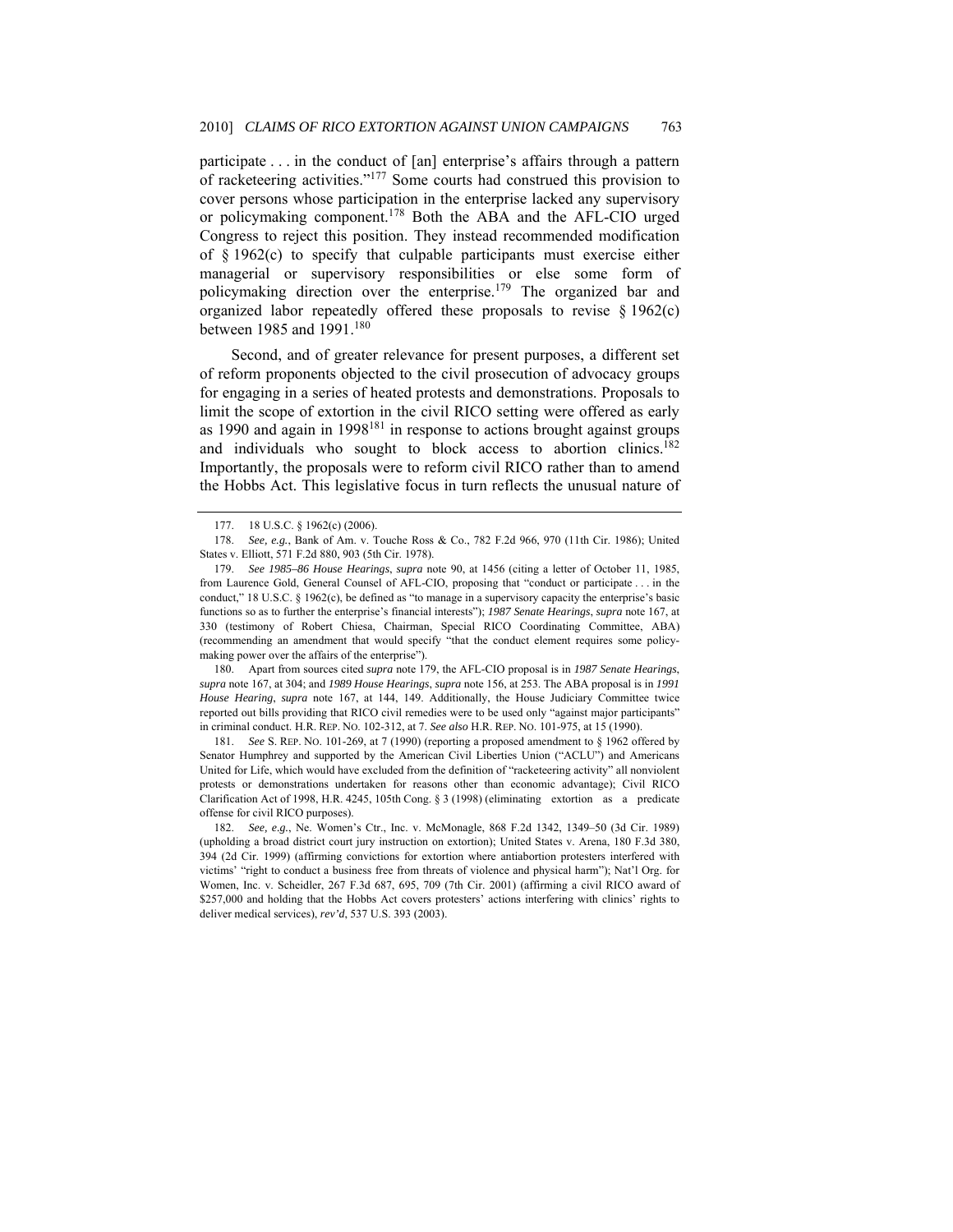the connection between the two federal statutes in that the proposed reforms would not have changed either law outside the context of their interaction.

Although the abortion-related circumstances of the proposed reforms led to partisan divisions among members of the judiciary committees, $^{183}$ the amendment to restrict civil RICO suits alleging extortion against nonviolent protesters received support from the American Civil Liberties Union ("ACLU").<sup>184</sup> The proposed revision also was endorsed by Robert Blakey, who had helped draft RICO in 1970 as an aide to Senator McClellan. Blakey urged legislators to clarify the difference between two crimes: the RICO-included offense of extortion and the RICO-excluded offense of coercion.185 Blakey elaborated on this distinction between extortion—which "classically was a seizing of property"<sup>186</sup>—and coercion—which "is an interference with autonomy"<sup>187</sup>—by invoking the New York common law concept of extortion as incorporated into the Hobbs Act.<sup>188</sup>

Neither the proposals to limit the scope of "conduct or participate" nor the proposals to restrict the meaning of "extortion" were enacted by Congress. These reforms, however, were effectively adopted by the Supreme Court as part of its second generation of decisions interpreting civil RICO.

#### B. SUPREME COURT DECISIONS CONSTRAINING CIVIL RICO

As previously discussed, a trio of early Supreme Court decisions interpreted RICO provisions very broadly, indeed more broadly than the enacting Congress would have wanted.<sup>189</sup> By contrast, starting in 1993, the Court decided a second generation of cases confining the reach of civil RICO.190 These later decisions were issued *after* unsuccessful efforts by

<sup>183.</sup> *See, e.g.*, *1998 House Hearing*, *supra* note 169, at 1–7 (reporting members' explanations of their disagreements with respect to the antiabortion protests at issue).

<sup>184.</sup> *See id.* at 108–10 (statement of Louis Bogard, Senior Staff Attorney, ACLU); S. REP. NO. 101-269, at 7.

<sup>185.</sup> *See 1998 House Hearing*, *supra* note 169, at 23–29 (statement of G. Robert Blakey).

 <sup>186.</sup> *Id.* at 26.

 <sup>187.</sup> *Id.*

 <sup>188.</sup> *Id.* at 36−38 (discussing New York common law and the Hobbs Act, submitted as part of written testimony).

<sup>189.</sup> *See supra* Part II.C (discussing Sedima, S.P.R.L. v. Imrex Co., 473 U.S. 479 (1985); H.J. Inc. v. Nw. Bell Tel. Co., 492 U.S. 229 (1989); and Nat'l Org. for Women, Inc. v. Scheidler (*Scheidler I*), 501 U.S. 249 (1994)).

 <sup>190.</sup> I refer here principally to *Reves v. Ernst & Young*, 507 U.S. 170 (1993); *Scheidler v.*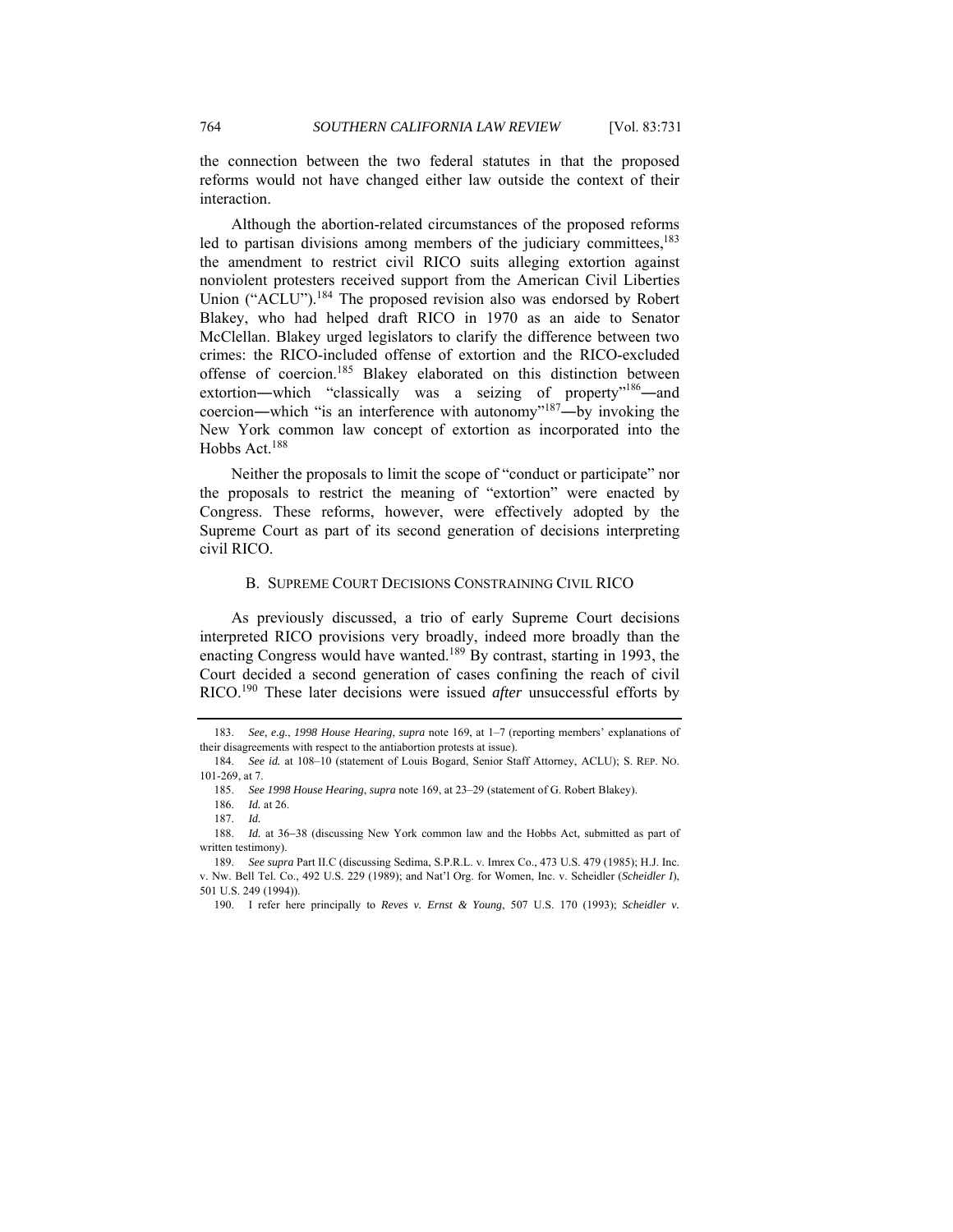Congress to override *Sedima* and otherwise to restrict the scope of civil RICO's operation. The majority opinions continued to rely on the same language-based approach used in the  $1980s$ .<sup>191</sup> Yet the Court's constraining interpretations echo post-*Sedima* proposals to modify this RICO language―proposals that had failed to secure approval in Congress.

In *Reves v. Ernst & Young*, the issue was whether an accounting firm's conduct during a series of audits was sufficient to expose it to RICO liability under § 1962(c).<sup>192</sup> Resolving a split in the circuits,<sup>193</sup> the Court held that individuals or entities must participate in the operation or management of the enterprise itself in order to be subject to liability under  $§$  1962(c).<sup>194</sup> Justice Blackmun for the majority rejected the Justice Department's position, relying on close linguistic analysis to conclude that the phrase "participate . . . in the conduct of [an] enterprise's affairs" requires some part in directing those affairs.<sup>195</sup> Blackmun dismissed efforts to invoke RICO's "liberal construction" clause, a clause the Court had embraced in its earlier expansive decisions;<sup>196</sup> he explained that the clause was "not an invitation to apply RICO to new purposes that Congress never intended."197

The Court's narrowing construction of  $\S 1962(c)$  closely parallels the ABA and AFL-CIO proposals to amend the section that had been offered without success between 1985 and 1991.<sup>198</sup> Although the majority resisted arguments to impose an even narrower interpretation, $199$  its decision to

*National Organization for Women*, *Inc.* (*Scheidler II*), 537 U.S. 393 (2003); and *Wilkie v. Robbins*, 551 U.S. 537 (2007). Two other cases narrowing the civil RICO scope, *Anza v. Ideal Steel Supply Corp.*, 547 U.S. 451 (2006); and *Beck v. Prupis*, 529 U.S. 494 (2000), are discussed briefly in footnotes. Not every decision after 1993 restricts the scope of civil RICO. *See, e.g.*, Cedric Kushner Promotions v. King, 533 U.S. 158 (2001); *Scheidler I*, 510 U.S. 249. But the thrust of the three key decisions is important for our purposes.

 <sup>191.</sup> The majorities in *Beck*, *Scheidler II*, *Anza*, and *Wilkie* do not rely at all on RICO legislative history. The majority in *Reves* invokes legislative history in a supportive sense, to reinforce its basic textual analysis. *See Reves*, 507 U.S. at 179–83.

 <sup>192.</sup> *Id.* at 173−77.

<sup>193.</sup> *See id.* at 177 (referencing a split in circuits).

 <sup>194.</sup> *Id.* at 179, 184−85 (stating the "operation or management" test).

<sup>195.</sup> *Id.* at 177–79 (quoting 18 U.S.C. § 1962(c) (2000)); *id.* at 171 (referencing the Justice Department's position as amicus). The majority also invoked legislative history to reinforce its textbased analysis, a portion of the opinion not joined by Justices Scalia or Thomas. *See id.* at 172 n.1, 179– 83.

<sup>196.</sup> *See* Sedima, S.P.R.L. v. Imrex, Co., 473 U.S. 479, 497−98 (1985) (quoting Organized Crime Control Act of 1970, Pub. L. No. 91-452, § 904(a), 84 Stat. 922, 947 (1970)); H.J. Inc. v. Nw. Bell Tel. Co., 492 U.S. 229, 248−49 (1989).

 <sup>197.</sup> *Reves*, 507 U.S. at 183.

<sup>198.</sup> *See supra* notes 179–80 and accompanying text.

<sup>199.</sup> *See Reves*, 507 U.S. at 179 n.4 (disagreeing with the D.C. Circuit's suggestion that § 1962(c)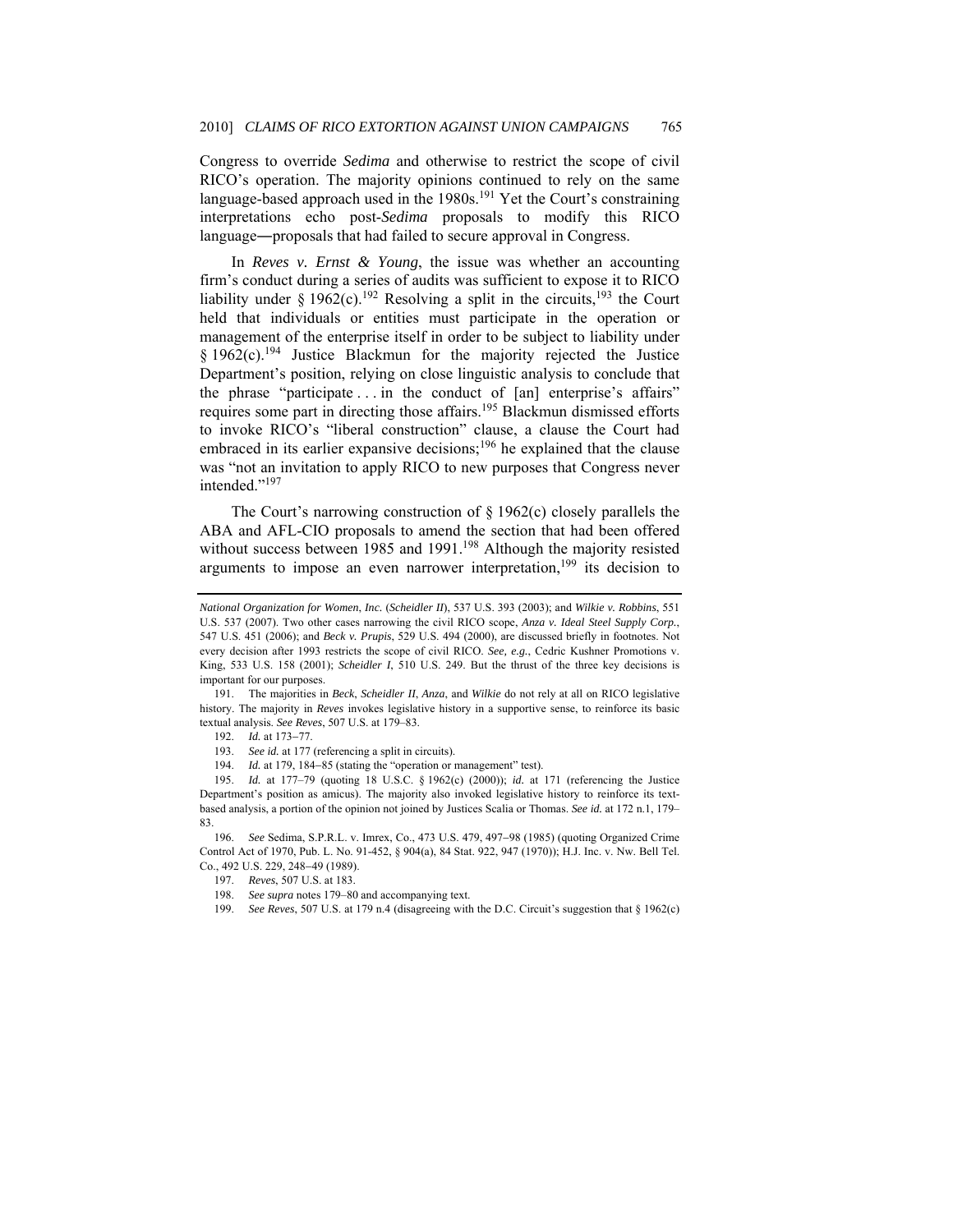restrict the scope of the "conduct or participate" language was important and also controversial. In addition to the circuit split and the Justice Department's opposition, dissenting Justices Souter and White objected that the words of § 1962(c) were far from clear and the Court therefore should have relied on the "liberal construction" clause as it had done in prior cases.200

Ten years after *Reves*, the Court issued a second major decision narrowing the scope of civil RICO, this time related to the concept of extortion.<sup>201</sup> In *Scheidler v. National Organization for Women, Inc.* (*Scheidler II*), the Court reviewed a RICO treble damages award against abortion protesters based on lower court findings that the protesters had violated federal and state extortion law.202 The issue before the Justices following trial of the RICO claim was whether the protesters committed extortion within the meaning of the Hobbs Act, 18 U.S.C. § 1951, which forms the basis for extortion as a predicate offense under  $RICO.<sup>203</sup>$  Writing for an eight-member majority, Chief Justice Rehnquist held that because the protesters did not "obtain property" from either the National Organization for Women ("NOW") or the abortion clinics, there could be no extortion under the Hobbs Act as a matter of law and the finding of a RICO violation must be reversed.<sup>204</sup>

The majority emphasized that the Hobbs Act definition of extortion was closely modeled on the Penal Code of New York, and that under New York case law prior to the passage of the Hobbs Act, the "obtaining of property" requirement included two distinct components: depriving another of property and acquiring that property for oneself.<sup>205</sup> The majority also

requires "*significant control* over or within an enterprise" (quoting Yellow Bus Lines, Inc. v. Drivers Local Union 639, 913 F.2d 948, 954 (D.C. Cir. 1990) (en banc) (emphasis added))).

<sup>200.</sup> *See id.* at 187–89 (Souter and White, JJ., dissenting).

 <sup>201.</sup> In the interim, the Court decided *Beck v. Prupis*, holding that a person injured by an overt act undertaken in furtherance of a RICO conspiracy (in this instance terminating employees for refusing to participate in RICO activities) does not have a cause of action under § 1962(c) because the overt act was not otherwise wrongful under RICO. *See* Beck v. Prupis, 529 U.S. 494, 504−06 (2000).

<sup>202.</sup> Nat'l Org. for Women, Inc. v. Scheidler, 267 F.3d 687, 694−95 (7th Cir. 1994), *rev'd*, 537 U.S. 393 (2003). The Court had previously held that the clinics subjected to these protests had standing under RICO even though the protesters lacked any economic motive for their conduct. *See* Nat'l Org. for Women, Inc. v. Scheidler (*Scheidler I*), 510 U.S. 249, 256–62 (1994).

<sup>203.</sup> *See* 18 U.S.C. § 1961(1)(B) (2006) (defining "racketeering activity" to include "any act which is indictable under ... section 1951 (relating to interference with commerce, robbery, or extortion)"); *Scheidler II*, 537 U.S. at 397 (discussing the issue presented).

<sup>204.</sup> *See Scheidler II*, 537 U.S. at 402–11. The Hobbs Act defines "extortion" to mean "the *obtaining of property from another*, with his consent, induced by wrongful use of actual or threatened force, violence, or fear, or under color of official right." 18 U.S.C. § 1951(b)(2) (emphasis added).

<sup>205.</sup> *Scheidler II*, 537 U.S. at 403 (discussing 18 U.S.C. § 1951(b)(2)).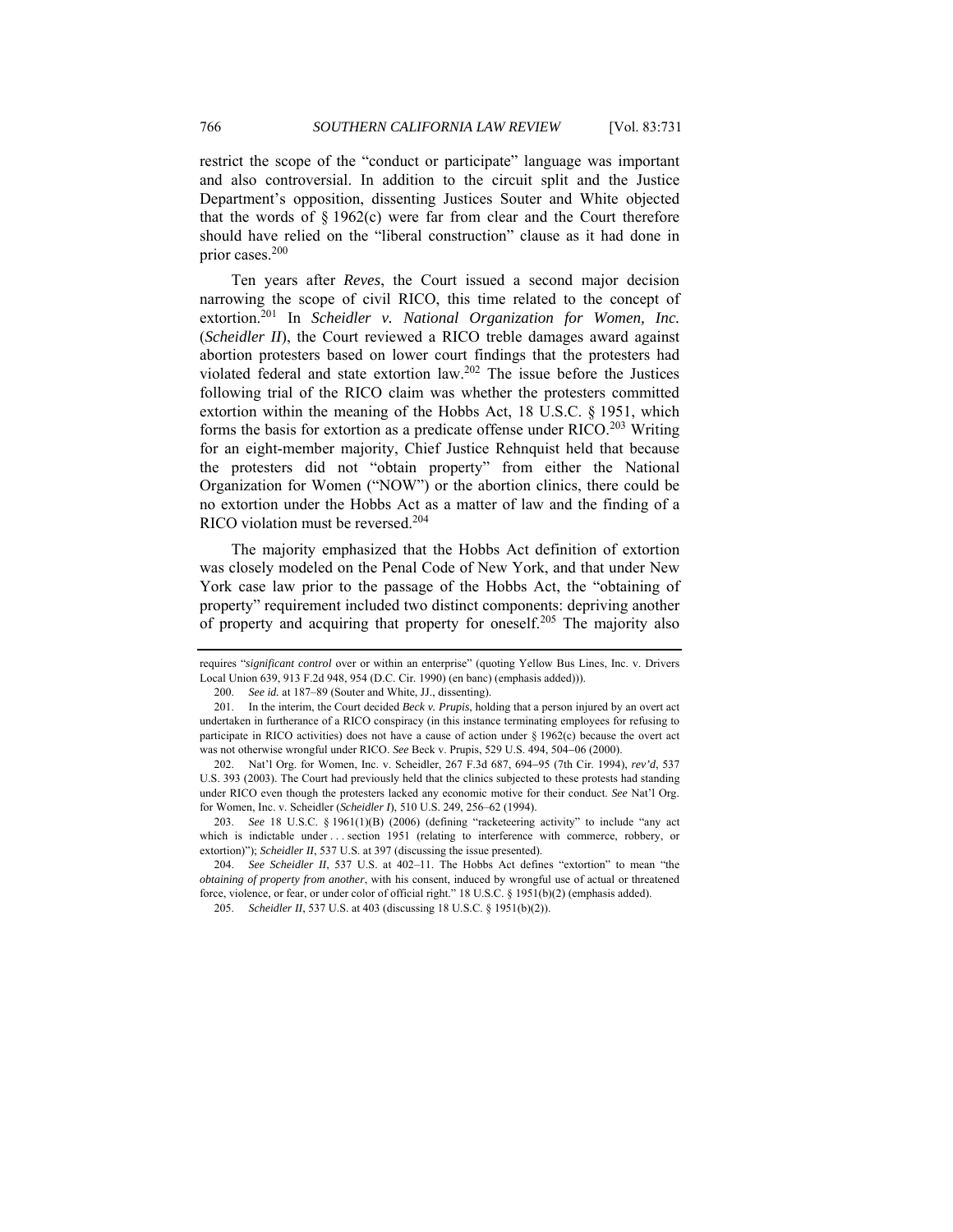noted that the Court itself had embraced New York's two-pronged approach when it construed the Hobbs Act in a seminal decision.<sup>206</sup> Chief Justice Rehnquist then determined that the "acquisition" prong of the "obtaining property" requirement had not been satisfied. The protesters may have deprived clinic operators of a property right of exclusive control over business assets, but they did not acquire such a right themselves: they "neither pursued nor received 'something of value from' respondents that they could exercise, transfer, or sell."207 The majority added that apart from vindicating the express language of the Hobbs Act, the requirement that property be "obtained" comported with the longstanding distinction between extortion and the separate crime of coercion under New York law. Coercion was a lesser offense, one that did not involve acquisition of property but rather the use of force or violence to compel or restrict the actions and decisions of another―such as the use of force to compel a business to enter into a labor agreement with a union.<sup>208</sup>

Because the clinic protesters did not engage in extortion within the meaning of the Hobbs Act, they did not commit a federal predicate offense under RICO. For similar reasons, the majority reversed the lower court's finding that the protesters had committed extortion under state law, a distinct RICO predicate offense. Here, the majority relied on its own precedents and the practice in most states to conclude that for RICO purposes, conduct charged as a matter of state law "must be capable of being generically classified as extortionate" consistent with Hobbs Act requirements.209 In a brief concurring opinion, Justices Ginsburg and Breyer lauded the Court's unwillingness "to extend RICO's domain further by endorsing the expansive definition of 'extortion' adopted by the Seventh Circuit."210 They also noted that the contrary position taken by NOW, and also by the Justice Department, might well have made RICO extortion applicable to the civil rights sit-ins of the  $1960s$ <sup>211</sup>

The Court's approach in imposing constraints on the RICO predicate

<sup>206.</sup> *See id.* at 404 (discussing United States v. Enmons, 410 U.S. 396, 406 n.16 (1973)).

<sup>207.</sup> *Id.* at 405 (quoting United States v. Nardello, 393 U.S. 286, 290 (1969)).

<sup>208.</sup> *See id.* at 405–06 (relying specifically on People v. Kaplan, 269 N.Y.S. 161 (N.Y. App. Div. 1934)). Given the well-settled distinction between extortion and coercion, Congress's decision when drafting the Hobbs Act to include extortion but omit coercion was significant in construing the scope of the extortion provision. *Id.* at 406. Chief Justice Rehnquist recognized there was some overlap between the two crimes in that extortion requires using coercive conduct to obtain property, but he noted the basic distinction between these offenses persists to the present day. *Id.* at 407–08.

<sup>209.</sup> *Id.* at 409; *id.* at 409−10 (relying inter alia on *Nardello*, 393 U.S. 286, and Taylor v. United States, 495 U.S. 575 (1990)).

 <sup>210.</sup> *Id.* at 412 (Ginsburg and Breyer, JJ., concurring).

<sup>211.</sup> *See id.* at 411 n.\*.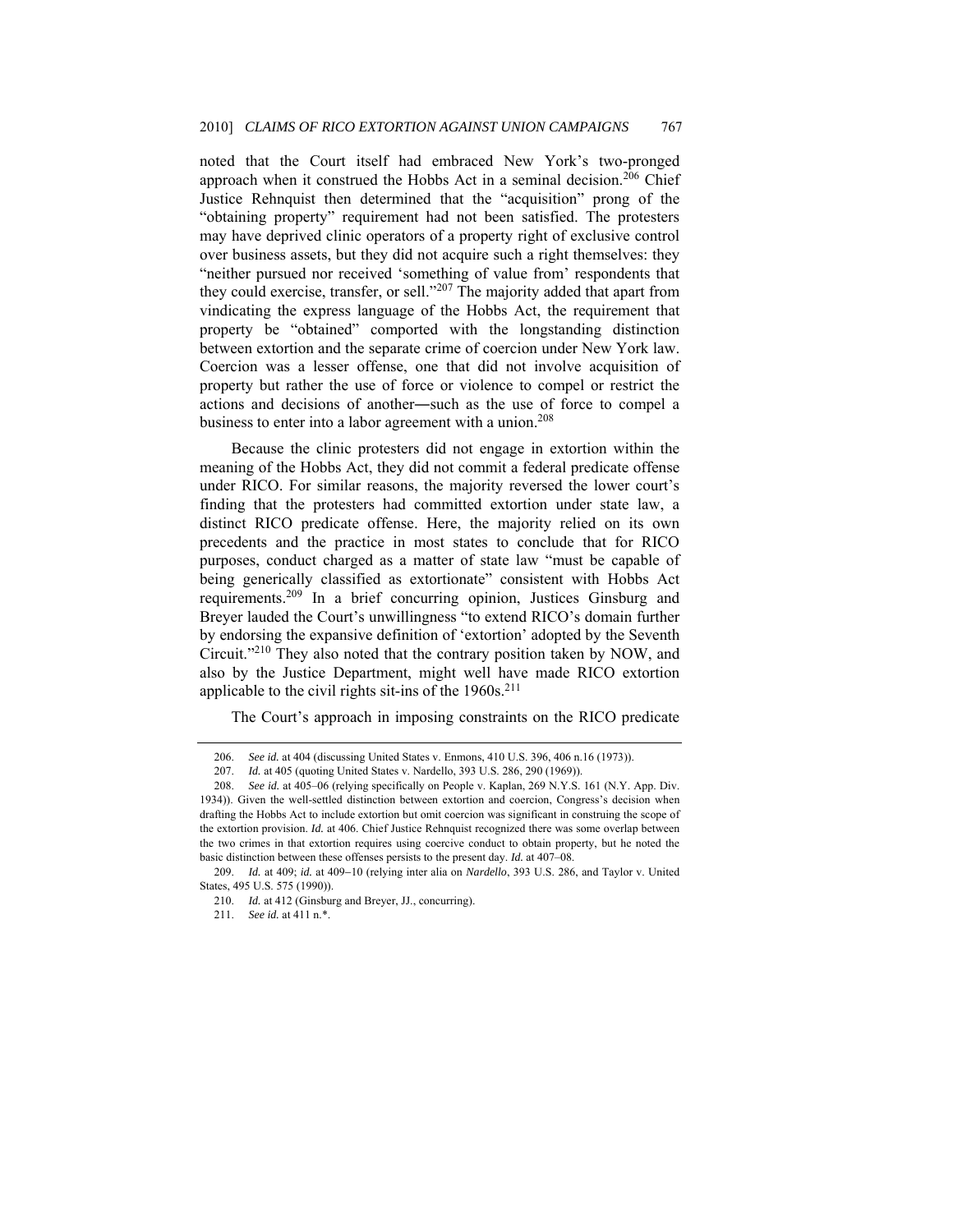offense of extortion bears a marked resemblance to the positions urged by groups and individuals who sought to amend RICO without success in the 1990s. Both Robert Blakey and the ACLU raised the civil rights analogy when testifying before Congress in support of proposals to restrict the scope of extortion.<sup>212</sup> Blakey also testified specifically and at some length about the need for an amendment to separate extortion from coercion, invoking the Hobbs Act definition and its roots in New York law.213 Moreover, the Court's restrictive interpretation in 2003 was by no means self-evident. As Justice Stevens noted in dissent, circuit courts had regularly held that using force or violence to attempt to compel a victim to abandon its business operations qualified as extortion under the Hobbs Act and RICO, and the executive branch fully supported this position.<sup>214</sup>

Four years after *Scheidler II*, the Court reinforced its confining approach to extortion in *Wilkie v. Robbins*. 215 In *Wilkie*, the U.S. Bureau of Land Management ("BLM") had allegedly engaged in a campaign of administrative harassment and intimidation in an effort to force a Wyoming rancher (Robbins) to re-grant an easement that had been previously conferred by his predecessor.<sup>216</sup> Robbins brought suit against various BLM officials under RICO alleging extortion and also under the Fifth Amendment. The lower courts declined motions to dismiss both claims, but the Supreme Court reversed.<sup>217</sup>

Writing for a unanimous Court on the RICO claims, Justice Souter held that the Hobbs Act has no application when the federal government is the intended beneficiary of allegedly extortionate conduct.<sup>218</sup> The Court recognized that at common law the crime of extortion was aimed at public officials. That offense, however, had addressed the harm of "public corruption, by the sale of public favors for private gain," not injuries resulting from "overzealous efforts to obtain property on behalf of the Government."219 The Court then rejected the separate RICO claim brought

<sup>212.</sup> *See 1998 House Hearing*, *supra* note 169, at 26 (statement of G. Robert Blakey); *id.* at 108– 10 (statement of Louis Bograd, Senior Staff Attorney, ACLU). *See also* sources cited *supra* note 181 (discussing a proposed 1990 amendment supported by the ACLU).

<sup>213.</sup> *See 1998 House Hearing*, *supra* note 169, at 36–40.

<sup>214.</sup> *See Scheidler II*, 537 U.S. at 415–16 (Stevens, J., dissenting); *id.* at 401 (majority opinion) (discussing the Solicitor General's amicus brief).

 <sup>215.</sup> Wilkie v. Robbins, 551 U.S. 537 (2007).

<sup>216.</sup> *Id.* at 541–48.

<sup>217.</sup> *Id.* at 548–49.

<sup>218.</sup> *Id.* at 563.

<sup>219.</sup> *Id.* at 564. Justice Souter added that while the Hobbs Act had expanded the common law offense to include private actors, Congress had "retain[ed] the core idea of extortion as a species of corruption, akin to bribery." *Id.* at 564 n.12. The majority noted an earlier decision applying the Hobbs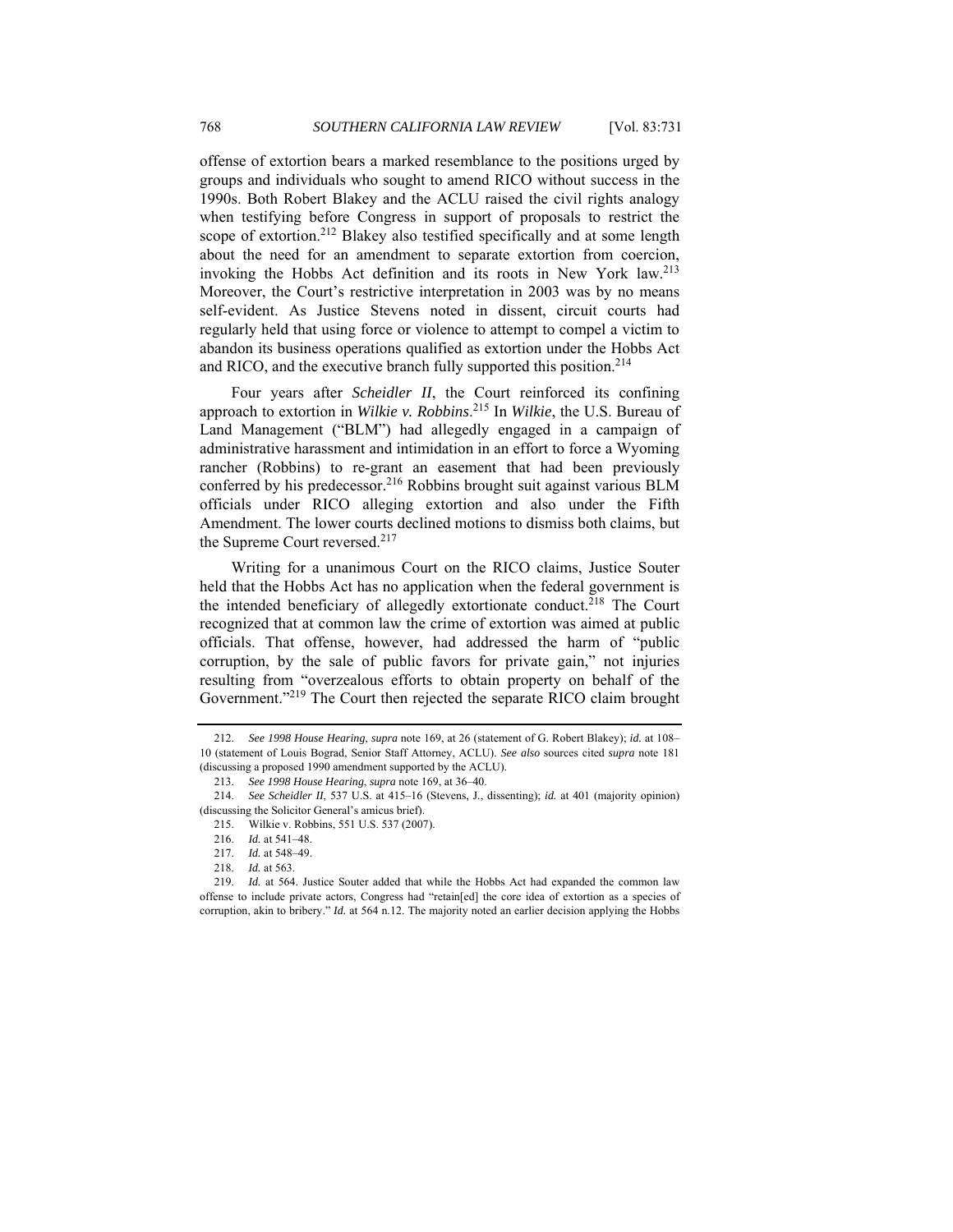under a state blackmail statute, relying on *Scheidler II*'s holding that conduct not "capable of being generically classified as extortionate" cannot survive on a theory of being derived from state law.<sup>220</sup>

The Court also rejected Robbins's Fifth Amendment claim, which alleged that he had been vindictively retaliated against by BLM officials for refusing to grant an easement.<sup>221</sup> Writing for seven members, Justice Souter addressed the lawfulness of the federal government's regulatory harassment campaign, a course of conduct in important respects analogous to union comprehensive campaigns.

Justice Souter acknowledged that BLM officials' coordinated effort to pressure Robbins through a series of agency actions and lawsuits over a period of six years had the capacity to "deplete[] the spirit along with the purse."222 Accordingly, the government's course of dealing warranted analysis and review as a whole rather than simply the sum of its parts. The majority concluded, however, that this campaign of regulatory harassment, undertaken to further the legitimate purpose of securing access to a neighbor's land, was a lawful form of hard bargaining aimed at improving the federal government's negotiating position.<sup>223</sup>

The Court recognized that a few instances of coercive government conduct alleged by Robbins could, if proven, constitute unlawful behavior going beyond hard bargaining. But the great majority of allegations involved activities that fell within the government's legitimate enforcement power.<sup>224</sup> For the Court, the lawfulness of a hard bargaining campaign like this one did not depend on the government's having a spiteful or malicious motive. Rather, what transforms a campaign of hard bargaining into one of

Act to a union's use of violence and threats in order to secure jobs and pay for its members. There the Court had stated that extortion did not require the person obtaining property to receive direct benefits. *Id.* at 566 (discussing United States v. Green, 350 U.S. 415, 420 (1956)). It did not follow, however, that the Hobbs Act or RICO were meant to apply to public officials in the absence of such direct benefits. To hold otherwise could well allow the fear of civil claims for treble damages to "take the starch out of regulators who are supposed to bargain and press demands vigorously on behalf of the Government and the public." *Id.* at 567.

<sup>220.</sup> *Id.* at 567 (quoting Scheidler v. Nat'l. Org. for Women, Inc. (*Scheidler II*), 537 U.S. 393, 409 (2003)).

<sup>221.</sup> *See id.* at 555–62.

See id. at 555.

<sup>223.</sup> *See id.* at 557–58. Justice Ginsburg, joined by Justice Stevens, dissented from this holding; on their view of the facts, viewed most favorably to Robbins on a motion to dismiss, the pattern of severe and pervasive government harassment went beyond hard bargaining to something like "the armed thug's demand: 'Your money or your life.'" *Id.* at 580 n.7 (Ginsburg and Stevens, JJ., dissenting).

<sup>224.</sup> *See id.* at 559–60 (majority opinion).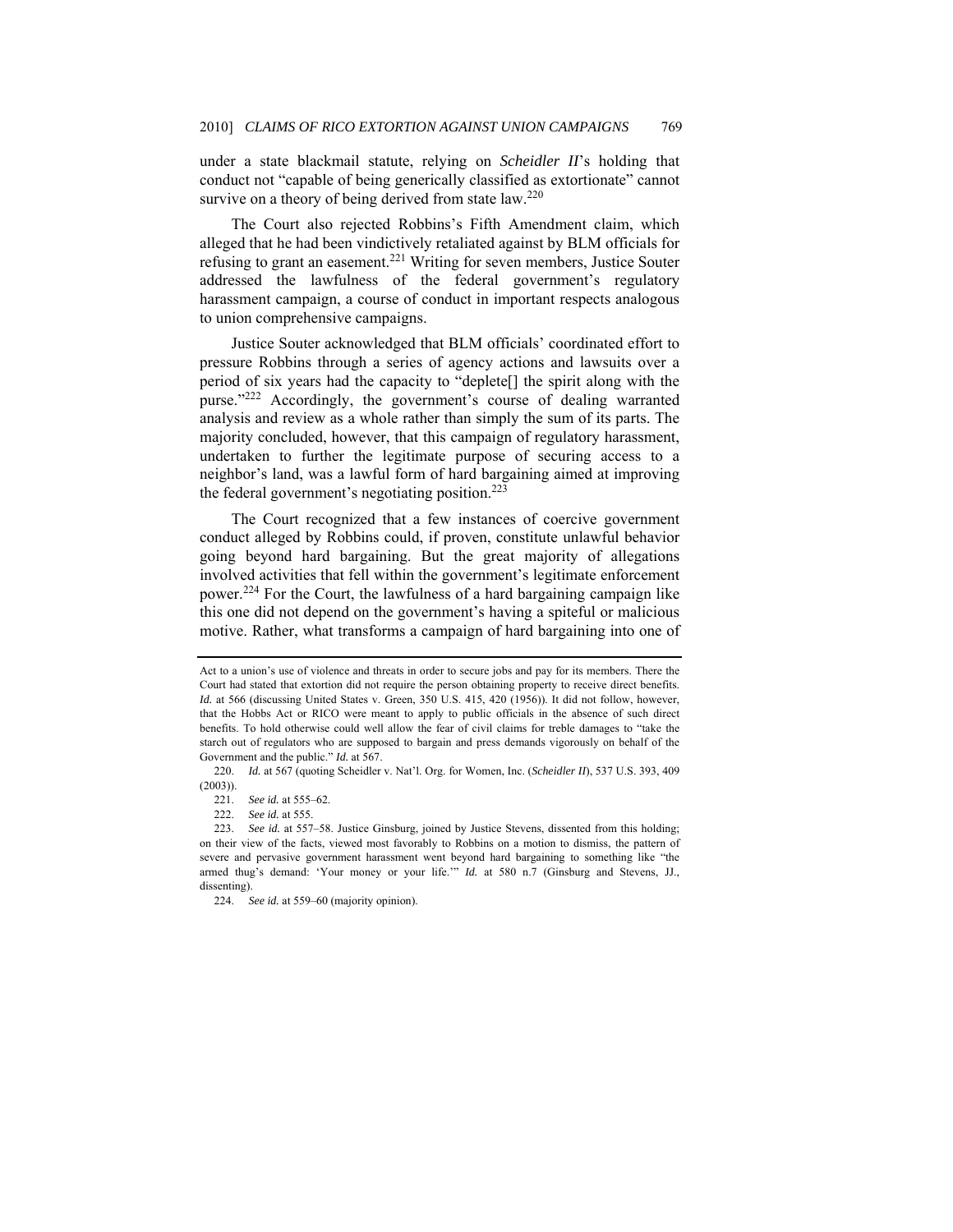unlawful retaliation is that "the antagonistic acts by the officials extend beyond the scope of acceptable means for accomplishing the legitimate purpose . . . . They are 'too much.'"<sup>225</sup> In this instance, where at most a small handful of government actions over six years extended beyond acceptable means, there was no cognizable Fifth Amendment claim. To allow such a claim based on the undue zeal of government employees in exercising lawful enforcement powers would "invite an onslaught" of such lawsuits thereby undermining overall government enforcement.<sup>226</sup>

The Court's decisions in *Reves*, *Scheidler II*, and *Wilkie*, limiting the applicability of civil RICO, contrast sharply with the earlier expansive majority opinions in *Sedima* and its progeny. These narrowing constructions are especially interesting given the intervening RICO developments in Congress. The failure to override *Sedima* or otherwise to limit the scope of civil RICO despite prolonged and serious efforts suggests Congress was prepared, however reluctantly, to tolerate RICO's intrusion into a range of garden variety private business disputes. The failure to enact specific statutory amendments narrowing "conduct or participate" under § 1962 or limiting "extortion" under § 1961 reinforces this perception. The Court, however, was undeterred by these rejected congressional proposals. In *Reves* and *Scheidler II*, it construed the unamended RICO provisions in ways that effectively adopted restrictions comparable to what Congress had failed to enact. In each case, the Court did so without even mentioning Congress's unsuccessful efforts. On what basis might the Court simply have ignored this rather high-profile legislative inaction?

## C. DISREGARDING REJECTED CONGRESSIONAL PROPOSALS

There is an ongoing debate among judges and legal scholars about whether to attribute meaning to congressional silence.<sup>227</sup> The strand of legislative inaction doctrine arguably relevant here is the Rejected Proposal Rule. When a conference committee, a chamber of Congress, or a standing

<sup>225.</sup> *Id.* at 558 n.10.

<sup>226.</sup> *Id.* at 562.

<sup>227.</sup> *See, e.g.*, Johnson v. Transp. Agency, 480 U.S. 616, 629 n.7 (1987) (disagreeing with Justice Scalia's dissent regarding the weight of Congress's failure to act); *id.* at 671–72 (Scalia, J., dissenting) (criticizing the majority opinion's reliance on congressional inaction as support for its conclusion); Flood v. Kuhn, 407 U.S. 258, 282–84 (1972) (finding "positive inaction" when Congress repeatedly rejected amendments to override earlier Supreme Court precedents). *See generally* William N. Eskridge, Jr., *Interpreting Legislative Inaction*, 87 MICH. L. REV. 67 (1988) (discussing three interpretive doctrines regarding the meaning of legislative inaction); John C. Grabow, *Congressional Silence and the Search for Legislative Intent: A Venture into "Speculative Unrealities*,*"* 64 B.U. L. REV. 737 (1984) (criticizing judicial reliance on congressional silence).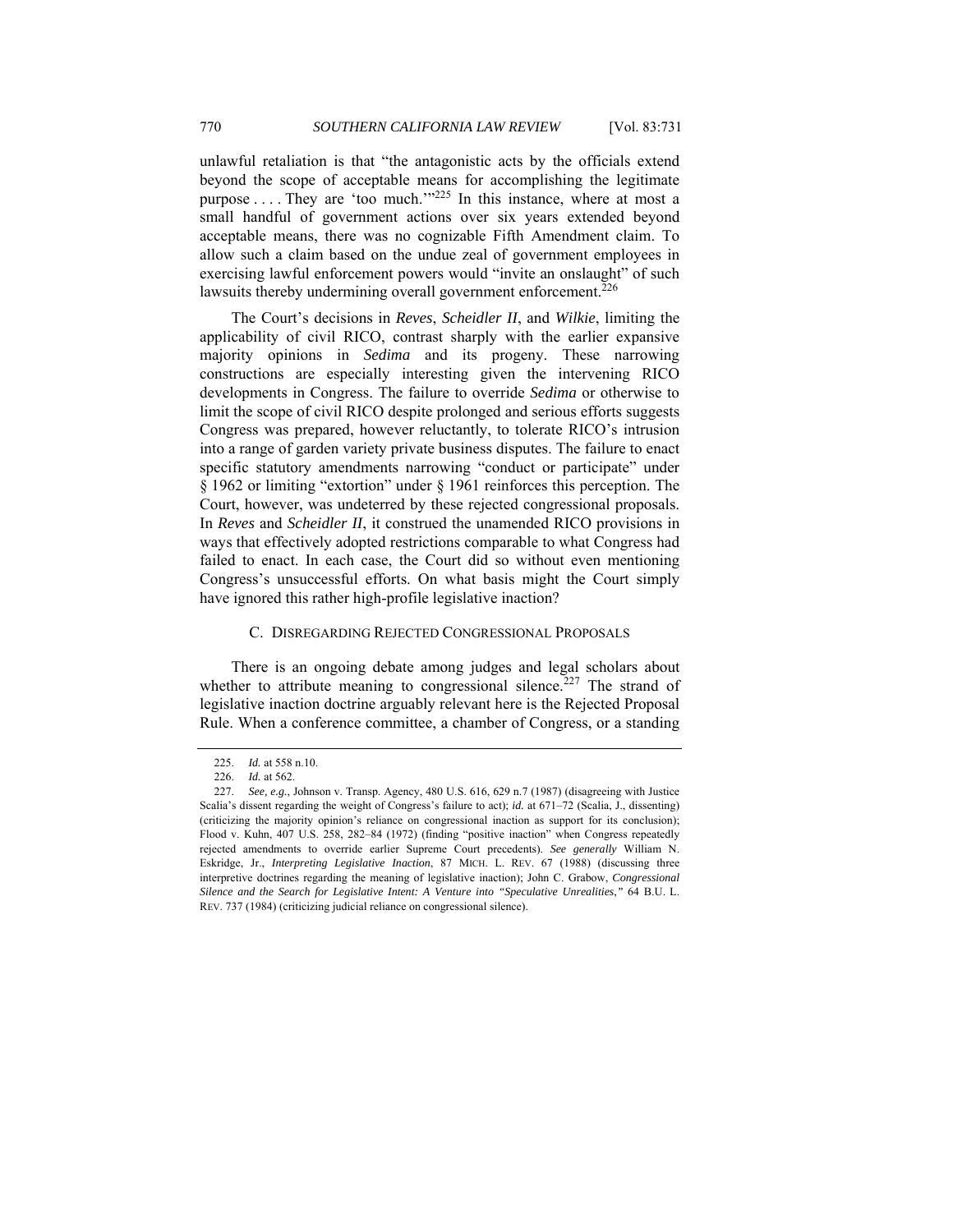committee has failed to approve certain language proposed to amend a statute, the Court often refuses to construe the statute along the lines of the unenacted proposal.<sup>228</sup>

Often is by no means always, however. William Eskridge has identified numerous cases in which the Court refuses to attribute significance to the fact a proposal has been rejected,  $229$  and he maintains that when doing so the Justices tend to emphasize how the rejected proposal differs materially from the issue litigated before the Court.<sup>230</sup>

This factor may help explain the approach in *Scheidler II*. The legislative proposals reported out of committee in 1990 and addressed during committee hearings in 1998 would have excluded from RICO's definition of "racketeering activities" all forms of nonviolent public speech undertaken for noneconomic reasons, $^{231}$  or would have excluded from civil RICO coverage any racketeering activity comprised of acts or threats involving extortion.232 The question before the Court in *Scheidler II* involved the meaning of extortion as separately defined under the Hobbs Act—whether the right to pursue certain individual or business activities was "property" that had been "obtained" by clinic protesters under that statute.233 There also are differences between the issue litigated in *Reves* and the relevant unsuccessful congressional proposals, although the differences there seem less stark.<sup>234</sup>

<sup>228.</sup> *See, e.g.*, Monessen Sw. Ry. Co. v. Morgan, 486 U.S. 330, 338–39 & n.8 (1988) (inferring significance from the failure of a proposal to receive committee approval); Bob Jones Univ. v. United States, 461 U.S. 574, 600 (1983) (same); Burlington N. R.R. v. Bhd. of Maint. of Way Employees, 481 U.S. 429, 439–40 (1987) (inferring significance from the failure of a proposal on the floor of one House); Univs. Research Ass'n, Inc. v. Coutu, 450 U.S. 754, 777–80 (1981) (same). *See also* Eskridge, *supra* note 227, app. 3 at 134–36 (listing twenty-seven Supreme Court decisions between 1962 and 1988 that inferred significance from inaction by a standing committee, and twenty-one Supreme Court decisions in the same period that inferred significance from inaction on the floor of one chamber).

<sup>229.</sup> Eskridge, *supra* note 227, app. 3, at 134–37 (listing fourteen Supreme Court decisions inferring no significance from inaction by a standing committee, and fourteen Supreme Court decisions inferring no significance from inaction on the floor of one chamber).

<sup>230.</sup> *See id.* at 87–88 (examining two illustrative Supreme Court decisions).

<sup>231.</sup> *See* S. REP. NO. 101-269, at 17 (1990) (describing the text of section 3 of the approved bill).

<sup>232.</sup> *See* Civil RICO Clarification Act of 1998, H.R. 4245, 105th Cong. § 3 (1998). This bill was discussed at the 1998 House hearing. *See 1998 House Hearing*, *supra* note 169, at 5–10. An additional bill introduced in the 105th Congress focused on the "obtaining of property" issue later decided by the Court in *Scheidler II*, but no hearings were ever held related to this bill. *See* S. 2614, 105th Cong. § 2 (1998) (defining "extortion" for RICO purposes to require a taking of tangible or intangible property).

 <sup>233.</sup> Scheidler v. Nat'l Org. for Women, Inc. (*Scheidler II*), 537 U.S. 393, 400–01 (2003).

<sup>234.</sup> *Compare* Reves v. Ernst & Young, 507 U.S. 170, 176–77 (1993) (explaining a grant of certiorari to resolve a circuit court split over whether § 1962(c) requires proof that a RICO defendant has participated in the operation or management of the enterprise), *with* RICO Amendments Act of 1991, H.R. 1717, 102d Cong. § 3 (1991) (proposing to amend § 1964(c) to require that a RICO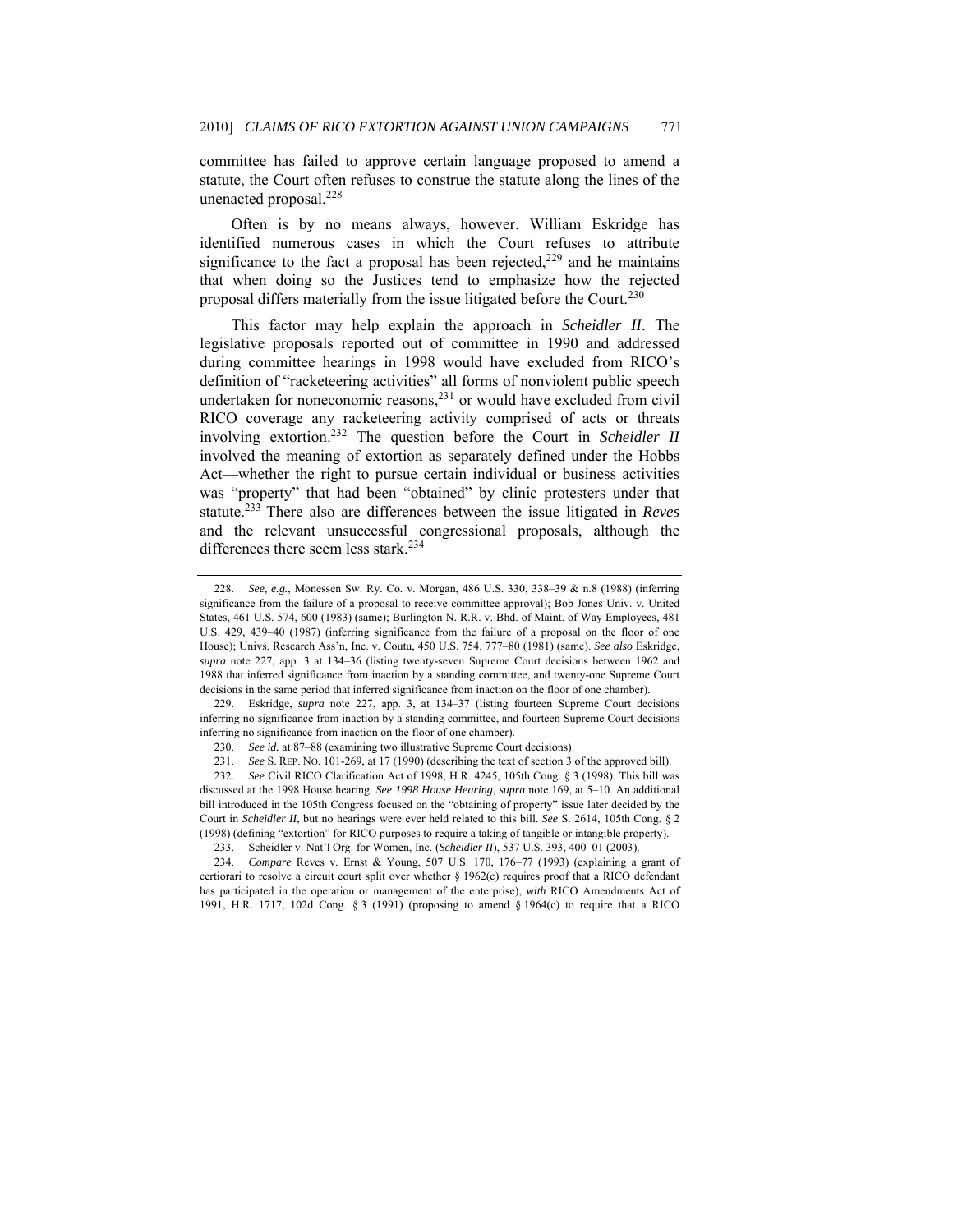Still it is somewhat puzzling that the Court in *Reves* and *Scheidler II* never even alluded to Congress's failed efforts to narrow the scope of the RICO text it is called on to interpret. Given the Justices' general level of interest in attempts to revise  $RICO<sub>235</sub>$  and the extended debates that took place in committees on these particular matters, Congress's record of inaction on RICO reform might have warranted some mention.

The Court's silence regarding rejected proposals in Congress may well reflect a combination of influences at work. First, the parties' briefs submitted to the Justices made virtually no mention of Congress's failed efforts with respect to the meaning of § 1962(c) in *Reves* or the "obtaining property" issue in *Scheidler II*. 236 These failures involved proposals to modify or override lower court constructions of the 1970 RICO text rather than Supreme Court interpretations. The parties evidently decided that resolving tensions among various lower court rulings<sup>237</sup> did not call for any weight to be assigned to what was merely committee commentary on those rulings.<sup>238</sup> Additionally, some Justices are strongly opposed to relying on congressional inaction for any reason. Justice Scalia has expressed this

defendant be a "major participant" in the criminal conduct responsible for the plaintiff's injury), *and* sources cited *supra* notes 179–80 (proposing, on behalf of the AFL-CIO and ABA, that § 1962(c) be amended to require that a civil RICO defendant exercise some supervisory or policymaking powers over the affairs of the enterprise).

<sup>235.</sup> *See, e.g.*, H.J. Inc. v. Nw. Bell Tel. Co., 492 U.S. 229, 236 (1989) (noting Congress's inaction in four years since *Sedima*); Sedima, S.P.R.L. v. Imrex, Co., 473 U.S. 479, 499 (1985) (inviting Congress to correct the Court's expansive interpretation); Rehnquist, *supra* note 158, at 67.

 <sup>236.</sup> The parties in *Reves* did not advance any rejected proposal arguments in their main briefs. *See* Brief for Petitioners, *Reves*, 507 U.S. 170 (No. 91-886) (making no reference to legislative history); Brief for the Respondent at 23–24, *Reves*, 507 U.S. 170 (No. 91-886) (relying only on the 1969−1970 legislative history). *But see* Reply Brief for Petitioners at 9 & n.2, *Reves*, 507 U.S. 170 (No. 91-886) (relying briefly on Congress's failure to enact a specific "auditors' exemption" in 1985 and 1987 to support its argument against judicial creation of such an exemption). In *Scheidler II*, petitioner Operation Rescue invoked the 1998 House hearing testimony but only to illustrate its argument about the risk of RICO's being used against civil rights protesters. *See* Brief for Petitioner Operation Rescue at 27, *Scheidler II*, 537 U.S. 393 (Nos. 01-1118, 01-1119). The respondents would have been the logical party to invoke a congressional inaction argument based on the unsuccessful 1998 House proposal, but they did not do so. *See* Brief for Respondents, *Scheidler II*, 537 U.S. 393 (Nos. 01-1118, 01-1119). Indeed, when the petitioners made their own legislative inaction argument, relying on the House's failure to vote on a 1972 Senate amendment related to a separate issue in the case, the respondents dismissed the argument as based on "particularly unreliable uses of legislative history." *Id.* at 44.

<sup>237.</sup> *See Reves*, 507 U.S. at 176–77 (discussing the circuit court split). *See also supra* note 182 (listing several circuit court decisions that affirmed findings of extortion by antiabortion advocacy groups).

<sup>238.</sup> *See* James J. Brudney *Congressional Commentary on Judicial Interpretations of Statutes: Idle Chatter or Telling Response?*, 93 MICH. L. REV. 1, 66–68, 95–97 (1994) (discussing unreliability of committee report commentary disapproving of judicial interpretation with respect to a textual provision that is not being corrected or modified).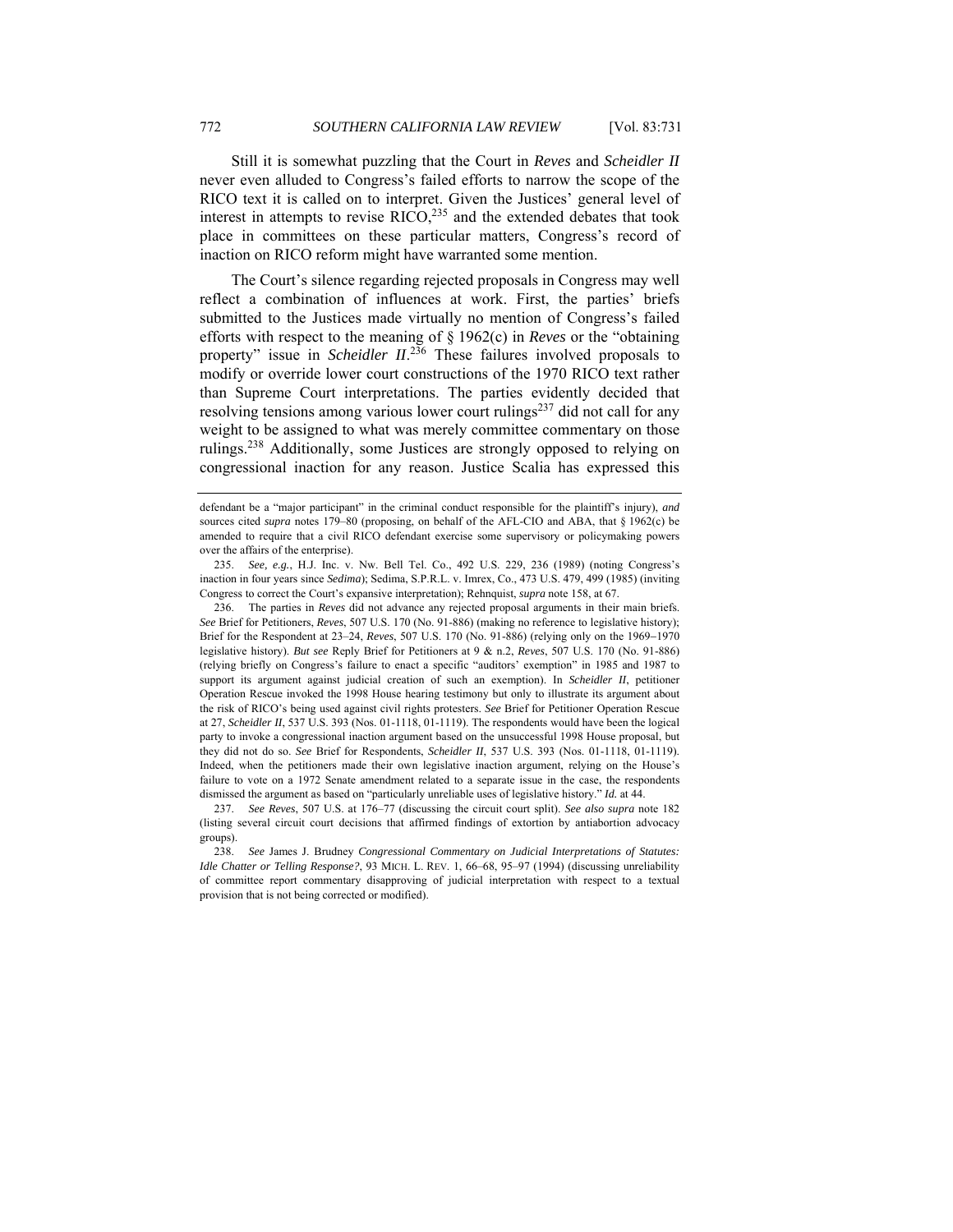view in unequivocal terms,239 and Justice Kennedy seems similarly disinclined.<sup>240</sup>

In the end, though, the Court did more than simply ignore Congress's inaction. The decisions in *Reves* and *Scheidler II* are consistent with constraints unsuccessfully pursued by Congress, and these legislative efforts may well have encouraged the Justices to revisit their prior handsoff approach. By the 1990s, a number of Justices had expressed a visceral discomfort with civil RICO's profound effect on private litigation and its federalization of areas formerly reserved to state common law.241 The Court could have curtailed the initial flood of RICO civil actions back in the 1980s, but a bare majority in *Sedima* concluded they were estopped from doing so by the text Congress had enacted.242 Subsequently, however, the Justices apparently determined that their decisions should foreclose *additional* expansions of RICO's scope, just as their recent decision in *Wilkie* foreclosed an analogous constitutional cause of action to avoid opening new floodgates.243

Regardless of whether these second-generation decisions reflect primarily an abiding concern over the further expansion of civil RICO or a more conventional doctrinal analysis, the Court in effect decided that congressional gridlock was evidence of an inability to resolve widely perceived problems. Having discounted Congress's failure to enact RICO reform, the Court has signaled a willingness to exercise its own constraints when interpreting the language and concepts of civil RICO. That willingness helps to frame and guide an appropriate solution for the extortion cause of action at issue.

<sup>239.</sup> *See* Rapanos v. United States, 547 U.S. 715, 750–52 (2006); Johnson v. Transp. Agency, 480 U.S. 616, 671–72 (1987) (Scalia, J., dissenting).

<sup>240.</sup> *See* Cent. Bank of Denver v. First Interstate Bank of Denver, 511 U.S. 164, 187 (1994); Patterson v. McLean Credit Union, 491 U.S. 164, 175 n.1 (1989), *superseded by statute*, Civil Rights Act of 1991, Pub. L. No. 102-166, § 101, 105 Stat. 1072, *as recognized in* Jones v. R.R. Donnelley & Sons Co., 541 U.S. 369, 372−73 (2004).

<sup>241.</sup> *See, e.g.*, H.J. Inc. v. Nw. Bell Tel. Co., 492 U.S. 229, 255 (1989) (Scalia, J., concurring, joined by Rehnquist, C.J., and O'Connor & Kennedy, JJ.). *See also supra* notes 158–59 and accompanying text (describing Rehnquist's speech urging RICO reform).

 <sup>242.</sup> *See* Sedima, S.P.R.L. v. Imrex, Co., 473 U.S. 479, 488–90 (1985).

<sup>243.</sup> *See infra* Part IV.B.2 (discussing Wilkie v. Robbins, 551 U.S. 537 (2007)).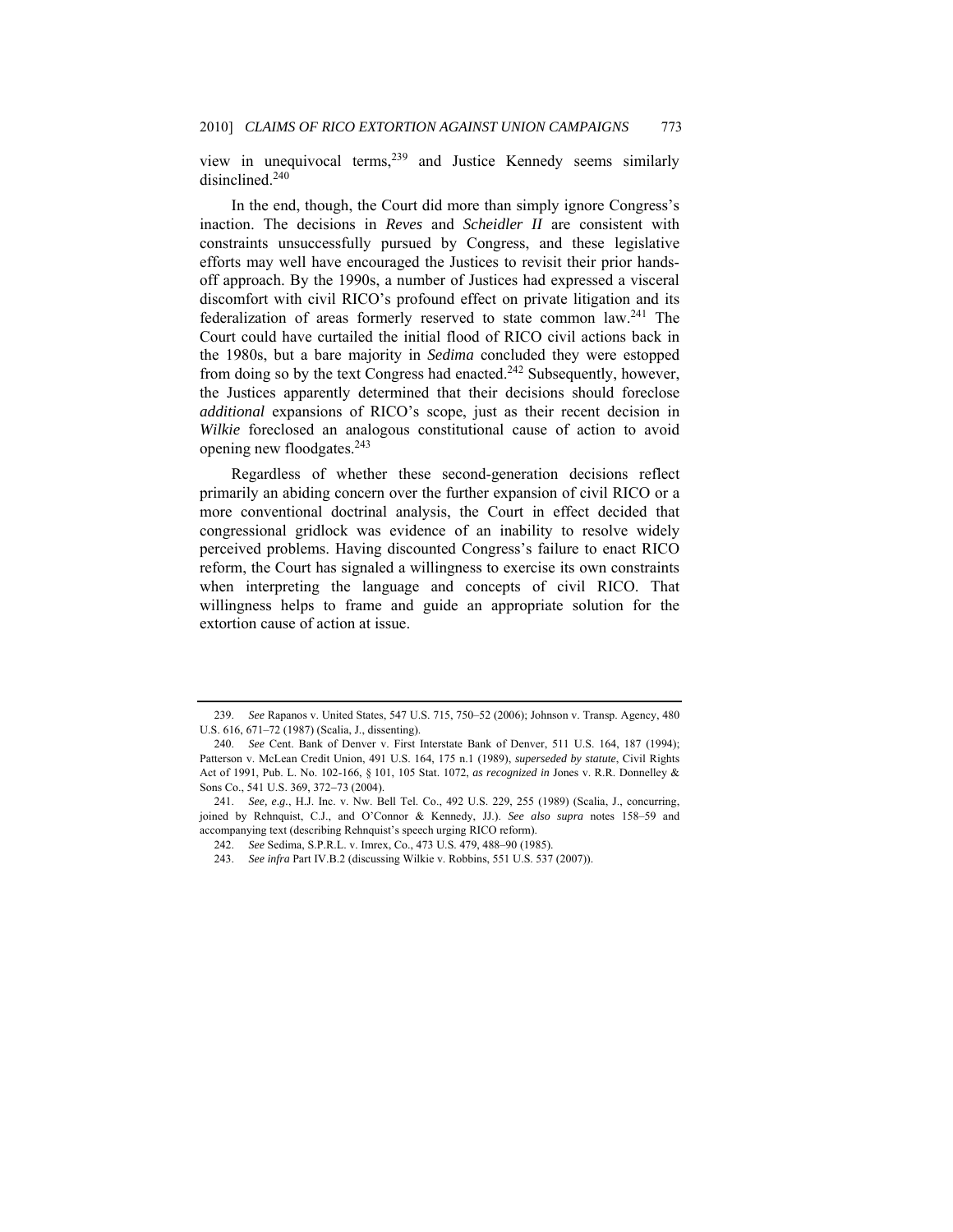## IV. RICO, UNIONS, AND EXTORTIONATE CONDUCT

## A. KEY DEFINITIONAL QUESTIONS REGARDING EXTORTION UNDER THE HOBBS ACT

Initially, it is important to recognize that federal labor law legitimates and indeed protects what might in ordinary meaning terms be thought of as extortionate activity. Section 7 of the NLRA establishes that employees working with unions have rights to organize and to bargain collectively with their employers. They also have the right, in broader terms, "*to engage in other concerted activities for the purpose of . . . mutual aid or protection*."244 These lawful concerted activities can extend well beyond the immediate employer-employee relationship,<sup>245</sup> and lawful conduct outside that relationship is often part of a tough bargaining strategy to impose economic pressure on a business.

Activities such as rallies, protests, staged media events, and also appeals to agencies, legislatures, or courts, are undertaken with the aim of instilling a fear of economic loss that will encourage management to reach an agreement with the union. As discussed in Part IV.B, constitutional protections may arguably attach to this range of activities when engaged in by any group, not just unions. In addition, however, the NLRA accords special statutory protection when it is workers and unions who undertake such activities to advance their cause. In attempting to reconcile federal labor law with RICO, the key issue is what distinguishes this type of hard bargaining by unions from extortion as defined under the Hobbs Act, which is the indictable offense specified in RICO.

## 1. Is the Employer's Property Obtained?

As labor relations scholars have observed, union comprehensive campaigns typically feature either organizing-related or bargaining-related objectives.246 The union seeks a neutrality agreement or card check recognition in the organizing setting, and it is pursuing an initial or

 <sup>244. 29</sup> U.S.C. § 157 (2006) (emphasis added).

<sup>245.</sup> *See* Eastex, Inc. v. NLRB, 437 U.S. 556, 565 (1978) (holding that the "mutual aid or protection" clause protects employee efforts to "improve their lot as employees through channels outside the immediate employee-employer relationship"); Compuware Corp. v. NLRB, 134 F.3d 1285, 1290 (6th Cir. 1998) (protecting employees' complaints to their employers' clients about working conditions); Hasbrouck v. Sheet Metal Workers Local 232, 586 F.2d 691, 694 n.3 (9th Cir. 1978) (observing that the definition of a labor dispute under the NLRA is very broad and stating that "[r]arely have courts found concerted union activity to fall outside this broad definition").

<sup>246.</sup> *See supra* notes 27–50 and accompanying text.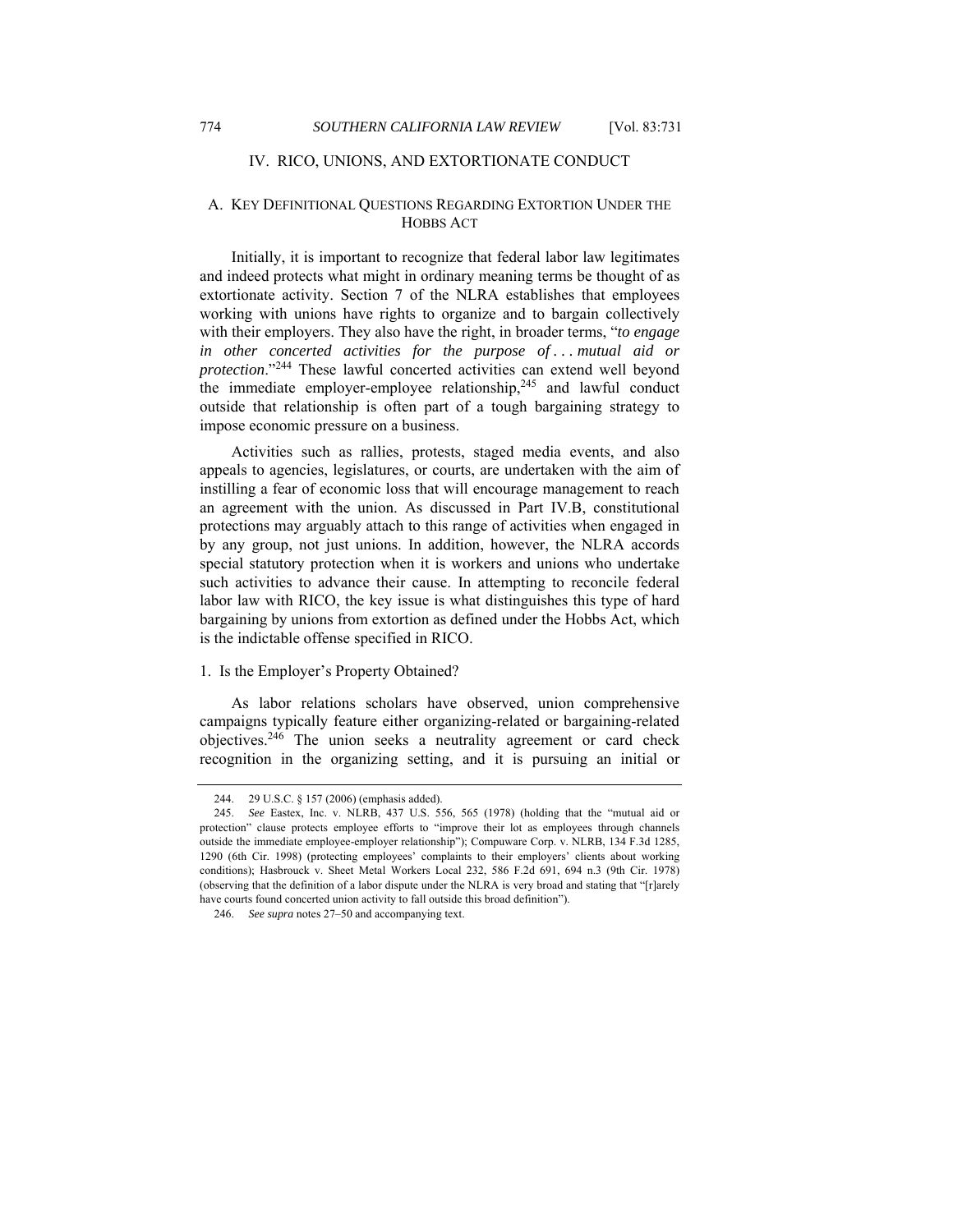renewed collective bargaining agreement in the post-recognition context. These campaigns aim to compel the employer to enter into some kind of agreement with the union. The campaigns clearly are *coercive* in attempting to restrict the employer's freedom of action. But are they also *extortionate* as contemplated in *Scheidler II*? Do the union or employees receive something of value from the employer—property that the union can "exercise, transfer, or sell"?<sup>247</sup>

Applying the analysis under *Scheidler II*, one can see the argument that the union's campaign interferes with an employer's intangible property rights but the union does not *acquire* any such property. A comprehensive campaign is an attempt to deprive the employer of its rights to exercise exclusive control over its business assets. The employer is being pressured to restrict or abandon its right to control the nature of the union recognition process covering its own employees, or the right to refuse to engage in collective bargaining with the union.<sup>248</sup> The employer also is denied its right to do business with its customers free from repeated verbal attacks on its goodwill and reputation. These rights may qualify as intangible property rights,249 and the campaign surely represents an effort to coerce the employer into diminished exercise of those property rights. As in *Scheidler II*, however, the perpetrators of this barrage of criticism are not attempting to *obtain* the property rights that are the object of their coercive campaign. Unions do not seek to exercise for themselves, or to sell or transfer, the employer's right to refuse to enter into a neutrality agreement, or to oppose card check recognition or collective bargaining.

Admittedly, there is a difference between the antiabortion protesters in *Scheidler II*, whose "ultimate goal [was] 'shutting down' a clinic that performed abortions,"250 and the union protesters in a comprehensive

 <sup>247.</sup> Scheidler v. Nat'l Org. for Women, Inc. (*Scheidler II*), 537 U.S. 393, 405 (2003).

<sup>248.</sup> *See, e.g.*, Wackenhut Corp. v. SEIU, 593 F. Supp. 2d 1289, 1296 (S.D. Fla. 2009); Roman Restoration, Inc. v. Operative Plasterers' & Cement Masons' Int'l Ass'n of the U.S. & Can. Local No. 8, No. 07-2991 (RBK), 2008 U.S. Dist. LEXIS 49940, at \*4–12 (D.N.J. June 30, 2008).

 <sup>249.</sup> Congress has overridden one Supreme Court decision holding that deprivations of "property" under the mail fraud statute did not include deprivations of an intangible right to honest services. *See* Pub. L. No. 100-690, § 7603(a), 102 Stat. 4181, 4508 (1988) (codified as amended at 18 U.S.C. § 1346 (2006)). *But cf.* Cleveland v. United States, 531 U.S. 12, 19–20 (2000) (stating that Congress's override of the Court's previous decision in McNally v. United States, 483 U.S. 350 (1987), did not resolve questions about whether forms of public corruption other than the public's right to honest services may qualify as property rights under the mail fraud statute). The Court in *Scheidler II* was careful to avoid overturning the Second Circuit's conclusion that intangible rights may qualify as property under the Hobbs Act. See Scheidler II, 537 U.S. at 402 n.6 (declining to reach, much less reject, the holding in United States v. Tropiano, 418 F.2d 1069, 1076 (2d Cir. 1969)).

 <sup>250.</sup> *Scheidler II*, 537 U.S. at 405.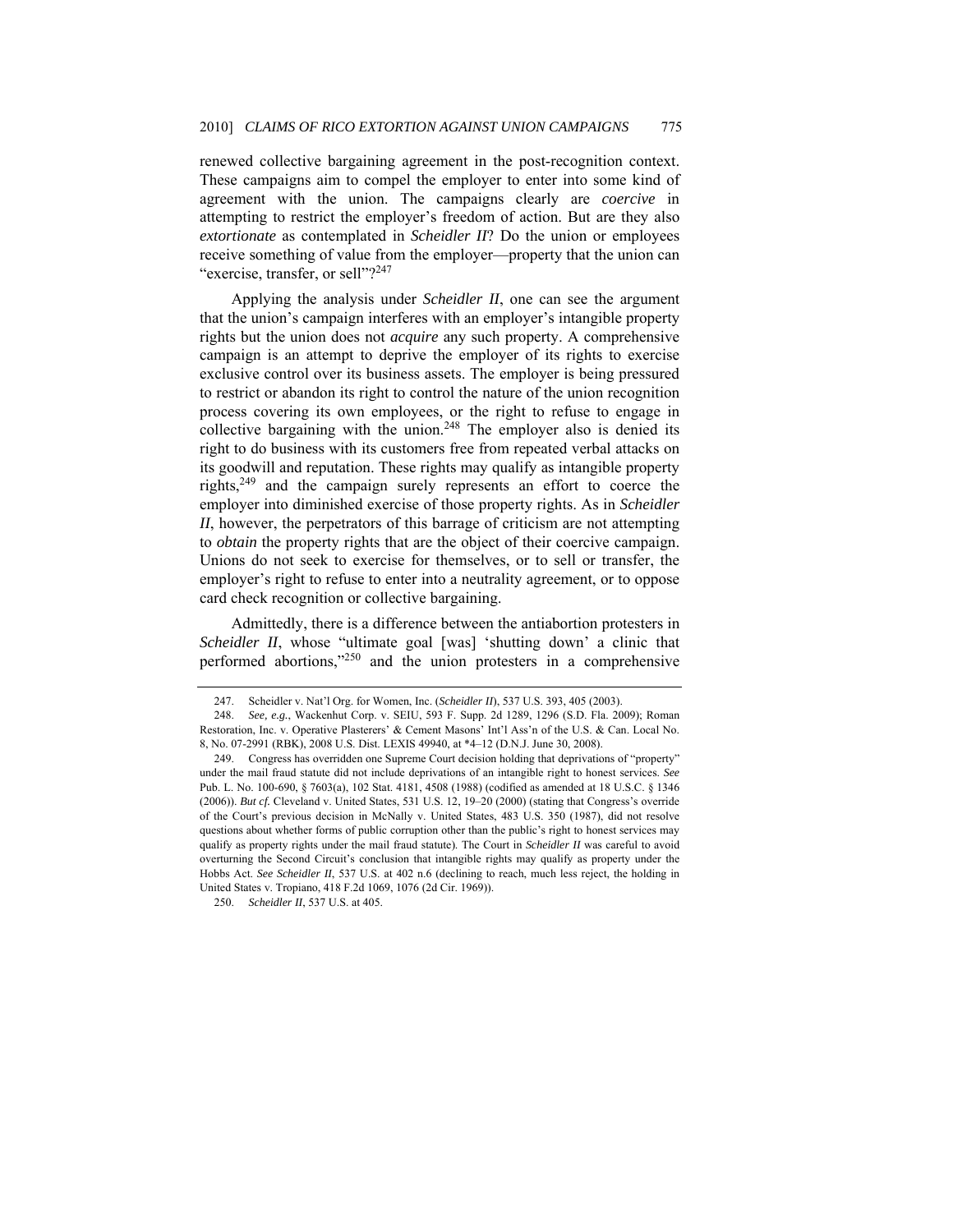campaign, whose ultimate goal typically involves not an employer's shutdown but rather its continued operation under economic terms and conditions more favorable to the employees.<sup>251</sup> The fact that union campaigns aim to secure economic adjustments for "their side" in the context of an ongoing business relationship makes the issue of whether property is being acquired seem more complex.

Even with respect to less tangible property rights, there may be room for debate. One lower court has distinguished *Scheidler II* in a labor setting, holding that individuals active in organized crime obtained certain intangible property rights when they exercised those rights for their own ends.252 In *United States v. Gotti*, the Second Circuit affirmed the extortion conviction of union officials and others who had sought to exercise for themselves the statutory rights of union members to free speech and democratic participation in union affairs.253 The evidence was that the defendants had directed delegates to vote for particular leadership candidates and had controlled elected officials' performance of their jobs all in a way that yielded personal financial gains for the defendants.<sup>254</sup> The *Gotti* court concluded this satisfied the "exercise, transfer, or sell" test under *Scheidler II*, adding that analogously culpable conduct by antiabortion protesters might include forcing clinic staff to provide entirely new kinds of medical services or to turn all operations over to the protesters.255

Nonetheless, unions in comprehensive campaigns are not exercising or attempting to exercise that kind of control. The analogy between union goals and the clinic protesters' goals in *Scheidler II* is especially clear with respect to neutrality and card check agreements. These agreements do not seek to control employers' economic assets or employees' less tangible rights of participation; they simply establish a process or ground rules under which the union can then make its sales pitch to the employees. $256$ 

 <sup>251.</sup> In exceptional cases, a union campaign may seek to drive a corporate target out of business in the hope that the union will have a better chance to reach agreement with the target's purchaser or successor. *See* S. REP. NO. 102-111, at 22 (1991) (describing how once an employer hires permanent replacements during a strike, the union may feel compelled to work toward displacement of current management or sale of the firm). A union campaign aimed at forcing the company out of business may be deemed to have an illegitimate or wrongful purpose. *See* Tex. Air Corp. v. Air Line Pilots Ass'n Int'l, No. 88-0804, 1989 U.S. Dist. LEXIS 11149, at \*16−17 (S.D. Fla. July 14, 1989).

 <sup>252.</sup> United States v. Gotti, 459 F.3d 296 (2d Cir. 2006).

 <sup>253.</sup> *Id.* at 302–06, 350. *See also* United States v. Gotti, No. 02 CR 606 (ILG), 2002 U.S. Dist. LEXIS 25177, at \*9–18 (E.D.N.Y. June 10, 2002) (identifying defendants and charges).

<sup>254.</sup> *See Gotti*, 459 F.3d at 325.

<sup>255.</sup> *See id.* at 324–25.

<sup>256.</sup> *See* Adcock v. Freightliner LLC, 550 F.3d 369, 374 (4th Cir. 2008).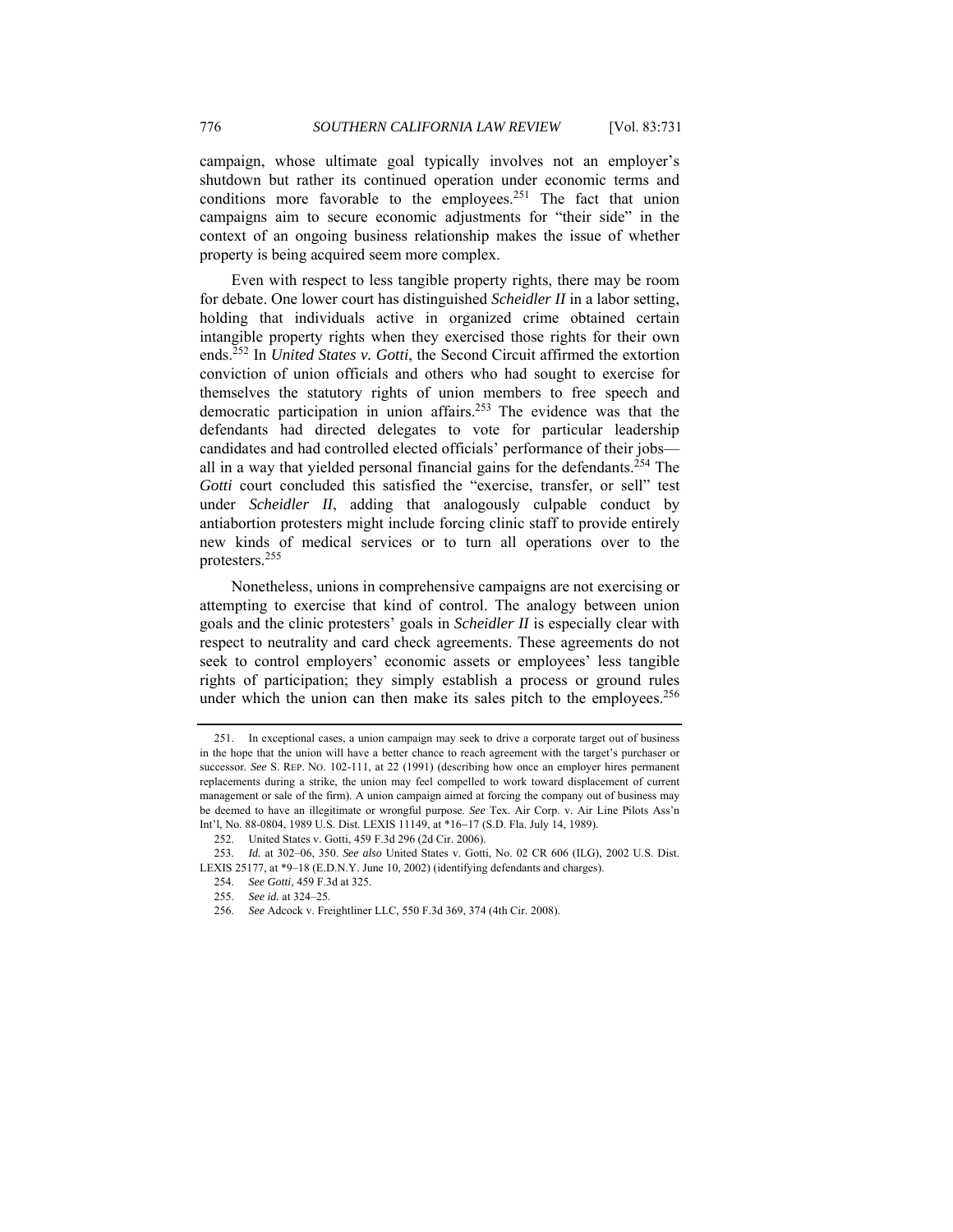Unlike in *Gotti*, the union does not acquire or effectively exercise the employees' right to choose or reject union representation; it is the employees themselves who must still decide whether to select the union as their bargaining representative.<sup>257</sup>

In contrast to neutrality and card check, traditional property assets are more directly at stake in a collective bargaining agreement. The union typically seeks to extract pay increases, health benefits, and other improvements in working conditions that have a tangible economic value. Yet even when the campaign's goal is an initial or renewed collective bargaining agreement, the union is not seeking to acquire something of value to be exercised for its benefit as contemplated under *Scheidler II* or Gotti.<sup>258</sup> A collective bargaining relationship offers elements of value to both the employer and the employees.<sup>259</sup> In this respect, it differs from a competitor's business asset that is subject to appropriation for the financial profit of the union or its leaders.<sup>260</sup> Rather than being regarded in suspect terms, collective bargaining agreements are viewed under federal law as presumptively iconic. In addition to offering distinct benefits to firms and workers, these agreements promote the congressionally approved public policy objectives of labor relations stability and peace.<sup>261</sup>

That so many employers choose to resist reaching either neutrality and card check agreements or collective bargaining agreements indicates resistance is highly prized by the business community. Still, it is not easy to envision how the union obtains this right to resist in the way such

260. *See* Dooley v. Crab Boat Owners Ass'n, 271 F. Supp. 2d 1207, 1213–14 (N.D. Cal. 2003) (holding that allegations of extortion under RICO survived a motion to dismiss where crab boat owners competing with the plaintiff sought through various coercive activities to gain control of the plaintiff's right to harvest crab during crab season).

<sup>257.</sup> *See supra* note 34 and accompanying text (discussing Jarley and Maranto's findings that organizing-related campaigns do not guarantee union success even if a neutrality or card check agreement is reached, and employers' understanding of that fact).

<sup>258.</sup> *See* Roman Restoration Inc. v. Operative Plasterers' & Cement Masons' Int'l Ass'n of the U.S. & Can. Local No. 8, No. 07-2991 (RBK), 2008 U.S. Dist. LEXIS 49940, at \*7–11 (D.N.J. June 30, 2008).

<sup>259.</sup> *See* RICHARD B. FREEMAN & JAMES L. MEDOFF, WHAT DO UNIONS DO? 7–22 (1984) (reporting that unions raise wages and fringe benefits for workers and diminish wage inequality within the unionized workforce and that unions also reduce employee quit rates, improve workforce stability, and in many economic sectors improve productivity due to lower rates of turnover, enhanced managerial performance in response to the union challenge, and more cooperative labor-management relations at the plant or office level).

<sup>261.</sup> *See* 29 U.S.C. § 151 (2006) (purpose statement). This iconic perspective may relate more to whether a property transfer is wrongful than to whether a transfer of tangible property is taking place. *See infra* Part IV.A.2. *But see* Interstate Flagging, Inc. v. Town of Darien, 283 F. Supp. 2d 641, 646–47 (D. Conn. 2003) (relying on *Scheidler II* to hold that union efforts to insist on certain job preferences did not amount to obtaining property from another).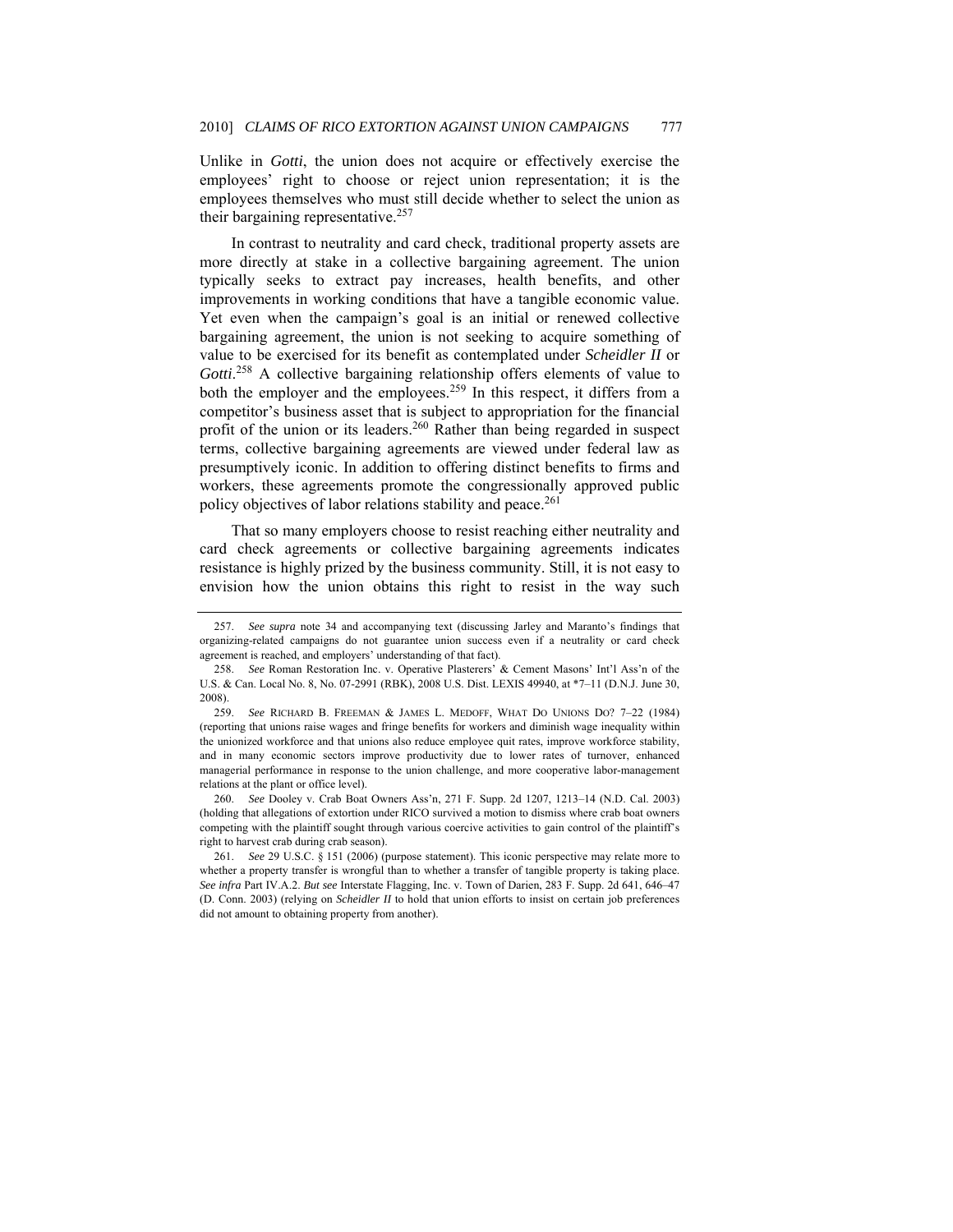acquisition has been understood under the Hobbs Act. But assuming arguendo that unions in comprehensive campaigns are somehow seeking to obtain an employer's right to refuse to reach an agreement, the next question is what exactly is the basis for that employer right?

2. Is the Employer Wrongfully Induced by Fear of Economic Loss?

Just as *Scheidler II* provides the clearest insights into the meaning of "obtain property," the Court's earlier decision in *United States v. Enmons*  establishes the framework for analyzing whether a union's use of "force, violence, or fear" is "wrongful" under the Hobbs Act.<sup>262</sup> *Enmons* involved the use of force and violence during a lawful strike that resulted in damage to company property. The Court held that while "wrongful" seems to modify an extortionist's three main identified *methods* of obtaining property (violence, force, or fear), the term must mean something else.<sup>263</sup> A reference to "wrongful violence" or "wrongful force" would be redundant inasmuch as the use of violence or force to obtain another's property is inherently wrongful.<sup>264</sup> Instead, the Court reasoned, "wrongful" covers only situations in which "the obtaining of the property would itself be 'wrongful' *because the alleged extortionist has no lawful claim to that property*."<sup>265</sup>

Applying this ends-oriented construction of "wrongful," the *Enmons* Court held that violence in support of a lawful strike cannot qualify as Hobbs Act extortion although it may well constitute a state criminal offense.266 The Court's understanding of legitimate labor ends included not only the effort in *Enmons* to secure a new collective bargaining agreement providing already-represented employees with higher wages, but also efforts to organize a group of employees in support of union representation.<sup>267</sup> By contrast, threats of force or violence to promote an *unlawful* labor objective—such as personal payoffs to union officials or wage payments for superfluous or unwanted services—are actionable under the federal statute.<sup>268</sup> The majority opinion invoked decades of circuit court precedent to support its conclusion that the Act does not prohibit the use of

 <sup>262.</sup> United States v. Enmons, 410 U.S. 396 (1973) (quoting 18 U.S.C. § 1951(b)(2) (1973)).

 <sup>263.</sup> *Id.* at 399.

<sup>264.</sup> *Id.* at 399–400.

<sup>265.</sup> *Id.* at 400 (emphasis added).

<sup>266.</sup> *See id.* at 411–12.

<sup>267.</sup> *See id.* at 398 (seeking a new collective bargaining agreement); *id.* at 406 n.16 (seeking to organize workers).

<sup>268.</sup> *See id.* at 400, 406 n.16.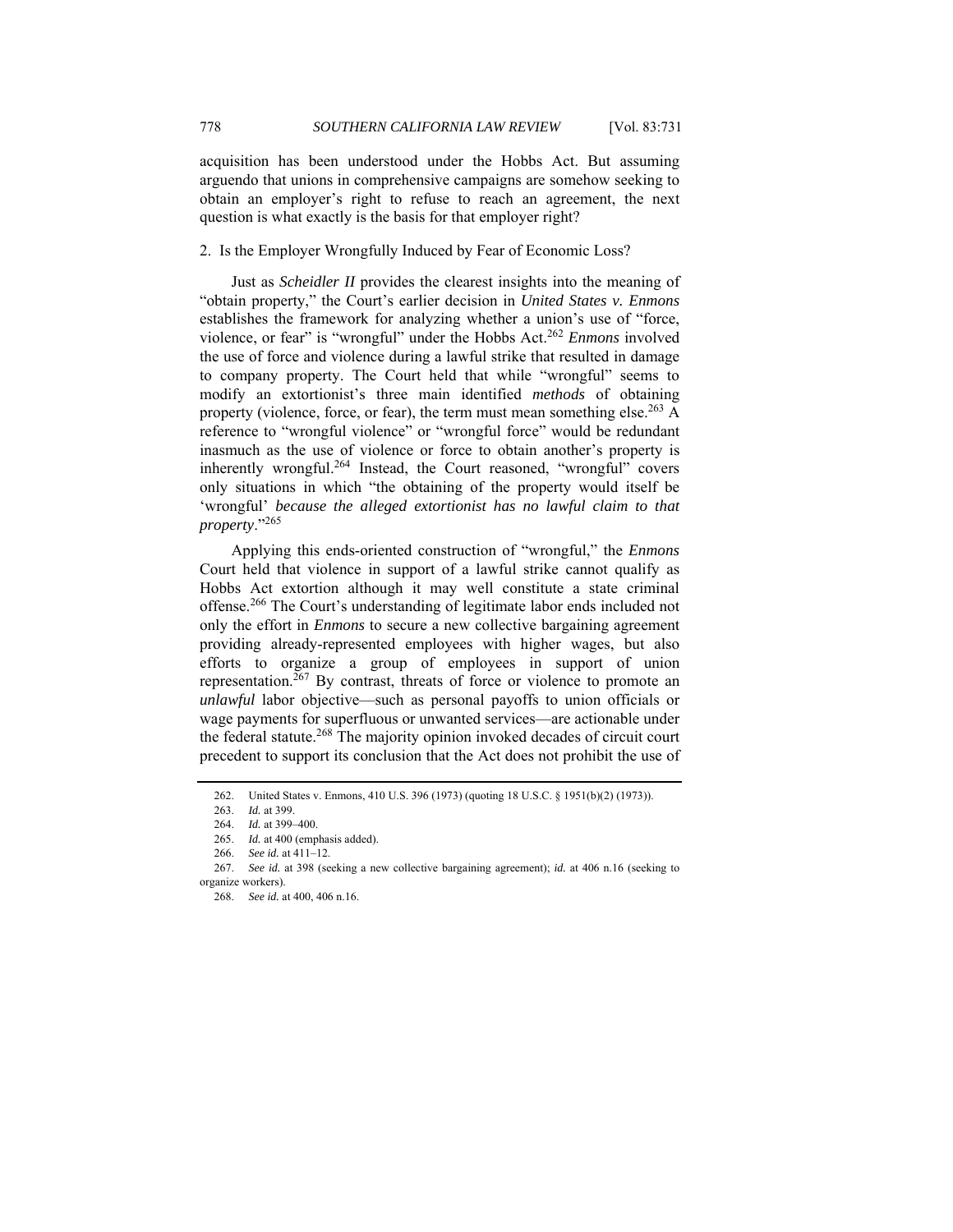# force to achieve legitimate labor objectives.<sup>269</sup>

The *Enmons* holding applies a fortiori to property obtained through fear of economic injury, which, unlike force or violence, is not inherently suspect as a form of pressure.<sup>270</sup> Since *Enmons*, the lower courts have developed an approach to distinguishing lawful from wrongful objectives that covers *all* Hobbs Act allegations involving fear of economic loss, not simply allegations growing out of a labor dispute. As the Third Circuit observed in a leading nonlabor case, "[T]he fear of economic loss is a driving force of our economy that plays an important role in many legitimate business transactions."<sup>271</sup> Accordingly, when one side to a business transaction uses fear of financial loss as leverage to engage in hard bargaining, the Hobbs Act does not cover such exploitative efforts so long as the exploiting party has a legitimate claim to the property.<sup>272</sup> At the same time, the so-called "claim of right" defense is negated when the alleged extortion victim "has a pre-existing entitlement to pursue his business interests free of the fear he is quelling by receiving value in return for transferring property to the defendant."<sup>273</sup> Put differently, what distinguishes lawful hard bargaining from wrongful Hobbs Act extortion is whether one party is entitled by law to be free from the economic fear being generated by the other party's nonviolent yet coercive pressure tactics. $274$ 

In the context of labor relations, an employer has a right to be free from the fear caused by union campaign activities if the union's conduct would be prohibited under relevant labor statutes.<sup>275</sup> Moreover, the scope

<sup>269.</sup> *See id.* at 408–10.

 <sup>270.</sup> The *Enmons* Court concluded that "wrongful" was meant to and did modify all three terms force, violence, and fear. *Id*. at 399 & n.2. The decision was controversial among some members of Congress insofar as it immunized from Hobbs Act prosecution violent conduct in furtherance of legitimate union objectives. *See, e.g.*, 128 CONG. REC. 3832 (1982) (remarks of Sen. Thurmond accompanying the introduction of S. 2189, a bill to override *Enmons*); 127 CONG. REC. 3407 (1981) (remarks of Sen. Thurmond accompanying the introduction of S. 613, a bill to override *Enmons*). But the focus on wrongful purpose was widely accepted with respect to the presumptively lawful means of fear of economic loss. *See, e.g.*, United States v. Clemente, 640 F.2d 1069, 1077–78 (2d Cir. 1981).

 <sup>271.</sup> Brokerage Concepts, Inc. v. U.S. Healthcare, Inc., 140 F.3d 494, 523 (3d Cir. 1998).

<sup>272.</sup> *Id.* at 523–24; United States v. Sturm, 870 F.2d 769, 773 (1st Cir. 1989); *Clemente*, 640 F.2d at 1076–78.

<sup>273.</sup> *Brokerage Concepts*, 140 F.3d at 525 (quoting Viacom Int'l v. Icahn, 747 F. Supp. 205, 213 (S.D.N.Y. 1990), *aff'd on other grounds*, 946 F.2d 998 (2d Cir. 1991)).

<sup>274.</sup> *See* United States v. Vigil, 523 F.3d 1258, 1265 (10th Cir. 2008); George Lussier Enters., Inc. v. Subaru of New England, Inc., 393 F.3d 36, 50 (1st Cir. 2004); United States v. Tobin, 155 F.3d 636, 640–41 (3d Cir. 1998) (Alito, J.); McLaughlin Equip. Co. v. Servaas, No. IP98-0127-C-T/G, 2004 U.S. Dist. LEXIS 13939, at \*99–105 (S.D. Ind. Feb. 18, 2004).

 <sup>275.</sup> Although the NLRA is the labor statute under which these campaigns are most often assessed, union conduct or objectives could be evaluated under the Railway Labor Act, the Federal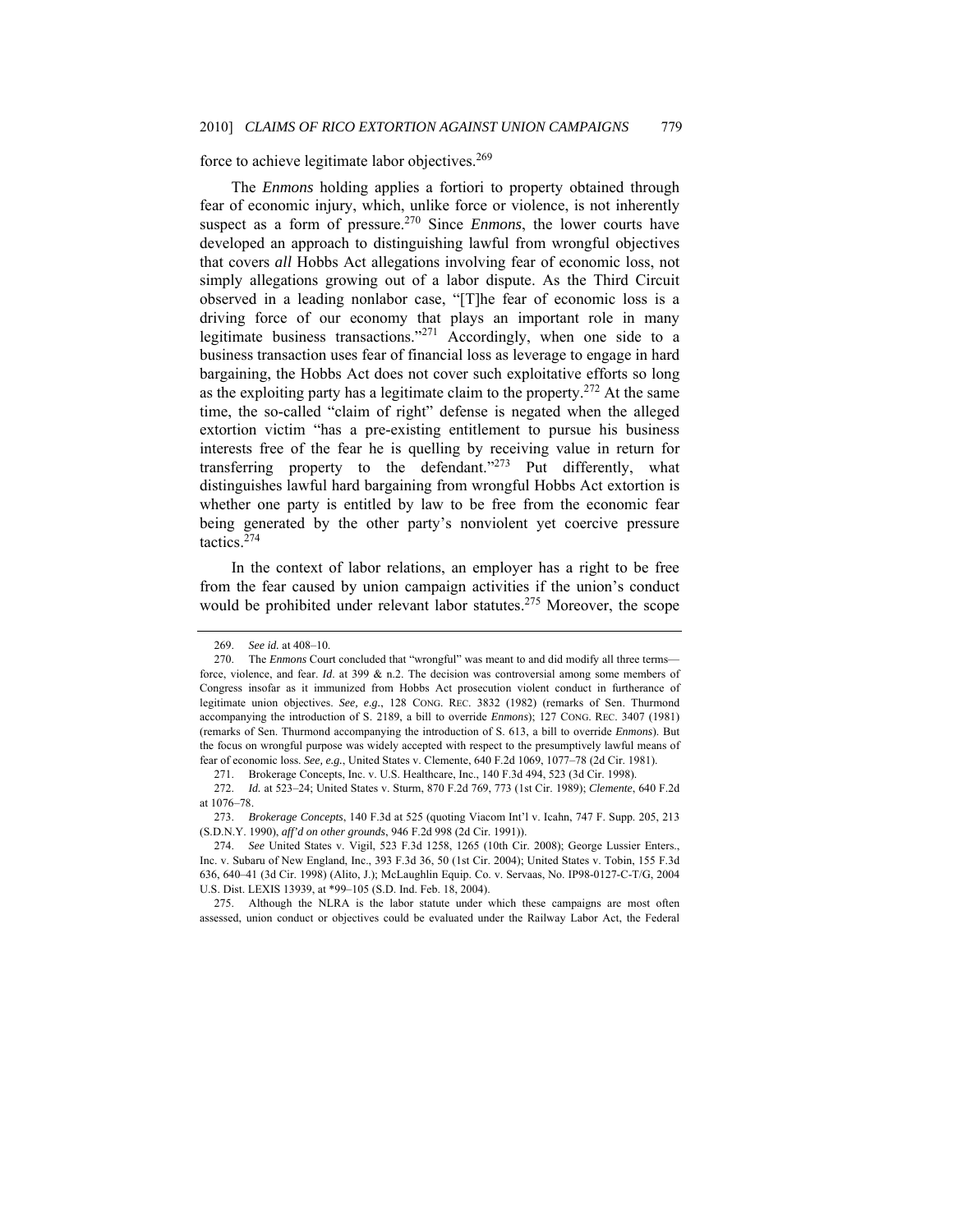of prohibited union conduct extends beyond what might be viewed as corrupt activity. Thus, it would be wrongful under the Hobbs Act to engage in labor picketing or other coercive tactics in an effort to secure a collective bargaining agreement for a union that is not authorized to represent a majority of employees.276 Similarly, it would be problematic under the Hobbs Act for a union to demand that supervisors be included in a collective bargaining unit of nonsupervisors given that the NLRA definition of "employee" excludes supervisory personnel.<sup>277</sup> Union pressures undertaken with the announced aim of forcing the employer to shut down entirely or to sell its business also might be deemed suspect under the Act.278

On the other hand, if the union's demands are in pursuit of a lawful labor relations objective under the NLRA, then an employer has no right to be free from the coercive economic pressure associated with those demands. Union objectives that are legitimate under the NLRA include the goal of negotiating a new or continuing collective bargaining agreement on behalf of employees who have authorized the union to represent them. The achievement of such an agreement setting terms and conditions of employment is in fact the ultimate objective Congress had in mind when enacting the NLRA.<sup>279</sup>

A union's effort to secure a neutrality agreement in aid of organizing efforts also is plainly a lawful objective. The NLRA for more than sixty years has promoted contractual arrangements between management and unions as conducive to labor peace. $280$  Such arrangements, including employer agreements to refrain from objecting to a union or to recognize a union upon proof of majority support secured outside the NLRB elections context, have long been regarded as important contributors to stable labor

Labor Relations Act, and perhaps other labor-related laws as well.

<sup>276.</sup> *See* A. Terzi Prods. v. Theatrical Protective Union, 2 F. Supp. 2d 485, 506–07 (S.D.N.Y. 1998) (Sotomayor, J.); C & W Constr. Co. v. Bhd. of Carpenters & Joiners, 687 F. Supp. 1453, 1457 (D. Haw. 1988).

<sup>277.</sup> *See* 29 U.S.C. § 152(3) (2006); Domestic Linen Supply & Laundry Co. v. Cent. States, Se. & Sw. Areas Pension Fund, 722 F. Supp. 1472, 1475–76 (E.D. Mich. 1989).

<sup>278.</sup> *See* Mariah Boat, Inc. v. Laborers Int'l Union, 19 F. Supp. 2d 893, 901 (S.D. Ill. 1998) (holding that if the union's "sole objective [were] running [the employer] out of business," such conduct may be considered a predicate act); Tex. Air Corp. v. Air Line Pilots Ass'n, No. 88-0804, 1989 U.S. Dist. LEXIS 11149, at \*16−17 (S.D. Fla. July 14, 1989) (holding that the forced sale of a business is not a "legitimate labor objective" (quoting United States v. Enmons, 410 U.S. 396, 404 (1973))).

<sup>279.</sup> *See* 29 U.S.C. § 151 (setting forth the Act's basic findings and purposes); *id.* § 158(a)(5), (b)(3), (d) (describing both sides' duty to bargain in good faith in an effort to reach agreement).

 <sup>280.</sup> Section 301 of the Taft-Hartley Act makes contracts between unions and employers enforceable in federal court. *See* Brudney, *supra* note 56, at 847–48 (discussing the lawfulness of neutrality agreements in detail).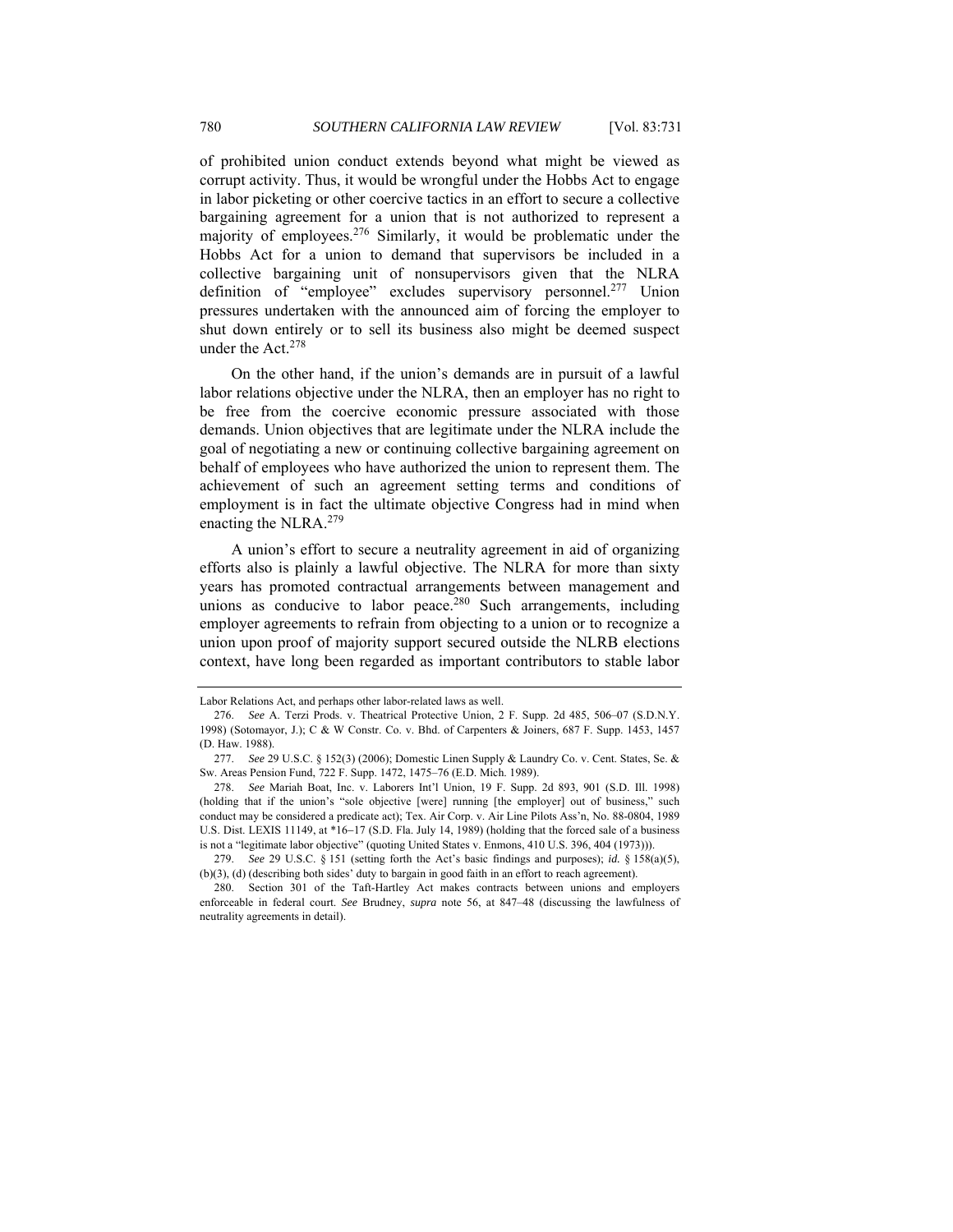relations.281 Neutrality agreements might raise issues of legitimacy if they were effectively a form of premature recognition stifling genuine employee choice.282 But the employees themselves are in no way bound by neutrality agreements—they remain free to express opposition to the union, and in fact a sizeable number continue to do so.<sup>283</sup>

Finally, the union objective of securing a voluntary card check arrangement, with or without a neutrality agreement, is entirely lawful under the NLRA. Nonelectoral pathways to securing representative status have been approved under the NLRA since 1935.<sup>284</sup> Although a "preferred" status is accorded to recognition via election, there are a number of circumstances in which a majority card showing is sufficient to *require* that employers bargain with their union.285 And employers are always *permitted* to enter voluntarily into a bargaining relationship with a union that possesses a card majority.286

To be sure, employers also have rights under the NLRA. In particular, they have a right in the organizing setting to share with employees their

 284. From 1935 to 1947, the NLRB was authorized to certify a union as a majority representative based simply on the showing of a card majority. Congress in 1947 restricted NLRB certification to NLRB election victories, but specified that employers remained obligated to recognize and bargain with a union *designated* by an employee majority even outside an NLRB election. *See* Brudney, *supra* note 56, at 857.

 285. NLRB v. Gissel Packing Co., 395 U.S. 575, 600 n.17 (1969). The preferred status from certification includes a one-year bar on elections, a bar that a successor employer must honor as well. *Id.* at 588–89 & n.14. Cards are sufficient, however, if unfair labor practices seriously disrupt the election process or if employers themselves collected "the evidence" through polls, interrogation, or third-party card check. *See* Brudney, *supra* note 56, at 857−58.

286. Dana Corp., 351 N.L.R.B. 434, 436 (2007) (noting that voluntary recognition of a union with majority support is "undisputedly lawful"). The provision in § 159(a) indicating that members may be "*designated or selected*" by a majority of employees contemplates that employers and employees may agree to enter into a collective bargaining relationship without waiting for an NLRB-supervised election. 29 U.S.C. § 159(a) (2006) (emphasis added). *See also Gissel*, 395 U.S. at 595–600.

<sup>281.</sup> *See* Raley's & Commercial Workers' Union, Local 558, 336 N.L.R.B. 374, 385–86 (2001); Goldsmith-Louison Cadillac Corp., 299 N.L.R.B. 520, 522 (1990); Alpha Beta Co., 294 N.L.R.B. 228, 229−30 (1989); Cam Indus., 251 N.L.R.B. 11, 11 (1980), *enforced*, 666 F.2d 411, 412–14 (9th Cir. 1982); S.B. Rest of Framingham, Inc., 221 N.L.R.B. 506, 507−08 (1975).

<sup>282.</sup> *See* Int'l Ladies' Garment Workers' Union v. NLRB, 366 U.S. 731, 736 (1961) (finding a violation of 29 U.S.C.  $\S 158(a)(2)$  based on the concern that an employer's granting exclusive representative status to a union supported by only a minority of employees provides "a deceptive cloak of authority with which [the union can] persuasively elicit additional employee support").

<sup>283.</sup> *See* Adrienne E. Eaton & Jill Kriesky, *Union Organizing Under Neutrality and Card Check Agreements*, 55 INDUS. & LAB. REL. REV. 42, 53 (2001) (reporting that unions lost approximately one out of five organizing campaigns in which they relied on neutrality and card check, and one-half of all campaigns involving neutrality agreements alone). Employees' opposition may on occasion trigger hostility from the union or its supporters, but instances of improper pressure or reprisal can be fully addressed through existing NLRB procedures. *See* Brudney, *supra* note 56, at 848 n.134 (citing NLRB and circuit court decisions).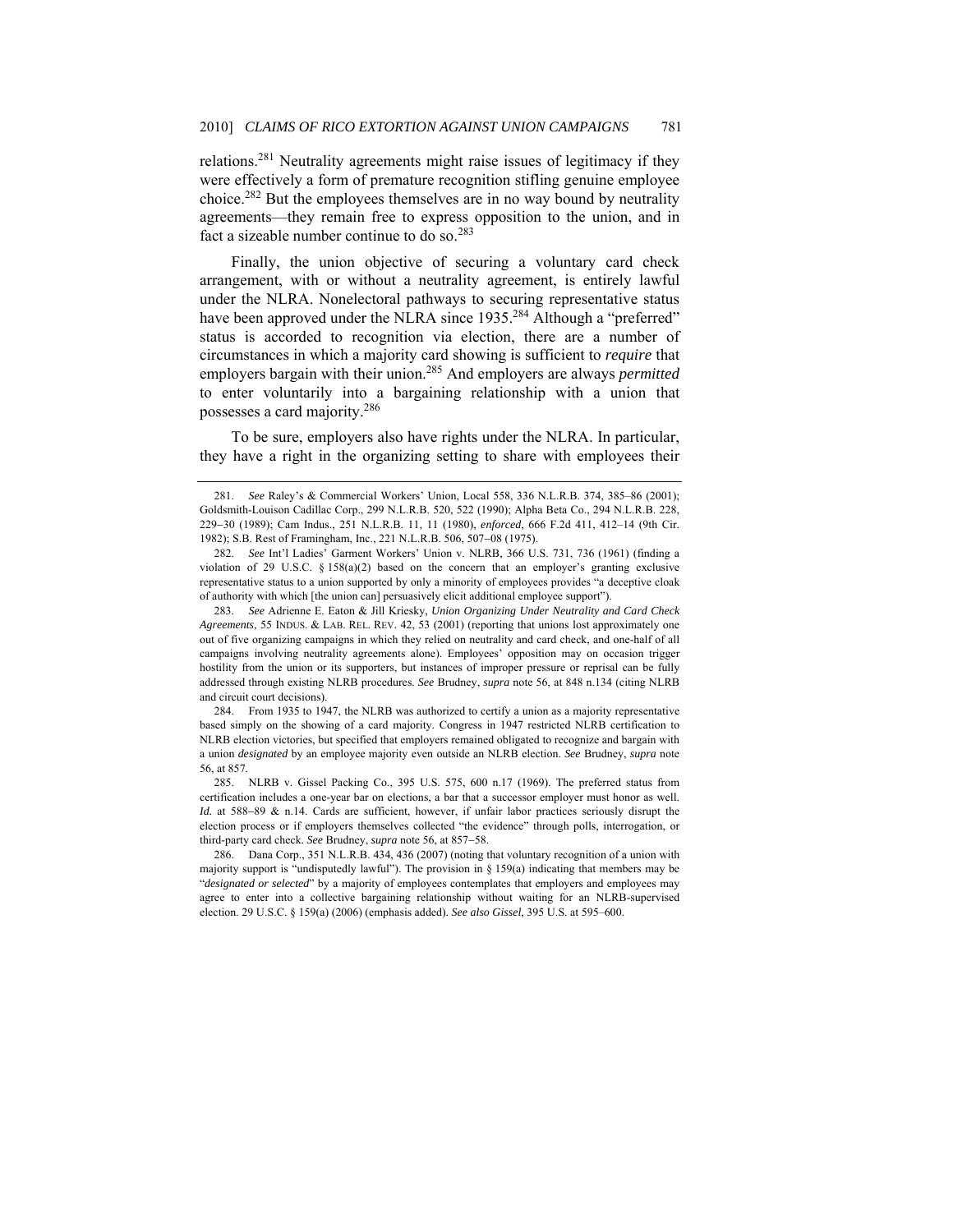opposition to having a union and also the right to demand an election rather than accede to a card check majority.287 And in a postrecognition context, employers have a right to reject in good faith any collective bargaining proposals put forward by the union.288 That employers enjoy these rights to resist union efforts at organizing or collective bargaining does not mean, however, that they have a right to be free from fears associated with union efforts to achieve *their own* legitimate labor objectives. Indeed, the effort to create a legal framework for addressing the conflicting objectives of unions and employers is what gave rise to the fundamental national policy of the NLRA—deferring to labor-management bargains reached on the basis of each side's ability to exert economic pressure on the other. Accordingly, it is not surprising that both the NLRB and the appellate courts have upheld the basic lawfulness of neutrality agreements with or without card check provisions.289

## B. ADDITIONAL QUESTIONS INVOLVING UNION ACTIVITIES AS POTENTIALLY EXTORTIONATE

### 1. Are the Union's Key Campaign Tactics Constitutionally Protected?

For the reasons just presented, Hobbs Act extortion would seem not to encompass union efforts to coerce employers into signing a neutrality, card check, or collective bargaining agreement. These union efforts do not amount to the obtaining of property, and the union's objectives also are not wrongful—on the contrary they are a central part of the federal labor law enterprise. Beyond this, there remains the question whether unions' prototypical comprehensive campaign *methods* may be regarded as actionable under the Hobbs Act and RICO. This question of wrongful means in turn implicates First Amendment considerations on which the Supreme Court has offered substantial guidance. With respect to two types of activities that form the core of union comprehensive campaigns—

<sup>287.</sup> *See* 29 U.S.C. § 158(c) (protecting employer speech that does not include promises or threats); Livingston Shirt Corp., 107 N.L.R.B. 400, 406–09 (1953) (approving captive audience speeches); Linden Lumber Div. v. NLRB, 419 U.S. 301, 304–10 (1974) (approving an employer's right to demand an election without evidence of a good faith doubt as to the reliability of the union's card majority).

<sup>288.</sup> *See* 29 U.S.C. § 158(d) (indicating that the duty of good faith does not include an obligation to reach agreement); H.K. Porter Co. v. NLRB, 397 U.S. 99, 108 (1970) (determining that the penalty for bad faith does not include compelled agreement to terms or conditions).

<sup>289.</sup> *See* Adcock v. Freightliner LLC, 550 F.3d 369, 374–76 (4th Cir. 2008); Hotel Employees Local 57 v. Sage Hospitality Res., 390 F.3d 206, 219 (3d Cir. 2004); *Dana Corp.*, 351 N.L.R.B. at 436−37.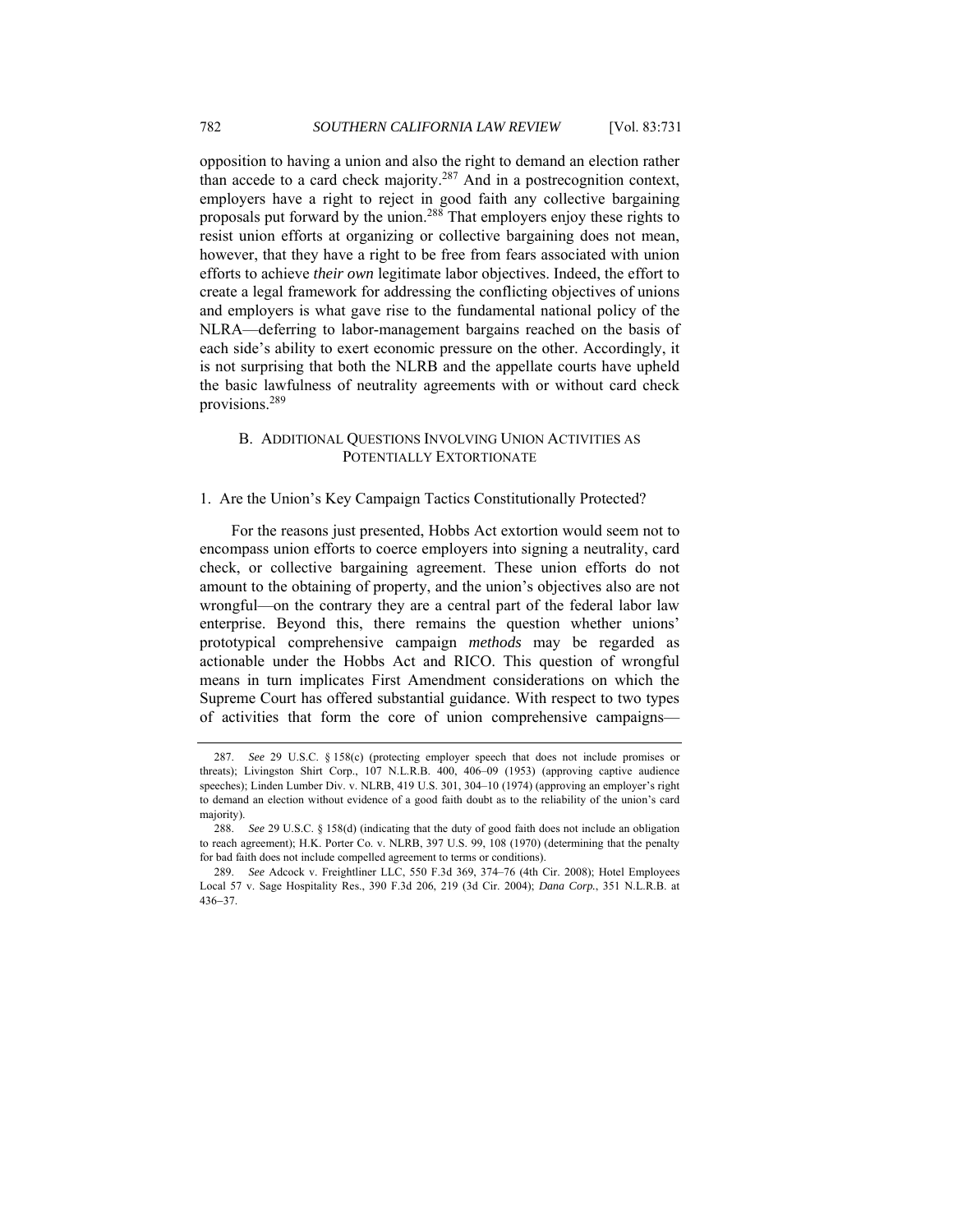sharing disparaging information with neutral third parties and petitioning government for redress—the Court's decisions suggest that the First Amendment presents a formidable barrier to civil RICO claims for extortion.

a. Negative Publicity Efforts

Looking first at a union's publicity activities, in its 1988 decision in *Edward J. DeBartolo Corp. v. Florida Gulf Coast Building & Construction Trades Council*, the Court held that a union may lawfully undertake an informational campaign criticizing an employer's business practices and urging consumers and other neutral parties to stay away.290 *DeBartolo* involved the union's effort to generate a consumer boycott at a shopping mall where one tenant allegedly paid substandard wages and benefits.<sup>291</sup> The NLRA prohibits unions from using picketers to threaten or coerce third parties into boycotting an employer's business.<sup>292</sup> The Court, however, voiced serious doubts that this prohibition would be constitutional if applied to handbilling or other forms of disparaging expression unaccompanied by the inherently threatening presence of picketers.<sup>293</sup> In order to avoid such First Amendment problems, the Court held that unions may appeal to customers or other third parties to boycott the company, using essentially any form of expressive communication besides physical picketing.294

*DeBartolo*'s constitutionally influenced construction of the NLRA provides unions with protection comparable to what civil rights organizations and other advocacy groups enjoy when using social pressure or the threat of social ostracism to alter business behavior.<sup>295</sup> One court of appeals expressed similar constitutional motivations when considering a union's campaign of public disparagement that involved organizing-related objectives.<sup>296</sup> The union had engaged in a series of negative publicity activities aimed at pressuring a third-party business to help the union secure a neutrality and card check agreement with one of the business's major

 <sup>290.</sup> Edward J. DeBartolo Corp. v. Fla. Gulf Coast Bldg. & Constr. Trades Council, 485 U.S. 568, 575−80 (1988).

 <sup>291.</sup> *Id.* at 570.

<sup>292.</sup> *See id.* at 578 (discussing 29 U.S.C. § 158(b)(4)).

<sup>293.</sup> *See id.* at 580 (explaining that picketing, as "a mixture of conduct and communication," is qualitatively different from other modes of communication (quoting NLRB v. Retail Store Employees, 447 U.S. 607, 619 (1980) (Stevens, J., concurring))).

<sup>294.</sup> *See id.* at 580–83.

<sup>295.</sup> *See id.* at 576; NAACP v. Claiborne Hardware Co., 458 U.S. 886, 902–15 (1982); Org. for a Better Austin v. Keefe, 402 U.S. 415, 419 (1971).

 <sup>296.</sup> *See* Metro. Opera Ass'n, Inc. v. Local 100, Hotel Employees, 239 F.3d 172 (2d Cir. 2001).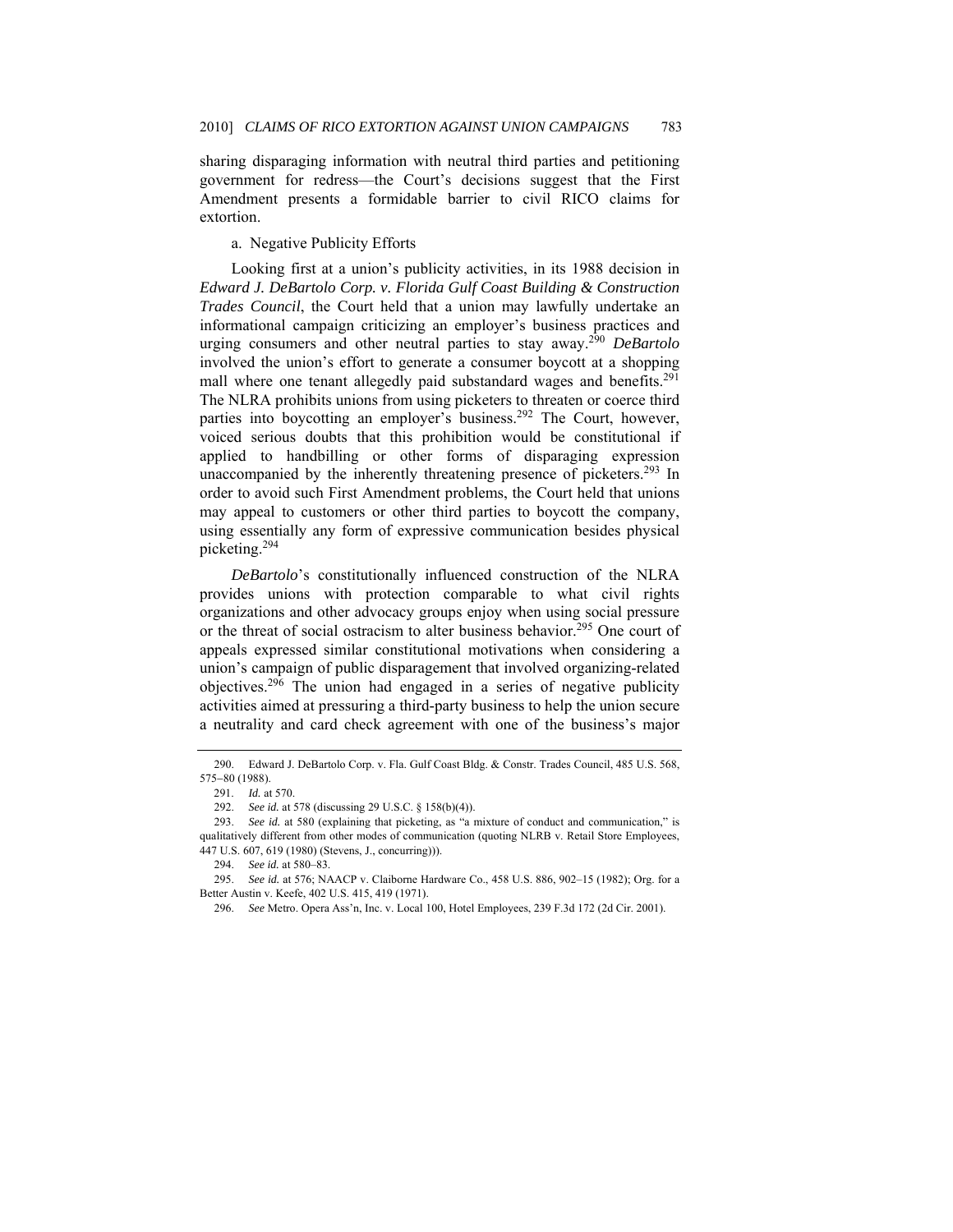contractors.297 This campaign of leaflets, rallies, and other public criticism—directed at the third party's board of directors as well as its donors and patrons—clearly involved harassing forms of communication intended to coerce the third-party neutral into action.298 But the Second Circuit concluded that "unless we are to depart from settled First Amendment principles, [the activities] are constitutionally protected."<sup>299</sup>

Such constitutionally influenced protection does not automatically extend to unions' disparaging communications when they are expressed in a form other than picketing. The Supreme Court has held that the *content* of union speech may be actionable under state defamation or libel law if the negative publicity directed toward an employer is shown to be knowingly or recklessly false and to cause actual damage.300 At the same time, the Court has made clear that this state law cause of action based on knowing or reckless falsehoods is to be narrowly drawn, because federal labor policy protects freedom of speech quite apart from First Amendment considerations.301 In this regard, the Court has observed that labor disputes are "ordinarily heated affairs" and that union campaigns regularly fall short of being actionable under state libel law even when the campaigns are "characterized by bitter and extreme charges, . . . unfounded rumors, vituperations[,] . . . misrepresentations[,] and distortions."302

The Court's cautious approach to state law civil actions restricting union speech based on content parallels its announced reluctance to outlaw any union speech under the NLRA unless the speech is joined to some form of physical intimidation. Accordingly, efforts to penalize a union's negative publicity efforts under the Hobbs Act—even if those efforts are vituperative or distortive—would likely not survive constitutional scrutiny.<sup>303</sup>

<sup>297.</sup> *Id*. at 174–75.

<sup>298.</sup> *See id.* at 175 (describing activities such as chanting and distributing pamphlets at rallies in front of the main business entrance, sending letters to the business's directors and donors, and asking donors to discontinue their contributions); *id.* at 177 (noting the lower court's finding that the union acted with a coercive motive).

<sup>299.</sup> *Id.* at 178. *See also* Beverly Hills Foodland, Inc. v. United Food & Commercial Workers Union, Local 655, 39 F.3d 191, 195–97 (9th Cir. 1994) (upholding the dismissal of the employer's state law challenge to a union negative publicity campaign).

<sup>300.</sup> Linn v. United Plant Guard Workers, Local 114, 383 U.S. 53, 64−65 (1966).

<sup>301.</sup> *See* Nat'l Ass'n of Letter Carriers v. Austin, 418 U.S. 264, 271–73 (1974).

<sup>302.</sup> *Linn*, 383 U.S. at 58 (quoted with approval in *Austin*, 418 U.S. at 272).

 <sup>303.</sup> Justices Souter and Kennedy alluded to the possibility of dismissing RICO extortion claims on this First Amendment basis. *See supra* text accompanying notes 131–32 (discussing the concurring opinion in National Organization for Women, Inc. v. Scheidler (*Scheidler I*), 510 U.S. 249, 263−65 (1994) (Souter, J., concurring)).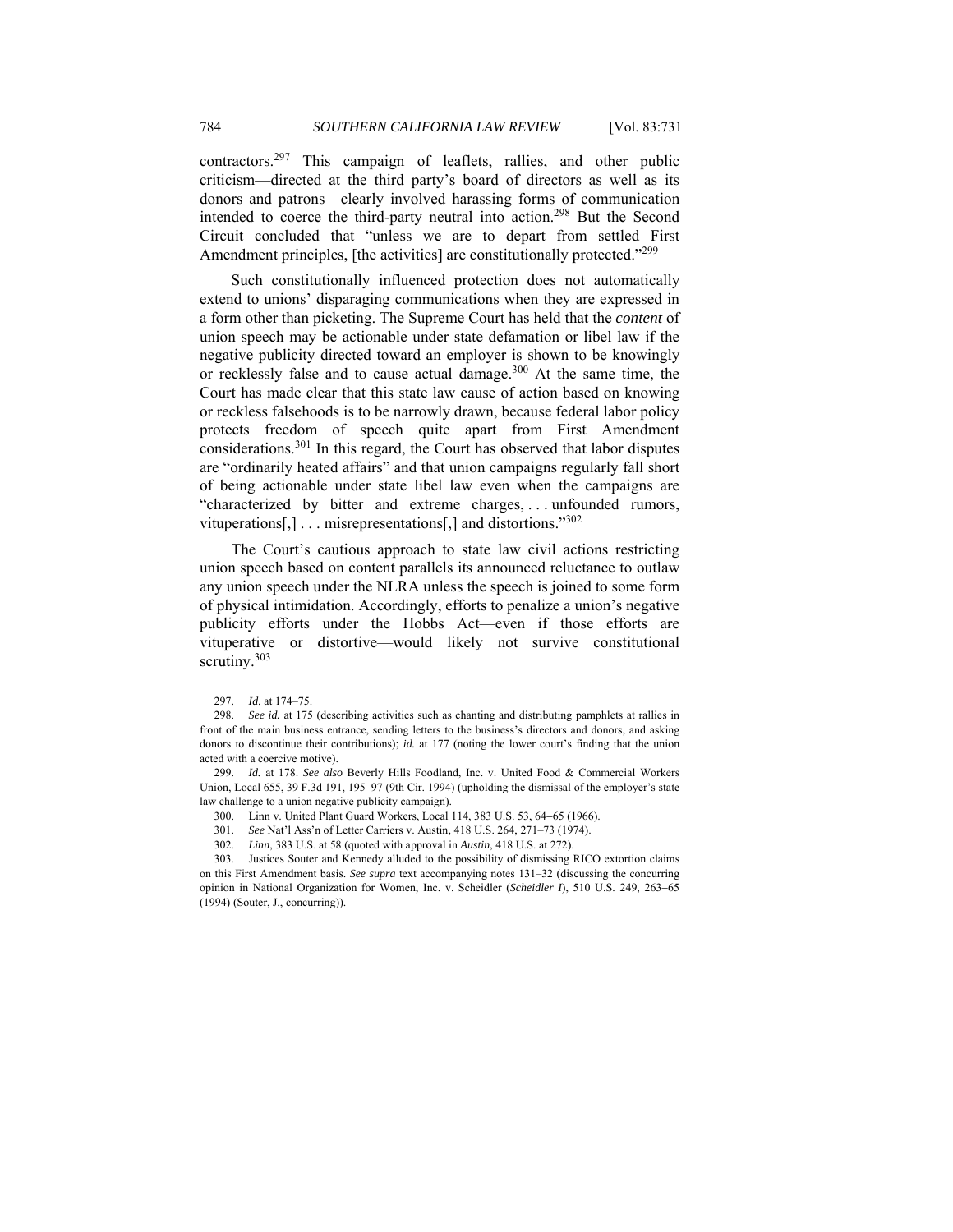## b. Efforts to Petition the Three Branches

Union comprehensive campaigns almost invariably include efforts to obtain some form of government action against the employer. A union may lobby for local, state, or federal legislation that would restrict or harm the employer's business interests; it may pressure agency officials to apply or enforce regulatory requirements against the employer; and it may initiate lawsuits against the employer on matters directly or indirectly related to employment conditions. The right to petition government is expressly protected in the First Amendment, and the Supreme Court has long been clear that it will not "lightly impute to Congress an intent to invade" this right.304

Through a series of antitrust decisions, the Court construed the Sherman Act to avoid impinging on one business entity's ability to invoke governmental processes against a competitor. In its decision in *Eastern Railroad Presidents Conference v. Noerr Motor Freight, Inc.*, the Court held that concerted efforts by an association of railroads to influence the passage and enforcement of laws harmful to the trucking industry did not give rise to a violation of the antitrust laws.<sup>305</sup> Even if the sole purpose of such a lobbying campaign were to destroy a competitor's business, the right to petition government is not at all a function of the petitioners' anticompetitive motives.306 In construing the Act to avoid burdening the lobbying activities of economically self-interested parties, the Court explained that its position also furthered governmental objectives because those with a financial interest in a public policy issue are often valuable sources of information.<sup>307</sup>

Since *Noerr*, the Court has reiterated its commitment to interpreting federal statutes so as to shield private parties' attempts to influence public officials in different venues. In *United Mine Workers v. Pennington*, the Court held that efforts by the union and mine operators to pressure two federal agencies into regulatory actions that would raise employees' wage levels were not illegal under antitrust law, either on their own or as part of a broader anticompetitive scheme.<sup>308</sup> Once again the Court specified that even though restraint of trade was an intended consequence of government intervention, the joint efforts to influence public officials were not

 <sup>304.</sup> E. R.R. Presidents Conference v. Noerr Motor Freight, Inc., 365 U.S. 127, 138 (1961).

<sup>305.</sup> *See id.* at 135−36.

<sup>306.</sup> *Id.* at 138–40.

<sup>307.</sup> *Id.* at 139.

 <sup>308.</sup> United Mine Workers v. Pennington, 381 U.S. 657, 669−72 (1965).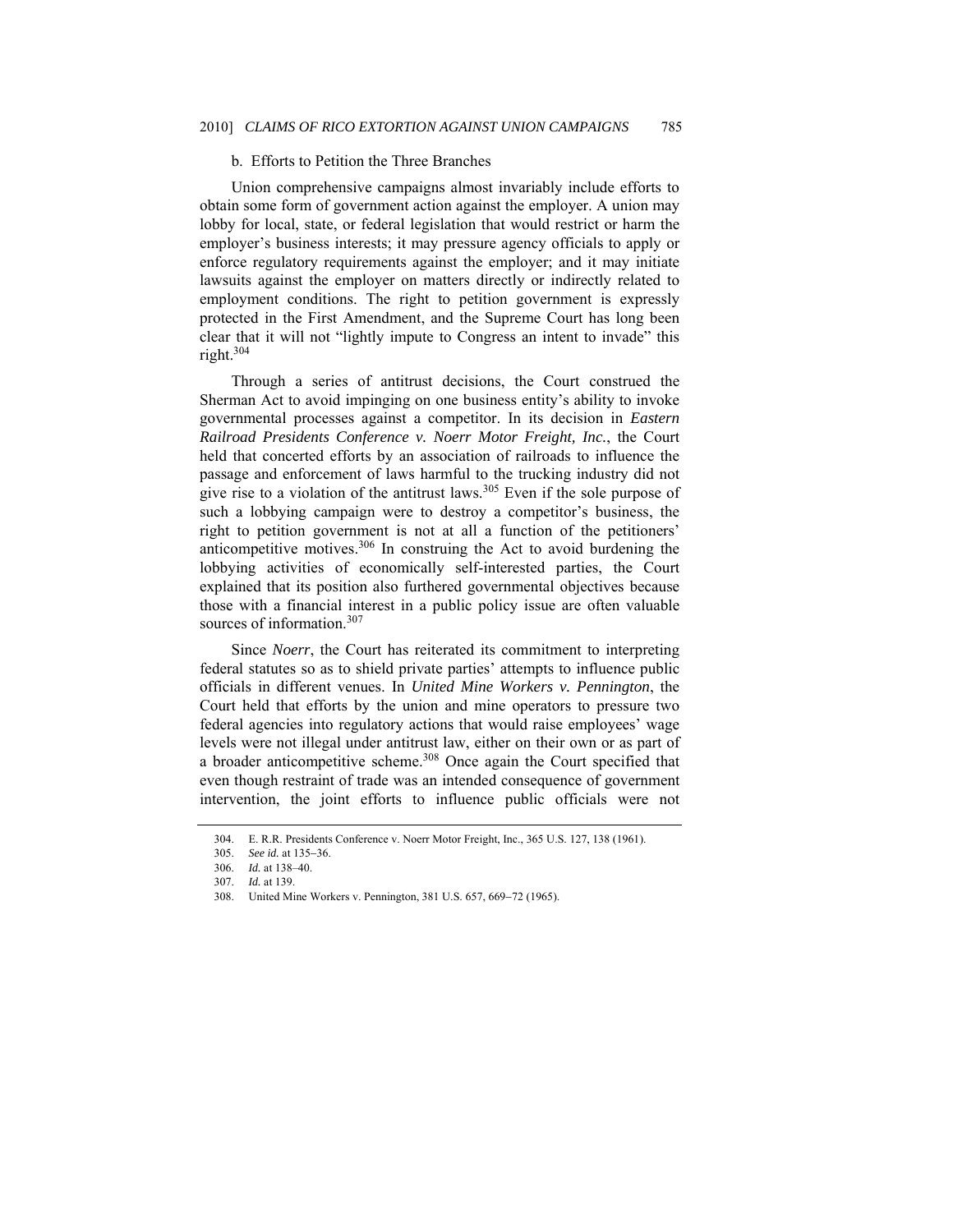themselves illegal.309 Then, in *California Motor Transport Co. v. Trucking Unlimited*, the Court extended the *Noerr-Pennington* doctrine of immunity from antitrust liability to the filing of lawsuits in state or federal court.<sup>310</sup> And in *BE&K Construction Co. v. NLRB*, the Court applied *Noerr-Pennington* principles in the federal labor law setting, holding that an employer is substantially protected from NLRA liability for its retaliatory and unsuccessful litigation against a union.<sup>311</sup>

The Court's use of the constitutional avoidance canon to shelter petitioning conduct from federal regulation does not mean that private parties are entirely immune from statutory liability when they petition government. The majority in *Noerr* identified the possibility of a "sham exception" had the railroads not been making a genuine effort to influence legislation and law enforcement practices.<sup>312</sup> Subsequently, the Court has elaborated on the meaning of sham petitioning in the litigation context. It remains the case that a plaintiff's subjective intent to interfere with a defendant's competitive position (or with its exercise of statutory rights) through litigation is not sufficient to abrogate *Noerr-Pennington* immunity.<sup>313</sup> Rather, a sham lawsuit must be not only subjectively retaliatory but also "objectively baseless in the sense that no reasonable litigant could realistically expect success on the merits."314 Circuit courts applying this sham litigation standard have been generally unwilling to find objective baselessness, invoking the First Amendment foundations of *Noerr-Pennington*. 315

Further, a number of circuits have accorded broad protection to petitioning conduct when construing other federal statutes.<sup>316</sup> Importantly,

<sup>309.</sup> *Id.* at 670.

 <sup>310.</sup> Cal. Motor Transp. Co. v. Trucking Unlimited, 404 U.S. 508, 510 (1972). *See also* Prof'l Real Estate Investors, Inc. v. Columbia Pictures Indus., 508 U.S. 49, 51 (1993).

 <sup>311.</sup> BE&K Constr. Co. v. NLRB, 536 U.S. 516, 525−37 (2002). *See also* Bill Johnson's Rests., Inc. v. NLRB, 461 U.S. 731, 741–44 (1983).

<sup>312.</sup> *Noerr*, 365 U.S. at 144.

<sup>313.</sup> *See Columbia Pictures Indus.,* 508 U.S. at 60–61 (safeguarding petitioning conduct that attempts to interfere with a competitive position); *BE&K Constr*., 536 U.S. at 530–31 (safeguarding petitioning conduct that attempts to interfere with statutory rights under the NLRA).

<sup>314.</sup> *Columbia Pictures Indus.*, 508 U.S. at 60.

<sup>315.</sup> *See, e.g.*, Bayou Fleet, Inc. v. Alexander, 234 F.3d 852, 861–62 (5th Cir. 2000); White v. Lee, 227 F.3d 1214, 1231–33 (9th Cir. 2000); Cheminor Drugs, Ltd. v. Ethyl Corp. 168 F.3d 119, 122– 27 (3d Cir. 1999).

<sup>316.</sup> *See, e.g.*, Herr v. Pequea Twp., 274 F.3d 109, 118–19 (3d Cir. 2001) (applying the immunity doctrine to 42 U.S.C. § 1983 (2000)), *overruled on other grounds by* United Artists Theatre Circuit, Inc. v. Twp. of Warrington, 316 F.3d 392, 400 (3d Cir. 2003); *White*, 227 F.3d at 1231–33 (applying the immunity doctrine to the Federal Fair Housing Act, 42 U.S.C. §§ 3601–3631); Tarpley v. Keistler, 188 F.3d 788, 794–95 (7th Cir. 1999) (applying the immunity doctrine to 42 U.S.C. § 1983).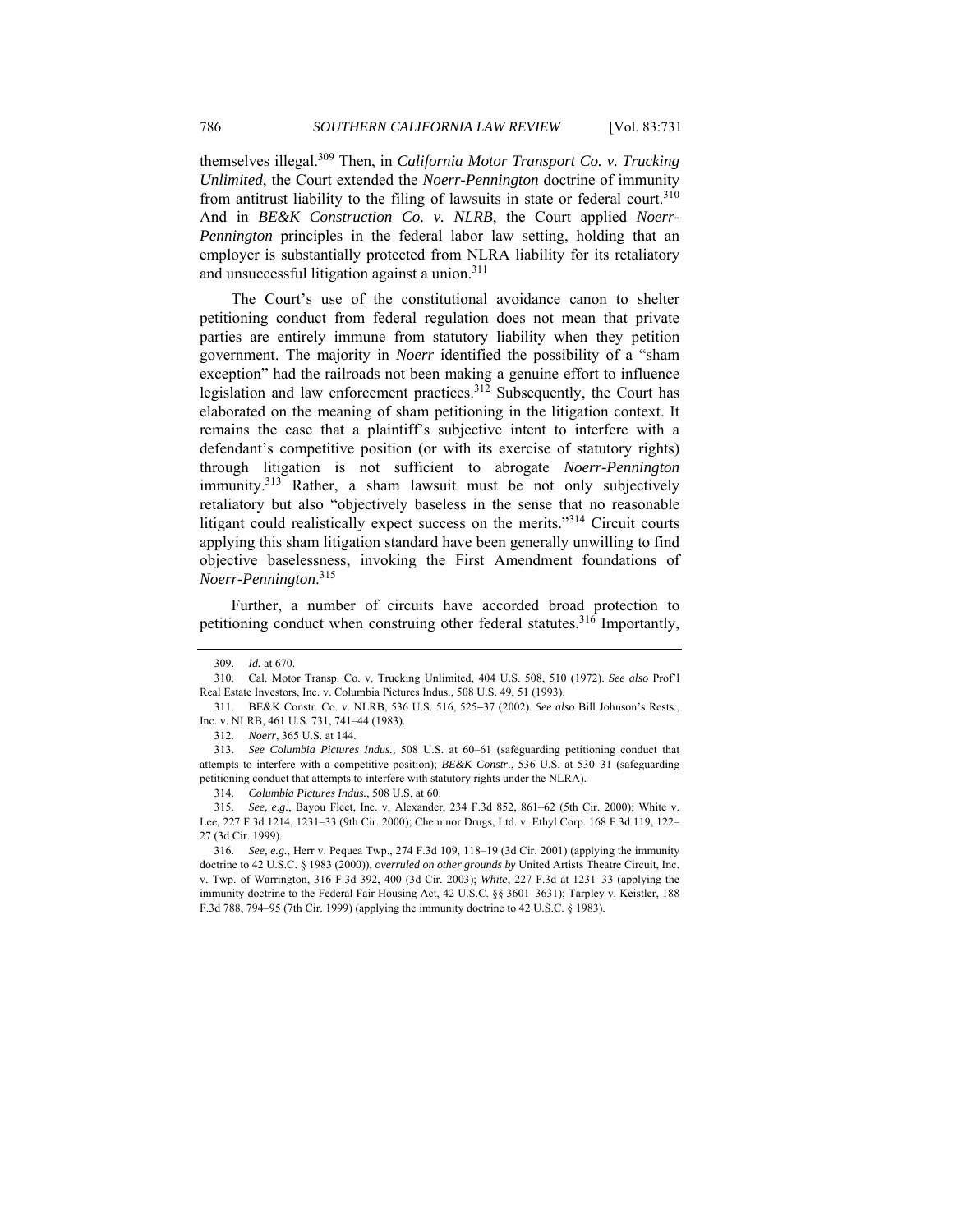the Ninth Circuit recently relied on *Noerr-Pennington* to guide its interpretive approach in a civil RICO action. *Sosa v. DIRECTV, Inc.* involved over 100,000 prelawsuit demand letters sent by DIRECTV.317 The letters alleged that Sosa and other purchasers of certain programming equipment had illegally accessed DIRECTV's satellite television signal, and they threatened civil lawsuits unless the purchasers forfeited their equipment to DIRECTV and reached a monetary settlement.<sup>318</sup> Sosa and many others settled the claims and then sued DIRECTV alleging extortion under RICO.<sup>319</sup>

The Ninth Circuit concluded that the RICO action burdened DIRECTV's ability to settle legal claims prior to filing a lawsuit, and that imposing such burdens on the transmission of prelitigation demand letters would violate the Petition Clause of the First Amendment.<sup>320</sup> In reaching this conclusion, the appellate court relied on the notion of First Amendment "breathing space" derived from earlier Supreme Court free speech cases  $321$ and extended to the Petition Clause setting in the Court's *BE&K* decision.322 The majority in *BE&K* had suggested that even baseless lawsuits, like false statements, may deserve some protection from NLRA challenges so as not to chill potential litigants from bringing more meritorious cases to court.<sup>323</sup> The Court then stressed that unsuccessful yet reasonably based suits actually advance First Amendment interests such as allowing the "public airing of disputed facts"<sup>324</sup> and promoting the law's evolution "by supporting the development of legal theories that may not gain acceptance the first time around."<sup>325</sup> Relying on these Supreme Court precedents, the Ninth Circuit in *Sosa* determined there was also a close connection between presuit demand letters and access to the courts, and that the threat of a treble damages remedy with respect to such letters raised substantial Petition Clause concerns.<sup>326</sup> The court went on to interpret RICO and the Hobbs Act as precluding the maintenance of an extortion action except in instances (unlike this one) in which the prelitigation

 <sup>317.</sup> Sosa v. DIRECTV, Inc., 437 F.3d 923, 925−26 (9th Cir. 2006).

<sup>318.</sup> *Id.*

 <sup>319.</sup> *Id.* at 926–27.

<sup>320.</sup> *See id.* at 932–36.

<sup>321.</sup> *See id.* at 933 (citing N.Y. Times Co. v. Sullivan, 376 U.S. 254, 279–80 (1964); Gertz v.

Robert Welch, Inc., 418 U.S. 323, 340–42 (1974)).

<sup>322.</sup> *See* BE&K Constr. Co. v. NLRB, 536 U.S. 516, 531–32 (2002).

<sup>323.</sup> *Id.* at 531.

 <sup>324.</sup> *Id.* at 532 (quoting Bill Johnson's Rests., Inc. v. NLRB, 461 U.S. 731, 743 (1983)).

<sup>325.</sup> *Id.*

<sup>326.</sup> *Sosa*, 437 F.3d at 936–37.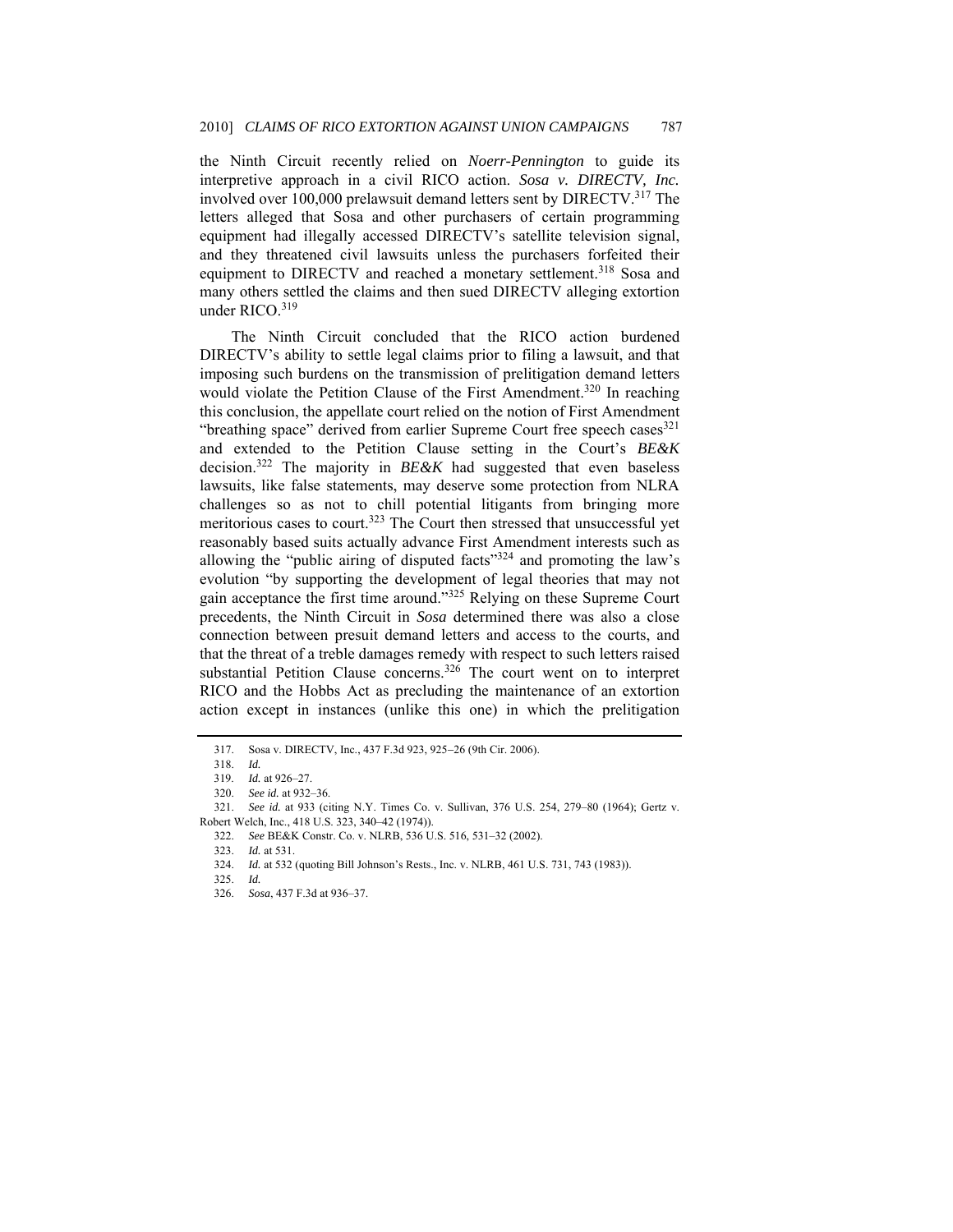The upshot of the *Noerr-Pennington* line of cases is that the Supreme Court, when confronted with a claim against a civil defendant that involves retaliatory lobbying or litigation, will construe federal antitrust and labor laws to avoid burdening the defendant's right of access to courts, agencies, or legislatures. The Ninth Circuit's extension of this constitutional avoidance approach to the RICO extortion setting is entirely consistent with the Court's precedents. Indeed, given its provisions for treble damages and attorney's fees, RICO's potential to chill petitioning conduct is at least equivalent to that of antitrust law and much stronger than the potential of the NLRA.328 And again, the protection accorded here is not unlimited—it does not extend to lawsuits that are objectively baseless.<sup>329</sup>

2. Is the Union Campaign as a Whole Unlawful Even If Most of Its Parts Are Not?

Assuming that most of the union's complaints to courts and agencies are not objectively baseless, there remains the question whether a series of these legal actions, perhaps combined with a stream of negative publicity directed at the employer, may *cumulatively* be deemed unlawful as an extortionate abuse of governmental processes. The Supreme Court has hinted at such a possibility in its antitrust decisions discussing what constitutes sham petitioning.<sup>330</sup> The Court at an early point suggested that a deluge of meritless claims effectively barring a competitor from its own

<sup>327.</sup> *See id.* at 942. *See also* Kearney v. Foley & Lardner, LLP, 582 F.3d 896, 902–07 (9th Cir. 2009) (applying the *Noerr-Pennington* doctrine to a civil RICO action but finding that, in contrast to *Sosa*, the sham exception applies); Menjivar v. Trophy Props. IV DE, LLC, No. C 06-03086 SI, 2006 U.S. Dist. LEXIS 76245, at \*45–50 (N.D. Cal. Oct. 6, 2006) (following *Sosa* in applying the *Noerr-Pennington* doctrine to a RICO civil action). *But cf.* Warnock v. State Farm Mut. Auto. Ins. Co., No. 5:08cv01-DCB-JMR, 2008 U.S. Dist. LEXIS 81507, at \*24–25 (S.D. Miss. Oct. 14, 2008) (declining to follow *Sosa*'*s* lead in applying *Noerr-Pennington* to a civil RICO action until directed to do so by the Fifth Circuit).

 <sup>328.</sup> The potential for a chilling effect is actually greater under RICO than antitrust law, as the stigma of being labeled a "racketeer" has no analog in the antitrust setting. *See supra* note 147 and accompanying text.

 <sup>329.</sup> This "objectively baseless" standard helps explain why employers' filings of RICO extortion lawsuits should not be similarly protected. The issue for employers' RICO claims is not whether the lawsuits themselves violate a federal statute (as was charged with respect to harassing lawsuits being evidence of antitrust violations or unfair labor practices). Rather, the issue is whether these employer lawsuits should survive a motion to dismiss. The arguments set forth in Part IV are meant to demonstrate the employers' claims are without foundation as a matter of law and therefore entirely dismissible.

<sup>330.</sup> *See* Cal. Motor Transp. Co. v. Trucking Unlimited, 404 U.S. 508, 511, 513 (1972); *id.* at 518 (Stewart, J., concurring); Prof'l Real Estate Investors, Inc. v. Columbia Pictures Indus., 508 U.S. 49, 70−73 (1993) (Stewart, J., concurring).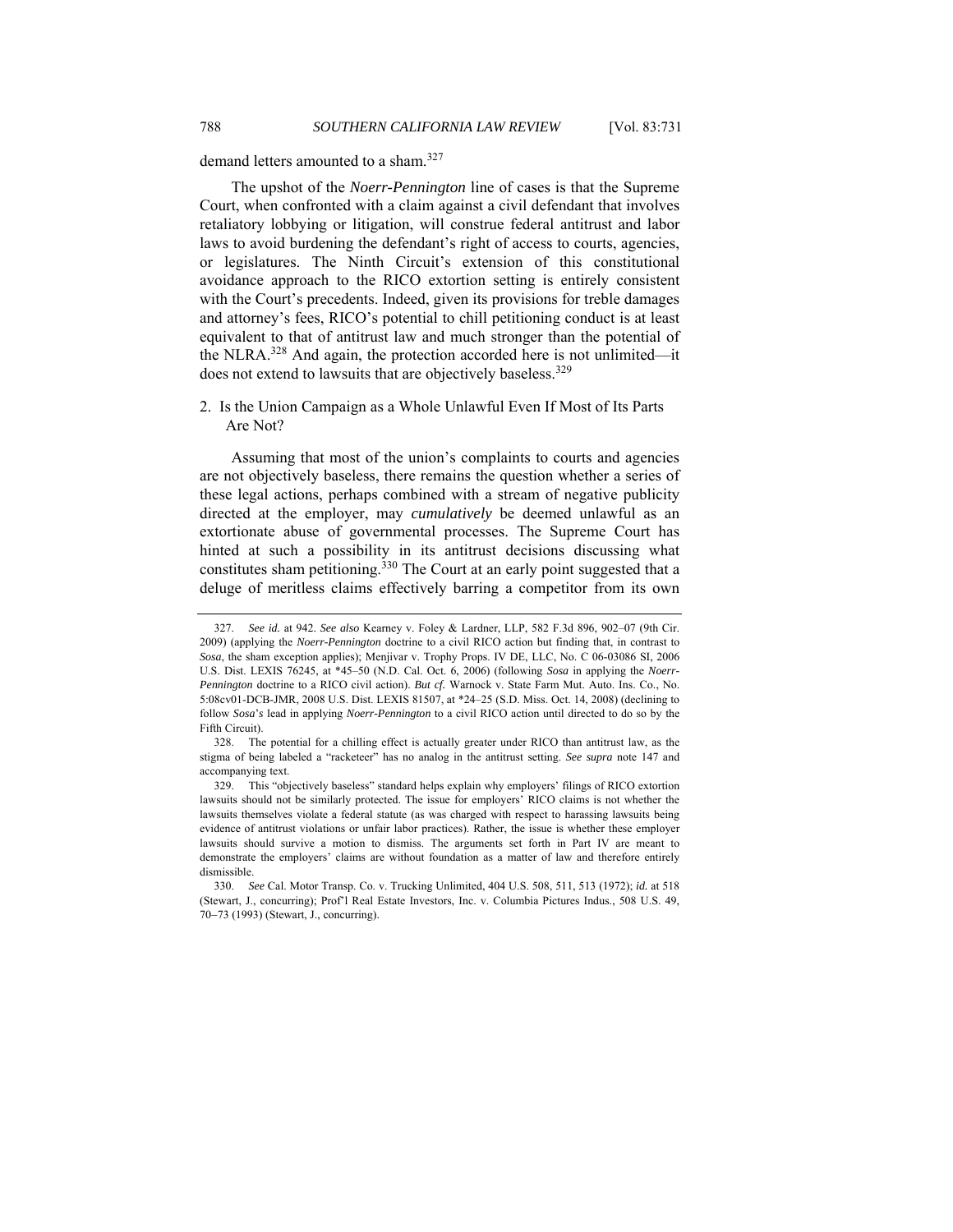access to an agency or court, or as part of an effort to put the competitor out of business, might not be immunized under *Noerr-Pennington* even if one or two meritless claims would be.<sup>331</sup> The Court's later "sham litigation" cases do not seem entirely consistent with this distinction, 332 but the concept lingers that where an extended campaign of harassment is involved, the whole may exceed the sum of its parts.

The Supreme Court addressed the issue of regulatory harassment in the *Wilkie* decision.333 As summarized in Part III, the plaintiff in *Wilkie* alleged that a coordinated campaign by federal officials, aimed at extorting from him an easement across his land, was a violation of RICO and an unconstitutional denial of due process.<sup>334</sup> The agency officials' campaign featured an extensive set of administrative actions and lawsuits—a form of regulatory harassment that closely parallels petitioning activities often pursued by unions in their campaigns. Justice Souter for the majority expressly recognized the need to examine the government's course of dealing as a whole, on the theory that "death by a thousand cuts" might be actionable even if incidents considered individually would not be.<sup>335</sup>

In that setting, the *Wilkie* majority emphasized two points that seem directly relevant to union campaigns. First, the Court's approach to assessing the campaign as a whole was essentially to determine whether the bulk of the antagonistic actions engaged in by the government should be deemed "legitimate tactics designed to improve the Government's negotiating position"336 or "illegal action plainly going beyond hard bargaining."337 The majority's application of this standard—concluding

335. Wilkie, 551 U.S. at 555.

<sup>331.</sup> *Cal. Motor Transp.*, 404 U.S. at 513. *See also* Fed. Prescription Serv. Inc. v. Am. Pharm. Ass'n, 663 F.2d 253, 261–68 (D.C. Cir. 1981) (analyzing an alleged multiyear conspiracy to lobby, boycott, and sue the plaintiff out of existence).

<sup>332.</sup> *Columbia Pictures Indus.*, 508 U.S. at 60 (internal quotation marks omitted). *See also id.* at 60–61 (discussing the objective baselessness test for sham litigation without referencing differences between single and multiple or repetitive claims); BE&K Constr. Co. v. NLRB, 536 U.S. 516, 529–32 (2002) (same). *But see* USS-POSCO Indus. v. Contra Costa City Bldg. & Constr. Trades Council, 31 F.3d 800, 810–11 (9th Cir. 1994) (suggesting that the *Columbia Pictures Industries* test for sham litigation applies only to single instances while the *California Motor Transport* approach applies if the defendant is accused of bringing a series of sham legal actions). The Ninth Circuit went on to hold that where fifteen of twenty-nine allegedly meritless legal actions proved successful, this success rate precludes a finding of a sham litigation campaign. *Id.* at 811. The court's focus on *successful* litigation is in some tension with the Supreme Court's subsequent discussion of how a *whole class of unsuccessful* lawsuits will not be a sham so long as a substantial proportion of them involved genuine grievances. *See BE&K*, 536 U.S. at 532.

 <sup>333.</sup> Wilkie v. Robbins, 551 U.S. 537 (2007).

<sup>334.</sup> *Id.* at 548–49. *See also supra* text accompanying notes 215–26.

 <sup>336.</sup> *Id.* at 557.

<sup>337.</sup> *Id.* at 559–60.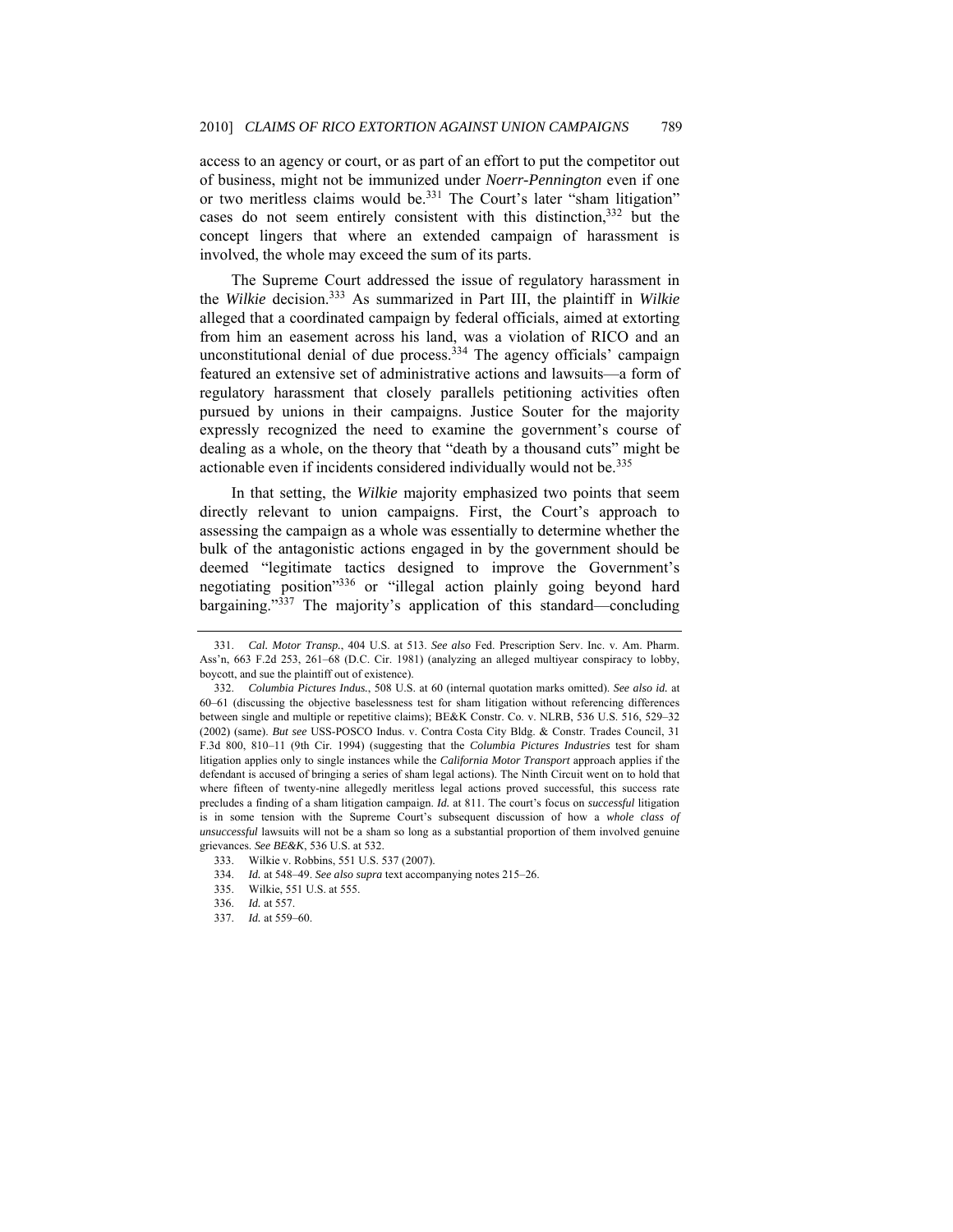that the campaign involved predominantly actions falling within the government's authorized enforcement powers—was hotly disputed by Justice Ginsburg in dissent.<sup>338</sup> But regardless of how this approach plays out in particular cases, the Court's announced standard focusing on the predominant character of a regulatory offensive indicates that a small number of illegal actions cannot transform a prolonged campaign involving mostly lawful exercises of power into actionable government extortion.<sup>339</sup> Similarly, a small handful of objectively baseless agency filings or several instances of violence during a protest should not be sufficient as a matter of law to taint an otherwise legitimate union campaign lasting months or years.340

Second, the *Wilkie* majority expressed deep concern about the negative consequences for government interests if federal regulators were exposed to causes of action for extortion arising out of their enforcement efforts.<sup>341</sup> In refusing to recognize either a constitutional cause of action or a civil RICO action, the Court elaborated on the chilling effect that would accompany allowing such claims to survive dismissal:

It is not just final judgments, but the fear of criminal charges or civil claims for treble damages that could well take the starch out of regulators who are supposed to bargain and press demands vigorously on behalf of the Government and the public. This is the reason we would want to see some text in the Hobbs Act before we could say that Congress meant to go beyond the common law preoccupation with official corruption, to embrace the expansive notion of extortion Robbins urges on us. $3<sup>342</sup>$ 

Again by analogy, the fear of RICO treble damages is what can "take the starch out of" union efforts to press vigorously their lawful demands for neutrality, card check, or collective bargaining agreements.<sup>343</sup>

It might be argued that the Court's approach to reviewing civil liability exposure with respect to a government campaign of regulatory harassment is not instructive when assessing liability exposure for a

<sup>338.</sup> *See id.* at 578–80 & n.7 (Ginsburg, J., dissenting). *See also* Lawrence H. Tribe, *Death by a Thousand Cuts: Constitutional Wrongs Without Remedies After* Wilkie v. Robbins, 2006−2007 CATO SUP. CT. REV. 23, 29, 55 n.132.

<sup>339.</sup> *Wilkie*, 551 U.S. at 559–61.

 <sup>340.</sup> This predominant character standard, although not well developed in the *Wilkie* majority opinion, bears some resemblance to the Court's statement in *BE&K* that if a "substantial proportion" of unsuccessful suits filed involve genuine (rather than baseless) grievances, the class of lawsuits itself deserves protection. *See* BE&K Constr. Co. v. NLRB, 536 U.S. 516, 532 (2002).

<sup>341.</sup> *See Wilkie*, 551 U.S. at 561.

<sup>342.</sup> *Id.* at 567.

 <sup>343.</sup> *See id.*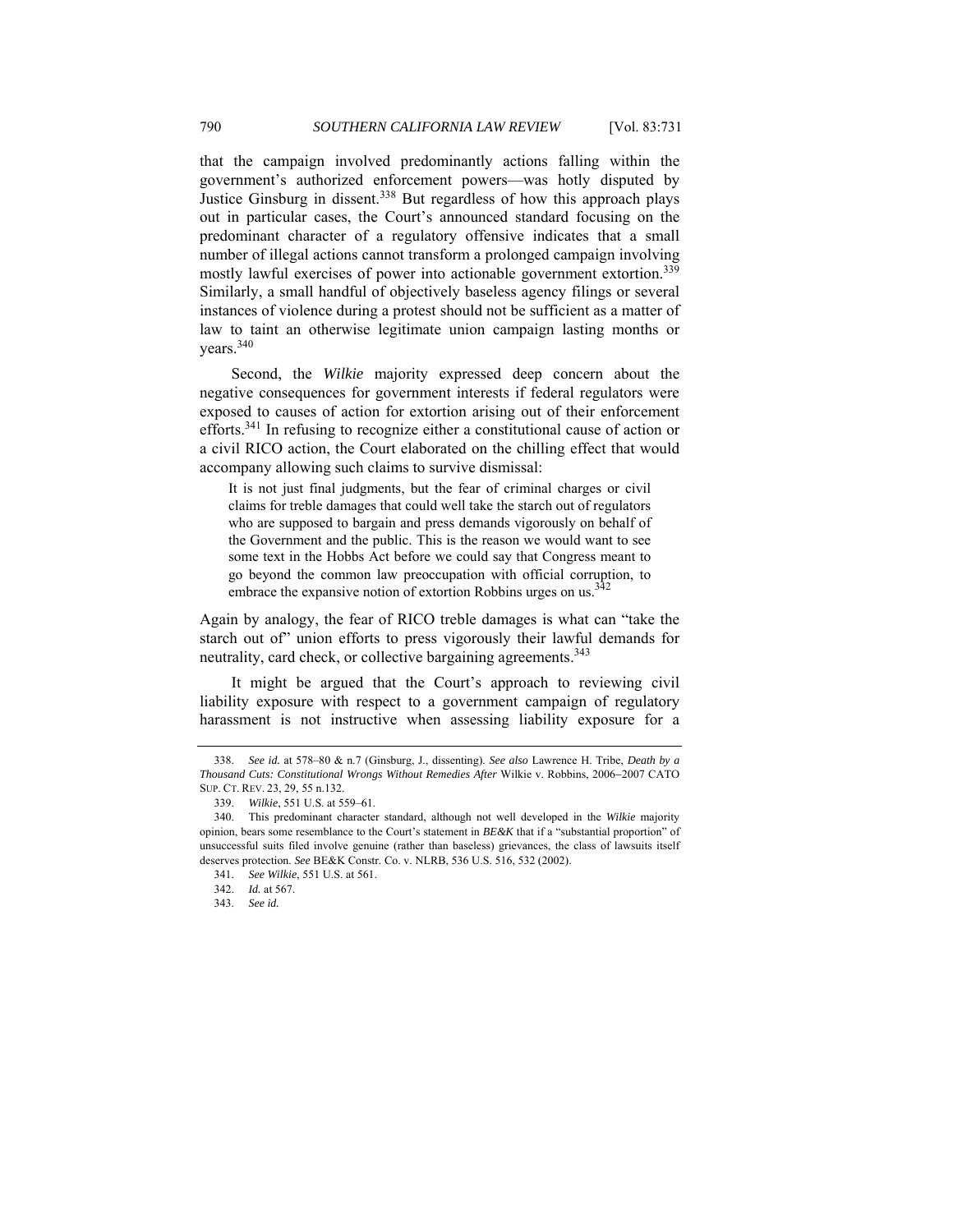comprehensive campaign orchestrated by a union. Deciding whether to expand the implied constitutional cause of action at stake in *Wilkie* raises distinct issues from those involved when construing an express statutory cause of action under RICO.<sup>344</sup> More generally, executive branch officials' access to a range of constitutional and common law immunities implicates policy considerations that have no obvious parallel with respect to harassing conduct by private actors.345 On reflection, however, the *Wilkie* framework still carries considerable weight when transferred to the union campaign setting.346

The Court in *Wilkie* decided to protect from liability a "perpetrator" of regulatory harassment possessing resources and powers vastly disproportionate to the campaign's target or "victim." The federal government brings to the table virtually unlimited resources to support its campaign and also brings a unique capacity to perform as investigator, prosecutor, and adjudicator in regulatory proceedings. By contrast, a labor union as campaign perpetrator is a private entity typically taking on a major corporate actor. The union lacks the government's direct powers of investigation or enforcement, and it is likely to possess no more than comparable resources and strength relative to the campaign's corporate target. A standard immunizing the enormously powerful federal

<sup>344.</sup> *See, e.g.*, *id.* at 568 (Thomas and Scalia, JJ., concurring) (expressing commitment to imposing strict limits on new causes of action for the violation of constitutional amendments under Bivens v. Six Unknown Fed. Narcotics Agents, 403 U.S. 388 (1971))*.*

 <sup>345.</sup> These considerations include the concern that harassment due to unfounded or costly litigation will deflect government officials from the energetic performance of their public duties or compromise their independent judgment in fulfilling those duties. *See, e.g.*, Harlow v. Fitzgerald, 457 U.S. 800, 814 (1982) (discussing qualified immunity from actions alleging constitutional or statutory violations); Barr v. Matteo, 360 U.S. 564, 569-71 (1959) (discussing absolute immunity against common law tort actions). *See also* Imbler v. Pachtman, 424 U.S. 409, 422–23 (1976) (discussing common law immunity for judges, prosecutors, and grand jurors).

 <sup>346.</sup> The *Wilkie* framework is not the only analogy available. One could borrow from Title VII case law establishing that hostile work environment sexual harassment requires "severe or pervasive" actions—something more than occasional boorish, sexist behavior. Harris v. Forklift Sys. Inc., 510 U.S. 17, 21 (1993). *See also* Baskerville v. Culligan Int'l Co., 50 F.3d 428, 430–31 (7th Cir. 1995). The analogy to hostile work environment claims under Title VII is less persuasive, however, because there the individual incidents themselves constitute discriminatory conduct; they simply do not rise to the level of "alter[ing] the conditions of [the victim's] employment and [thereby] creat[ing] an abusive working environment." Meritor Sav. Bank v. Vinson, 477 U.S. 57, 60 (1986) (second alteration in original) (quoting Henson v. Dundee, 682 F.2d 897, 904 (11th Cir. 1982)). *See also* Rebecca Hanner White, *De Minimis Discrimination*, 47 EMORY L.J. 1121, 1123, 1128–29, 1134–35, 1159 (1998) (discussing justifications for a de minimis threshold and describing extensive circuit court reliance on a de minimis standard in Title VII cases, including hostile work environment settings). By contrast, the campaign in *Wilkie*, like the typical union campaign, involved predominantly incidents that are entirely lawful and even protected, rather than objectionable but only in a de minimis way. *Wilkie*, 551 U.S. at 543–47, 555–57.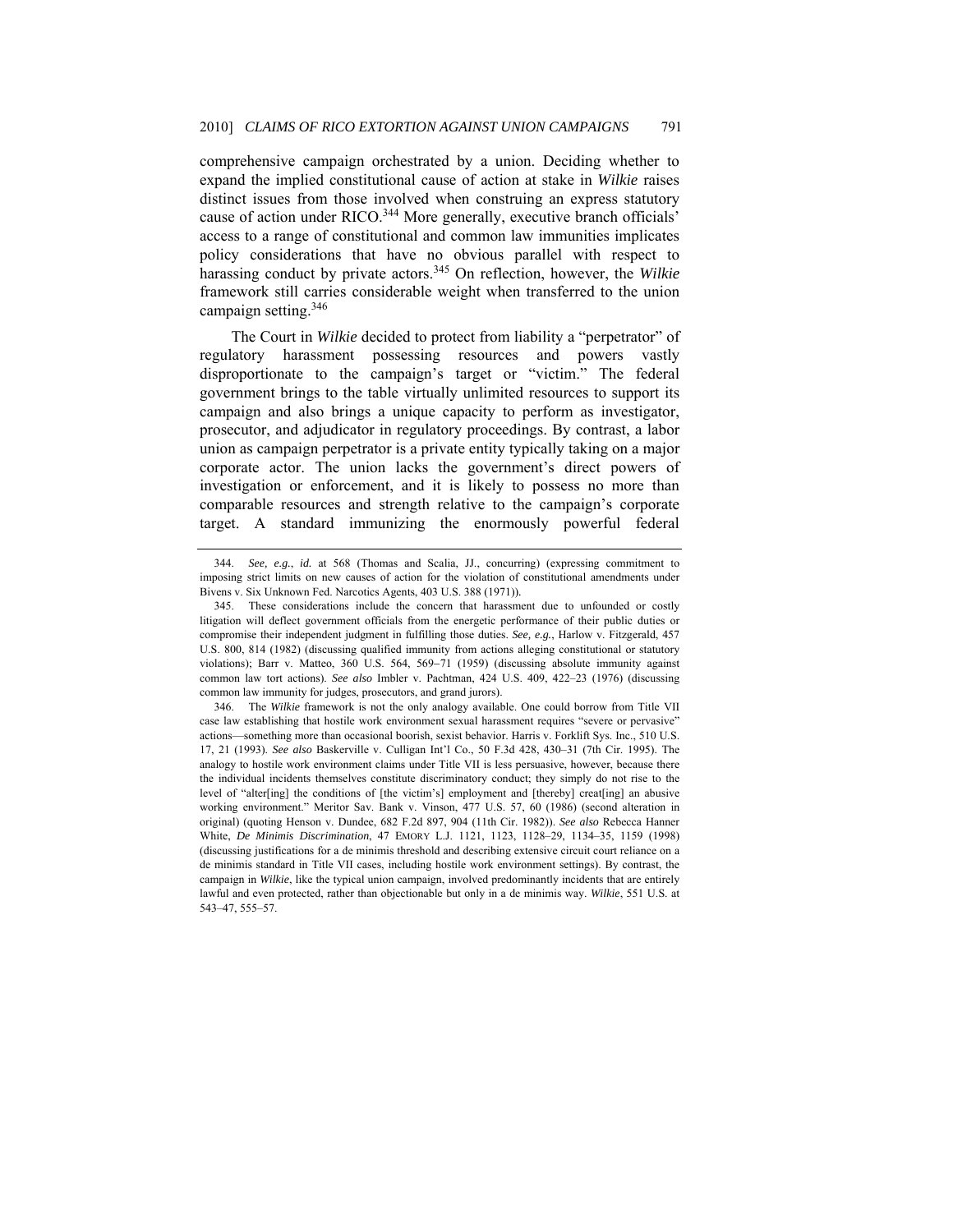government for a regulatory crusade that includes only isolated or atypical instances of misconduct would seem to apply at least as persuasively to a campaign coordinated by a far less potent labor union that features similarly infrequent examples of illegal conduct—again, so long as the bulk of the union campaign rests on lawful tactics.

The Court in *Wilkie* also shielded from liability a federal government campaign whose ultimate goal was quite controversial in public policy terms. The government essentially was seeking a free easement; the individual landowner would have negotiated over compensation for such an easement, but the BLM wanted no bargaining at all.<sup>347</sup> By contrast, the union's aim in a typical comprehensive campaign is more mainstream—to bargain for an agreement, not to demand what is tantamount to a takeover of property rights. Applying the *Wilkie* standard to union campaigns that pursue a negotiated solution would seem if anything less troubling than utilizing that standard for government campaigns that essentially demand a unilateral concession.

Finally, the union's hard bargaining strategy is part of a commitment to furthering legitimate government objectives, analogous in relevant respects to the law enforcement activities safeguarded under *Wilkie*. Admittedly, the Court in *Wilkie* expressed concerns on a very broad scale—it worried that allowing a *Bivens* cause of action would open the floodgates of litigation by "invit[ing] claims in every sphere of legitimate governmental action affecting property interests."348 But as the dissent noted, the Court in prior cases had not considered "floodgates" to litigation a special factor that counseled against implying a *Bivens* action.<sup>349</sup> In this context, that the Court unanimously expressed concern over the special chill accompanying RICO civil actions against government officials<sup>350</sup> likely contributed to the majority's willingness to invoke the floodgates factor for the first time.

The special RICO chill is also relevant when it comes to the specter of employer claims alleging extortion against union comprehensive campaigns. As noted above, these campaigns typically impose intense

<sup>347.</sup> *See Wilkie*, 551 U.S. at 542–43 (describing the government's refusal to negotiate compensation); *id.* at 569 (Ginsburg, J., concurring in part and dissenting in part) (criticizing the government's vindictive effort "to extract property from [Robbins] without paying a fair price").

 <sup>348.</sup> *Id.* at 561 (majority opinion).

<sup>349.</sup> *Id.* at 577 (Ginsburg, J., concurring in part and dissenting in part). *See* Natalie Banta, Note, *Death by a Thousand Cuts or Hard Bargaining?: How the Court's Indecision in* Wilkie v. Robbins *Improperly Eviscerates the* Bivens *Action*, 23 BYU J. PUB. L. 119, 136 (2008–2009).

<sup>350.</sup> *See Wilkie,* 551 U.S. at 567. *See also supra* text accompanying note 343.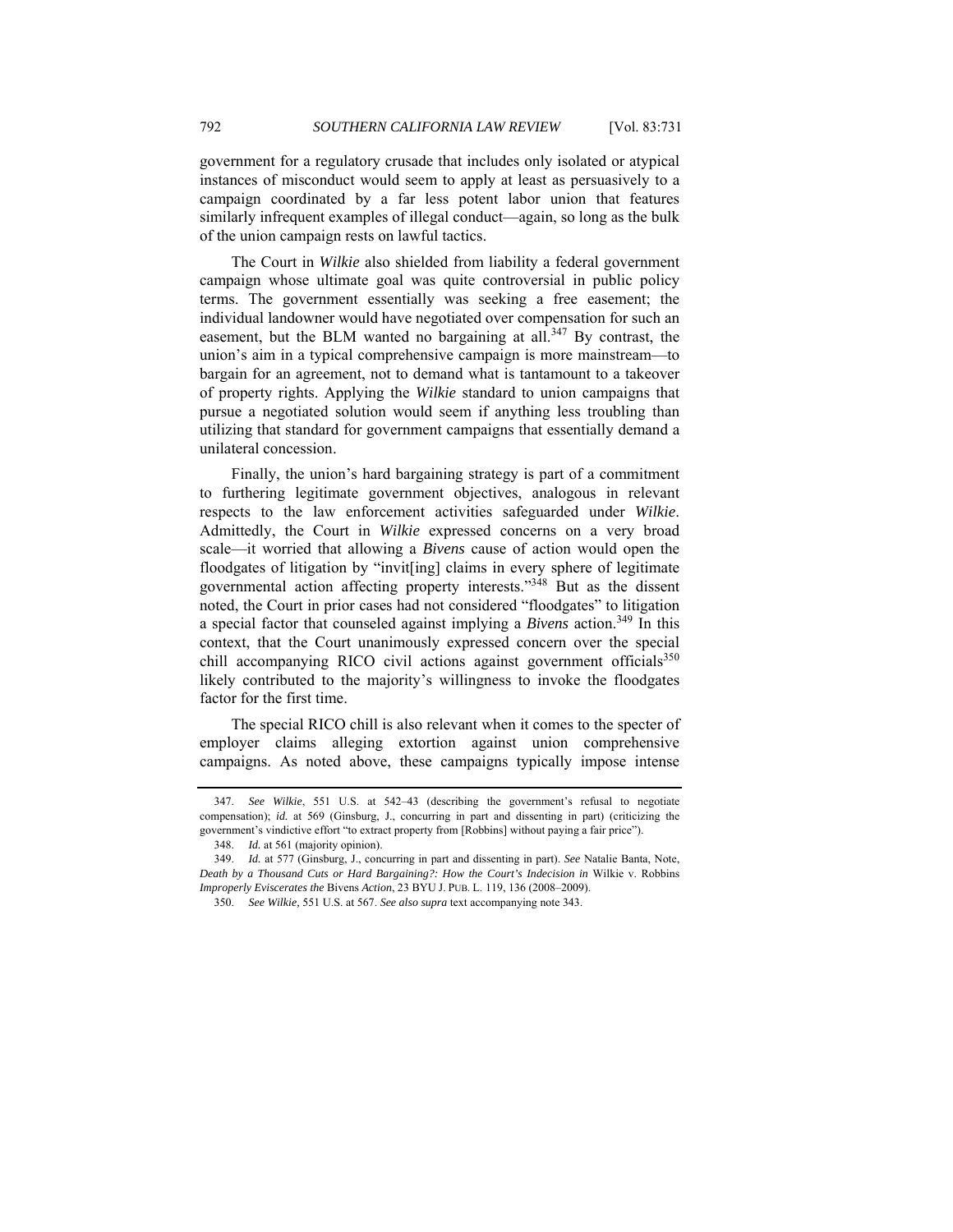economic pressure on employers "through channels outside the immediate employee-employer relationship"351 with the ultimate goal of obtaining agreements that will improve terms and conditions of employment. While they do not implicate "every sphere of legitimate ... action"352 as in *Wilkie*, the campaigns do seek to vindicate core objectives within one major sphere of governmental activity—federal regulation of labormanagement relations. Congress in the NLRA declared as "the policy of the United States" that protecting workers' "full freedom of association" and "encouraging the practice and procedure of collective bargaining" would enhance the free flow of commerce by, among other things, augmenting the wage rates and purchasing power of American workers.<sup>353</sup> The threat of RICO extortion actions continues to chill these legitimate and protected union activities, just as the Court in *Wilkie* feared such a threat would chill government efforts at law enforcement.

Moreover, comprehensive campaigns have assumed special strategic importance in today's complex American workplace as unions seek to vindicate the federal policy commitment to workers' freedom of association and the practice of collective bargaining. Since the early 1980s, technological innovation, global competition, and the mobility of capital have helped produce a sharp decline in centralized firm decisionmaking and integrated firm structure.<sup>354</sup> Subcontracted or compartmentalized production, outsourcing of work to offshore facilities, and automated information technology all contribute to a dynamic and decentralized labor market. Unions seeking to represent workers effectively in this market must engage multiple constituencies in diverse ways if they are to persuade or pressure employers to reach agreements. Until the federal courts make clear that such efforts at extended engagement do not as a matter of law constitute attempted extortion, unions will be deterred from acting to promote worker interests in the most effective ways allowed under current federal labor law.

 <sup>351.</sup> Eastex, Inc. v. NLRB, 437 U.S. 556, 565 (1978) (discussed *supra* note 245).

 <sup>352.</sup> *Wilkie*, 551 U.S. at 561.

 <sup>353. 29</sup> U.S.C. § 151 (2006).

<sup>354.</sup> *See* PAUL C. WEILER, GOVERNING THE WORKPLACE: THE FUTURE OF LABOR AND EMPLOYMENT LAW 4–6 (1990); Kenneth G. Dau-Schmidt & Timothy A. Haley, *Governance of the Workplace: The Contemporary Regime of Individual Contract*, 28 COMP. LAB. L. & POL'Y J. 313, 313– 14 (2007). *See also* KOCHAN, KATZ & MCKERSIE, *supra* note 27, at 51–58 (describing the emergence of a large nonunion sector starting in 1960s, due to changes in economic environment, technological capacities, and managerial values).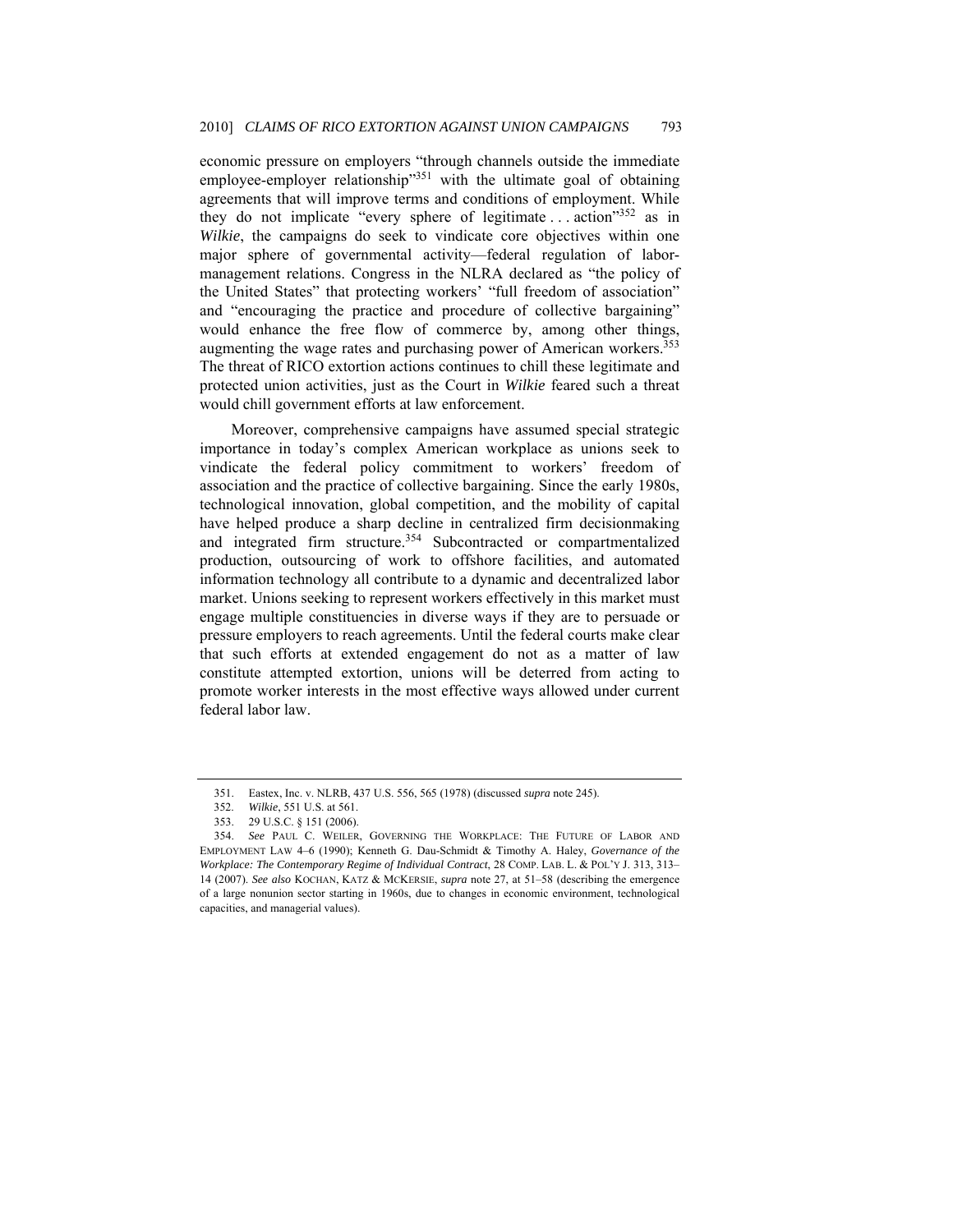## V. CONCLUSION

Textualist judges and scholars typically warn against allowing reliance on legislative history to *expand* the actual or ordinary meaning of enacted text.<sup>355</sup> The interpretive evolution of RICO reveals an intriguingly different story, as the Supreme Court initially ignored or rejected legislative record evidence that would have supported a substantial *narrowing* of civil RICO coverage.356 Subsequently, the Court has continued to ignore RICO's "narrowing" legislative history—both from its 1970 origins and from congressional reforms proposed during the 1980s and 1990s. Nonetheless, the Justices have developed a distinctly more constraining approach to civil RICO in their second generation of cases.

In light of these circumstances, especially the decisions in *Scheidler II* and *Wilkie*, this Article has attempted to explain why RICO extortion claims should be adjudicated as fundamentally inapposite with respect to union comprehensive campaigns. This is not an argument that RICO is irrelevant for ordinary union activity in general. Questions involving the scope of labor law preemption or the applicability of other predicate offense claims are for another day.<sup>357</sup> Similarly, there has been no effort to address extortion allegations in which the union's conduct involves a predominant use of violence or other physically intimidating force.

RICO extortion claims against union campaigns that are built around regulatory offensives and negative publicity have been a central element of employer resistance for more than twenty years. While the Court has made clear that both labor organizations and companies have a right to use litigation as part of their efforts to secure an economic advantage, that right should not extend to causes of action that are deemed inadequate as a matter of law. Quite apart from the Court's recent forays into the nature of

<sup>355.</sup> *See, e.g.*, Bank One Chi. N.A. v. Midwest Bank & Trust Co., 516 U.S. 264, 281 (1996) (Scalia, J. concurring) (criticizing use of legislative history as "capable of injecting into a statute an 'intent' that its text alone does not express"); Frank H. Easterbrook, *Text, History and Structure in Statutory Interpretation*, 17 HARV. J.L. & PUB. POL'Y 61, 63 (1994) (criticizing legislative history's focus on imputed intent that "denies to the drafters the ability to choose rules, with their gains, their pains, and their limited scope"). *See also* Cheryl Boudreau et al., *What Statutes Mean: Interpretive Lessons from Positive Theories of Communication and Legislation*, 44 SAN DIEGO L. REV. 957, 980–81 (2007) (contending that liberal judges in the late 1970s and 1980s relied on legislative history to justify expansive readings of civil rights text enacted in 1964).

<sup>356.</sup> *See supra* notes 64–128 and accompanying text.

<sup>357.</sup> *See* Monterey Plaza Hotel Ltd. P'ship v. Local 483, Hotel Employees Union, 215 F.3d 923, 925–28 (9th Cir. 2000) (discussing allegations that union activities amounted to mail and wire fraud); Nathan Newman, *The Conflict of the Courts: RICO, Labor, and Legal Preemption in Union Comprehensive Campaigns*, 51 DRAKE L. REV. 307 (2003) (discussing labor law preemption issues).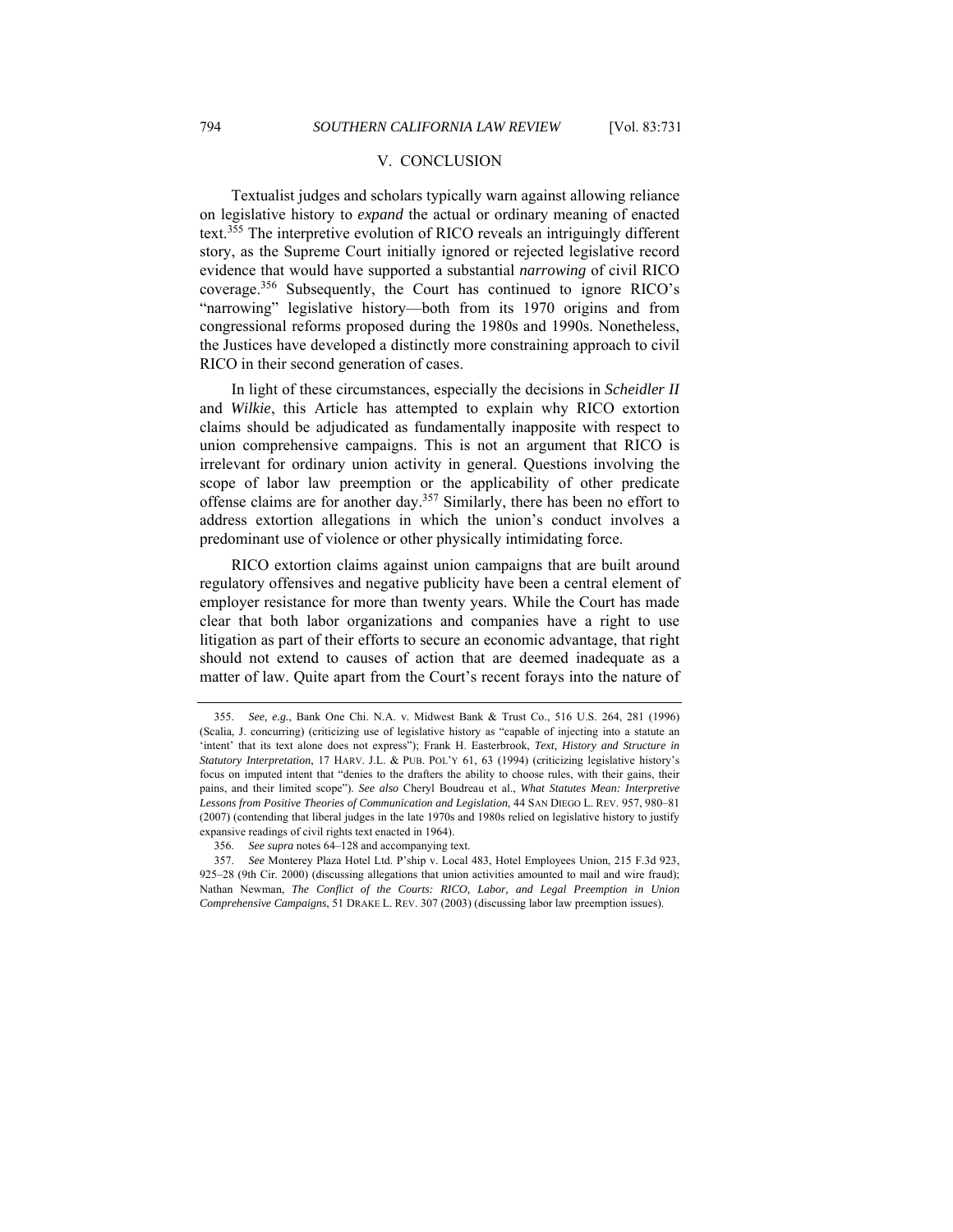federal pleading standards,<sup>358</sup> the course of conduct that typically characterizes a union comprehensive campaign simply does not qualify as extortionate.

In the past several years, we have seen considerable debate, inside and outside of Congress, about the need for major labor law reform.<sup>359</sup> Such a debate is overdue following six decades of congressional inaction and gridlock.<sup>360</sup> Still, labor law reform, however broadly conceived, cannot address all the current controversies over statutory meaning that implicate protected activity under the NLRA. The chilling effect of RICO extortion claims on lawful hard bargaining by unions is one such controversy that the federal courts—and if necessary the Supreme Court—are in a position to resolve.

<sup>358</sup>*. See* Ashcroft v. Iqbal, 129 S. Ct. 1937, 1949–51 (2009) (requiring that factual pleadings plausibly—not just conceivably—give rise to an entitlement to relief); Bell Atl. Corp. v. Twombly, 550 U.S. 544, 556 (2007) (requiring the complaint to state "enough fact[s] to raise a reasonable expectation that discovery will reveal evidence" of the alleged illegal activity); Adam N. Steinman, *The Pleading Problem*, 62 STAN. L. REV. 1293, 1300 (2010) (contending for a new pleading standard in order to "reconcile *Twombly* and *Iqbal* with binding pre-*Twombly* authority").

<sup>359</sup>*. See, e.g.*, S. 560, 111th Cong. (2009) (proposed amendment to the NLRA); H.R. 1409, 111th Cong. (2009) (same); Harry C. Alford, *EFCA Will Hurt Black-Owned Business Growth*, ROLL CALL, Apr. 20, 2009 (discussing the National Black Chamber of Commerce's concern over the Employee Free Choice Act); Ray Marshall & Robert Reich, *In Need of Real Labor Reform*, CHIC. TRIB., June 14, 2009, at C25 (discussing debate surrounding the Employee Free Choice Act); Harold Meyerson, *Card Check and Gut Check*, WASH. POST, May 14, 2009, at A19 (same).

<sup>360</sup>*. See* James J. Brudney, *Isolated and Politicized: The NLRB's Uncertain Future*, 26 COMP. LAB. L. & POL'Y J. 221, 228–31 (2005); Estlund, *supra* note 2, at 1532–40.